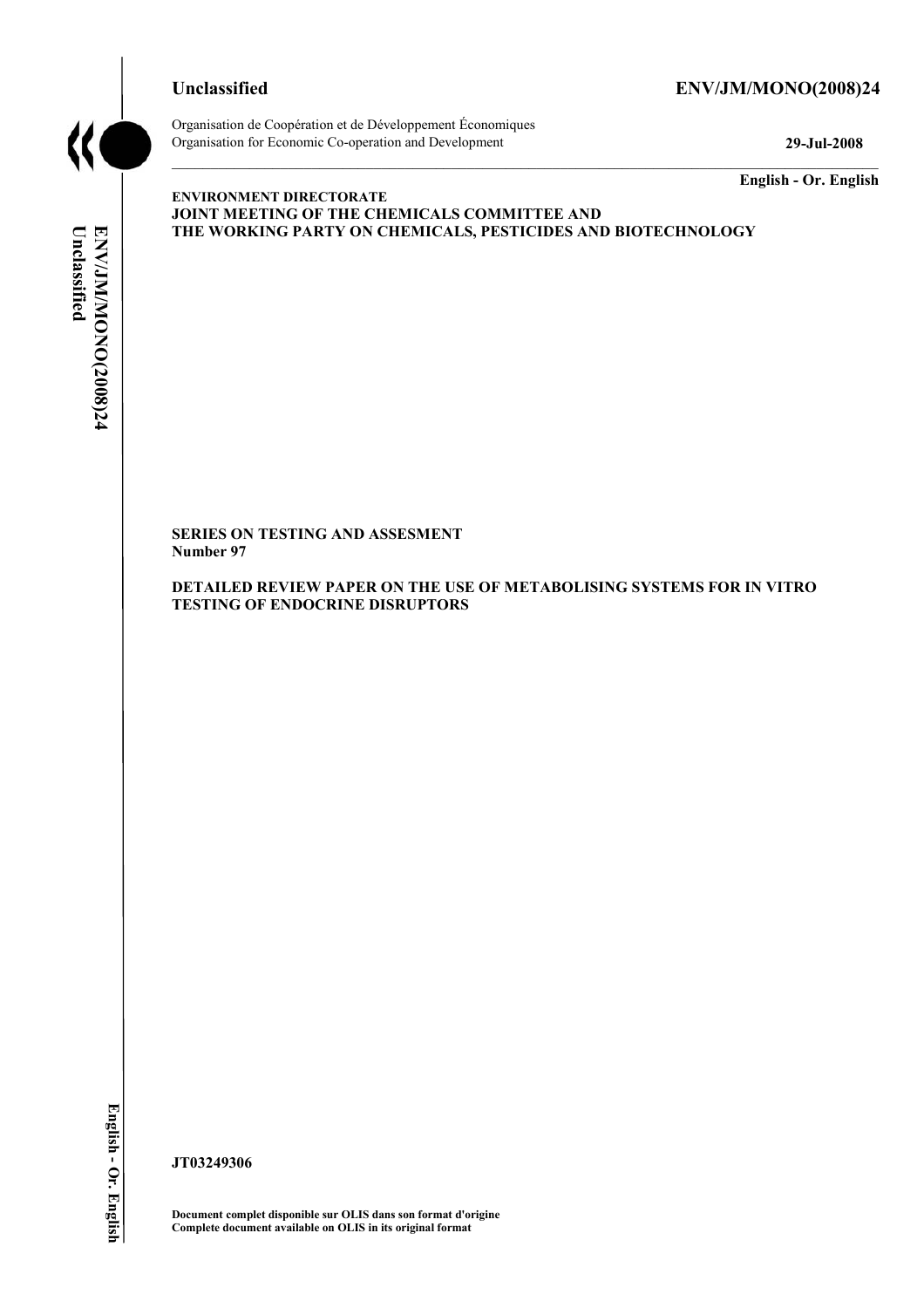**OECD Environment, Health and Safety Publications** 

**Series on Testing and Assessment** 

**No. 97** 

# **DETAILED REVIEW PAPER ON THE USE OF METABOLISING SYSTEMS FOR** *IN VITRO* **TESTING OF ENDOCRINE DISRUPTORS**



INTER-ORGANIZATION PROGRAMME FOR THE SOUND MANAGEMENT OF CHEMICALS

A cooperative agreement among UNEP, ILO, FAO, WHO, UNIDO, UNITAR and OECD

**Environment Directorate ORGANISATION FOR ECONOMIC CO-OPERATION AND DEVELOPMENT Paris 2008**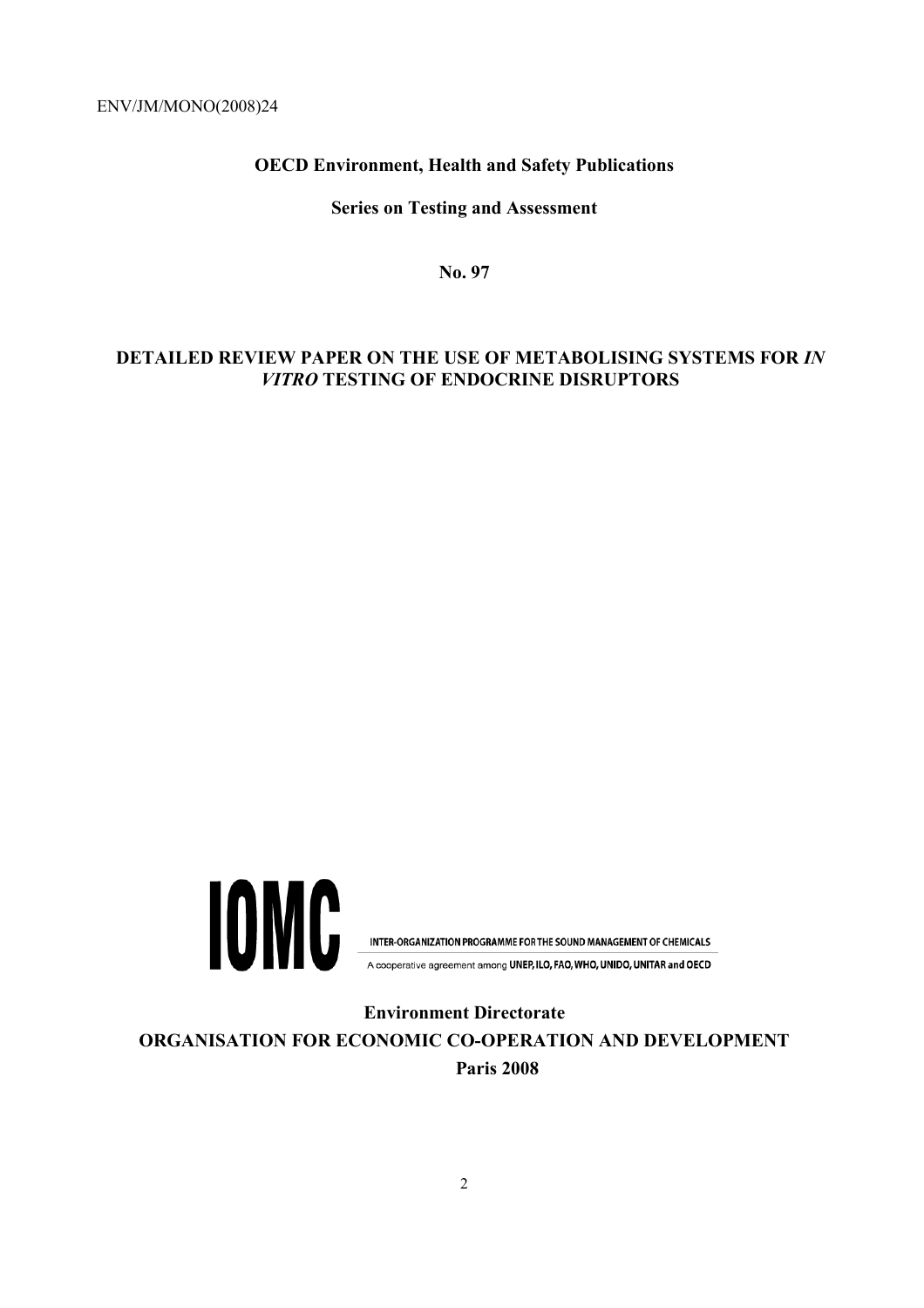## **Also published in the Series on Testing and Assessment:**

No. 1, *Guidance Document for the Development of OECD Guidelines for Testing of Chemicals (1993; reformatted 1995, revised 2006)*

No. 2, *Detailed Review Paper on Biodegradability Testing (1995)*

No. 3, *Guidance Document for Aquatic Effects Assessment (1995)* 

No. 4, *Report of the OECD Workshop on Environmental Hazard/Risk Assessment (1995)*

No. 5, *Report of the SETAC/OECD Workshop on Avian Toxicity Testing (1996)*

No. 6, *Report of the Final Ring-test of the Daphnia magna Reproduction Test (1997)*

No. 7, *Guidance Document on Direct Phototransformation of Chemicals in Water (1997)* 

No. 8, *Report of the OECD Workshop on Sharing Information about New Industrial Chemicals Assessment (1997)*

No. 9, *Guidance Document for the Conduct of Studies of Occupational Exposure to Pesticides during Agricultural Application (1997)*

No. 10, *Report of the OECD Workshop on Statistical Analysis of Aquatic Toxicity Data (1998)*

No. 11, *Detailed Review Paper on Aquatic Testing Methods for Pesticides and industrial Chemicals (1998)*

No. 12, *Detailed Review Document on Classification Systems for Germ Cell Mutagenicity in OECD Member Countries (1998)*

No. 13, *Detailed Review Document on Classification Systems for Sensitising Substances in OECD Member Countries 1998)*

No. 14, *Detailed Review Document on Classification Systems for Eye Irritation/Corrosion in OECD Member Countries (1998)*

No. 15, *Detailed Review Document on Classification Systems for Reproductive Toxicity in OECD Member Countries (1998)*

No. 16, *Detailed Review Document on Classification Systems for Skin Irritation/Corrosion in OECD Member Countries (1998)*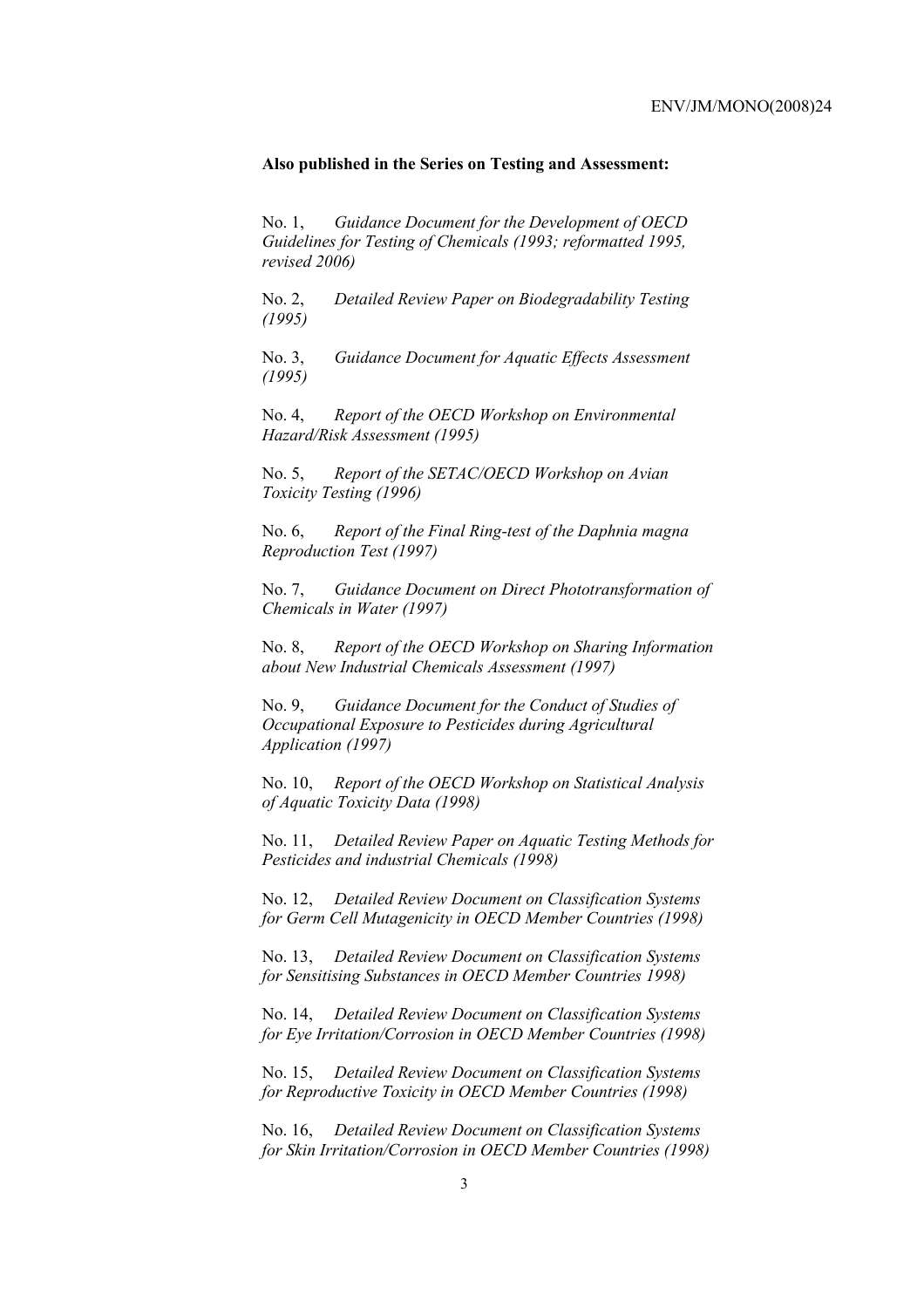No. 17, *Environmental Exposure Assessment Strategies for Existing Industrial Chemicals in OECD Member Countries (1999)*

No. 18, *Report of the OECD Workshop on Improving the Use of Monitoring Data in the Exposure Assessment of Industrial Chemicals (2000)*

No. 19, *Guidance Document on the Recognition, Assessment and Use of Clinical Signs as Humane Endpoints for Experimental Animals used in Safety Evaluation (1999)*

No. 20, *Revised Draft Guidance Document for Neurotoxicity Testing (2004)*

No. 21, *Detailed Review Paper: Appraisal of Test Methods for Sex Hormone Disrupting Chemicals (2000)*

No. 22, *Guidance Document for the Performance of Out-door Monolith Lysimeter Studies (2000)*

No. 23, *Guidance Document on Aquatic Toxicity Testing of Difficult Substances and Mixtures (2000)*

No. 24, *Guidance Document on Acute Oral Toxicity Testing (2001)*

No. 25, *Detailed Review Document on Hazard Classification Systems for Specifics Target Organ Systemic Toxicity Repeated Exposure in OECD Member Countries (2001)*

No. 26, *Revised Analysis of Responses Received from Member Countries to the Questionnaire on Regulatory Acute Toxicity Data Needs (2001)*

No 27, *Guidance Document on the Use of the Harmonised System for the Classification of Chemicals which are Hazardous for the Aquatic Environment (2001)*

No 28, *Guidance Document for the Conduct of Skin Absorption Studies (2004)*

No 29, *Guidance Document on Transformation/Dissolution of Metals and Metal Compounds in Aqueous Media (2001)*

No 30, *Detailed Review Document on Hazard Classification Systems for Mixtures (2001)*

No 31, *Detailed Review Paper on Non-Genotoxic Carcinogens Detection: The Performance of In-Vitro Cell Transformation Assays (2007)*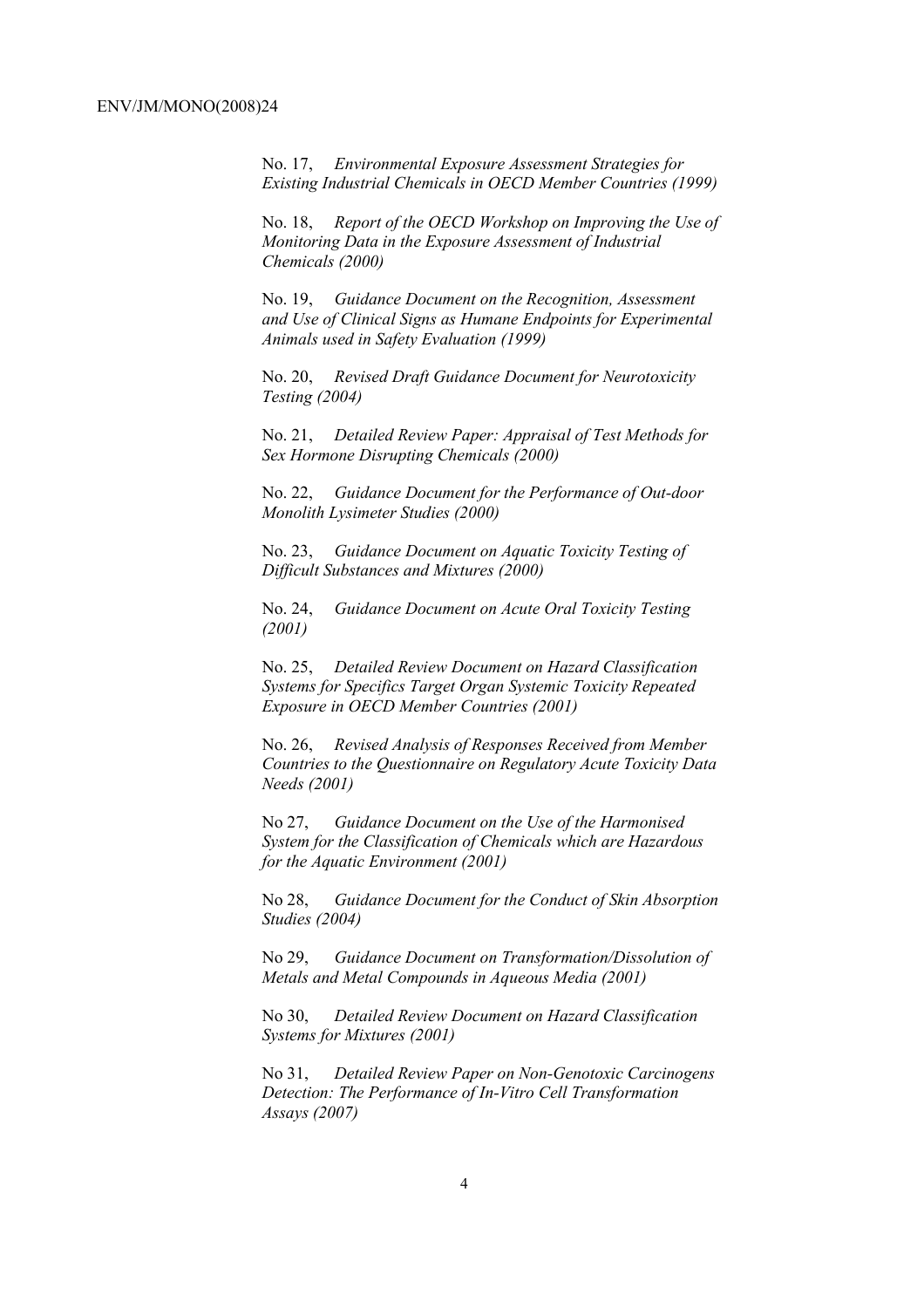No. 32, *Guidance Notes for Analysis and Evaluation of Repeat-Dose Toxicity Studies (2000)*

No. 33, *Harmonised Integrated Classification System for Human Health and Environmental Hazards of Chemical Substances and Mixtures (2001)*

No. 34, *Guidance Document on the Development, Validation and Regulatory Acceptance of New and Updated Internationally Acceptable Test Methods in Hazard Assessment (2005)*

No. 35, *Guidance notes for analysis and evaluation of chronic toxicity and carcinogenicity studies (2002)*

No. 36, *Report of the OECD/UNEP Workshop on the use of Multimedia Models for estimating overall Environmental Persistence and long range Transport in the context of PBTS/POPS Assessment (2002)*

No. 37, *Detailed Review Document on Classification Systems for Substances Which Pose an Aspiration Hazard (2002)*

No. 38, *Detailed Background Review of the Uterotrophic Assay Summary of the Available Literature in Support of the Project of the OECD Task Force on Endocrine Disrupters Testing and Assessment (EDTA) to Standardise and Validate the Uterotrophic Assay (2003)*

No. 39, *Guidance Document on Acute Inhalation Toxicity Testing (in preparation)*

No. 40, *Detailed Review Document on Classification in OECD Member Countries of Substances and Mixtures Which Cause Respiratory Tract Irritation and Corrosion (2003)*

No. 41, *Detailed Review Document on Classification in OECD Member Countries of Substances and Mixtures which in Contact with Water Release Toxic Gases (2003)*

No. 42, *Guidance Document on Reporting Summary Information on Environmental, Occupational and Consumer Exposure (2003)*

No. 43, *Guidance Document on Mammalian Reproductive Toxicity Testing and Assessment (2008)*

No. 44, *Description of Selected Key Generic Terms Used in Chemical Hazard/Risk Assessment (2003)* 

No. 45, *Guidance Document on the Use of Multimedia Models for Estimating Overall Environmental Persistence and Long-range Transport (2004)*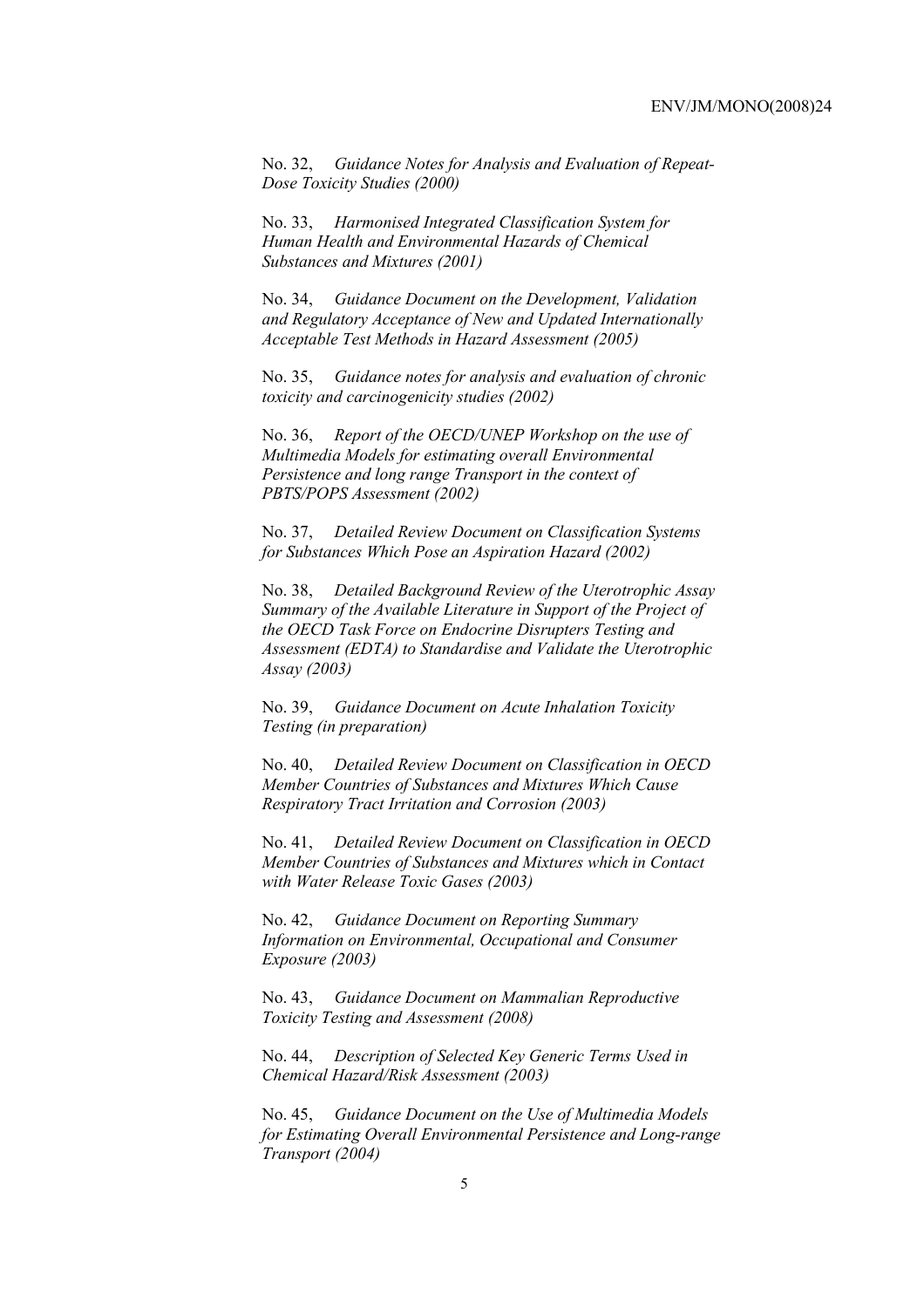No. 46*, Detailed Review Paper on Amphibian Metamorphosis Assay for the Detection of Thyroid Active Substances (2004)* 

No. 47, *Detailed Review Paper on Fish Screening Assays for the Detection of Endocrine Active Substances (2004)* 

No. 48, *New Chemical Assessment Comparisons and Implications for Work Sharing (2004)* 

No. 49, *Report from the Expert Group on (Quantitative) Structure-Activity Relationships [(Q)SARs] on the Principles for the Validation of (Q)SARs (2004)* 

No. 50, *Report of the OECD/IPCS Workshop on Toxicogenomics (2005)* 

No. 51, *Approaches to Exposure Assessment in OECD Member Countries: Report from the Policy Dialogue on Exposure Assessment in June 2005 (2006)* 

No. 52, *Comparison of emission estimation methods used in Pollutant Release and Transfer Registers (PRTRs) and Emission Scenario Documents (ESDs): Case study of pulp and paper and textile sectors (2006)* 

No. 53, *Guidance Document on Simulated Freshwater Lentic Field Tests (Outdoor Microcosms and Mesocosms) (2006)* 

No. 54*, Current Approaches in the Statistical Analysis of Ecotoxicity Data: A Guidance to Application (2006)* 

No. 55, *Detailed Review Paper on Aquatic Arthropods in Life Cycle Toxicity Tests with an Emphasis on Developmental, Reproductive and Endocrine Disruptive Effects (2006)* 

No. 56, *Guidance Document on the Breakdown of Organic Matter in Litter Bags (2006)* 

No. 57, *Detailed Review Paper on Thyroid Hormone Disruption Assays (2006)* 

No. 58, *Report on the Regulatory Uses and Applications in OECD Member Countries of (Quantitative) Structure-Activity Relationship [(Q)SAR] Models in the Assessment of New and Existing Chemicals (2006)* 

No. 59, *Report of the Validation of the Updated Test Guideline 407: Repeat Dose 28-Day Oral Toxicity Study in Laboratory Rats (2006)*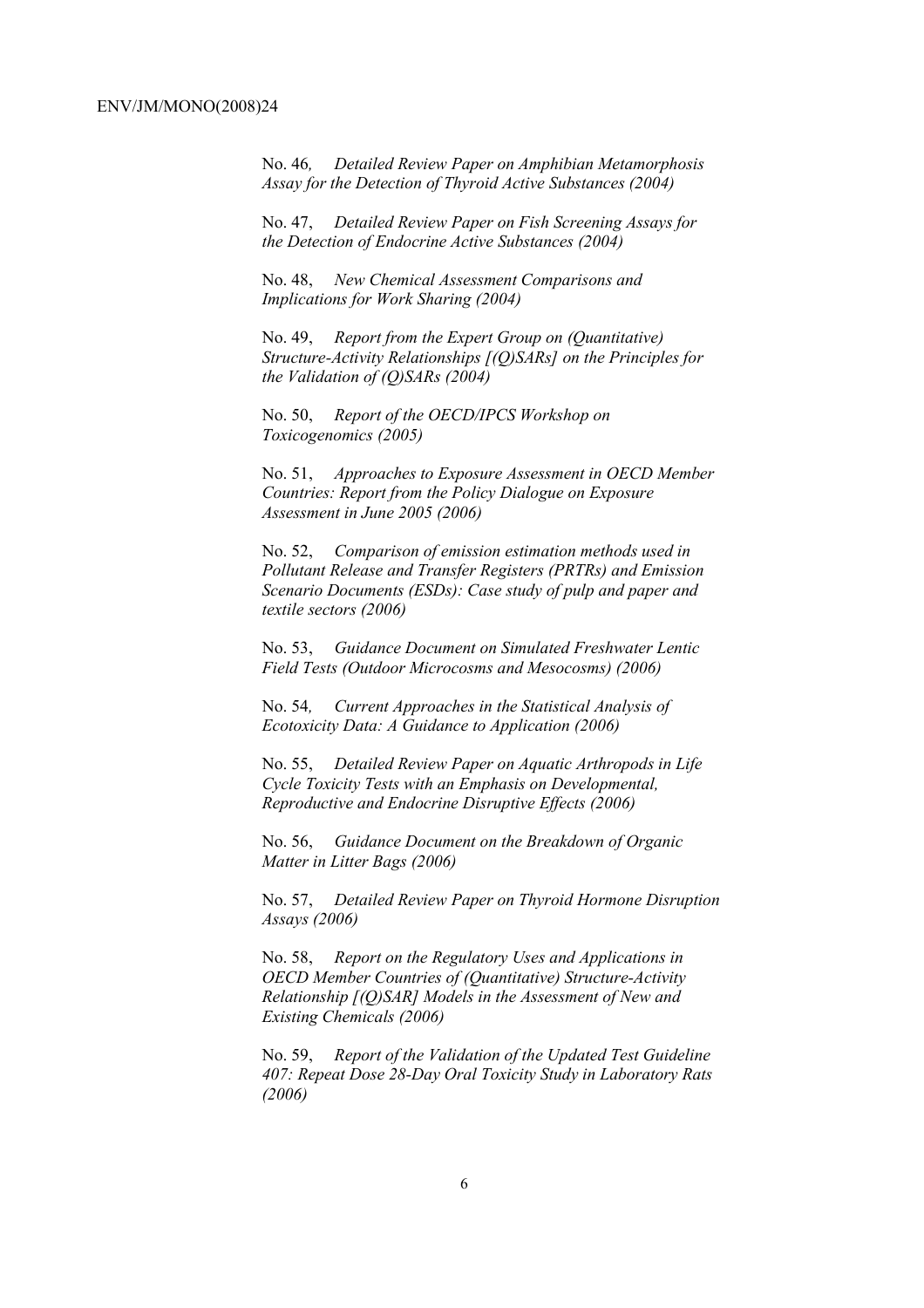No. 60, *Report of the Initial Work Towards the Validation of the 21-Day Fish Screening Assay for the Detection of Endocrine Active Substances (Phase 1A) (2006)* 

No. 61, *Report of the Validation of the 21-Day Fish Screening Assay for the Detection of Endocrine Active Substances (Phase 1B) (2006)* 

No. 62, *Final OECD Report of the Initial Work Towards the Validation of the Rat Hershberger Assay: Phase-1, Androgenic Response to Testosterone Propionate, and Anti-Androgenic Effects of Flutamide (2006)* 

No. 63, *Guidance Document on the Definition of Residue (2006)* 

No. 64, *Guidance Document on Overview of Residue Chemistry Studies (2006)* 

No. 65, *OECD Report of the Initial Work Towards the Validation of the Rodent Utertrophic Assay - Phase 1 (2006)* 

No. 66, *OECD Report of the Validation of the Rodent Uterotrophic Bioassay: Phase 2. Testing of Potent and Weak Oestrogen Agonists by Multiple Laboratories (2006)* 

No. 67, *Additional data supporting the Test Guideline on the Uterotrophic Bioassay in rodents (2007)* 

No. 68, *Summary Report of the Uterotrophic Bioassay Peer Review Panel, including Agreement of the Working Group of the National Coordinators of the Test Guidelines Programme on the follow up of this report (2006)* 

No. 69, *Guidance Document on the Validation of (Quantitative) Structure-Activity Relationship [(Q)SAR] Models (2007)* 

No. 70, *Report on the Preparation of GHS Implementation by the OECD Countries (2007)*

No. 71, *Guidance Document on the Uterotrophic Bioassay - Procedure to Test for Antioestrogenicity (2007)*

No. 72, *Guidance Document on Pesticide Residue Analytical Methods (2007)* 

No. 73, *Report of the Validation of the Rat Hershberger Assay: Phase 3: Coded Testing of Androgen Agonists, Androgen Antagonists and Negative Reference Chemicals by Multiple Laboratories. Surgical Castrate Model Protocol (2007)* 

No. 74, *Detailed Review Paper for Avian Two-generation Toxicity Testing (2007)*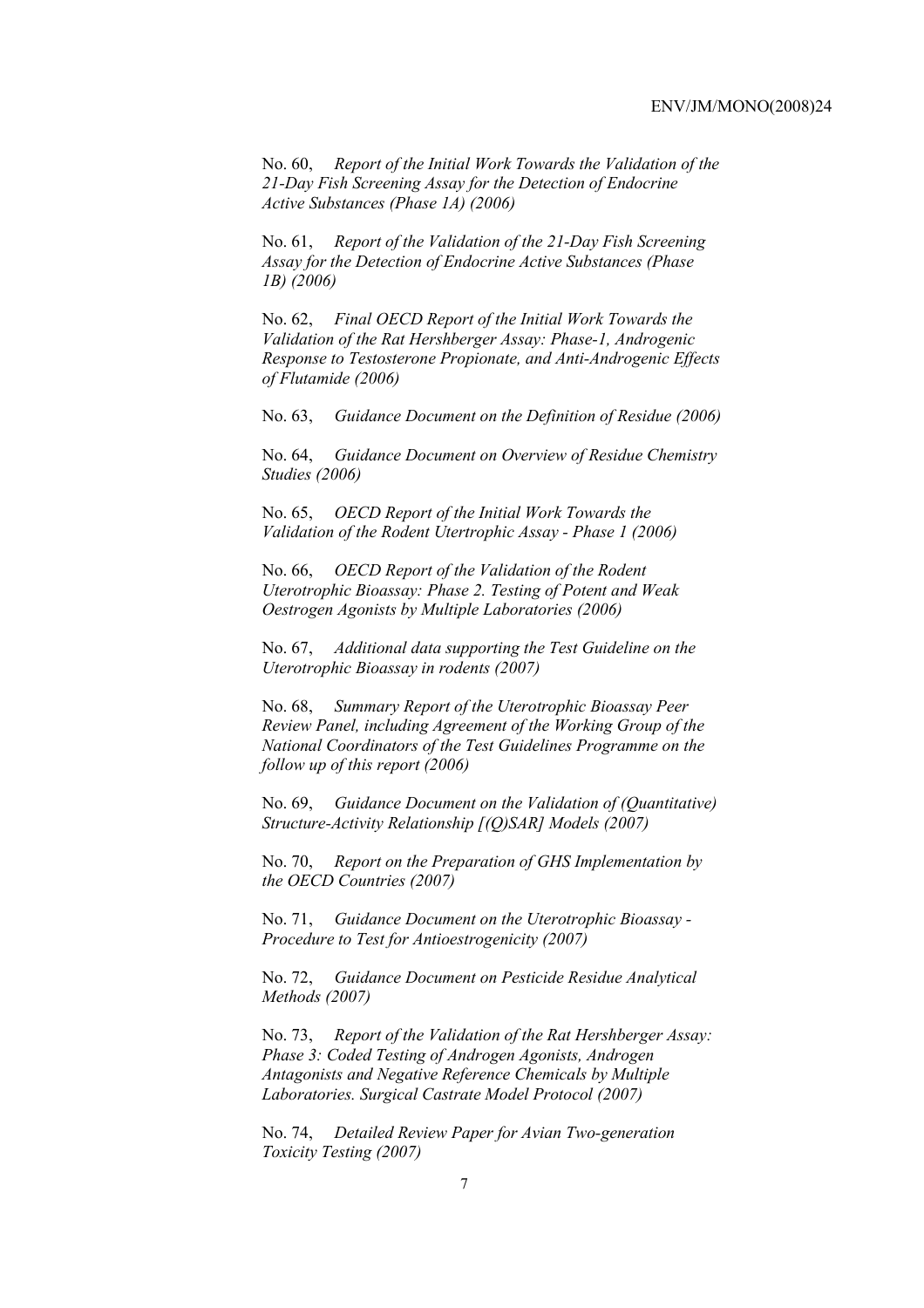No. 75, *Guidance Document on the Honey Bee (Apis Mellifera L.) Brood test Under Semi-field Conditions (2007)* 

No. 76, *Final Report of the Validation of the Amphibian Metamorphosis Assay for the Detection of Thyroid Active Substances: Phase 1 - Optimisation of the Test Protocol (2007)* 

No. 77, *Final Report of the Validation of the Amphibian Metamorphosis Assay: Phase 2 - Multi-chemical Interlaboratory Study (2007)* 

No. 78, *Final Report of the Validation of the 21-day Fish Screening Assay for the Detection of Endocrine Active Substances. Phase 2: Testing Negative Substances (2007)* 

No. 79, *Validation Report of the Full Life-cycle Test with the Harpacticoid Copepods Nitocra Spinipes and Amphiascus Tenuiremis and the Calanoid Copepod Acartia Tonsa - Phase 1 (2007)* 

No. 80, *Guidance on Grouping of Chemicals (2007)* 

No. 81, *Summary Report of the Validation Peer Review for the Updated Test Guideline 407, and Agreement of the Working Group of National Coordinators of the Test Guidelines Programme on the follow-up of this report (2007)* 

No. 82, *Guidance Document on Amphibian Thyroid Histology (2007)* 

No. 83, *Summary Report of the Peer Review Panel on the Stably Transfected Transcriptional Activation Assay for Detecting Estrogenic Activity of Chemicals, and Agreement of the Working Group of the National Coordinators of the Test Guidelines Programme on the Follow-up of this Report (2007)* 

No. 84, *Report on the Workshop on the Application of the GHS Classification Criteria to HPV Chemicals, 5-6 July Bern Switzerland (2007)* 

No. 85, *Report of the Validation Peer Review for the Hershberger Bioassay, and Agreement of the Working Group of the National Coordinators of the Test Guidelines Programme on the Follow-up of this Report (2007)* 

No. 86, *Report of the OECD Validation of the Rodent Hershberger Bioassay: Phase 2: Testing of Androgen Agonists, Androgen Antagonists and a 5 α-Reductase Inhibitor in Dose Response Studies by Multiple Laboratories (2008)*

No. 87, *Report of the Ring Test and Statistical Analysis of Performance of the Guidance on Transformation/Dissolution of*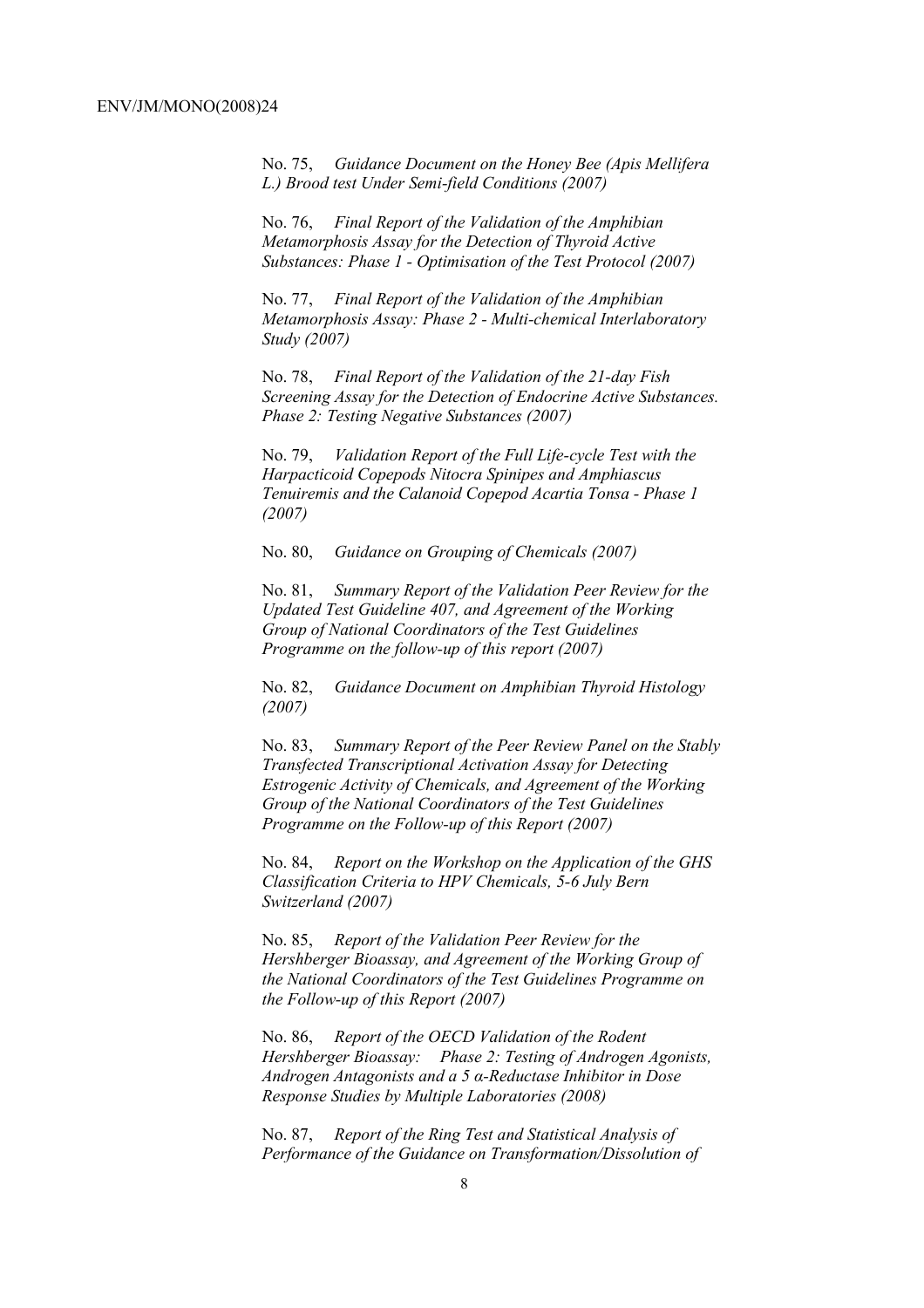*Metals and Metal Compounds in Aqueous Media (Transformation/ Dissolution Protocol) (2008)*

No.88 *Workshop on Integrated Approaches to Testing and Assessment (2008)* 

No.89 *Retrospective Performance Assessment of the Test Guideline 426 on Developmental Neurotoxicity (2008)* 

No.90 *Background Review Document on the Rodent Hershberger Bioassay (2008)* 

No.91 *Report of the Validation of the Amphibian Metamorphosis Assay (Phase 3) (2008)* 

No.92 *Report of the Validation Peer Review for the Amphibian Metamorphosis Assay and Agreement of the Working Group of the National Coordinators of the Test Guidelines Programme on the Follow-Up of this Report (2008)* 

No.93 *Report of the Validation of an Enhancement of OECD TG 211: Daphnia Magna Reproduction Test (2008)* 

No.94 *Report of the Validation Peer Review for the 21-Day Fish Endocrine Screening Assay and Agreement of the Working Group of the National Coordinators of the Test Guidelines Programme on the Follow-up of this Report (2008)* 

No.95 *Detailed Review Paper on Fish Life-Cycle Tests (2008)* 

No.96 *Guidance Document on Magnitude of Pesticide Residues in Processed Commodities (2008)* 

No.97 *Detailed Review Paper on the use of Metabolising Systems for In Vitro Testing of Endocrine Disruptors (2008)* 

## **© OECD 2008**

Applications for permission to reproduce or translate all or part of this material should be made to: Head of Publications Service, OECD, 2 rue André-Pascal, 75775 Paris Cedex 16, France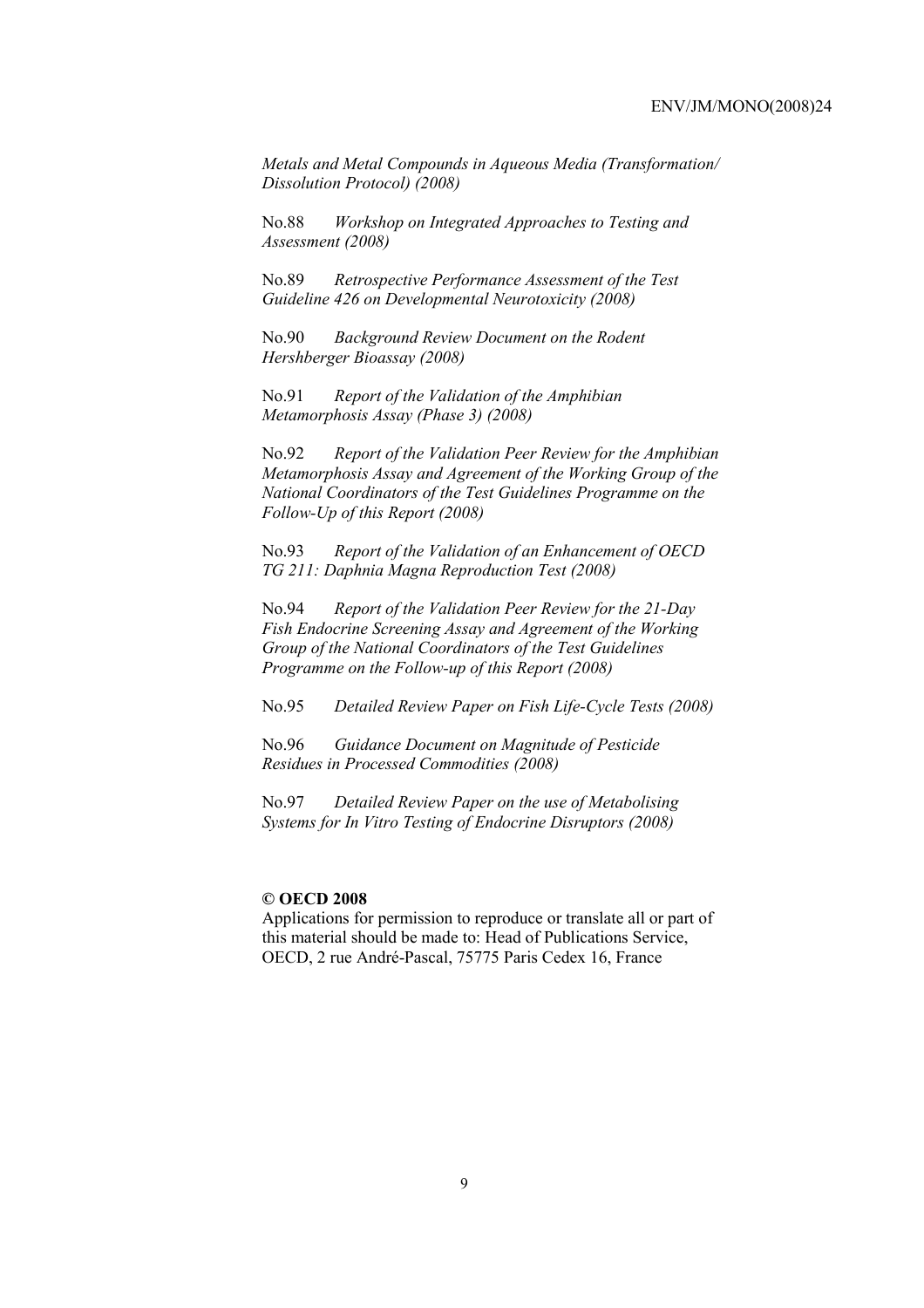## **About the OECD**

The Organisation for Economic Co-operation and Development (OECD) is an intergovernmental organisation in which representatives of 30 industrialised countries in North America, Europe and the Asia and Pacific region, as well as the European Commission, meet to co-ordinate and harmonise policies, discuss issues of mutual concern, and work together to respond to international problems. Most of the OECD's work is carried out by more than 200 specialised committees and working groups composed of member country delegates. Observers from several countries with special status at the OECD, and from interested international organisations, attend many of the OECD's workshops and other meetings. Committees and working groups are served by the OECD Secretariat, located in Paris, France, which is organised into directorates and divisions.

The Environment, Health and Safety Division publishes free-of-charge documents in ten different series: **Testing and Assessment**; **Good Laboratory Practice and Compliance Monitoring**; **Pesticides and Biocides**; **Risk Management**; **Harmonisation of Regulatory Oversight in Biotechnology**; **Safety of Novel Foods and Feeds; Chemical Accidents; Pollutant Release and Transfer Registers; Emission Scenario Documents; and the Safety of Manufactured Nanomaterials.** More information about the Environment, Health and Safety Programme and EHS publications is available on the OECD's World Wide Web site (http://www.oecd.org/ehs/).

**This publication was developed in the IOMC context. The contents do not necessarily reflect the views or stated policies of individual IOMC Participating Organizations.** 

**The Inter-Organisation Programme for the Sound Management of Chemicals (IOMC) was established in 1995 following recommendations made by the 1992 UN Conference on Environment and Development to strengthen co-operation and increase international coordination in the field of chemical safety. The participating organisations are FAO, ILO, OECD, UNEP, UNIDO, UNITAR and WHO. The World Bank and UNDP are observers. The purpose of the IOMC is to promote co-ordination of the policies and activities pursued by the Participating Organisations, jointly or separately, to achieve the sound management of chemicals in relation to human health and the environment.**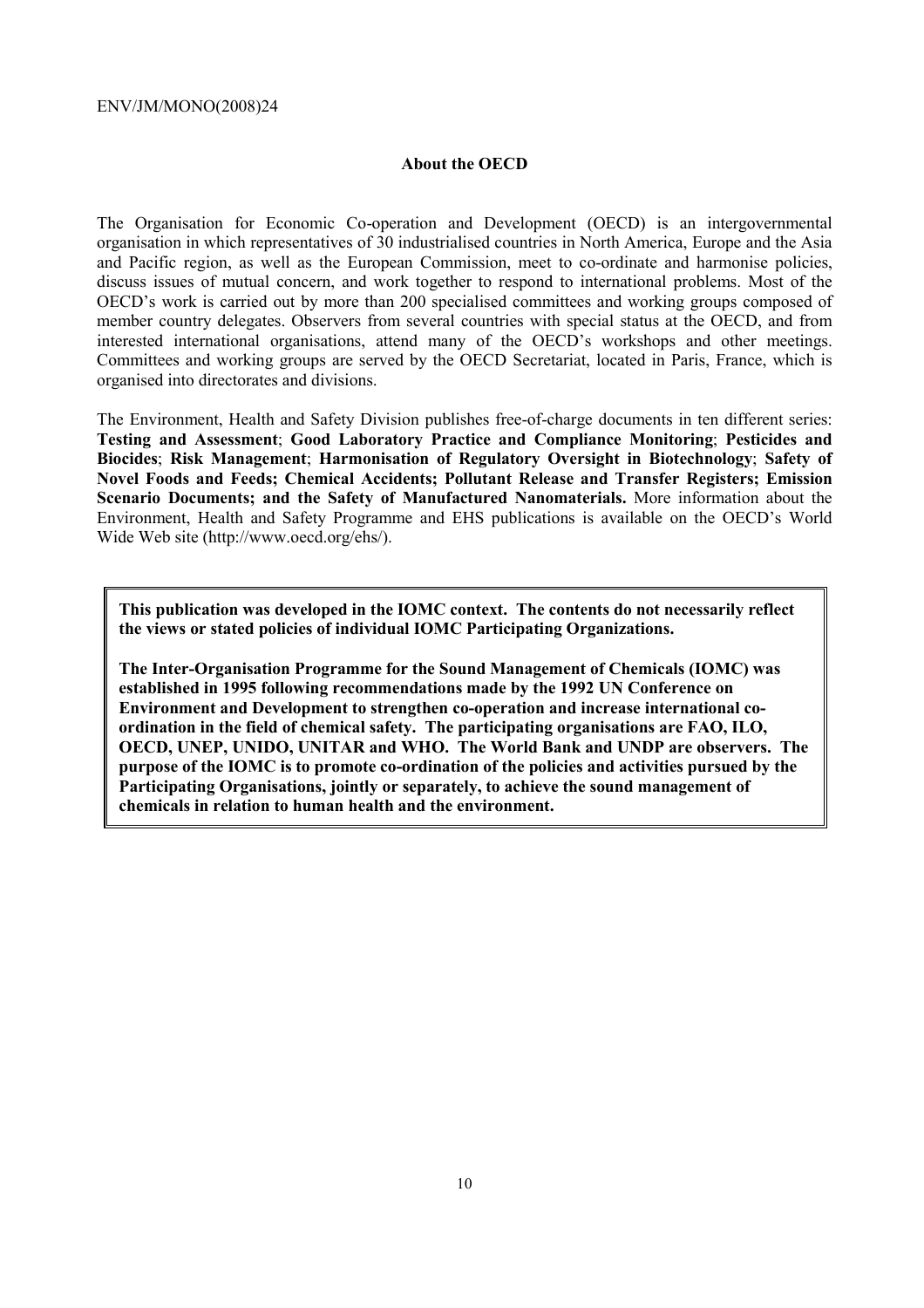**This publication is available electronically, at no charge. For this and many other Environment, Health and Safety publications, consult the OECD's World Wide Web site (www.oecd.org/ehs/) or contact: OECD Environment Directorate, Environment, Health and Safety Division 2 rue André-Pascal 75775 Paris Cedex 16 France Fax: (33-1) 44 30 61 80 E-mail: ehscont@oecd.org**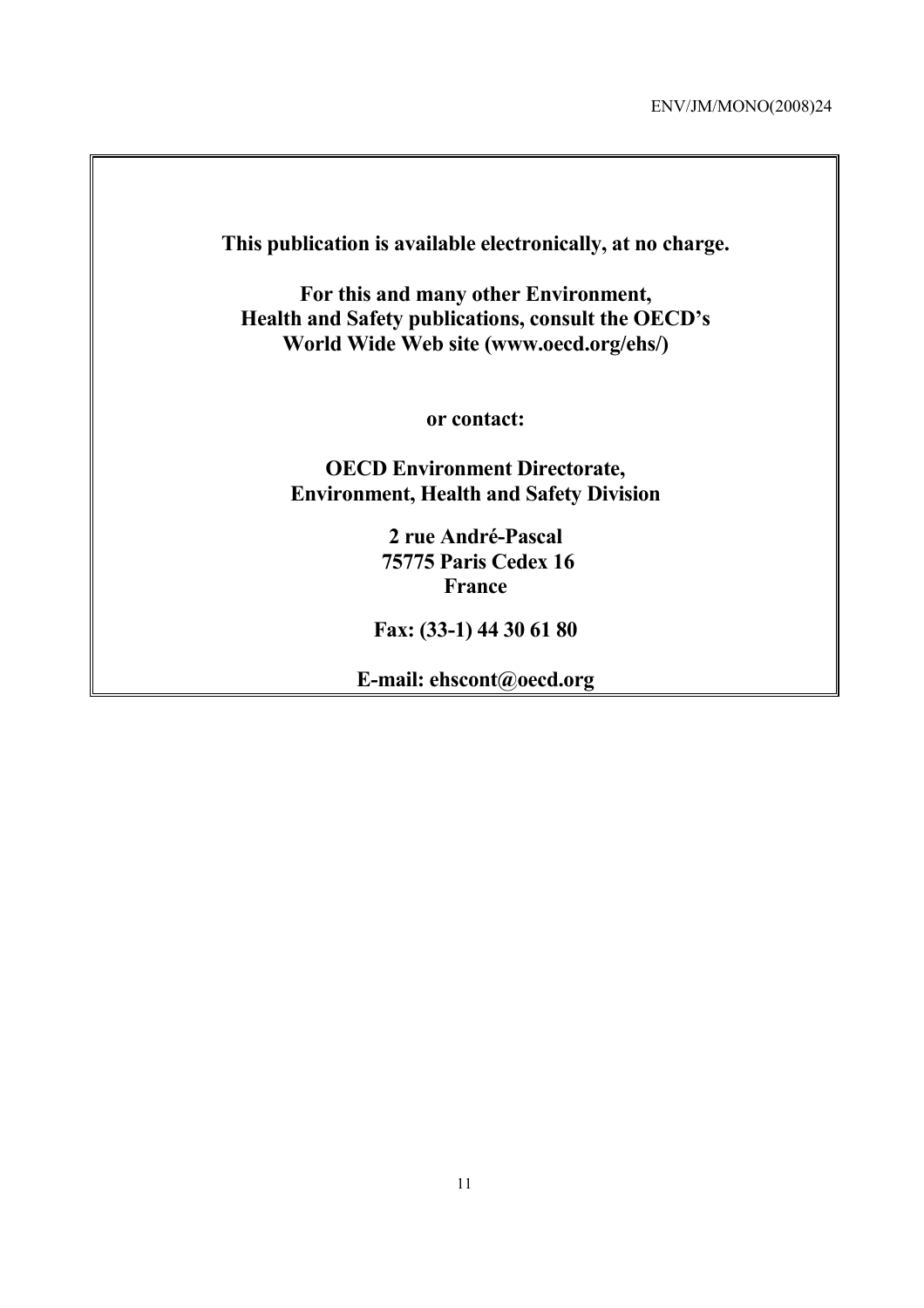## **FOREWORD**

The background to this Detailed Review Paper (DRP) began at the meeting of the Validation Management Group for non animal testing (VMG-NA) in March 2003, where concerns were expressed that it was necessary to consider and preferably incorporate metabolism of compounds when considering the development of *in vitro* tests for endocrine active substances, to reflect the real *in vivo* situation, and so reduce the risks of false positives and false negatives. In response to this discussion, it was agreed that the development of a DRP would be necessary to address how metabolism is, or could be incorporated into *in vitro* test systems and give recommendations as to how to address this issue in future developments of such test methods.

In May 2003, at the  $15<sup>th</sup>$  meeting of the Working Group of the National Coordinators of the Test Guidelines Programme (WNT), the Secretariat asked if a member country would be willing to take the lead for this project, and Belgium offered to do so. The project was then included in the rolling work plan. Preliminary texts provided by ICAPO and the European Commission (EC) were integrated and added to the document by Belgium.

A preliminary draft DRP was submitted by Belgium in November 2004 to the  $2<sup>nd</sup>$  meeting of the VMG-NA and in January 2005 to the  $8<sup>th</sup>$  EDTA Task Force meeting. The lead country and the Secretariat requested additional comments and further input. This was received from the European Commission, the Netherlands, and Germany, and the revised DRP was discussed by the 3rd meeting of the VMG-NA in December 2005. Following this meeting, further comments were received from Canada and Japan, and these were incorporated into the text, together with further editing and updating by the Secretariat. Also at this point, as the Belgium lead moved to a new position, the Secretariat (and then the European Commission) took the lead in completing the project.

In March 2006, the Secretariat presented the new draft DRP to the WNT requesting national expert reviews. In response to comments received from the United Kingdom, Denmark, the Netherlands, the United States and Germany, the text was pared down, extensively restructured, the focus sharpened and with this overhaul, in May 2006, the 18<sup>th</sup> WNT provisionally approved the document. Further constructive comments on this revision were received in response to requests from the Secretariat, from the United States and the United Kingdom prior to the 19<sup>th</sup> WNT in March 2007, and pending German national expert approval, the WNT approved the paper. Further comments were received from Germany at the end of April 2007, and these have been addressed and mostly incorporated into the text together with extensive editing and further updating by the European Commission.

Towards the end of 2007 and early 2008 additional comments were received from the United States. The comments were addressed and some further updates were also made where necessary. The draft DRP was approved by the WNT at its  $20<sup>th</sup>$  meeting, in April 2008.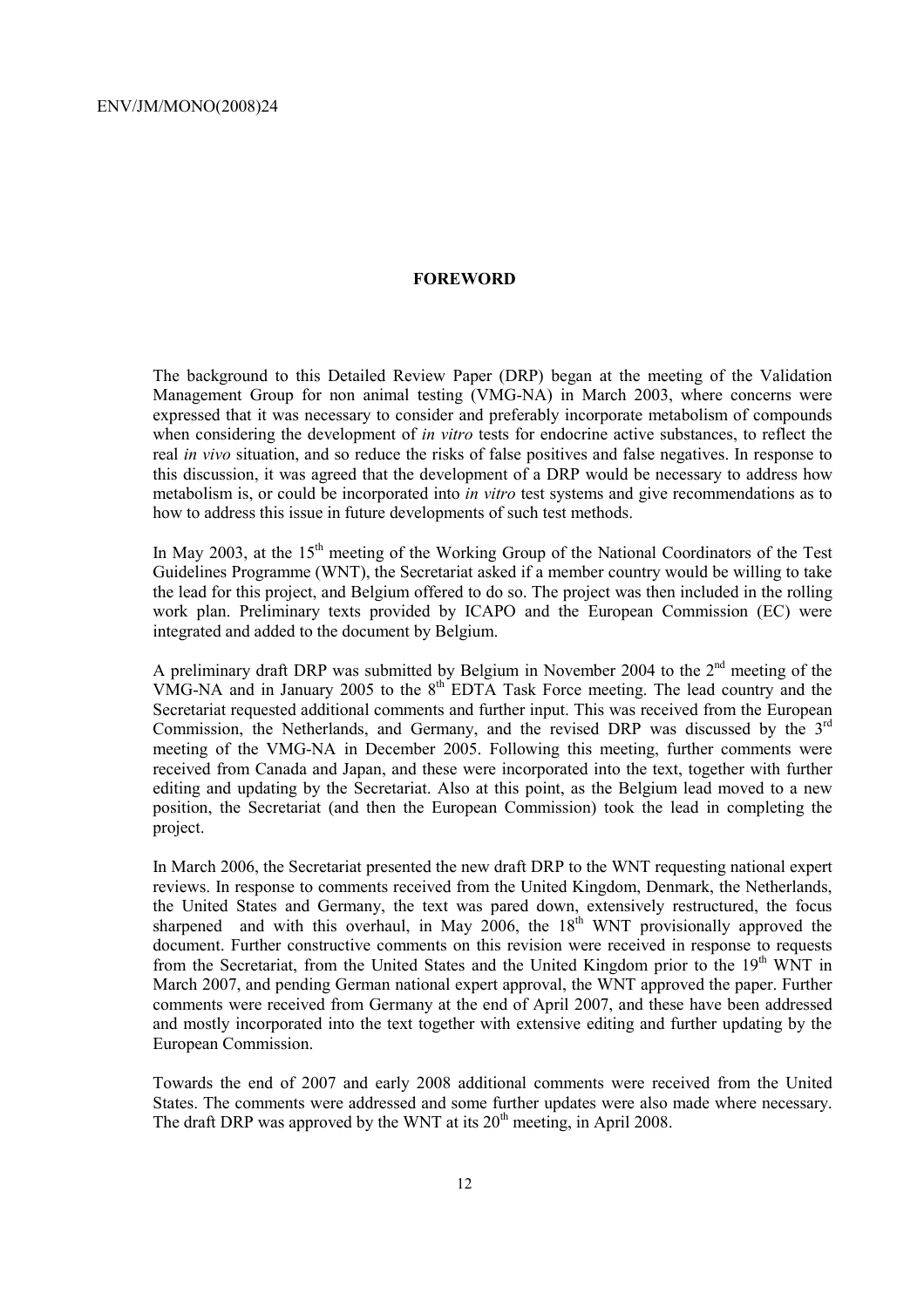This document is published on the responsibility of the Joint Meeting of the Chemicals Committee and Working Party on Chemicals, Pesticides and Biotechnology.

Many experts, including the National Coordinators, have participated in the discussions for this DRP during a number of different OECD meetings, and the Secretariat would especially like to mention:

• The main authors:

Miriam Jacobs, EC ECVAM Walter Janssens, Scientific Institute of Public Health, Belgium Robert Combes, ICAPO Sandra Coecke, EC ECVAM Esther Brandon, National Institute for Public Health and the Environment, the Netherlands Ulrike Bernauer, Federal Institute for Risk Assessment, Germany;

- experts members of EC/ECVAM groups (Craig Mc Ardle, Alexius Freyberger, Bart van der Burg, Andreas Freidig, Ovanes Mekenyan)
- experts from the VMG-NA (Timothy Schrader, Masahiro Takeyoshi)
- experts that have been actively involved in the development, drafting and reviews of the document, particularly:

Dr Philippa Edwards, HPA, UK Dr Karen Hamernik, US EPA Dr Keith Houck, US EPA Dr Patricia Schmieder, US EPA Dr Richard Kolanczyk US EPA Dr Alberto Protzel, US EPA Mr. Gary Timm, US EPA Dr Jerry Smrchek, US EPA, Dr Abigail Jacobs, US FDA Dr Calvin Willhite, Department of Toxic Substances Control, State of California, USA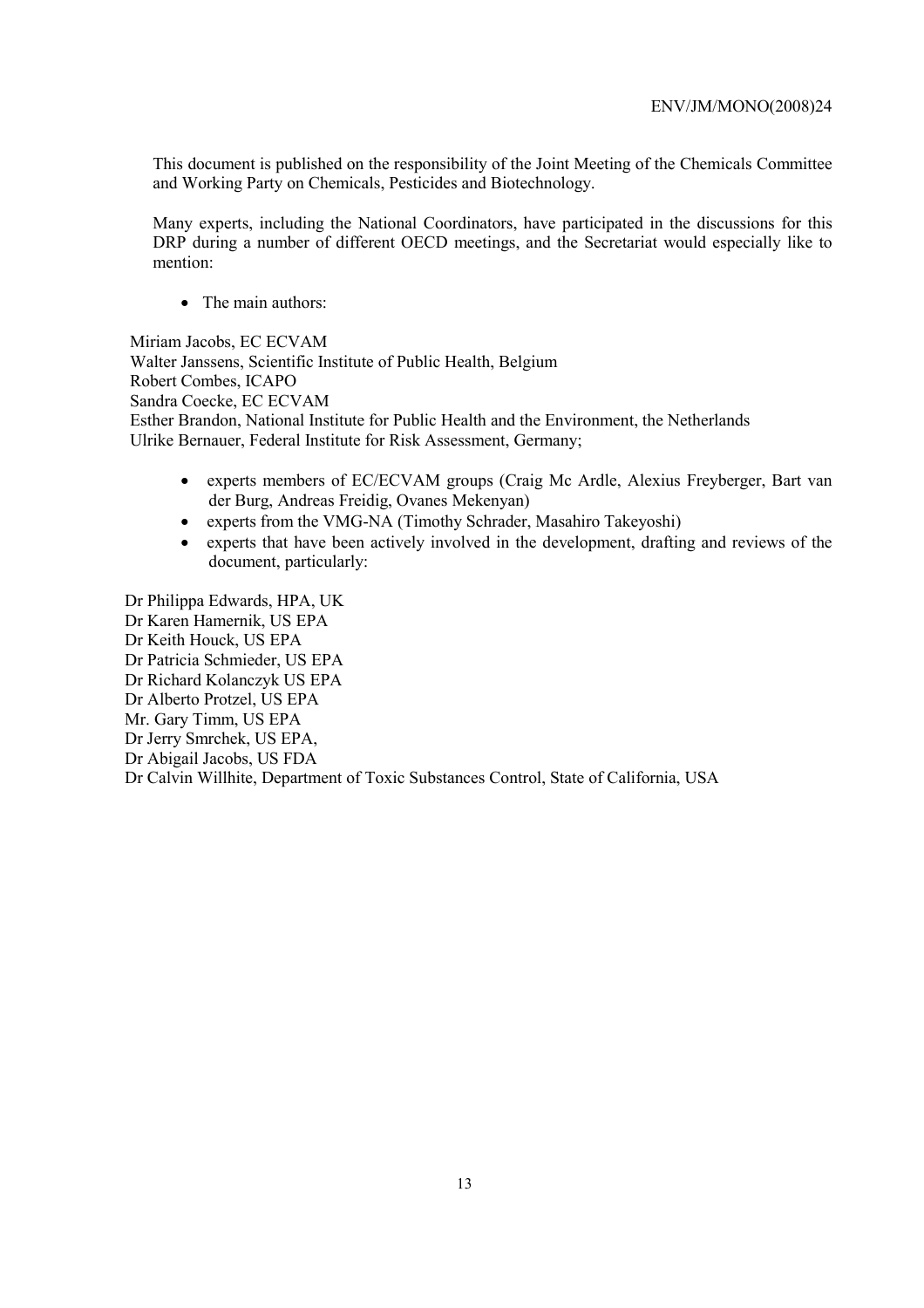# **TABLE OF CONTENTS**

| 1.                                                                                                                                                                                                                                                                                                                                                                                         |      |  |  |
|--------------------------------------------------------------------------------------------------------------------------------------------------------------------------------------------------------------------------------------------------------------------------------------------------------------------------------------------------------------------------------------------|------|--|--|
| 1.1<br>1.2<br>1.3<br>1.4<br>1.4.1<br>In vitro functional tests: Induction of hormone-responsive mammalian cell proliferation 25<br>1.4.2<br>In vitro functional tests: Transactivation assays (hormone-sensitive transcription of reporter genes)  25<br>1.4.3                                                                                                                             |      |  |  |
| 2 <sub>1</sub>                                                                                                                                                                                                                                                                                                                                                                             |      |  |  |
| The role of metabolism in the activation and detoxification of xenobiotics: Phase I and Phase II metabolism<br>2.1<br>2.2<br>2.3.<br>2.3.1<br>2.3.2<br>2.3.3.<br>2.4<br>2.4.1<br>2.4.2<br>2.4.2.1<br>2.4.2.2<br>Cytosolic soluble enzyme fractions (S100 supernatant) and microsomal particulate enzyme<br>2.4.2.3<br>2.4.2.4.<br>2.4.3<br>2.4.4.<br>2.5<br>2.6.<br>2.7.<br>3 <sub>1</sub> |      |  |  |
| 3.1<br>3.2<br>3.3<br>3.4.<br>3.5                                                                                                                                                                                                                                                                                                                                                           | . 44 |  |  |
| 4.                                                                                                                                                                                                                                                                                                                                                                                         |      |  |  |
| 4.1<br>4.2                                                                                                                                                                                                                                                                                                                                                                                 |      |  |  |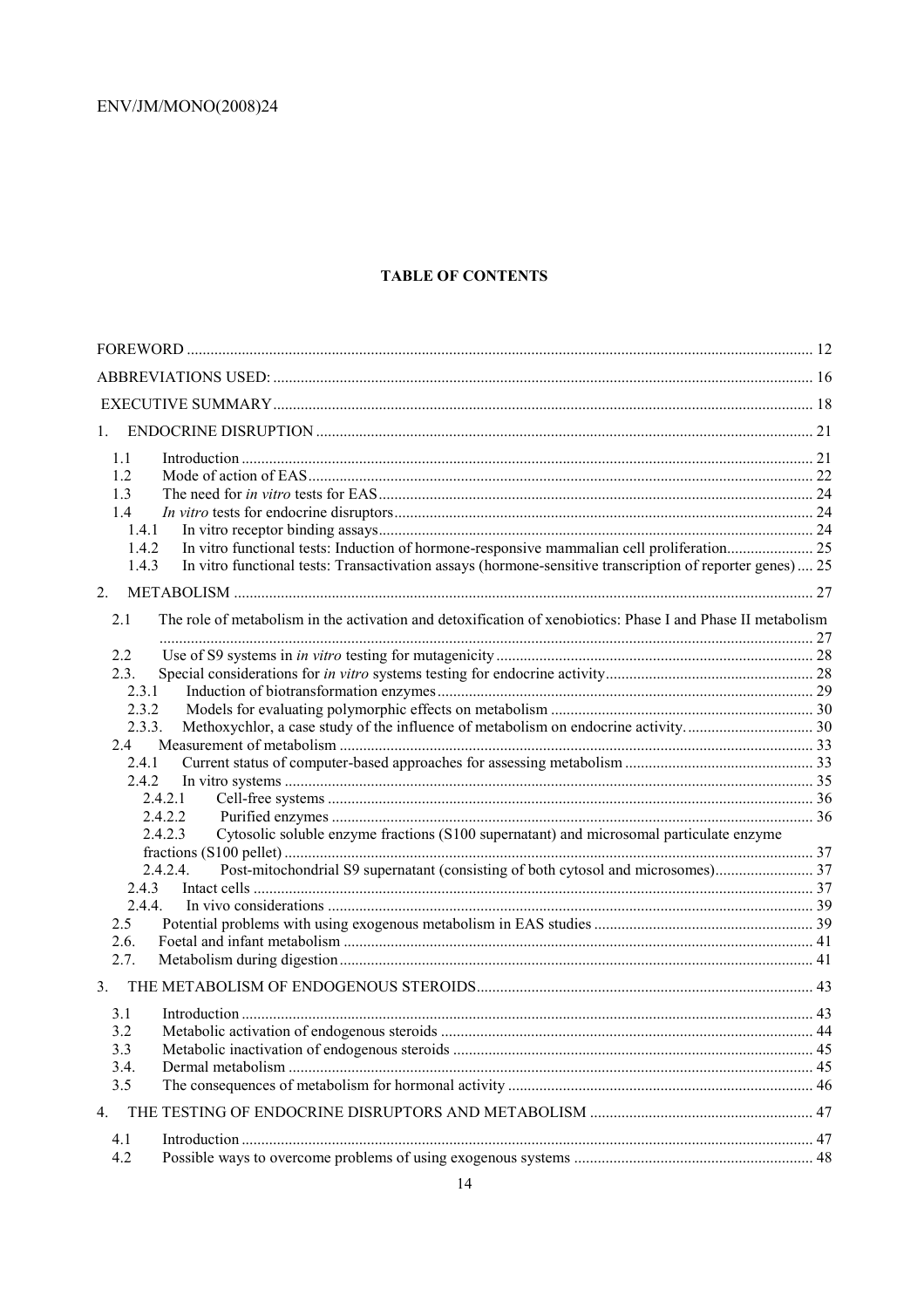|   | 4.2.1<br>4.2.2 |                                                                                                           |  |  |
|---|----------------|-----------------------------------------------------------------------------------------------------------|--|--|
|   |                |                                                                                                           |  |  |
|   | 5.1            | Proposals to develop a framework for the simultaneous testing of endocrine disruption and metabolism . 51 |  |  |
|   | 5.2.           |                                                                                                           |  |  |
|   |                |                                                                                                           |  |  |
|   |                |                                                                                                           |  |  |
|   |                |                                                                                                           |  |  |
| 6 |                |                                                                                                           |  |  |
|   |                |                                                                                                           |  |  |
|   |                |                                                                                                           |  |  |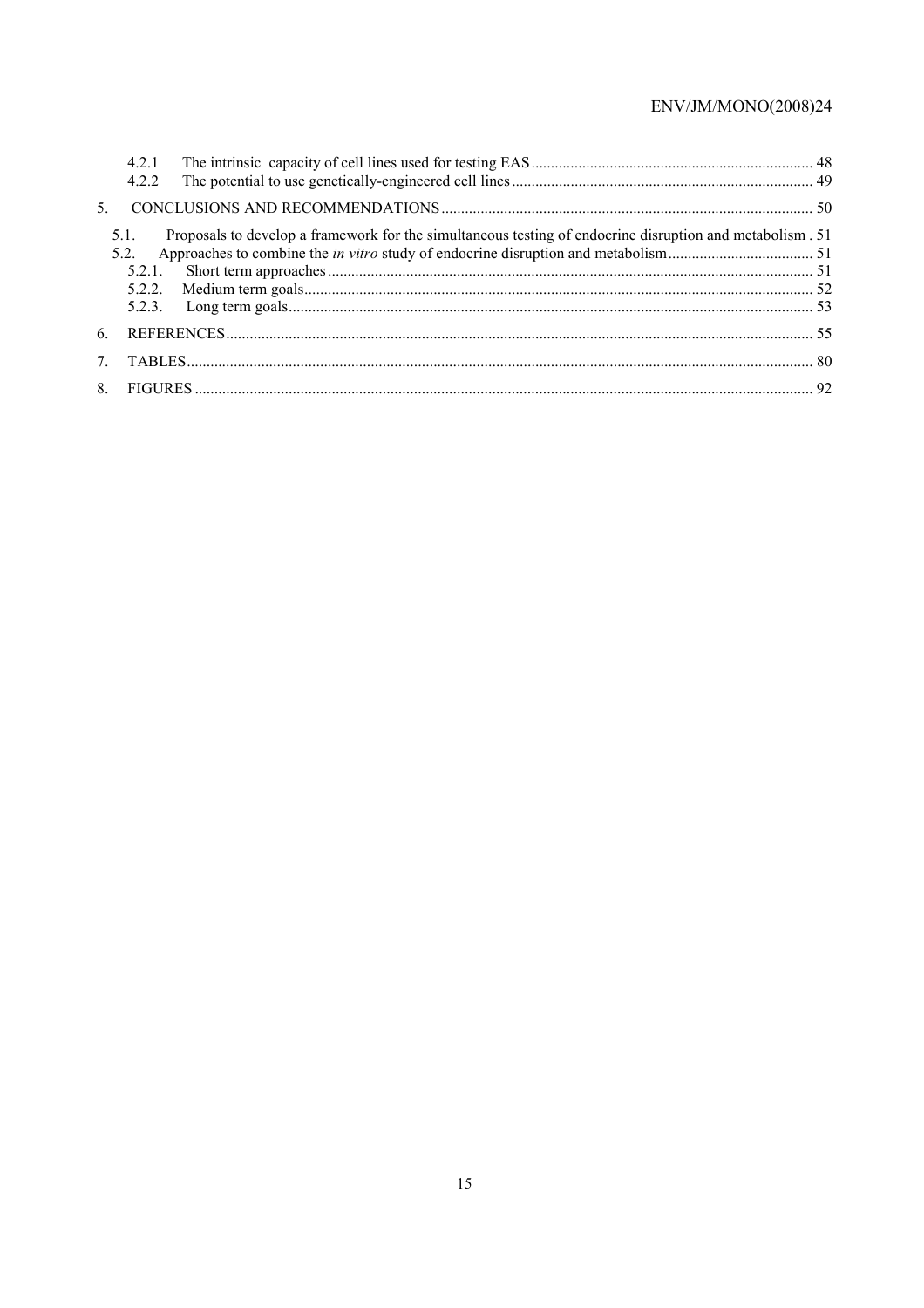#### **ABBREVIATIONS USED:**

AhR: Aryl hydrocarbon Receptor AR: Androgen Receptor ARNT: AhR Nuclear Translocator BPA: Bisphenol A CAR: Constitutive Androstane Receptor CAT: Chloramfenicol Transferase CERI: Chemicals Evaluation Research Institute, Japan CYP: cytochrome P450 DNA: Deoxyribonucleic acid DRE: Dioxin Response Element DRP: Detailed Review Paper EA: Endocrine Activity EAS: Endocrine Active Substances ED: Endocrine Disruptor ER: Estrogen Receptor ECVAM: European Centre for the Validation of Alternative Methods EDTA: OECD Task force for Endocrine Disruptor Testing and Assessment EDSTAC: Endocrine Disruptor Screening and Testing Advisory Committee EPA: Environmental Protection Agency (U.S.) FSH: Follicle-Stimulating Hormone GFP: Green Fluorescent Protein GR: Glucocorticoid Receptor hEST: human Estrogen Sulphotransferase HTP: High Throughput HRE: Hormone Response Element HPLC: High Performance or High Pressure Liquid Chromatography JaCVAM: Japanese Centre for the Validation of Alternative Methods ICCVAM: Interagency Coordinating Committee on the Validation of Alternative Methods LH: Luteinizing Hormone M1: 2-[[3,5-dichlorophenyl-carbamoyl]oxy]-2-methyl-3butenoic acid M2: 3',5'-dichloro-2-hydroxy-2-methylbut-3-enanilide METI: Ministry of Economy, Trade and Industry, Japan MHLW: Ministry of Health, Labour and Welfare, Japan NADPH: Nicotinamide Adenine Dinucleotide Phosphate (reduced form). NICEATM: National Toxicology Program (NTP) Interagency Center for the Evaluation of Alternative Toxicological Methods NRs: Nuclear Receptors OECD: Organisation for Economic Co-operation and Development P450: cytochrome P450 PCB: Polychlorinated Biphenyl PBDE: Polybrominated Diphenyl Ether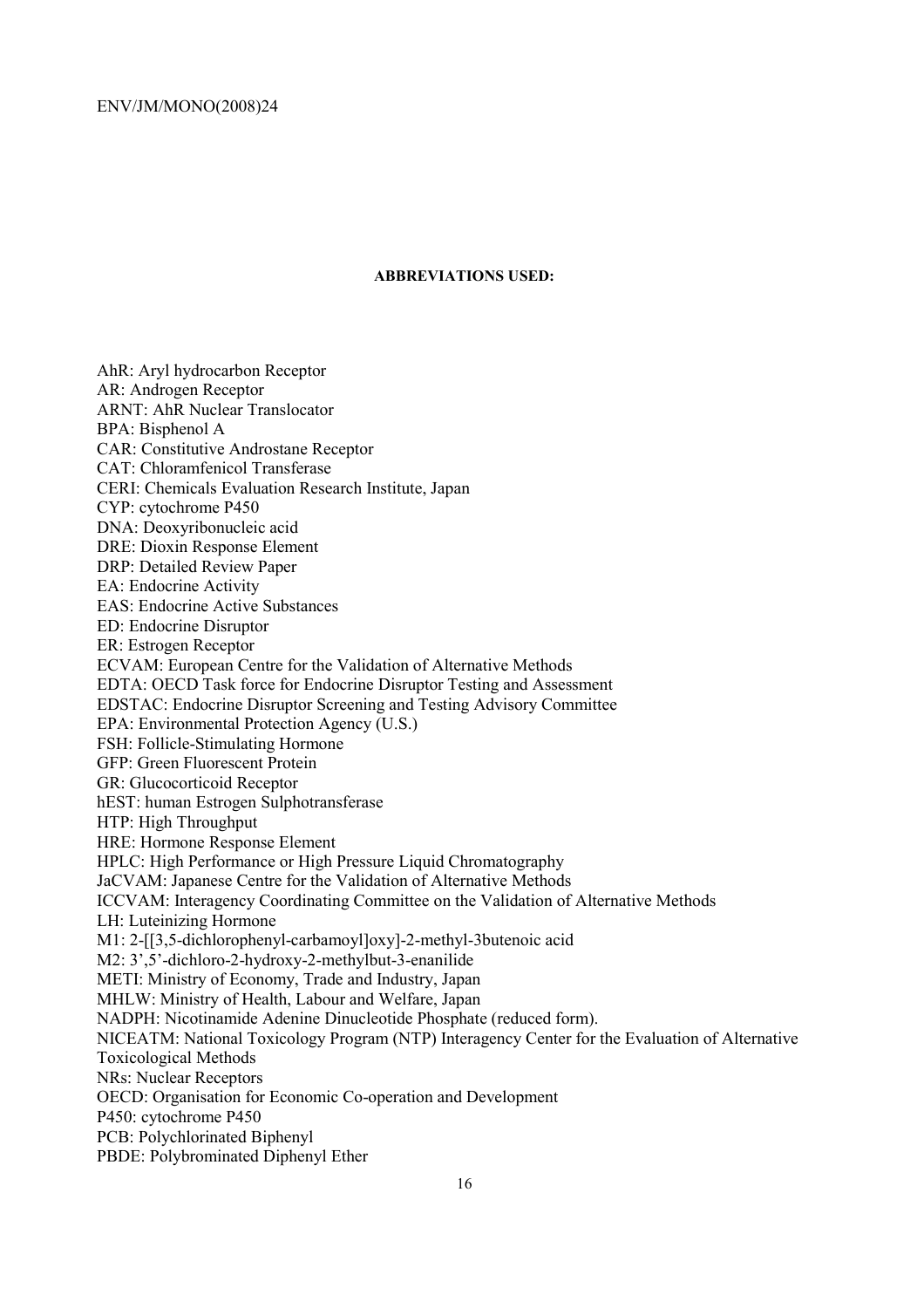PHS: Prostaglandin H Synthase system PR: Progesterone Receptor PXR: Pregnane X Receptor (also termed SXR: Steroid and Xenobiotic Receptor) (Q)SAR: (Quantitative) Structure Activity Relationship (Q)SPR: (Quantitative) Structure Property Relationship RT PCR: Reverse Transcriptase Polymerase Chain Reaction SPSF: Short Project Submission Form SULT: Sulphotransferase VMG-NA: OECD Validation Management Group: Non Animal WNT: OECD Working Group of National Coordinators of the Test Guidelines Programme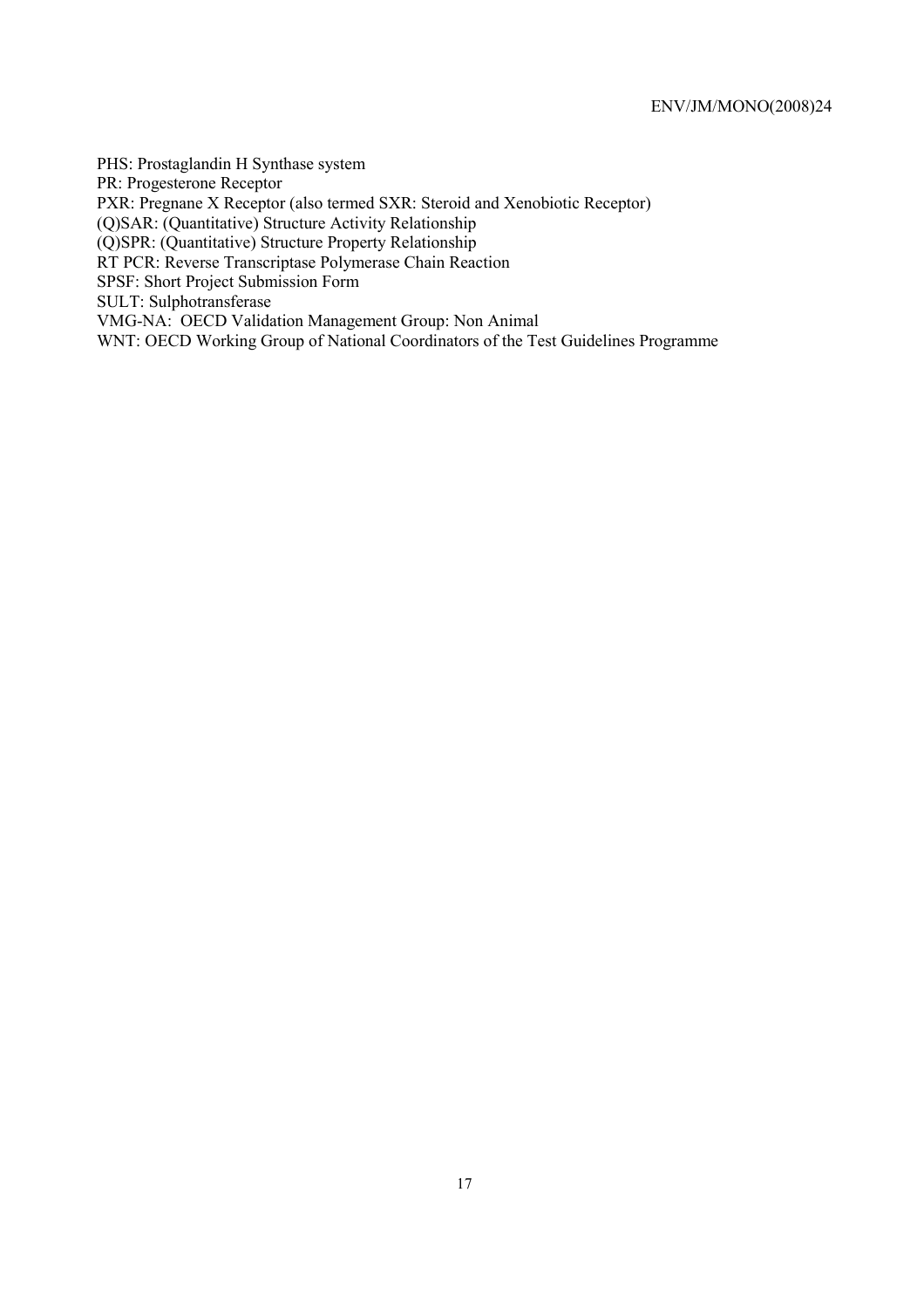## **EXECUTIVE SUMMARY**

Legislation or draft proposals in for instance Europe, Japan and the USA require that chemicals are tested for their ability to disrupt the hormonal systems of mammals. Chemicals found to test positive are considered to be endocrine active substances (EAS) and may be putative endocrine disruptors (EDs).

A widely accepted definition of an ED was proposed in 1996 in Weybridge: "An endocrine disruptor is an exogenous substance that causes adverse health effects in an intact organism, or its progeny, secondary to changes in endocrine function." The existing evidence about endocrine disrupting activity is mostly related to chemicals that interfere with estrogenic or androgenic mechanisms, or that interfere with thyroid hormone function. Therefore the focus of this paper will be on these particular hormonal systems, but other hormones may turn out to be important in the future. Both *in vivo* (whole animal-based) and *in vitro* (non-whole animal based) tests are currently being proposed for the testing of endocrine disrupting activity. Animal tests are justified on the basis that it is impossible to model the complex responses of the whole body to EDs, including biotransformation. To date, there is still little or no experience with incorporating metabolic and toxicokinetic aspects into *in vitro* tests for EAS. This situation is in sharp contrast to genotoxicity testing, where *in vitro* tests are routinely conducted with and without metabolic capacity. This Detailed Review Paper aims to justify why *in vitro* assays for EAS should incorporate metabolising or metabolic enzyme systems, and to indicate how this could be done. Tests to detect EAS and tests that can predict the influence of chemicals on metabolism of endogenous or exogenous substances, or the influence of metabolism of a chemical on its ultimate effect, are still being developed. Therefore it is not possible at present to incorporate measurements of metabolism into *in vitro* testing for endocrine disruption within the context of validated tests. However, the eventual need to combine the outcome of these developments will be an important component of the development of each field. Information derived from existing tests that take metabolism into account could perhaps already be used to prioritise models for further development.

The background to EAS/ED testing, the available test methods, and the role of mammalian metabolism in the activation and the inactivation of both endogenous and exogenous steroids are described. The available types of systems are compared, and the potential problems in incorporating systems in *in vitro* tests for EAS, and how these might be overcome, are discussed. Lastly, some recommendations for future activities are made.

EAS act by a diversity of mechanisms including receptor binding, altered post-receptor activation, altered hormone synthesis, hormone storage, and release, clearance and perturbation of homeostasis. The main *in vitro* tests for EAS comprise subcellular hormone receptor ligand binding, the induction of proliferation (mitogenesis) in hormone-responsive mammalian cell lines, and transactivation systems in yeast and mammalian cell lines. The latter systems involve genetically-engineered cells which carry DNA sequences for mammalian hormone receptors, in conjunction with the respective response elements linked to promoter regions, together with the reporter gene itself. For the time being, ICCVAM has recommended not using yeast based assays or proliferation assays for ED testing because of potential problems with the penetration of substances through the cell wall and because it is not possible to observe the differences between agonists and antagonists. However work to overcome some of these potential problems, to optimise yeast assays, have been recently published. There is also a wealth of EAS/ED data generated by these systems in the public domain that, with normalisation, might be usefully incorporated into multivariate and (Quantitative) Structure Activity Relationships ((Q)SAR) EAS/ED analyses. It is important to determine the intrinsic metabolic capacity of both mammalian and yeast cells already used in proliferation and transfection assays, for endocrine activity (EA). It might be also be worthwhile to investigate the potential to incorporate metabolic capacity into these cell types.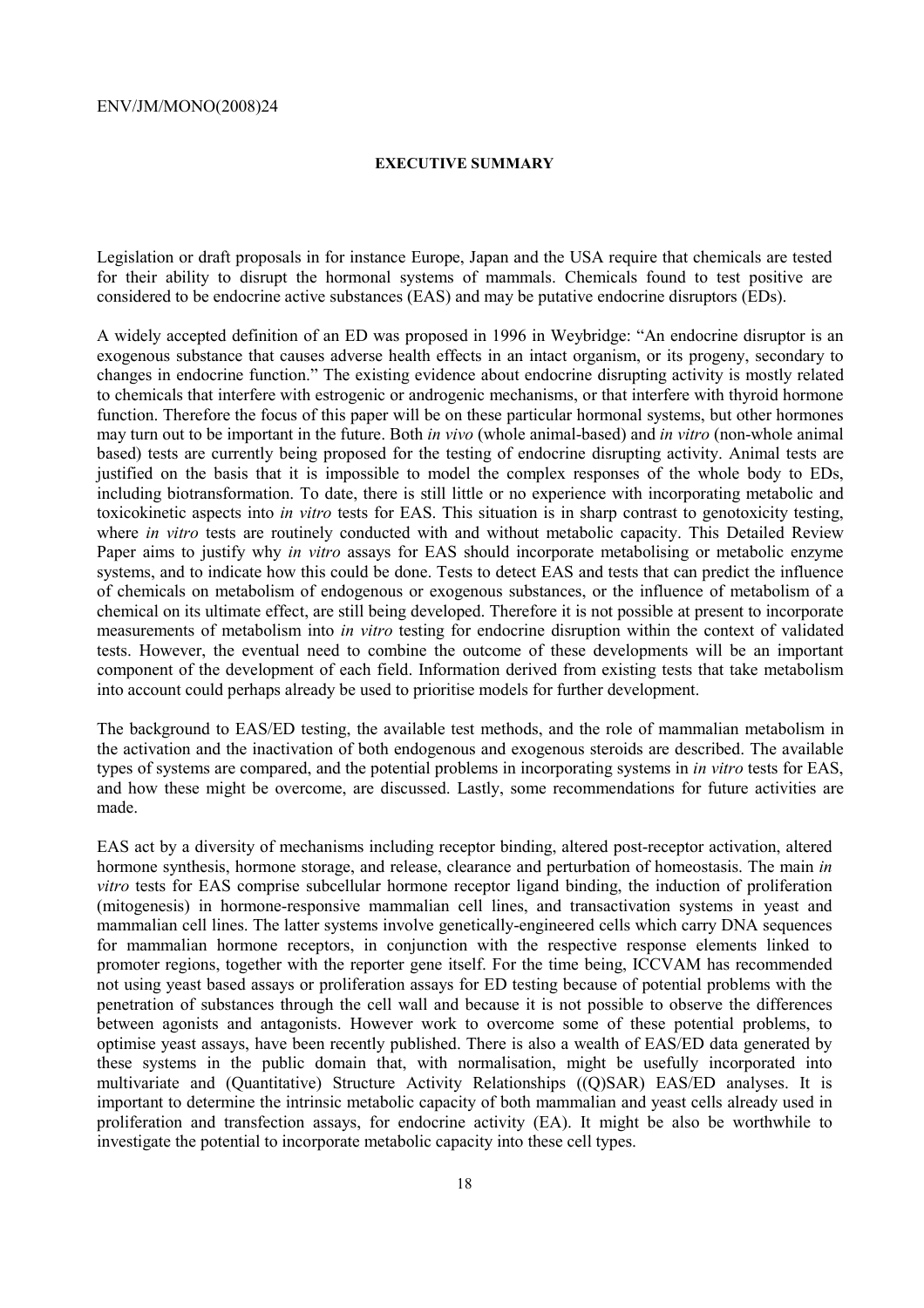It is well-established that information on the metabolism of a substance is important in the evaluation of its toxic potential. Such metabolism occurs especially in the liver, but also in extrahepatic tissues, and is divided into phases I and II. The former involves the mixed function oxidase activities of the many isoforms of the cytochrome P450 (CYP) family of enzymes. Phase II metabolism involves the conjugation of metabolites generated by oxidation reactions in Phase I to water soluble entities. In extra-hepatic tissues, the prostaglandin H synthase system is particularly active and causes the oxidation of a wide range of xenobiotics. In addition, metabolism by certain mixed function oxidases must also be considered in extrahepatic tissue, including skin, small intestine, colon and placenta. Metabolising systems for use in *in vitro* EAS assays can be either intact organs and tissues, subcellular (isolate/purified enzymes, cell homogenates, cytosol, microsomes, S9) or cellular (the inherent metabolism of the indicator cells, metabolically competent primary cells or cell lines or genetically-engineered cell lines). Despite the fact that there are several technical problems with using sub-cellular systems in assays for testing EAS (such as non-specific binding to protein, and the potential toxicity of the subcellular fraction to the intact cells in the assay system following insertion), there is sufficient evidence in the literature to show that these limitations can be overcome, and that the presence of such enzymes can modulate the chemical toxicity of several types of EAS.

The use of (Q)SAR and (Quantitative) Structural Property Relationships ((Q)SPR) to indicate chemicals that could be metabolised to derivatives with altered endocrine activity or interfere with metabolism of endogenous and exogenous substances should be developed further. *In vitro* or *in vivo* methods could also be used to determine metabolites formed. Both parent compounds and metabolites predicted by *in silico, in vitro* or *in vivo* methods could then be tested in the *in vitro* model for endocrine activity. However, great care would need to be taken to optimise and streamline such an approach, otherwise it is likely to be slow and costly.

There is a good deal of information showing that endogenous steroids are extensively metabolised by phase I and II enzymes in both the liver and their target tissues, and that such metabolism can lead to the inactivation of steroids. In the case of endogenous steroids such reactions will affect their abilities to perform their normal functions. Obviously exogenous compounds that interfere with the inactivation or acceleration of endogenous hormone metabolism, such as via the steroidogenic pathway and drug metabolising pathways, can thereby cause endocrine disrupting effects

Inadequate incorporation of metabolism into *in vitro* tests for endocrine disruption could give rise to false positive data (due to lack of detoxification) or false negative data (due to lack of bioactivation). As yet, there is relatively little information on the intrinsic metabolic potential of cell systems traditionally used to detect endocrine activity. It is recommended that this information is obtained as a matter of urgency. No cell line is available at present that is genetically-engineered to express phase I, II or I and II enzymes simultaneously with molecular targets for detection of EAS activity. Examples of such cell constructs are known to be currently under development by at least two different research groups and show promise. Following these developments, feasibility studies on the generation of genetically-engineered mammalian and yeast cell lines containing steroid hormone nuclear receptors, their response elements and reporter genes, together with genes expressing both phase I and II enzymes should be initiated. Such cell lines expressing multiple molecular entities may have the advantage that there will be less binding to exogenous protein than might be the case when utilising added subcellular fractions. Furthermore, metabolites formed may not need to be transported from their sites of formation to intracellular targets. If these developments are confirmed, they should be developed into tests that can be used for regulatory purposes.

Investigation into the relevance of using the prostaglandin H synthase (PHS) system and other, noncytochrome P450 dependent enzymes, for metabolism of EAS is also required.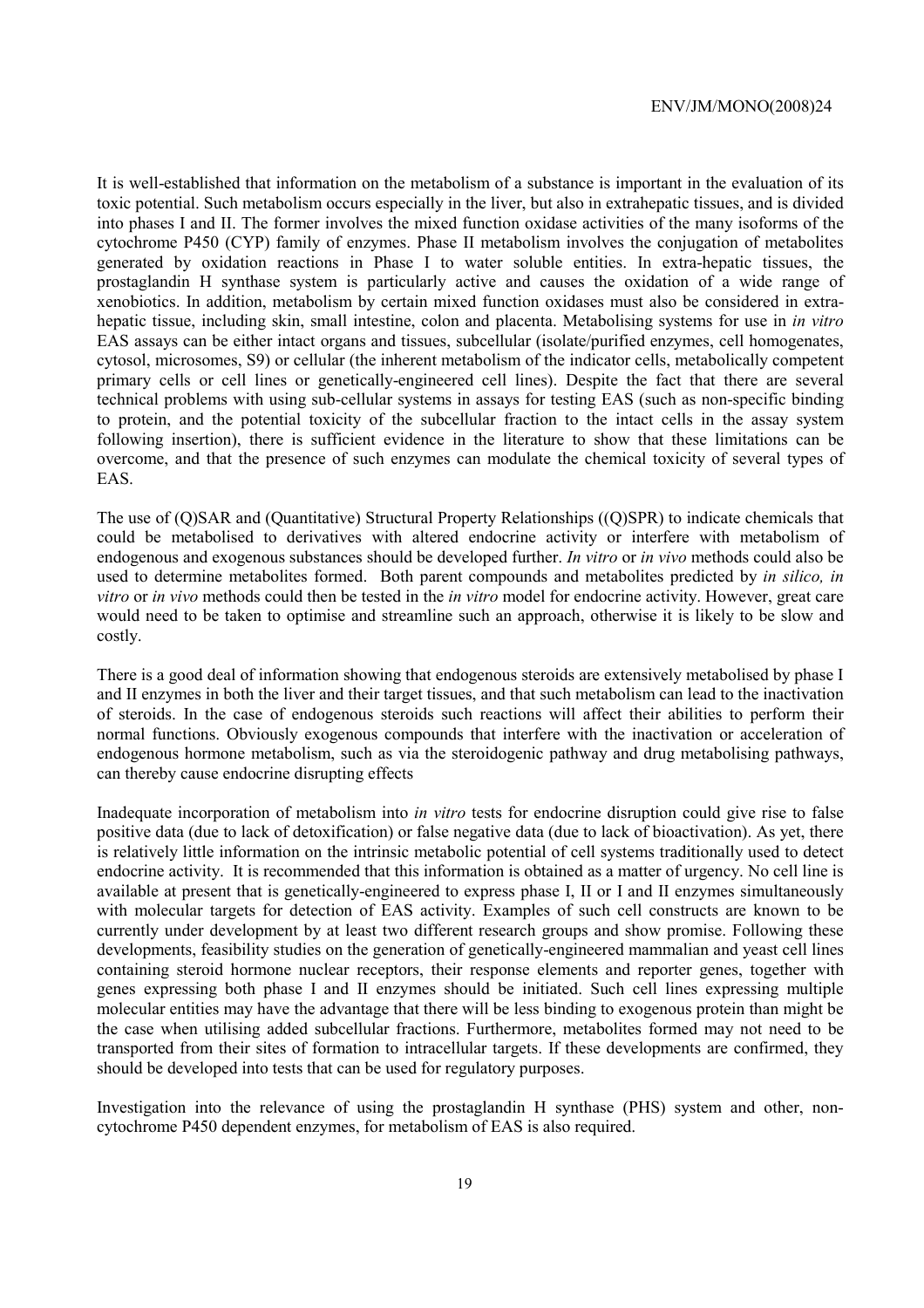Much could be learned from genotoxicity testing, where metabolism is already incorporated. One possibility to make quick progress is to incorporate an S9 fraction into the *in vitro* tests for endocrine disruption. However, the potential toxicity that S9 could cause to target cells, limitations arising from the complexity of the endocrine system, as compared to mutagenicity test models, and the problem of potential protein binding, need to be carefully addressed and well controlled.

It is concluded that the perceived difficulties of incorporating metabolism into *in vitro* tests for EAS should not deter more research into how this can be achieved. The development and validation of these *in vitro* assays in conjunction with appropriate systems should be a matter of urgency. The tests for ED targets and for metabolism can be developed and validated separately, but it is advisable that from the early phases on, attention is given to the fact that they may ultimately need to be combined. No *in vitro* system will mirror the complexity of metabolism in the whole animal, but this should not prevent the use of *in vitro* systems, provided the limitations are clearly understood and the results interpreted appropriately.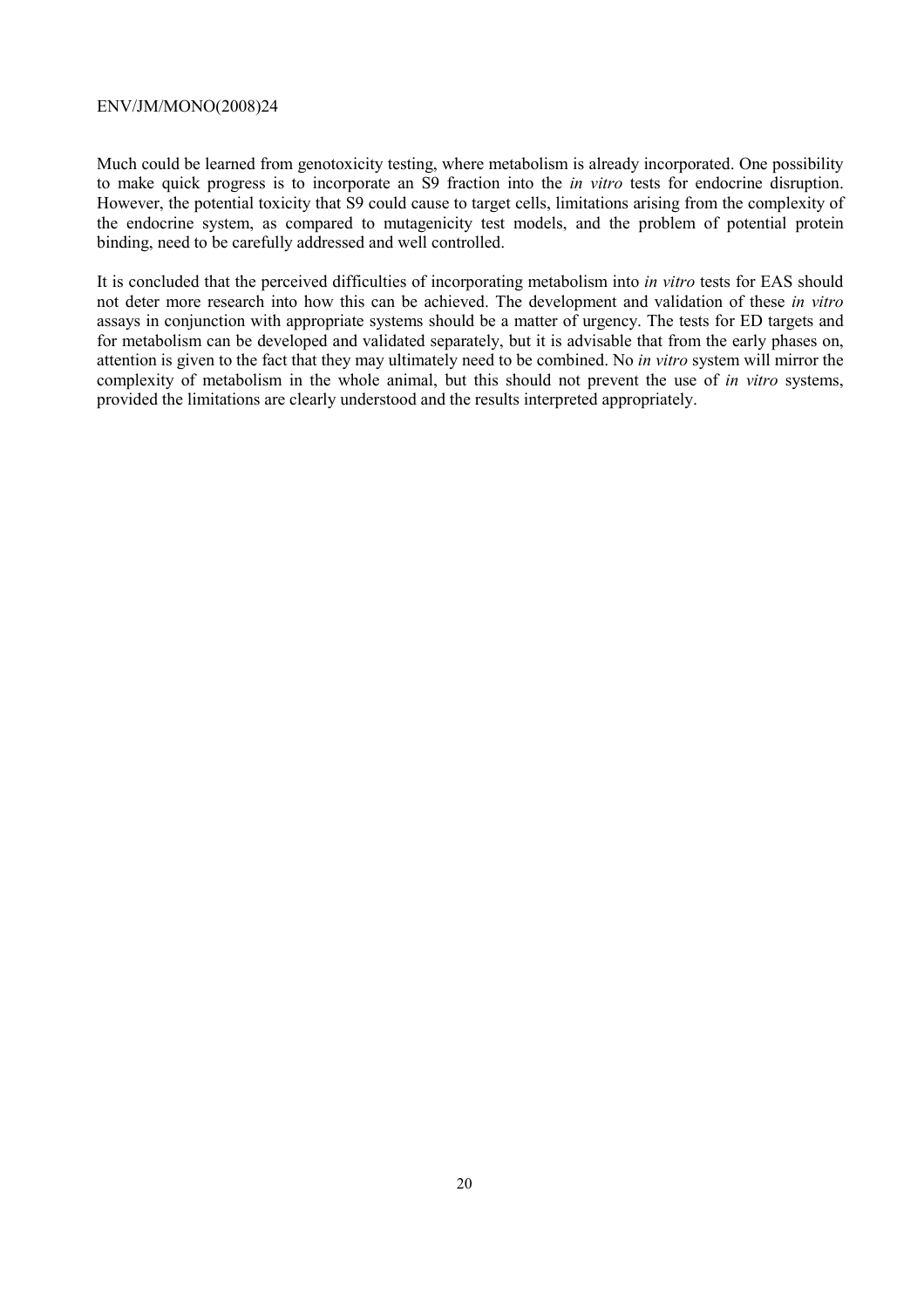## **1. ENDOCRINE DISRUPTION**

## **1.1 Introduction**

Exposure to natural and synthetic chemicals in the environment, with potential to interfere with endocrine systems, may elicit a range of toxic effects in wild-life and in humans, in particular on the reproductive system and with respect to the induction of cancer (Atterwill & Flack, 1992; Neubert, 1997; McLachlan, 2001; Baker, 2002; Eertmans, et al., 2003). Such chemicals are termed endocrine disruptors (EDs). Different definitions for EDs have been proposed but one that is widely, though not universally accepted, was given at a conference in Weybridge (1996): "An endocrine disruptor is an exogenous substance that causes adverse health effects in an intact organism, or its progeny, secondary to changes in endocrine function.

Recently, interest has focused on exogenous substances that disturb sex steroid and thyroid hormone function, because most evidence for ED activity has been produced in these domains, and tests have been made available that focus on these targets (EDSTAC 1998). However, other steroid hormone systems may be similarly susceptible to disturbance by xenobiotic substances. The function of peptide hormones such as follicle stimulating hormone (FSH), luteinizing hormone (LH), insulin, insulin like growth factors, growth hormone etc., may also be affected by exogenous chemicals, but it is likely that the characteristics will differ from those found for steroid hormones. Although it may be advisable to explore these possibilities, it is premature to include them in a screening strategy with regulatory implications. This Detailed Review Paper (DRP) will therefore focus attention on the hormones for which there is currently evidence that they are affected by xenobiotics. Mechanistic screening studies, whether *in vivo* or *in vitro*, are used to detect effects on a specified endocrine function. To reflect this, the term endocrine active substances (EAS) will be used in this paper to cover all mechanistic tests, and the term endocrine disruption is reserved for adverse health effects secondary to such activity.

The mechanisms that may be involved, and that are covered by this DRP include:

- specific binding to one or more members of an extensive family of hormone nuclear receptors (NRs)
- activation of NR mediated transcription
- inhibition of steroidogenic enzymes
- chemically induced inhibition or induction of hormone metabolism
- other mechanisms.

This list is not exhaustive. Potential mechanisms not considered in this DRP include those involving neurotoxicant or neuroendocrine targets and certain aspects of metabolism, particularly those involving esterases that may be affected by cholinesterase inhibitors.

Legislation in the USA requires the testing of chemicals for endocrine activity (the *Food Quality Protection Act* of 1996, Public Law 104-170, and *Safe Drinking Water Act Amendments* of 1996, Public Law 104-182; Anon, 2001a). Other regions of the world, especially Japan and Europe, are also introducing and discussing legislation for ED testing (e.g. see Anon, 2001b). The European Commission will reassess the latest developments in scientific knowledge with respect to substances identified as having endocrine disrupting properties by June 2013. On the basis of that review the Commission may, if appropriate,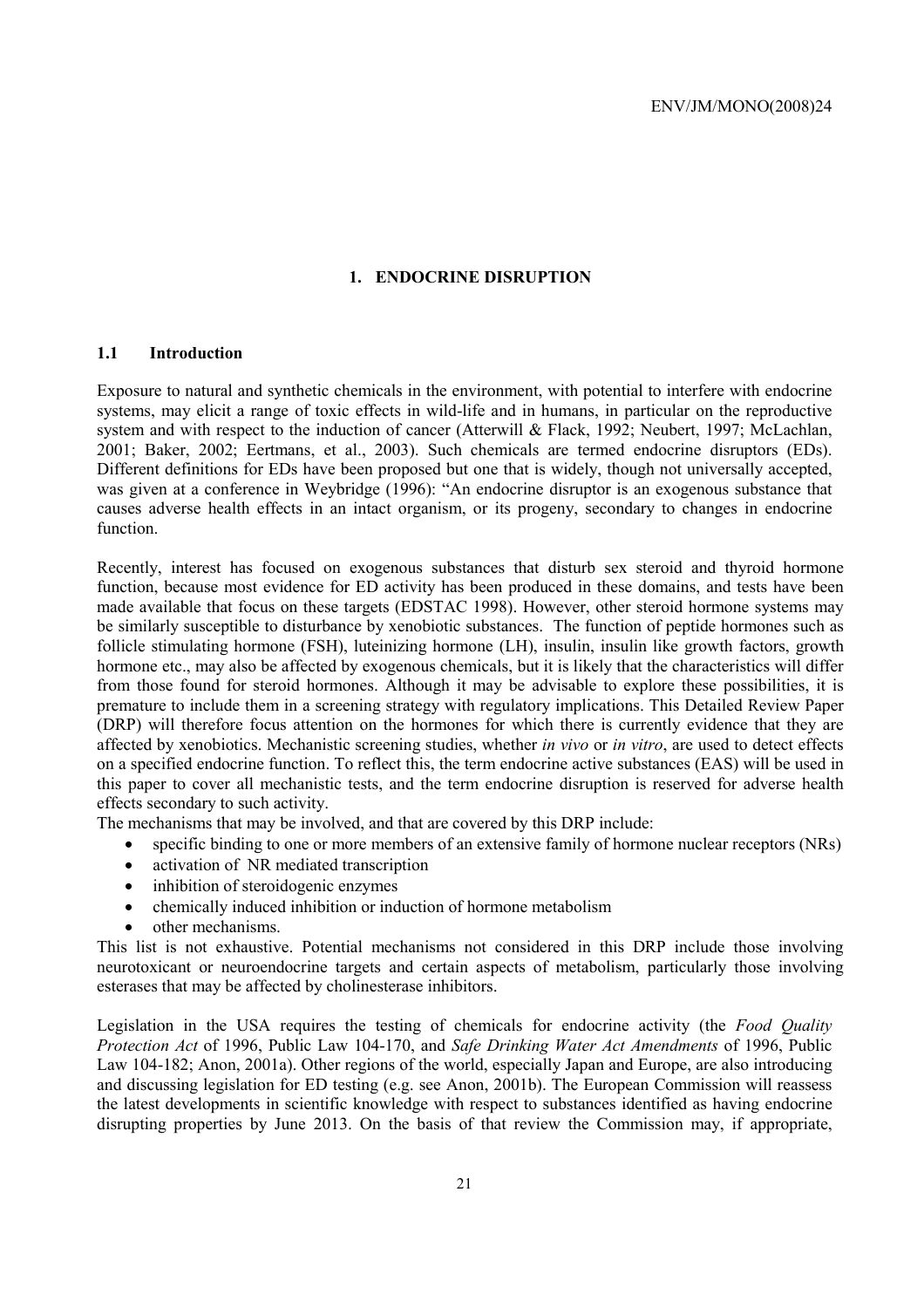present legislative proposals (Article 138: L 396/142 EN Official Journal of the European Union 30.12.2006).

In the USA, the EPA was charged with validating assays and screening pesticide chemicals to detect those that may affect human health by mimicking oestrogen. For this purpose, the EPA established an Endocrine Disruptors Screening and Testing Advisory Committee (EDSTAC) to consider possible testing strategies. EDSTAC recommended broadening the screening programme to include the androgen and thyroid hormone systems and to include effects on wildlife. EDSTAC concluded that there is a need to include both *in vitro* and *in vivo* assays in a tiered approach. The proposed Tier 1 screening phase comprises both *in vitro* and *in vivo* assays, aimed primarily at detecting chemicals with endocrine activity and thus potential human health effects. Among the recommended *in vitro* assays included in the battery are cellfree receptor binding, transcriptional activation, steroidogenesis in testis and Leydig cell cultures. The Tier 2 test battery solely consists of *in vivo* assays, and includes two generation reproductive mammalian tests, as well as tests for environmental effects on target wild-life species. It is intended that the Tier 2 battery will provide the definitive data on EDs suitable for risk assessment purposes:

[http://www.epa.gov/scipoly/oscpendo/edspoverview/finalrpt.htm].

An OECD Working Group on Endocrine Disruptor Testing and Assessment (EDTA) has been established to direct and oversee the development of guidelines for the detection of ED substances as part of the Test Guidelines Programme. As part of this activity, the OECD, in conjunction with the US Environmental Protection Agency (EPA), has become directly involved in validation programs for new animal tests (Combes, and Balls., 2003). For this purpose, the OECD has established a group to manage the validation of three new animal methods for the detection of EAS, namely, a uterotrophic assay for estrogenic activity, the Hershberger test for androgenic activity, and an enhanced protocol for repeat dose toxicity to detect ED agents acting on a range of hormonal systems, including thyroid and sex hormone systems. The development, standardisation and validation of *in vitro* tests to detect endocrine disrupting activity is in progress, and although interference of chemicals with steroidogenic enzymes and aromatase may be a major pathway towards ED activity, this will not be dealt with here in detail as they are already the subjects of separate DRPs at the OECD.

The possibilities for *in vitro* testing of metabolism in a more general context and with regard to cosmetics have been previously addressed by ECVAM. These efforts generated much information that is also relevant to endocrine disruption testing *in vitro,* and has stimulated the development of a research programme to develop the field further.

The aim therefore of the present DRP is to review the available evidence on the need for inclusion of mammalian metabolic competence into the *in vitro* EAS/ED test system designs and to suggest possibilities to meet this need, without duplicating the work that is already being done in the development and validation of tests for endocrine disruption under the auspices of the OECD, or for kinetics and metabolism of chemicals (Coecke, et al., 2004; Coecke, et al., 2006), but rather to bring these two approaches together.

While non-mammalian and ecotoxicological considerations are highly relevant to the use of systems for *in vitro* testing of EAS, these aspects are not addressed directly here, as they are more appropriate for a separate DRP. Furthermore, it is also not the intention of this DRP to address all the factors which influence the interpretation of information derived from *in vitro* tests, to predict potential risks to humans.

## **1.2 Mode of action of EAS**

EAS act by a diversity of mechanisms including receptor binding, altered post-receptor activation, altered hormone synthesis, perturbation of hormone storage, release, clearance and homeostasis. The immediate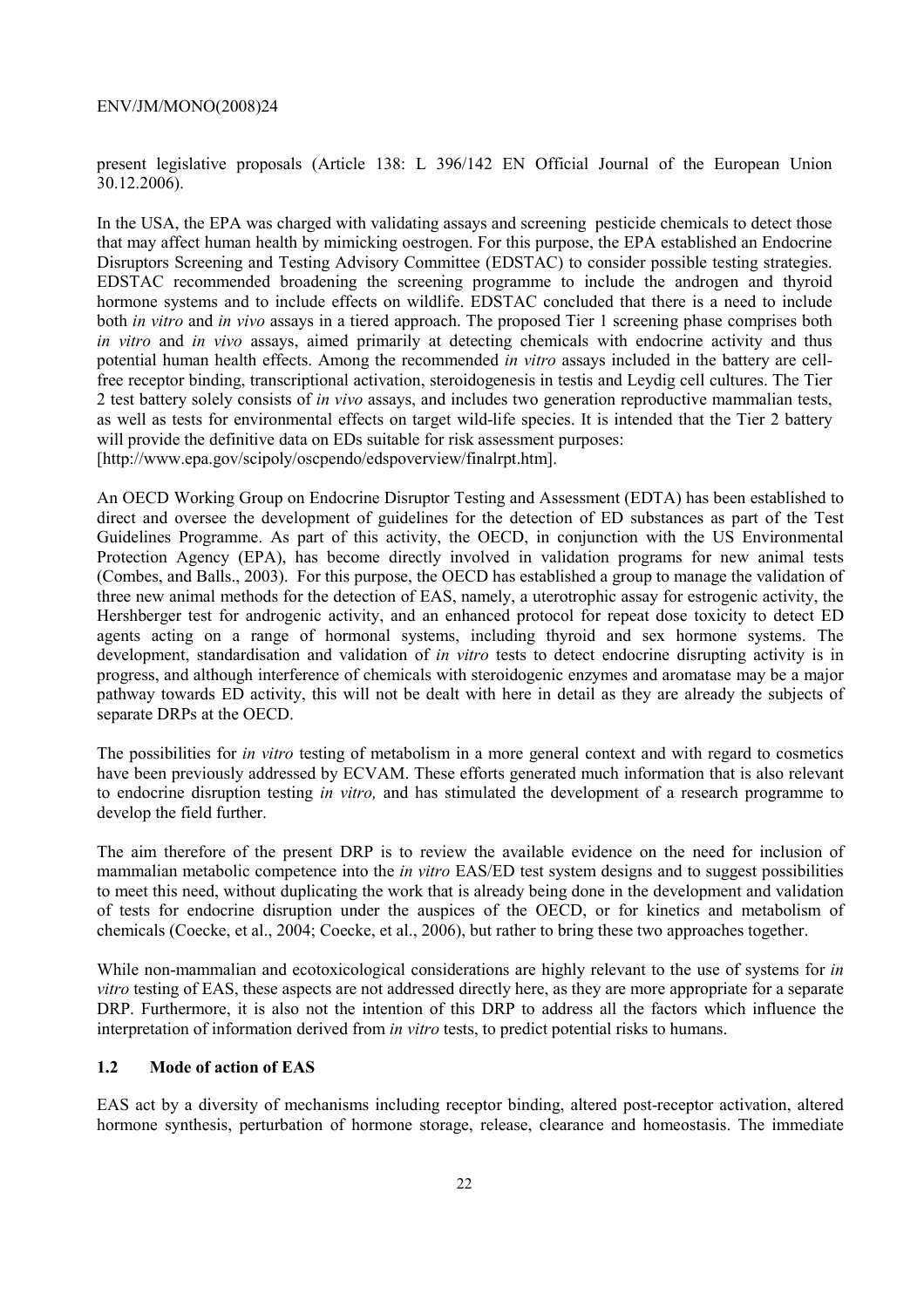effects of these activities are to enhance or suppress the action of the endogenous hormones, including changes in homeostatic and feedback mechanisms.

This DRP focuses particularly on the estrogen and androgen hormone systems. In this context, the term estrogenic means that a chemical has the same effect as 17β-estradiol acting at the estrogen receptor (ER) in a particular system. Anti-estrogenic means that a substance prevents 17β-estradiol, or another recognised natural or synthetic agonist, acting at the ER, from exerting its effect in a particular model. Similarly, the term androgenic means that a chemical has the same effect as testosterone, acting at the androgen receptor (AR) in a particular system. Anti-androgenic means that a substance prevents testosterone, or another recognised natural or synthetic agonist acting at the AR, from exerting its effect in a particular model.

The effects are mediated in part by binding specifically to one or more of an extensive family of nuclear receptors (Warner, et al., 1999) that trigger or suppress the transcription of a specific set of genes (Hornhardt, and Wiebel, 1996; Wiegel, 1996; Combes, 2000; Nilsson, et al., 2001; Jacobs, and Lewis, 2002).

The nuclear estrogen receptors (ERs) exist as at least 2 subtypes, termed  $\alpha$  and  $\beta$ , encoded by distinct genes (Orti, et al., 1992; Graham, and Clarke, 1997, Kuiper, et al., 1998; McLachlan, 2001; Nilsson, et al., 2001) and with different tissue distribution, relative ligand binding affinities and biological functions (reviewed in Jacobs, 2005). There has been identification of a  $\gamma$  subtype in teleosts that may mediate some effects of EAS in these fish (Hawkins, et al., 2000; Hawkins, and Thomas, 2004). Furthermore, there is an ER that is located in the cell membrane which is responsible for the fast non-genomic responses to the hormone (McEwen, and Alves, 1999; Belcher, and Zsarnovsky, 2001; Matthews, and Gustafsson, 2003; Hasbi, et al., 2005). While the ER located in the cell membrane seems to be structurally related to the nuclear ERs, it can also be activated by larger molecules unable to enter the nucleus and bind with the nuclear ERs (Harrington, et al., 2005). Most studies have been directed to the sub-form of the nuclear ER, and therefore combined assessments of steroid metabolism and interference with estrogenic mechanisms should include this subtype. Nuclear ERα mediates the classic estrogenic response; ERβ modifies this by altering the recruitment of c-Fos and c-Jun to estrogen responsive promoters (Matthews, et al., 2006). Models currently being developed to measure estrogen receptor binding and activation mainly relate to ERα. Consideration of the adequacy of addressing only ERα binding for regulatory screening purposes is beyond the scope of this paper, but the requirements for metabolising systems may be similar irrespective of whether the test system is designed to determine effects upon the  $ER\alpha$ . ERB or other steroid receptors.

The interest in thyroid hormones has arisen because they play a role in the control of development (e.g. metamorphosis in amphibians and brain development in mammals) (Yen, 2001), and a number of chemicals that alter their synthesis, transport and catabolism have been identified (Lazar, et al., 1993; Fowles, et al., 1994; Capen, 1997; Cheek, et al., 1999; DeVito, et al., 1999; Kato, et al., 2000; Zhou, et al., 2001; Craft, et al., 2002; Howdeshell, 2002; Schmutzer, et al., 2007). Interference by xenobiotics with thyroid hormone turnover may at present seem to be a more important mechanism for causing endocrine disruption, than interactions at the thyroid receptor level. However, PCB's may interfere with the thyroid receptor function, and some of these chemicals seem to suppress transcription linked to thyroid receptor activation (Miyazaki, et al., 2004; Fritsche, et al., 2005). Thyroid receptor binding assays or transactivation assays incorporating metabolism may therefore be needed.

The aryl hydrocarbon receptor (AhR) is also involved in modulating the effects of retinoids (Soprano and Soprano, 2003), estradiol and dexamethasone (Lai, et al., 2003) and progesterone (Kuil, et al., 1998). Thus, a mouse hepatoma cell line (Hepa1c1c7) possessing this receptor, in conjunction with a Dioxin Response Element (DRE) and a luciferase reporter gene complex, was shown to respond to chemicals with dioxin-like activity in pulp-mill effluents (Zacharewski, et al. 1995). The AhR, appears to have a fundamental role in cellular physiology, neurodevelopment and circadian rhythmicity (Poellinger, 2000). Ligand binding results in interaction with the DRE on the DNA, resulting in transcription of a group of enzymes active in steroid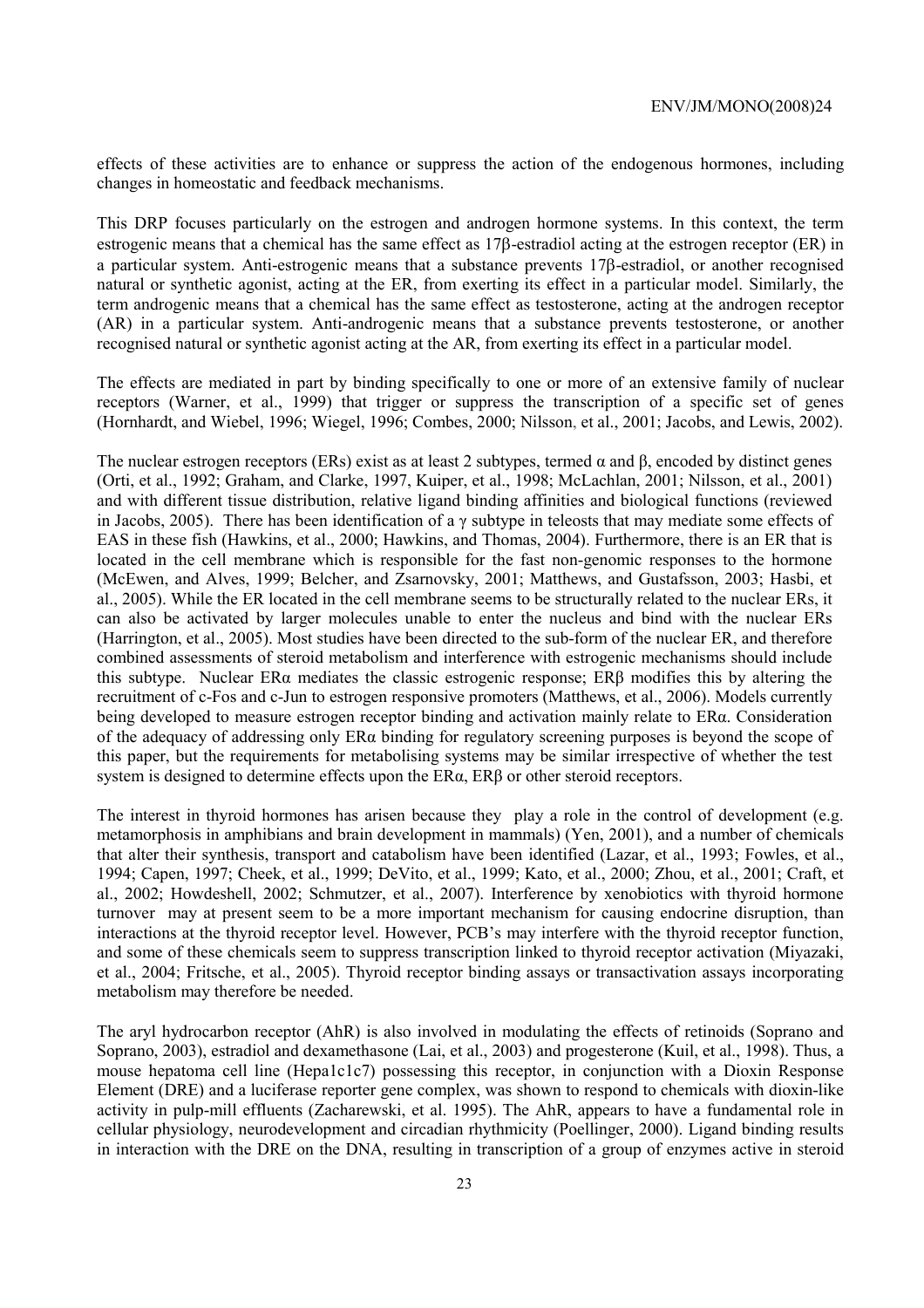and xenobiotic metabolism (Hahn, 1998; 2002) . Such a complex mechanism may be extremely difficult to investigate *in vitro*, but a simple AhR assay may be useful to detect chemicals that need further investigation with respect to interference with metabolism. Similarly, other nuclear receptors including for example the Pregnane X Receptor (PXR) (Moore, et al., 2000) and the Constitutive Androstane Receptor (CAR) (Wei, 2000) are involved in modulating the effects of endogenous and exogenous steroids and xenobiotics metabolising CYPs (CYP2B and CYP3A respectively), as illustrated in figures 1-3, and also drug transporters in human cells, but they do not influence the basal expression levels (Friedman, et al., 2002).

In the case of polypeptide hormones utilising intracellular signaling pathways, agents that interfere with these pathways may prove to be EAS, and there may be other modes of action to be considered in the future, as our knowledge base increases.

# **1.3 The need for** *in vitro* **tests for EAS**

Animal tests for detecting endocrine disruptors are necessarily detailed, since many mechanisms can be involved in the perturbation of the complex hormonal systems of mammals, and there are subtle interspecies differences in the ways these work and the consequences in terms of physiology, reproduction and development. This means that the validation of these assays needs very careful consideration (Ashby, 2000).

The EDSTAC Tier I testing scheme requires that both *in vitro* and *in vivo* screens should be developed, and it is essential that the former test methods are developed and validated so that they can be used first in the test battery for prioritising chemicals for further testing, and also to facilitate the interpretation of data from animal tests. As such, it is crucial that false negative results are minimised. A certain level of false positive results is acceptable, although should be low, given that a false positive result is likely to lead to animal testing with the resultant financial and animal costs.

From an animal welfare point of view, potentially very large numbers of animals will be required for ED testing, should the current EPA proposals go ahead. The actual numbers will depend on the sensitivity and specificity of the testing methods to be used (Purchase, 1999). The use of animals is controversial, and often more time-consuming and costly than using non-animal approaches. The reduction of animal testing is an important reason to develop and validate *in vitro* models for testing EAS.

## **1.4** *In vitro* **tests for endocrine disruptors**

## *1.4.1 In vitro receptor binding assays*

These assays provide a relatively rapid means of quantifying the ability of chemicals to bind to the ERs and AR particularly, and to inhibit the binding of standard ligands (see Häggblad, et al., 1995). Theoretically they should allow high throughput (HTP) screening technology to be used. However it may be impractical to conduct extensive metabolic profiling of all chemicals before they are tested in HTP endocrine screening assays. Nevertheless, it may be useful to develop and use some general metabolic activation systems, combined with reporter gene expression, to enhance the probability that the endocrine screening assays will detect a chemical's endocrine disruption potential. Competitive ligand binding assays, whether alone or combined with reporter gene expression, are designed to detect chemicals that directly interact with the purified receptor proteins. (Gray, et al., 1997). With regard to the ERs, the subtype that is being investigated is mostly the  $\alpha$ -subtype. The AR and thyroid receptors have been proposed for inclusion into the screening for endocrine disruptors by EDSTAC and inclusion of ERβ should also be considered. Ligand binding studies cannot distinguish between agonists and antagonists; functional *in vitro* tests are therefore required for this purpose. Measuring the recruitment of coregulator proteins to nuclear receptors in response to ligand binding provides a functional *in vitro* binding assay capable of detecting agonists, partial agonists, and antagonists (Chen, et al., 2003). A variety of assay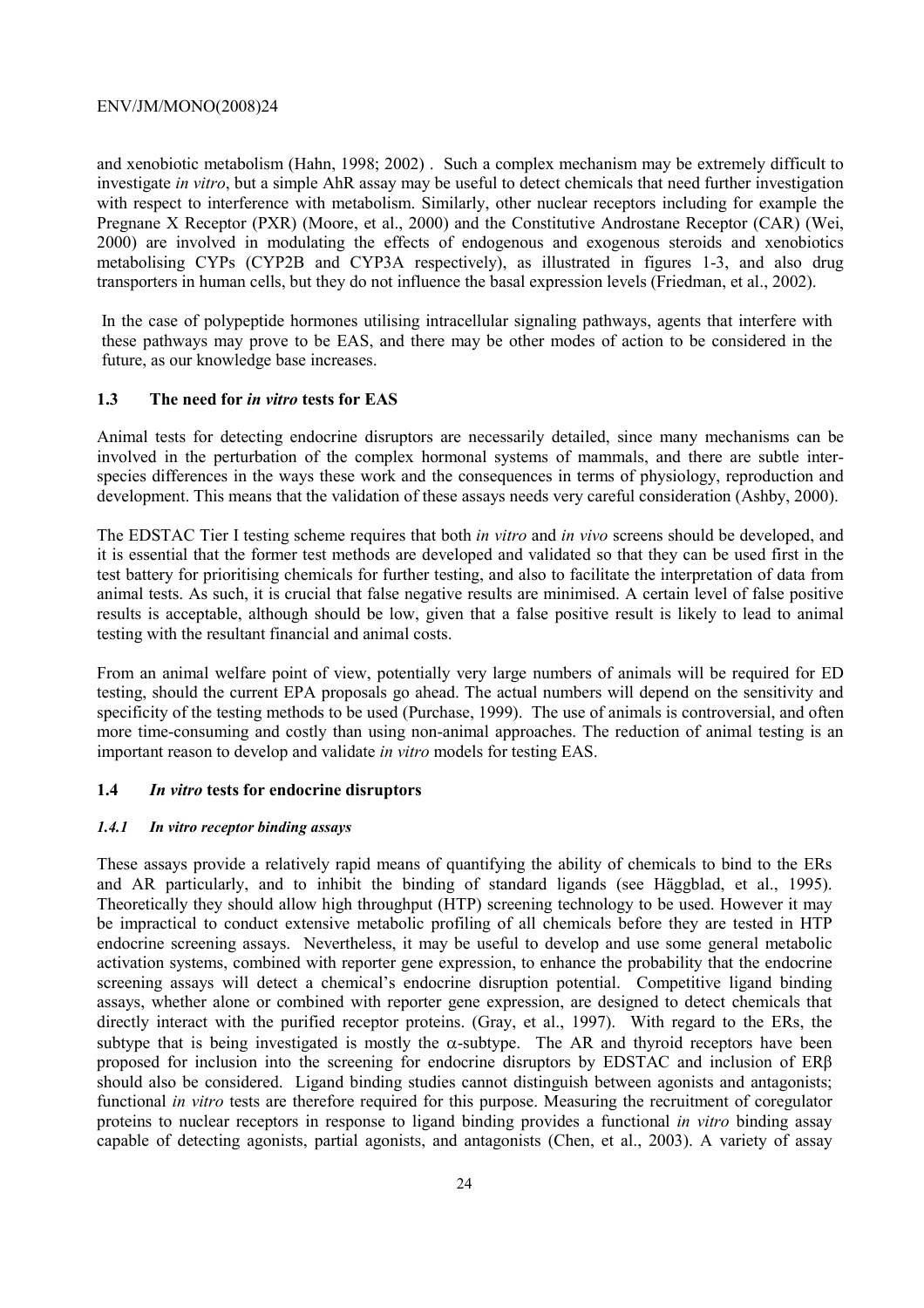formats have been used including AlphaScreen (Rouleau, et al., 2003), fluorescence resonance energy transfer (Liu, et al., 2003), and fluorescence polarisation (Ozers, et al., 2005). These assays can be very sensitive as well as high-throughput. In addition, use of cytometric bead arrays for coregulator recruitment permits multiplexing of assays. Multiplexed binding assays enable the exploration of complex binding interactions in a single reaction volume. Individual fluorescent microsphere populations allow separate molecules to be coupled to their surface such that multiple nuclear receptor-coactivator protein binding interactions can be investigated (Iannone, et al., 2001). Inclusion of metabolic capacity in the assay, e.g. S9 mix, has not been reported for these assay formats and would require determination of potential for signal interference.

Such assays are very attractive from a screening standpoint because they are:

- a. Very sensitive
- b. Can detect both agonists and antagonists
- c. Can potentially be multiplexed

d. Have very high-throughput and can thus test many chemicals rapidly and relatively inexpensively

e. May have less sensitivity to the presence of S9 mix (no information of this is available, however)

f. Lack a cell membrane barrier so metabolites from S9 mix incubation for example would have ready access to the target.

## *1.4.2 In vitro functional tests: Induction of hormone-responsive mammalian cell proliferation*

Tests that are based on the induction of proliferation in estrogen-responding cells, particularly in the MCF-7 human breast cancer cell line, can be used to detect estrogenic activity (Ramamoorthy, et al., 1997; Fang, et al., 2000; Soto, and Sonnenschein, 2001). Proliferation assays are not recommended by ICCVAM because cell proliferation can be mediated through pathways other than those involving transcriptional activation of estrogen responsive genes (ICCVAM, 2003). On the other hand, this could have the advantage of detecting endocrine disrupting mechanisms that are not mediated by an interaction with the receptor, and if the cell line used also has intrinsic metabolic capacity, the potential advantages may outweigh the possible shortcomings. Catalogues indicating the metabolic competence of cell lines are available (Hornhardt, & Wiebel, 1996; Tew, et al., 1996), but updating would be very useful.

If metabolism is included in functional tests, one should realise that the agonist that will be used to obtain the background activation, against which an antagonist effect of chemicals can be determined, may also be metabolised by the added metabolic enzymes. The development of functional tests for antagonism in the presence of metabolic competence of any kind will therefore require careful consideration of this problem. Substances like genistein and the medicinal products tamoxifen and raloxifene can behave as agonists, partial agonists or antagonists (Kupfer, and Dehal, 1996; Kauffman, et al., 1997; Jordan, and Morrow, 1999; Dutertre, and Smith, 2000; Liu, et al., 2003) depending on species, tissue and receptor examined. Such substances therefore provide valuable tools for exploration and validation of the predictions of tests under development.

#### *1.4.3 In vitro functional tests: Transactivation assays (hormone-sensitive transcription of reporter genes)*

These tests are based on the development of genetically engineered mammalian cells or strains of yeast (*Saccharomyces cerevisiae*) (Balaguer, et al., 1996; Ramamoorthy, et al., 1997; Fang, et al., 2000). Examples are given in Table 1.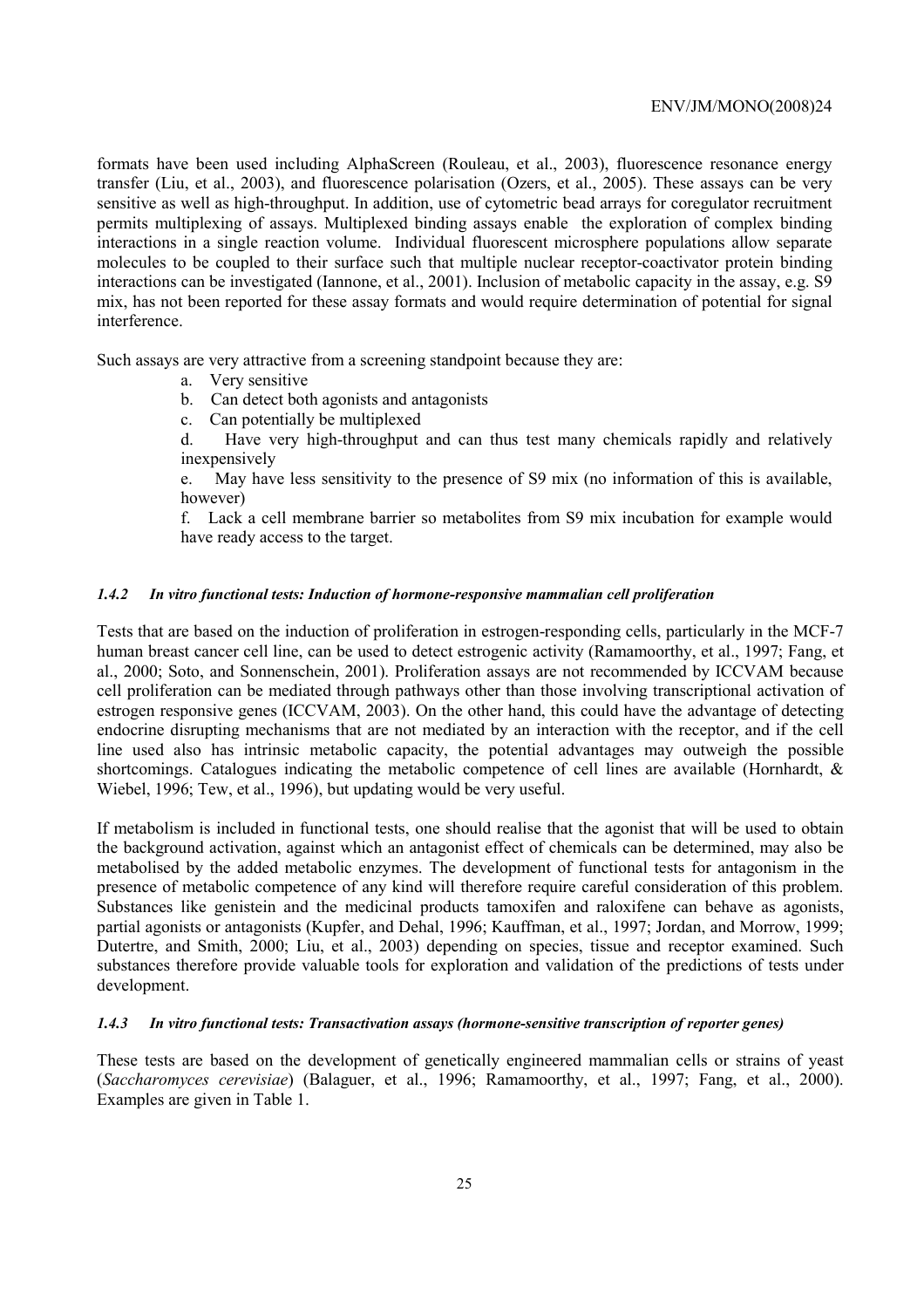The cells are transformed (or transfected) by introducing vectors bearing DNA sequences for human or mammalian nuclear ERs, in conjunction with the appropriate response elements, promoter region and reporter gene. Some potential problems with yeast-based systems include: effects on assay system of test materials that have fungicidal activity or inhibit cell proliferation, solubility, permeability or transport issues due to such things as presence of a cell wall (ICCVAM, 2003), molecular size, or molecular structure, and the potential confounding activity of endogenously produced metabolites or the failure of the yeast system to metabolise test material (Nakano, et al., 2002). Work to overcome some of these potential problems, to optimise yeast assays has been recently published. A strain of genetically modified yeast (*Saccharomyces cerevisiae*) cells have been modified with respect to deletion of drug resistance transporters (Sievernich, et al., 2004; Hasenbrink, et al., 2006), and are currently being developed further for receptors and P450 enzymes in addition to hERα (Lichtenberg-Fraté, personal communication). It has also been suggested that another disadvantage of yeast-based assays is that they may not allow differentiation between agonists and antagonists (Kohno, et al., 1994; Dudley, et al., 2000; Legler, et al., 2002a; ICCVAM, 2003). This problem can be overcome by adaptations of plate designs (Kamp, et al., 2005), and on the whole the data generated from a relatively low cost and easy to use system, does appear to be highly consistent with literature data. Use of the yeast estrogen screen as part of a testing battery may therefore be of value.

Mammalian transactivation systems involve the use of luciferase, GFP, galactosidase or CAT reporter genes. For instance, Rogers and Denison (2000) have developed a stably transfected human ovarian cell line (BG1), using the luciferase gene as a reporter gene, for the detection of estrogenic and anti-estrogenic chemicals (LUMI-CELL® ER Assay). Similarly 293 HEK cells can be transfected with ERβ receptors (Meerts, et al., 2001; Lemmen, et al., 2002). Transactivation assays have also been generated that make use of endogenous receptors and inserted reporter genes, such as human breast cancer-derived cell lines (Demirpence, et al., 1992; Miller, et al., 2000; Freyberger, and Schmuck, 2005) and ER CALUX (Legler, et al., 1999). Interestingly, ER CALUX cells have been used in combination with S9 (Legler et al. 2002a, b).

Further work in the area of the use of metabolising systems for *in vitro* testing of endocrine disruptors is warranted. For those cell-based systems used to characterise the endocrine activity of chemicals, the metabolic competency should be assessed. This may provide some idea of whether these systems are likely to metabolise chemicals, and what aspects of metabolism may need to be supplemented.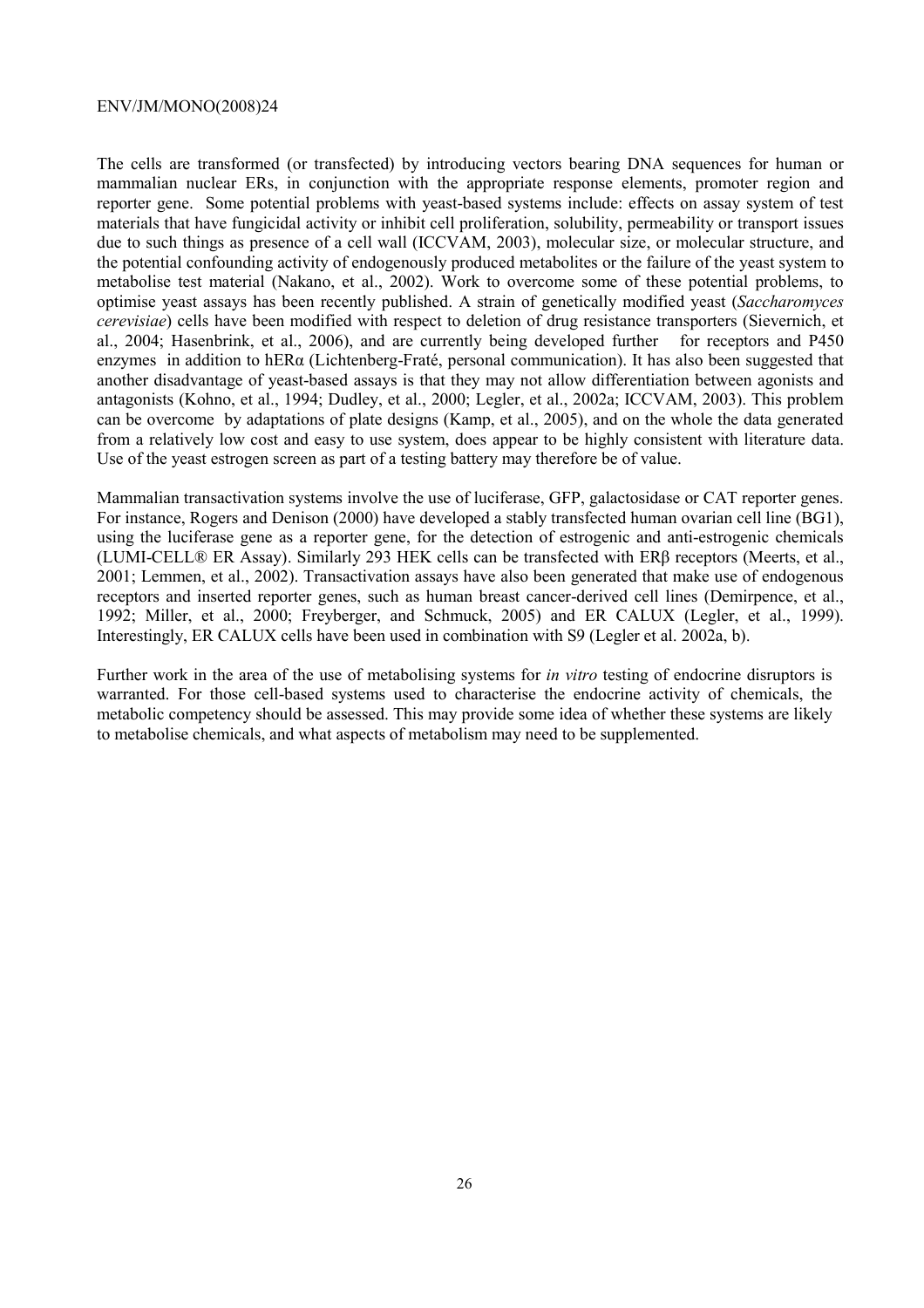## **2. METABOLISM**

## **2.1 The role of metabolism in the activation and detoxification of xenobiotics: Phase I and Phase II metabolism**

A typical chemical metabolism pathway involves the oxidation of the parent substance (phase I oxidation), followed by conjugation of the oxidised moiety with highly polar molecules, such as glucose, sulphate, methionine, cysteine, glutathione or glucuronic acid (phase II conjugation) (Lewis, 1996; Xu, et al., 2005). The key enzymes for phase I oxidation are the isoforms of the CYP family of enzymes. Regulated by nuclear receptors (Honkakoshi, and Negishi, 2000), the superfamily of CYPs are heme-containing enzymes with very wide substrate specificities by virtue of their existence in a large number of isoforms or isozymes. CYP enzymes can often be induced or inhibited by exogenous chemicals that may exert endocrine effects through this mechanism. Figure 1 indicates the principal NRs that induce key P450 transcription factors for phase I metabolism of steroidal and xenobiotic substances. While the liver is the main site of xenobiotic metabolism, it is important to note that phase I and II metabolism also occurs in most tissues and the gut microflora (Combes, 1992; Ding, & Kaminsky, 2003; Nishimura, et al., 2003; Furukawa, et al. 2004; Coecke, et al., 2006), and may differ from hepatic metabolism (Bernauer, et al., 1999; 2000; 2002; 2003a). Usually, these conversions result in a decrease in toxicity and/or an increased excretion of the chemical. However, metabolic activation is also possible, which can also be inhibited or induced by pharmaceutical, environmental and dietary chemicals (e.g. Lewis, 1996; Michnovicz, et al., 1997; Lampe, et al., 2000; Rose, et al., 2000; Nakajima, et al., 2001; Lanza, et al., 2004; Sheets, et al., 2004).

In contrast to the drug-metabolising CYPs, the CYPs that catalyse steroid and bile acid synthesis have very specific substrate preferences (See figures 2 and 3) (You, 2004). For example, the CYP that catalyses the formation of estrogen from testosterone, CYP19 (aromatase), only metabolises testosterone and does not metabolise xenobiotics (Lewis., 1996; Goodman and Gilman., 2006). However it is a potential target for environmental chemicals and a steroidogenesis assay, using the H295R cell line which expresses most of the important steroidogenic enzymes, CYP11A, CYP11B, CYP17, CYP19, and CYP21, is currently undergoing prevalidation as one of the Tier 1 Screening battery Alternate Methods.

The finding that metabolism by certain CYPs may show stereo specificity, and the likelihood that at least for a number of chemicals the interaction with the target receptor may also show stereo specificity, suggests that particular attention will need to be paid to the testing of chemicals with chiral centers. The carbon position regioselectivity and stereo selectivity in steroid metabolism by cytochrome P450s (Waxman, 1988; Brocks, 2006) therefore also needs to be a subject for consideration in the development and utilisation of *in vitro* assays linked to, or including metabolic enzyme systems.

The key phase II enzymes include N-acetyl transferases (NAT), UDP-dependent glucuronosyl transferase (UGT), sulphotransferases (SULT), and glutathione S-transferases (GST). The structures and functions of phase II enzymes have been reviewed elsewhere (Burchell, et al., 1998; Glatt, 2000; MacGregor, et al., 2001; Turan, et al., 2005). These enzymes catalyse the conjugation of the metabolites generated by phase 1 metabolism to water soluble moieties such as glucuronic acid and glutathione, which trap electrophilic intermediates. However, although phase II metabolism is generally considered to be detoxifying, it can also generate powerful electrophiles that are highly reactive (Combes, 1992). The phase II enzymes can also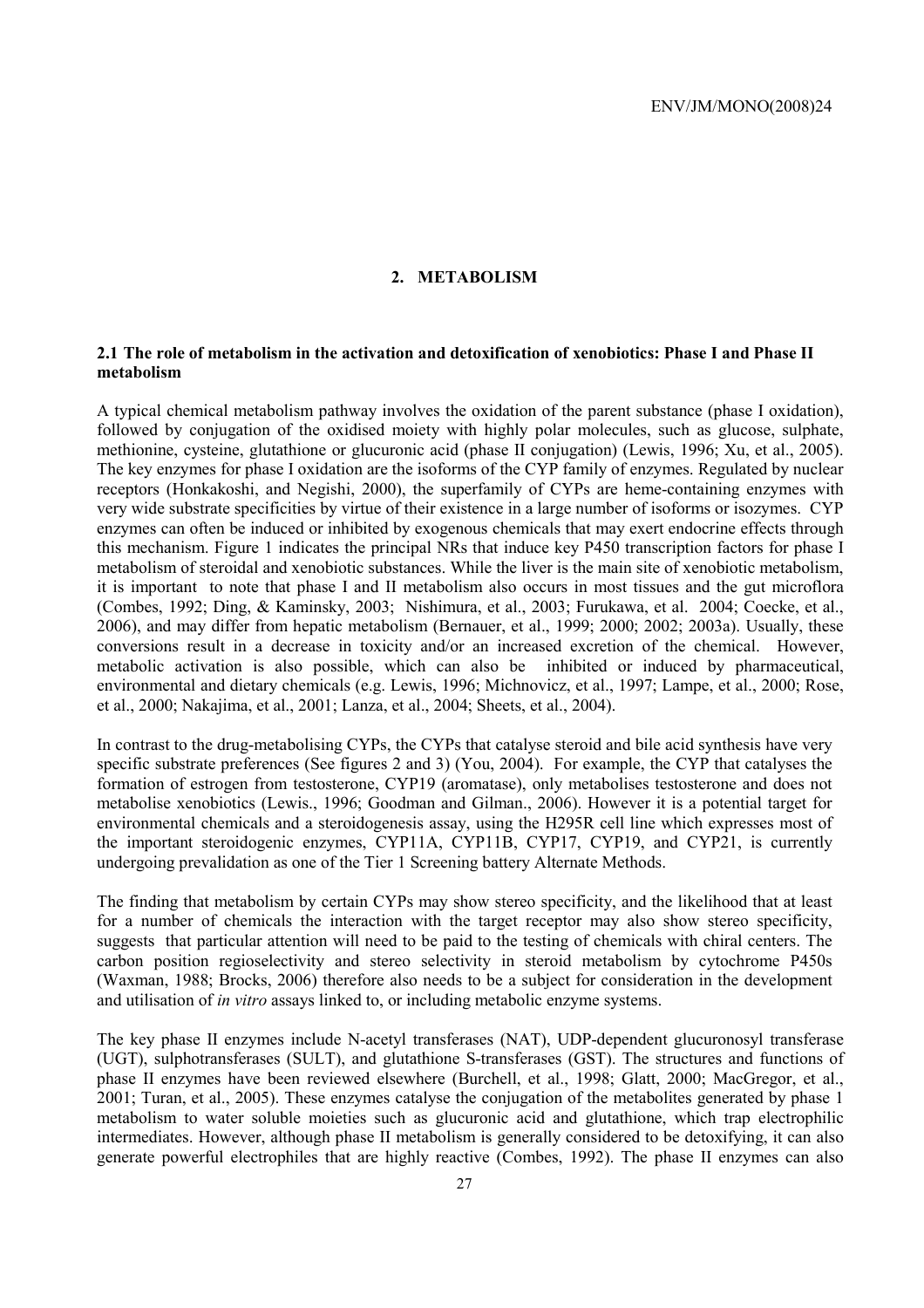conjugate certain groups in the parent compound without prior phase I metabolism. This has been reported for instance for aromatic hydroxyl groups in beta-adrenergic agonists (Smith, 1998) and for halogenated compounds (reviewed by Guengerich, 2005). Sulphatases, phase II cleavage enzymes can also be involved in steroid metabolism forming O sulphates.

While these general considerations on the influence of metabolism on toxicity are not specific to endocrine disruptors, they are particularly important to this field for the reasons outlined in section 2.3 below.

## **2.2 Use of S9 systems in** *in vitro* **testing for mutagenicity**

No *in vitro* system will mirror the complexity of *in vivo* metabolism, and the production of active metabolites may be over or underestimated. However, these considerations should not prevent the use of systems, provided the drawbacks are clearly understood and the results used in an intelligent fashion. The evolution of genotoxicity testing offers a good parallel for the use of a metabolising system to improve the relevance of an *in vitro* test. In the case of Ames testing (OECD 1997), a metabolizing system in the form of S9, containing microsomal and cytosolic fractions prepared from rat liver (usually) pretreated with Arochlor 1254, to induce metabolising enzymes, has been built into the tests. Appropriate alternatives to Arochlor1254 are a combination of phenobarbitone and β-naphtoflavone (Elliot et al., 1992). The latter combination conforms with the Stockholm Convention on Persitent Organic Pollutants (UNEP 2004) and has been shown to be as effective as Arochlor 1254 for inducing mixed-function oxidases (MFOs). The S9 fraction typically is used at concentrations ranging from  $1-10\%$  (v/v) in the final test medium. The condition of metabolic activation system may depend upon the the class of chemical being tested and in some cases it may be appropriate to utilize more than one S9 concentration. Over the years these tests have been proved to be useful and are widely accepted.

The test is accepted because, in part, it is used as a non-quantitative screening assay for a non-threshold activity. This may be less acceptable in a test where information on the dose-response and thresholds for activity may be more important. For mutagenicity, it is also a more effective strategy because a mutation, once generated, is irreversible and accumulates during the test.

## **2.3. Special considerations for** *in vitro* **systems testing for endocrine activity**

Metabolism is a particularly important consideration when testing EAS, since several hormonally-active chemicals, including some naturally-occurring EAS, are known to be subject to metabolism (Table 1). It is known that metabolism of natural steroids can alter their biological activity. For example,  $16\alpha$ hydroxyestrone is generated from 17β-estradiol in MCF-7 cells (Miyamoto, & Klein., 1998). While the former is still estrogenic, it is also capable of damaging DNA, and may influence the cell cycle and proliferative responses of MCF-7cells (Lewis, et al., 2001; 2005). The sulphation, cleavage, and recycling of estrogens and thyroid hormones by SULT enzymes and sulphatases is a particularly important route for the removal of active hormones from the body. Whilst most of the information on metabolism has been derived from studies with endogenous steroids, exogenous chemicals structurally related to endogenous steroids may be expected to undergo analogous transformation reactions (Nishiyama, et al., 2002).

Xenobiotics may also exert effects attributable to an effect on endogenous steroid metabolism. An older literature example of this are the extensive alterations of 17β oestradiol metabolism reported in response to environmental chemicals such as 2,3,7,8, tetra-chlorodibenzo-p-dioxin (2, 3, 7, 8-TCDD) (Spink, et al., 1990). More recently, as part of the series of European Commission funded research programmes, *in vitro* assays utilising both primary human liver and fish liver tissue, human neuronal (SK-N-SH), gastrointestinal (HT-29) and medulloblastoma (TE 671) cell lines, all of which express SULT isoforms, have been developed for screening SULT inhibition by Waring's group, (Kirk, et al., 2003; Davies, et al., 2004; Harris, et al., 2005; Turan, et al., 2005). These known indirect or non-genomic mechanisms indicate that the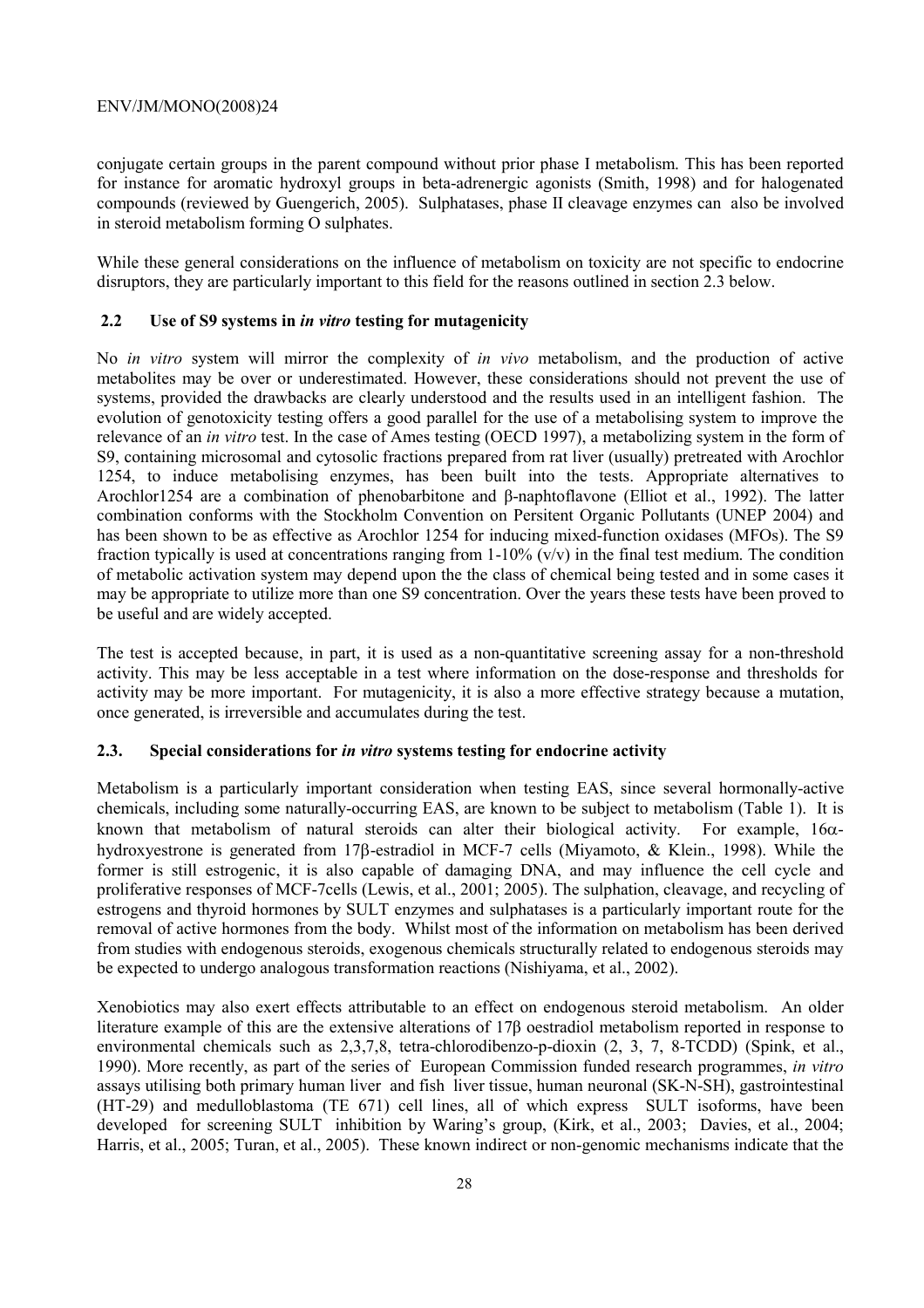phase II metabolism may be of particular importance and must be investigated thoroughly in the context of *in vitro* ED testing.

 Such indirect effects must be borne in mind in the design of models for testing for steroid hormone activity and interpretation of results, although for practical purposes inclusion of tests for indirect action in the same models is unlikely, but a battery approach is possible.

There are also many examples in the scientific literature of intra and extracellular transporters impacting upon the availability of chemical substances (especially drugs and steroids) within the cell. These are therefore also another important consideration, particularly the expression of efflux pump ATP binding cassette (ABC) transporters such as multiple drug resistance efflux pumps (e.g. MDR1) and P-glycoprotein (Pgp) which can limit intracellular exposure. As for drug metabolism, strategies to assess EAS metabolism and transporter interactions potential are necessary (Tucker at al., 2001), and should be included in a testing framework for EAS metabolism screening.

Methoxychlor is an interesting example of an ED that is metabolised, because it illustrates many of the aspects related to metabolism that are important for the action of EAS and that need to be taken into account when developing tests that will measure metabolism and endocrine effects *in vitro*. A review of methoxychlor activity is therefore included as section 2.3.3 below. Perhaps the most important findings with methoxychlor are that it seems possible to combine the use of S9 fractions or microsomes with *in vitro* assays that measure estrogen function, allowing detection of agonist and antagonist effects in indicator cells that contain human  $ER\alpha$ . Detection of activity from the metabolites that are formed is possible. The assays involved are the MCF-7 and the yeast cell assay that are often used and relatively well known. The latter test may be equally suited for incorporation of other hormone receptors, which would broaden the scope of its usefulness. Luciferase based transfection assays such as ER CALUX (Legler, et al., 2002a, b) can also use a combination of S9 and give a measure of estrogenic activity. Provided that such tests can be made sufficiently specific, they may offer an alternative testing method (Rogers, & Denison., 2000).

There are many examples in the scientific literature of metabolism converting the endocrine activity of a range of substances. Some examples are given in Table 2. This suggests that inclusion of metabolism is needed in EAS testing to increase the sensitivity of the test and to augment the reliability to predict the effect of a chemical. In the long term it might also become an advantage for improved hazard characterisation and risk assessment if one could predict the potency of the mixture of parent compound and metabolites to which sensitive targets are exposed. It may be of added value in terms of risk assessment to know that active metabolites could be formed, because these may prolong the action of a xenobiotic or EAS.

## *2.3.1 Induction of biotransformation enzymes*

Xenobiotics taken up by the human body may induce de novo synthesis of enzyme molecules (including phase I and phase II biotransformation enzymes) as a result of increased transcription of the respective gene. An increase in enzyme activity may also be observed as a result of enzyme stabilisation (Coecke, et al., 1999).

Various *in vitro* metabolically-competent models have been proposed for the detection of the induction of CYPs, including precision-cut liver slices, short-term and long-term hepatocyte cultures, liver-derived cell lines expressing or re-expressing biotransformation enzymes, and highly differentiated human cell lines (Coecke, et al., 1999, Gomez-Lechon, et al., 2001). For detecting enzyme induction, these *in vitro* methods involve the use of endpoints such as: a) the activity of the biotransformation enzymes (and, if appropriate, their individual isoenzymes); b) protein levels, by using techniques such as immunoblotting or HPLC; and c) mRNA levels, by using Northern blotting, e.g. via the nuclease protection assay or the reverse transcriptase polymerase chain reaction (RT PCR) (Coecke, et al., 1999).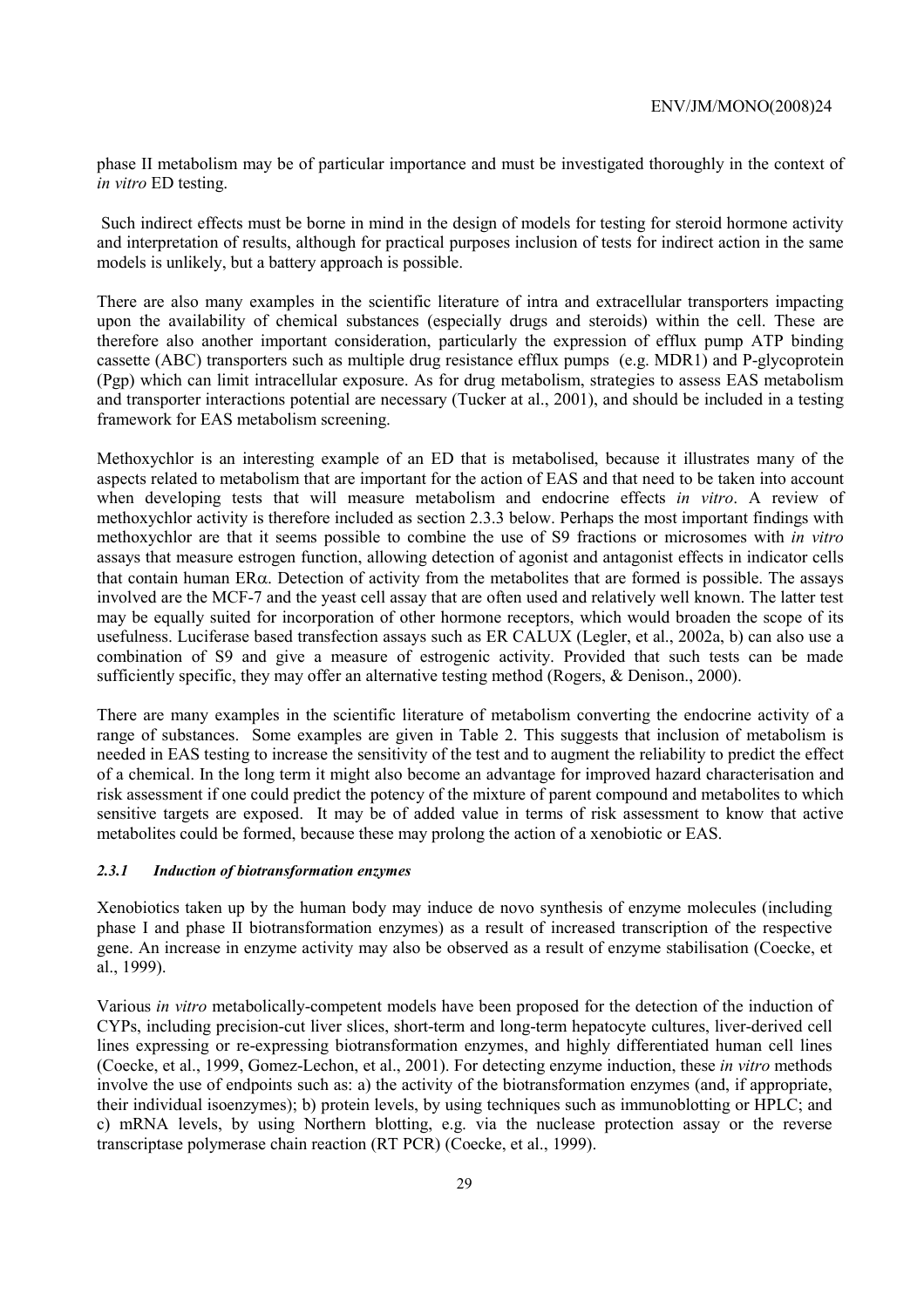Although there are technical difficulties associated with the cryopreservation of hepatocytes, a number of these cultures have been used for enzyme induction studies (Hengstler, et al., 2000). To date, no prevalidation study has been carried out on methods for identifying the capacity of compounds to induce biotransformation enzymes. However, ECVAM initiated a prevalidation study (Coecke, et al., 1999) on the use of human hepatocyte sandwich cultures (LeCluyse, 2001).

Since many hormones - in particular those that are at present considered most prone to endocrine disruption - act on NRs that regulate gene expression, EDs can interact at this level, inducing and inhibiting enzyme mediated pathways, beyond the ER and AR. While awaiting tests that can reliably determine the potential of enzyme induction *in vitro*, it might be worthwhile to validate existing ligand binding and transfection assays for AhR (Seidel, et al., 2000; Ziccardi, et al., 2000; Nagy, et al., 2002; Rogers & Denison 2002), CAR and PXR. For instance phthalic acid and nonylphenol, but not bisphenol A increased transcription related to PXR activation and increased CYP3A1 mRNA in rat liver (Masuyama, et al., 2000). Two non-hydroxylated parent PCBs (PCB 118 and 153), trans-nonachlor and triclosan have also been shown to activate the human PXR *in vitro* (Jacobs, et al., 2005). This would not only identify potential enzyme inducers that require further investigation, but also potential EAS that interact with these receptors and that otherwise would not have been detected.

## *2.3.2 Models for evaluating polymorphic effects on metabolism*

Amino acid substitution or deletion due to genetic variation can result in reductions, or even loss of the activities of phase I or phase II biotransformation enzymes. Certain individuals exhibit a severely compromised ability to metabolise chemicals that are specific substrates of these polymorphic enzymes (Lin, and Lu, 2001), which can lead to serious toxic side-effects (Wolf, & Smith, 1999) and consequences for the risk assessment process (Bernauer, et al., 2003a).

The acetyltransferases, NAT1 and NAT2, represent the best-understood polymorphic enzymes. Other phase II enzymes, such as SULTs, UGT, and GST, are known to exhibit a variety of polymorphic variants, and understanding of their functional genetic diversity and relevance to EAS mechanisms is improving (Burchell, et al., 1998; 2000; Eaton, & Bammler, 1999; Glatt, 2000; MacGregor, et al., 2001; Nishiyama, et al., 2002; Glatt, et al., 2005). Although genetic polymorphisms of metabolising enzymes are considered to be potentially important for endocrine disruption because they may make a group of people more or less susceptible to the enzymes' action, they are not a high priority with respect to establishing the possible hazards that chemicals have to induce hormonal effects. Genetic polymorphism biomarkers are probably more important for epidemiological biomonitoring.

## *2.3.3. Methoxychlor, a case study of the influence of metabolism on endocrine activity.*

The actions of methoxychlor and its metabolites provide a good example of the types of influence metabolism can have on endocrine activity and so are reviewed here. Methoxychlor (bis[pmethoxydichlorophenyl]trichloroethane - M) has estrogenic activity *in vivo* in a mouse uterotrophic assay, while it is inactive or virtually inactive *in vitro* in mouse uterine ER binding and HeLa ER cell transcriptional activation assays (Shelby, et al., 1996). Methoxychlor undergoes sequential de-methylation by CYPs (mostly 2C19 and 1A2) yielding mono-demethylated then bis-demethylated metabolites (see Fig. 4). The resulting bis-demethylated (also termed di-hydroxylated) metabolite of methoxychlor, 2,2-bis(phydroxyphenyl)-1,1,1-trichloroethane (HPTE), is estrogenic and anti-androgenic *in vitro* and its formation *in vivo* can explain the estrogenicity and anti-androgenicity of methoxychlor (Gaido, et al., 1999). Both monodemethylated and bis-demethylated methoxychlor are hydroxylated at the ortho position on the ring to yield phenolic groups by CYPs 3A4 and 2B (Stresser, & Kupfer, 1997, 1998a; 1998b; Dehal, & Kupfer., 1999) regulated by both PXR and CAR (Lehmann, et al., 1998; Waxman, 1999; Goodwin, et al., 2002).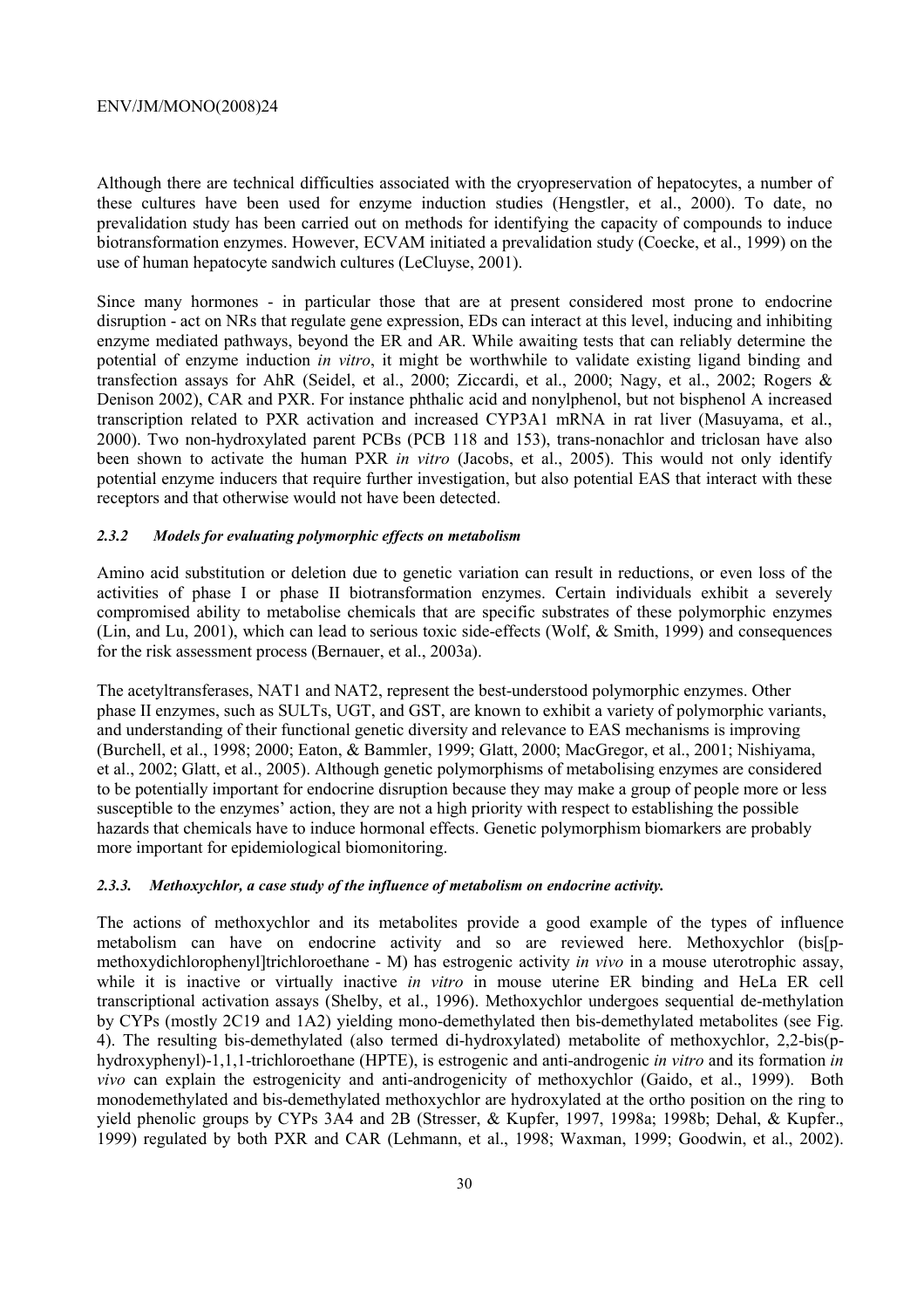CYP3A4 does not cause direct hydroxylation of methoxychlor (Stresser, & Kupfer, 1998b). This observation means that a prosubstrate (methoxychlor) is turned by one CYP (2C19 or 1A2) into a substrate (monodemethylated or bisdemethylated methoxychlor) for another CYP (3A4) (Stresser, & Kupfer, 1998b). In other words, caution is needed before concluding that a particular P450 is not involved in the metabolism of a compound, based on the use of an individual cDNA-expressed enzyme (Stresser, & Kupfer, 1998b). CYPs known at present to be involved in the metabolism of methoxychlor are CYP1A2, 2A6, 2C8, 2C9, 2C19 and 2D6 for O-demethylation, CYP3A4, 3A5 and (rat) 2B1 for ortho-hydroxylation, CYP 2B6 for Odemethylation and ortho-hydroxylation (Hu, & Kupfer, 2000a; 2000b). CYP2B6 has, however, very narrow substrate specificity (Hu, & Kupfer, 2000b).

HPTE has estrogenic activity and is more potent and has higher efficacy than the parent compound (Bulger, et al., 1978; Shelby, et al., 1996; Beresford, et al., 2000). HPTE also inhibited seminiferous cord formation *in vitro* much more than the parent compound methoxychlor (Cupp, & Skinner, 2001), probably again demonstrating its more pronounced estrogenic effect. HPTE also depresses gonadotropin-releasing hormone expression in a murine neuronal cell line probably because it is an estrogenic agonist (Roy, et al., 1999). In another study, it was demonstrated that HPTE is a more potent estrogen agonist than mono-demethylated methoxychlor that in turn is more potent than methoxychlor (Kupfer, & Bulger, 1987). Moreover methoxychlor can also be converted into the metabolite 1,1-dichloro-2,2-bis(4-methoxyphenyl)ethene which is also a proestrogen. The bis- and mono-demethylated metabolites of this product are also estrogens (Kupfer, & Bulger, 1987).

HPTE has anti-androgenic effects because it is a receptor antagonist (Maness., et al., 1998). In addition, HPTE also decreased the production of testosterone by rat Leydig cells because it reduced steady-state messenger ribonucleic acid levels of the CYP cholesterol side-chain cleavage enzyme (Akingbemi, et al., 2000). This means that the compound may have anti-androgenic effects by decreasing the amounts of natural agonist that are available. In addition, methoxychlor and its bis and tris hydroxylated metabolites inhibited several other CYPs (Li, et al., 1993).

The estrogenic potency of methoxychlor in the yeast cell assay was markedly increased after incubation with human hepatic microsomes because of the conversion to metabolites including HPTE (Elsby, et al., 2001a). In another *in vitro* system employing a recombinant yeast cell bioassay expressing the human ERα linked to a reporter gene, the estrogenic effect of the potential methoxychlor metabolite bishydroxymethoxychlor was larger than that of the parent compound (Coldham, et al., 2002). The activity of potential metabolites of mestranol and isoxanthohumol (17α-ethynyl estradiol and 8-prenylnaringenin respectively) at the ERα was also larger than that of their parent compounds (Coldham, et al., 2002). Incubation of mestranol or methoxychlor with rat liver microsomes that were activated with Aroclor 1254 (S9 fraction), increased the potency of these compounds in the bioassay. Metabolites identified and possibly responsible for the increased activity, included  $17\alpha$ -ethynyl estradiol for mestranol, and monohydroxy- and bishydroxymethoxychlor for methoxychlor (Coldham, et al., 2002). There was no evidence for metabolism of isoxanthohumol in this combined assay (Coldham, et al., 2002). Mestranol was also activated by microsomes that were induced with saline (control), β-naphthoflavone, 3-methylcholanthrene, isoniazid, pregnenolone-16α-carbonitrile, but not phenobarbitone (Coldham, et al., 2002).

It should be noted that HPTE is a preferential  $ER\alpha$  agonist with antagonist activity on ERB and the AR in human hepatoma cells (Gaido, et al., 1999; 2000) and that the gene expression that is caused by HPTE in mice is similar but not the same as that caused by estradiol (Waters, et al., 2001). The pattern of activity on ER $\alpha$ , ER $\beta$  and ARs in human hepatoma cells may be different among close analogs of methoxychlor (Gaido, et al., 2000). These findings further illustrate that functional assays are needed when including metabolic capacity into ED screening, and they also illustrate that it may be necessary to study different subtypes of ERs.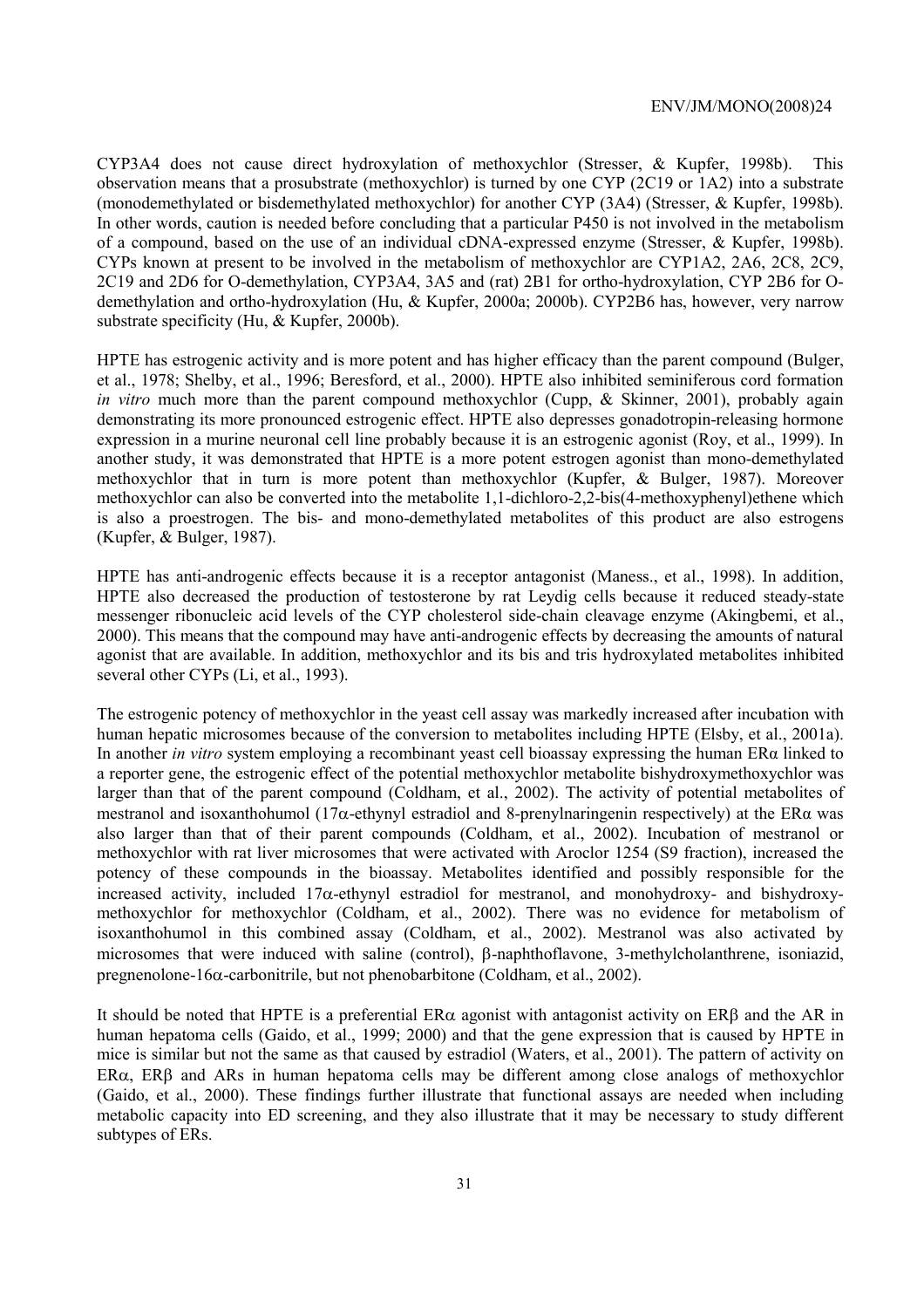As an androgen antagonist, HPTE is about 10 times more potent than methoxychlor in a HepG2 human hepatoma cell line transiently transfected with the human AR and an androgen-responsive reporter (Maness, et al., 1998). This suggests that under these particular assay conditions, the cells did not have the metabolic capacity to convert methoxychlor into its metabolite.

The methoxychlor metabolites: bis- , tris-hydroxy methoxychlor and a catechol, can be formed from methoxychlor *in vitro,* by incubation with supersomes that have human cDNA expressed CYPs or when incubated with human liver microsomes (Hu, and Kupfer, 2002a). (Supersomes are microsomes prepared from insect cells infected by baculovirus and containing cDNA of a single human CYP isoenzyme). The metabolism of methoxychlor by various CYPs, under these circumstances, is even subject to specificity towards the enantiomers (Hu, and Kupfer, 2002b).

Another study showed that Aroclor-1254 induced rat liver S9 fractions are compatible with MCF-7 estrogenic assays and that the activity of methoxychlor was increased while that of estradiol was decreased by co-incubation of the assay cells with S9 (Charles, et al., 2000). This illustrates that the combination of S9 systems with MCF-7 cells is technically possible and that the system is able to detect the estrogenic activity of compounds that need to be converted to an active metabolite.

Methoxychlor metabolites interact with the CAR and induce CYP2B via a mechanism unrelated to estrogenic activity, see figure 4 (Hu and Kupfer, 2002a). It is known that induction of enzymes including many CYPs and phase II metabolism enzymes can occur through NRs, in particular CAR and PXR (Lehmann, et al., 1998; Handschin, & Meyer, 2003) but also the glucocorticoid receptor (GR) and the peroxisome proliferator-activated receptor α (PPARα) (see figure 1) (Hines, et al., 2001, reviewed in Jacobs, 2005). In rats exposed to methoxychlor for four days, a decreased conversion of thyroxine to triiodothyronine was observed, probably because one or more metabolites bind to 5'-monodeiodinase type 1 (Zhou, et al., 1995; Morrell, et al., 2000). It is not immediately clear whether this is an important effect for the endocrine actions of methoxychlor, nor whether it would occur with other compounds. However this finding may reinforce the idea that considering testing for thyroxine metabolism and thyroid receptor activation may indeed be worthwhile at some stage of EAS and ED screening.

Methoxychlor and its metabolites, including mono- bis- and tri-hydroxylated compounds, bind covalently to hepatic microsomal proteins, and this is catalysed by CYPs (Bulger, & Kupfer, 1990), but demethylation is not an essential prerequisite. This finding is an illustration of the potential importance of protein binding in *in vitro* assays.

In catfish, methoxychlor alone or in combination with β-naphthoflavone alters the capacity of liver microsomes to metabolise methoxychlor *in vitro* (Schenk, et al., 1997). Pretreatment with the CYP1Ainducer β-naphthoflavone did not affect the metabolite pattern of methoxychlor alone, but when administered simultaneously, a reduced metabolism of methoxychlor was observed and yet estrogenicity was increased (Schenk, et al., 1997). While it is not clear in this paper which factor(s) caused the increased estrogenicity, the involvement of cross-talk between additional receptor and non-receptor mediated pathways, particularly with respect to the recently postulated (but disputed) relationship between AhR and ER (Ohtake, et al., 2003; Shipley & Waxman, 2006), also PXR, and suppression of SULT enzymes (thereby increasing the pool of free estrogen) for example, could be part of the explanation (reviewed in Jacobs, 2005). An additional explanatory component may also be species differences in the sensitivity for certain metabolites.

The example of methoxychlor indicates that metabolism can influence the endocrine disrupting properties of a chemical in different ways; by forming metabolites with increased potency and efficacy; by forming metabolites that act on different molecular targets; or that have an increased potency at one receptor and that become antagonists at different receptors.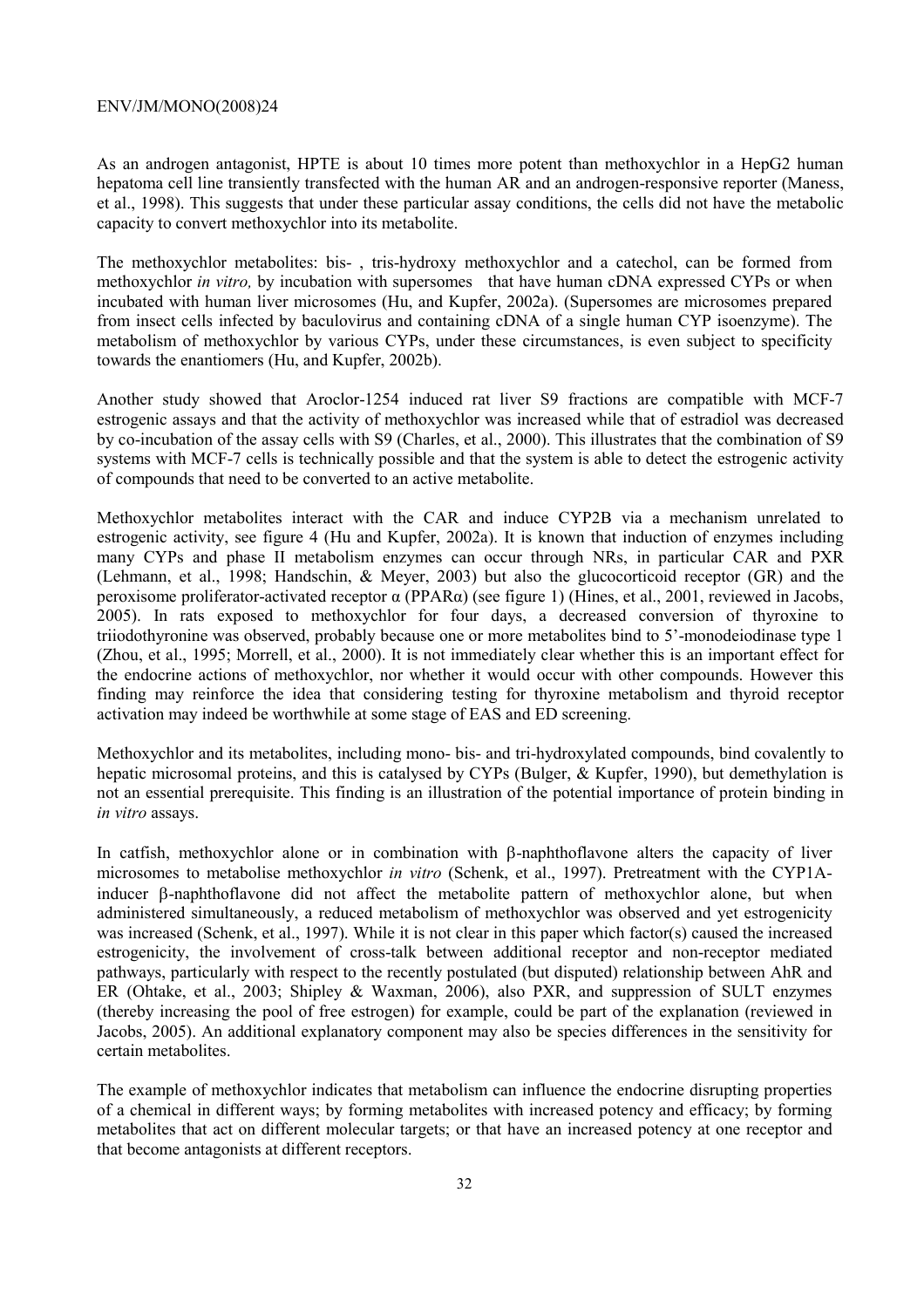## **2.4 Measurement of metabolism**

One approach to the investigation of the influence of metabolism on the endocrine activity of a chemical is to look at these two events sequentially, rather than trying to set up a model which combines both. This can be done by a prior evaluation of the effects of metabolism using at least four levels of capability, instead of merely *in vitro* versus *in vivo* systems. Such methods include *in silico*, *in vitro* or *in vivo* methods, and then the results of these tests can be used subsequently to determine which metabolites should be tested alongside the parent compound in subsequent *in vitro* tests for endocrine activity.

So when looking at metabolising systems it may be more useful to consider:

- (1) *In silico* methods: computational metabolite prediction, (Q)SAR and receptor/P450/SULT and other enzyme molecular modelling docking studies;
- (2) *in vitro*-subcellular systems where cofactors are required to be added and phase I and II may not necessarily be present together dependent upon exactly what cofactors are added (e.g., microsomes, cytosol, isolated enzymes)
- (3) *in vitro* self-contained systems no additional cofactors needed (e.g., cells, tissue slices)
- (4) *in vivo* can be very different dependent upon time, dose, and what tissue, fluid, excreta is used for metabolite assessment.

## *2.4.1 Current status of computer-based approaches for assessing metabolism*

A number of computer-based expert systems for predicting metabolism and metabolism-dependent toxicity are undergoing development, and have been reviewed elsewhere (Dearden, et al., 1997; Cronin, 2001).

An example is the METEOR system, a rule-based system for the prediction of metabolism which is being developed by LHASA (Greene, et al., 1999). METEOR consists of a knowledge base of biotransformations that describe the metabolic reactions catalysed by specific enzymes, and that are related to specific substrates. The system can be linked with DEREK, to provide a means of assessing both metabolism and toxicity.

Two other rule-based expert systems, HazardExpert and MetabolExpert, are being developed and marketed by CompuDrug Chemistry Ltd. HazardExpert enables predictions to be made for a number of toxicological endpoints, taking into account factors such as species, dose, route and exposure duration. HazardExpert can be linked to MetabolExpert, which makes qualitative predictions of the metabolites of compounds. These predictions are made by using a rulebase consisting of molecular fragments. By linking HazardExpert with MetabolExpert, the user can obtain predictions of toxicity not only for the parent molecule, but also for the potential metabolites of the molecule.

Recently, a new rule based approach has been developed where predicting the role of metabolism in selective toxicity and adverse health outcomes was associated with a probabilistic framework. Specific simulators have been developed for predicting biodegradation (CATABOL (Jaworska, et al., 2002)) and liver tissue metabolism (TIMES (Mekenyan, et al., 2004a)) The tissue metabolism simulator uses a heuristic algorithm to generate plausible metabolic maps from a comprehensive library of biotransformations and abiotic reactions and estimates system-specific transformation probabilities. The transformation probabilities have been calibrated to specific reference conditions using transformation rate information from systematic testing or databases with observed (thermodynamically stable) metabolic products. The quantitative evaluation of transformation by their probabilities (plausibility estimates) allowed prioritisation of metabolites by their stability, reactivity, solubility, etc. The simulators have been combined with toxicity prediction tools to facilitate the prediction of metabolic activation of chemicals in integrated systems; thus, the TIMES system has been used to predict mutagenicity and skin sensitisation whilst also accounting for the metabolism of chemicals (Mekenyan et al. 2004a; 2004b).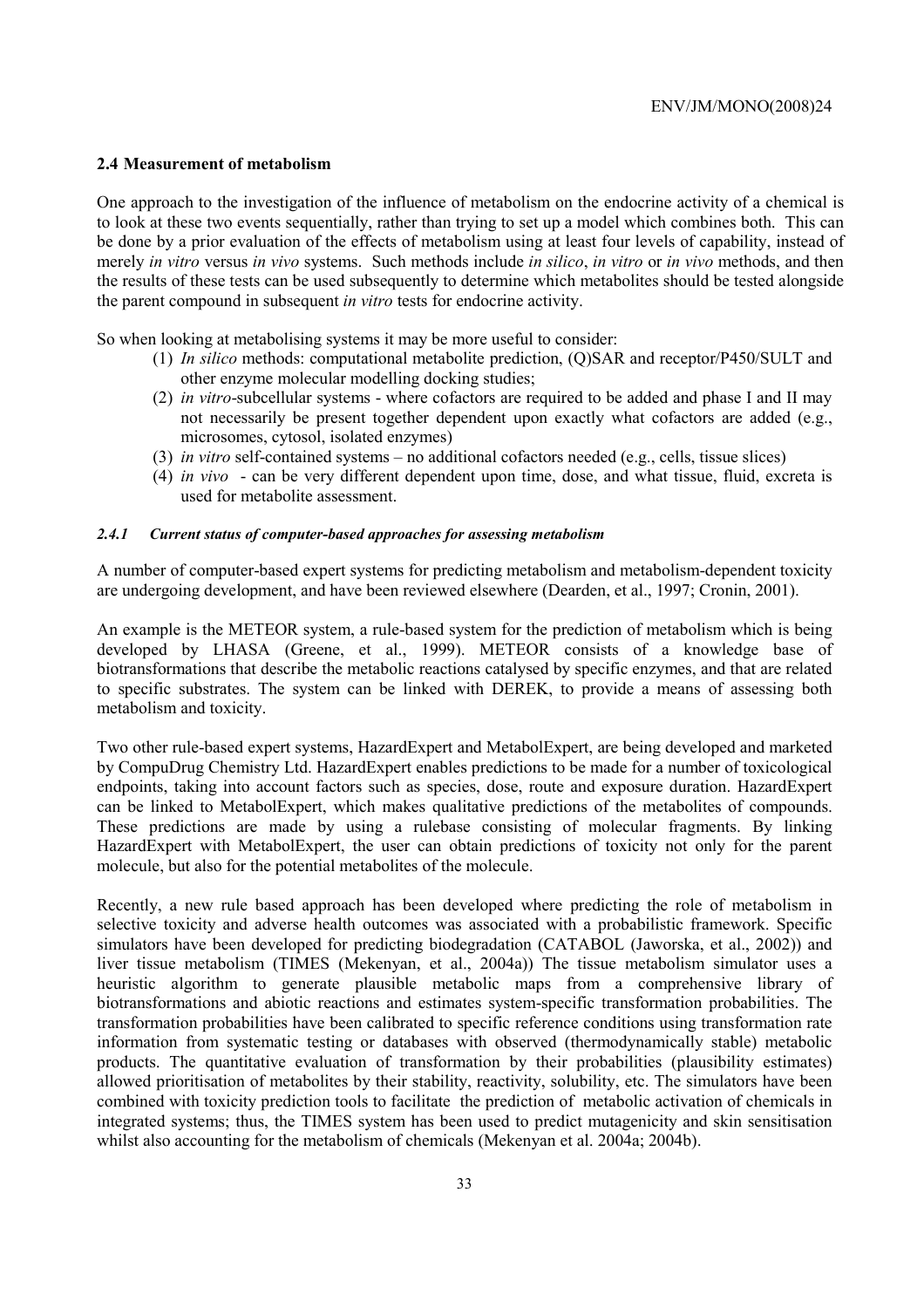However recent peer evaluations of such expert systems in the fields of reproductive toxicity and skin irritation have found them to be of limited predictive value compared to *in vitro* systems (Maslankiewicz, et al., 2005).

Another approach to the prediction of metabolism (and metabolism-dependent toxicity) is provided by the Computer-Optimised Molecular Parametric Analysis of Chemical Toxicity (COMPACT) method of Lewis and coworkers (Lewis, et al., 1998). This method can be used to predict whether a molecule has the potential to act as a substrate for one or more of the CYPs, or the ability to promote peroxisome proliferation.

The COMPACT method is based upon the premise that there are certain structural requirements of a molecule that make it susceptible to oxidative metabolism. Firstly, molecules must be capable of binding to CYPs, due to their planar molecular shapes. Secondly, molecules that are capable of binding to a CYP must also be susceptible to chemical oxidation. The COMPACT approach is therefore based on two physicochemical descriptors, molecular planarity and electronic activation energy. Molecular planarity is a function of the cross-sectional area and molecular depth of the potential substrate, whereas the electronic activation energy is the difference between the energies of the highest occupied and lowest unoccupied molecular orbitals. A two-dimensional plot of molecular planarity and electronic activation energy for a series of molecules reveals that they can be divided into categories according to the particular CYP by which they are metabolised (Parke, et al., 1990).

The prediction rate obtained with the COMPACT system was found to be improved when its predictions were considered in combination with those generated by the HazardExpert system (Brown, et al., 1994), demonstrating the usefulness of a battery approach to prediction. The COMPACT approach has been extended to include the molecular (protein) modelling of the CYP enzymes themselves (Lewis, et al., 1999) and NRs (e.g. Jacobs, et al., 2003).

Another computational method for predicting potential metabolites is the META system, which is part of a suite of programs developed by Klopman and colleagues (Klopman, et al., 1994; Talafous, et al., 1994). The rules in the META rulebase were taken from the biochemical literature, rather than derived by a statistical approach.

The large diversity of chemicals that might interfere with hormone function and the many potential molecular targets may make the establishment of a single QSAR for EAS an unrealistic goal. However specific QSARs with broad applicability domains (AD) for the potential of a xenobiotic to be activated or inactivated by metabolism, or to affect metabolism of endogenous hormones should be achievable. However so far, particularly with respect to the European chemical inventories for high and low production volume chemicals (European chemical substances Information system (ESIS) (http://ecb.jrc.it/esis) and the European Inventory of Existing Commercial Chemical Substances (EINECS), chemical structures are available for approximately 50% of each inventory (Netzeva, et al., 2006).. In the US, the US EPA have recently initiated an international chemical prioritisation research project (ToxCast) that aims to evaluate chemical properties and effects, including ED effects across a wide range of information domains. There is another ongoing effort concerning predictive QSARs in developmental and reproductive toxicity evaluations that include the endpoints commonly considered in ED bioassays. This effort is funded in large part by Health Canada following an earlier analysis (Julien, et al., 2004). The QSAR database is being developed with the assistance of Leadscope Inc. (Columbus, Ohio). As of April 2006, volunteers from United Kingdom and U.S. academia, the U.S. FDA, NIEHS and EPA, state governments, contract research laboratories and major pharmaceutical firms are entering *in vivo* ED/EAS and other developmental toxicity data from the published literature. It is anticipated that proprietary data will also be entered as the project progresses.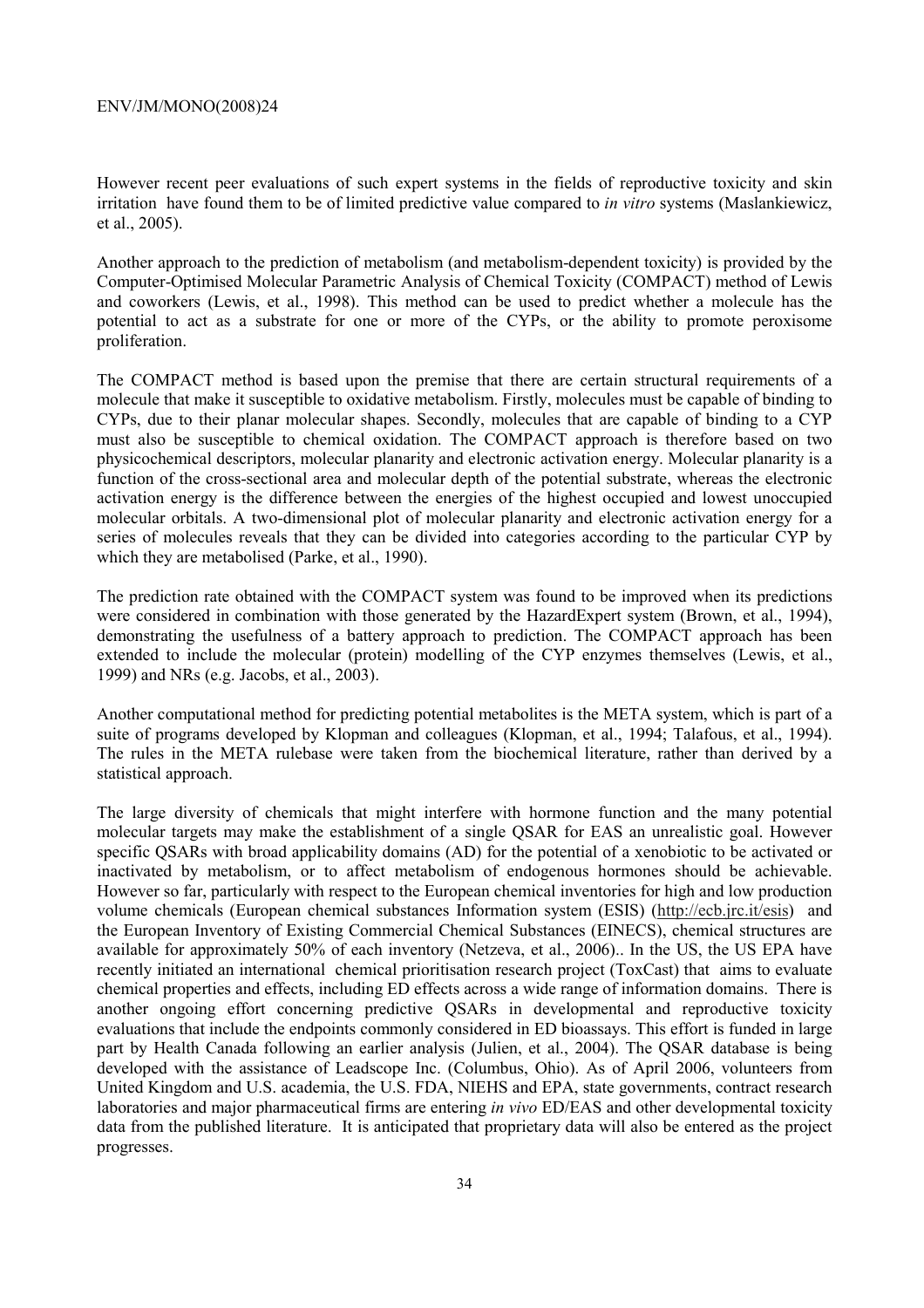Additionally, ECVAM (Jacobs, et al., report of expert workshop in preparation) are exploring *in silico* molecular modelling tools for EAS metabolism for regulatory purposes, further. Molecular dynamics are useful for revealing facets of activation and inactivation, so improving mechanistic understanding (Jacobs, et al., 2003; 2004; Vedani, et al., 2005). However objective assessment of CYP and receptor protein-ligand docking performance for internal validation and regulatory validation purposes are necessary.

Associative libraries can be utilised to give corrected predictions. Such an approach is useful for the modifications and updating of models before needing to rebuild, and this is an important consideration in the validation of QSARs for hazard and risk assessment regulatory purposes.

Strategically, molecular modelling and (Q)SAR techniques have value in the first tiers of integrated testing strategies for processing chemicals. However as identified here, the practical limitations of these *in silico* tools with respect to regulation of chemicals needs to be acknowledged, to provide realistic expectations of such methods.

## *2.4.2 In vitro systems*

A number of *in vitro* systems are available for studying metabolism. These include: precision-cut tissue slices, subcellular fractions such as the microsomal fraction, primary cells in suspension, primary monolayers of cells in culture, continuous cell lines, immortalised primary cells, liver-derived cell lines reexpressing biotransformation enzymes and genetically-engineered cell lines expressing biotransformation enzymes (Doehmer, 1993; Schmalix, et al., 1996; Houston, and Carlile, 1997; Clarke, 1998; Philip, et al., 1999; Coecke, et al., 1999; 2000; 2001; Bull, et al., 2001; Brandon, et al., 2003). In order to identify the most important metabolic pathways (including resistance of a substance to metabolism), human liver fractions or genetically-engineered cell lines could be incubated with the chemical, followed by quantitative analysis with techniques such as liquid chromatography (LC) and mass spectrometry (MS) (Doehmer, et al., 1999; Kassahun, et al., 2001). The separation and identification of any metabolites by HPLC or GC would be more time consuming than the application of modern approaches like LC/MS/MS. If metabolites can be identified and isolated, or synthesized in sufficient quantities, they could be tested in *in vitro* assays that aim to detect endocrine activity (Freyberger, & Scholz, 2004). At present this approach may not be possible for large scale screening, although automation of metabolic stability studies in microsomes, cytosol and plasma (Linget, and Vignaud., 1999) and P450 inhibition (Miller, et al., 2000) have been reported. With the former, these *in vitro* tests can incorporate important toxicological endpoints, including cytotoxicity and genotoxicity. It would be worthwhile to investigate whether endocrine endpoints could also be expressed in these cell lines, or whether proper indicator cells can be co-cultured in cell lines with metabolic capacity. Differences can be found depending upon the *in vitro* subcellular model used. For instance, Tang, et al., 2005, noted that some metabolites found in cytosol and in S9 were not found in microsomes for the compound they studied. Others have also noted the importance of using intact cells or slices that are metabolically competent (Lopez-Garcia, et al., 2005), as many cell lines are known to have lost this metabolic competence capacity over time (Castell, et al., 2005), and the addition of cofactors may affect the outcome of the assay (Dean, et al., 2004). Fish liver slices, for example, overcome such problems as they allow the detection of both metabolic capability and ER-mediated response in the same assay. (Shilling, & Williams, 2000; Schmieder, et al., 2000; 2004).

The advantage of cell-free exogenous systems is that the enzymes are in direct contact with the xenobiotics. However, unless the indicator endocrine system is subcellular (e.g. a receptor binding assay) or the target is located in the cell membrane (e.g. membrane receptor), the resulting metabolites have to enter the indicator cells to exert their effect. As a major target for EAS are NRs, penetration of the formed metabolite and/or the parent compound into the cell will be required in most cases. In the case of co-culture systems, the xenobiotics have to enter the metabolically-competent cells, and metabolites leave these cells and enter the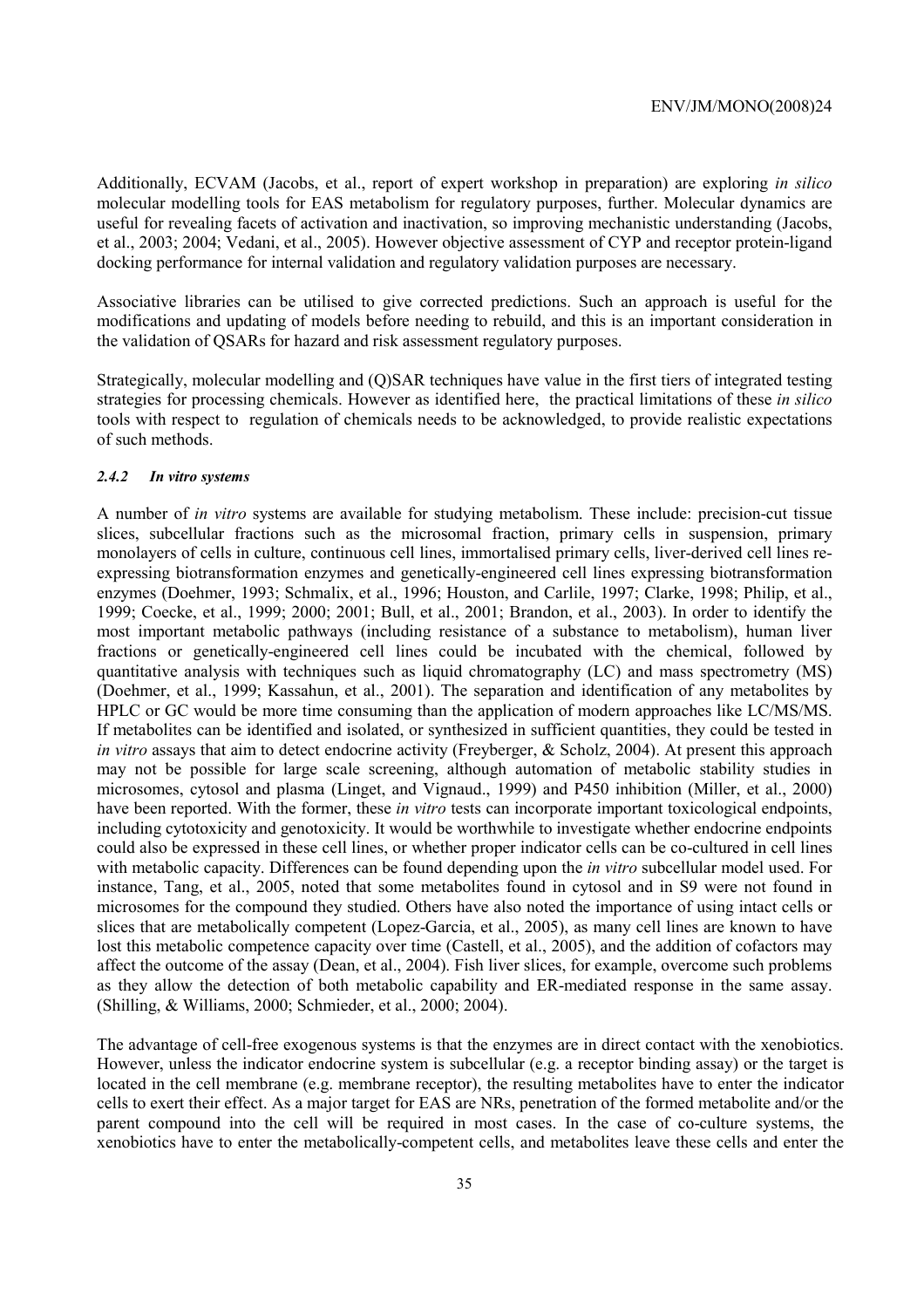indicator cells or interact with targets located in their membranes. In cells genetically-engineered to metabolise xenobiotics and detect endocrine activity, the xenobiotic still has to penetrate the cell, but metabolites are generated intracellularly. The location of the target and site of metabolite formation may be important issues to consider. The transport through the cell may need particular attention if transport proteins are present in the *in vitro* system utilised (discussed in section 2.3). It should be born in mind that the need for metabolites to travel between cells is often the situation *in vivo*, where the major site of metabolism is other than the target organ.

To date, no *in vitro* methods for determining phase I or phase II biotransformation, or for evaluating metabolism-dependent toxicity, have been validated according to the OECD and ECVAM's principles and procedures. The current OECD Test Guideline 417 for assessing the toxicokinetic effects of chemicals (OECD, 1984) is based on *in vivo* studies. However, many studies provide support for the usefulness of *in vitro* methods for assessing metabolism and metabolism-dependent toxicity. From such studies, it is evident that there are large species differences in toxicokinetics; this is especially true for the metabolic differences between humans and rodents (Ozawa, et al., 2000). Therefore, human-based *in vitro* models may offer predictions of potential hazard to humans that would not be obtained from laboratory animal studies (Coecke, et al., 1999, 2000, 2001; Doehmer, et al., 1999). The status of the currently available approaches for assessing metabolism is summarised in Table 3.

## *2.4.2.1 Cell-free systems*

Subcellular systems are added to *in vitro* test systems as enzyme preparations. Such homogenates can comprise:

• purified enzymes

 cytosolic soluble enzyme fractions (S100 supernatant) and microsomal particulate enzyme fractions (S100 pellet)

• post-mitochondrial S9 supernatant (consisting of both cytosol and microsomes).

All of these systems are capable of activating and/or detoxifying xenobiotics and belong in tier 2 of the summary of currently available approaches as given in Table 3.

Since no *in vitro* metabolic system will fully represent all potential *in vivo* metabolism, a negative result for a particular chemical in an *in vitro* assay with a metabolic system will probably not be a definitive negative for that chemical for all metabolic pathways.

#### *2.4.2.2 Purified enzymes*

The prostaglandin H synthase (PHS) system has been added exogenously to *in vitro* toxicity assays (Combes, 1992). This enzyme catalyses the first two steps in the synthesis of prostaglandin, thromboxane and prostacyclin. Two forms of the enzyme have been characterised (PHS 1 and 2) and both are heme proteins that exhibit both cyclooxygenase and peroxidase activity, the latter being responsible for the one electron oxidation of a wide range of xenobiotics (Eling, et al., 1990). The peroxidase activity of PHS can be activated *in vitro* if enzyme extracts are supplemented with arachidonic acid, and several chemicals are activated by the PHS system to mutagens and carcinogens (Woo, et al., 1988; Flammang, et al., 1989).

Recommendations to study the feasibility of using purified P450 and other enzymes in genetically engineered mammalian cell lines is considered technically challenging, but emerging research and development technologies are available. Under contract to Exxon Mobil, CXR Biosciences for example have utilised a GAL4 system for individual P450s (Elcombe, pers. comm; reported at the NHR DevTox [a specific support action of the EC sixth framework programme] workshops, April 2005). Recombinant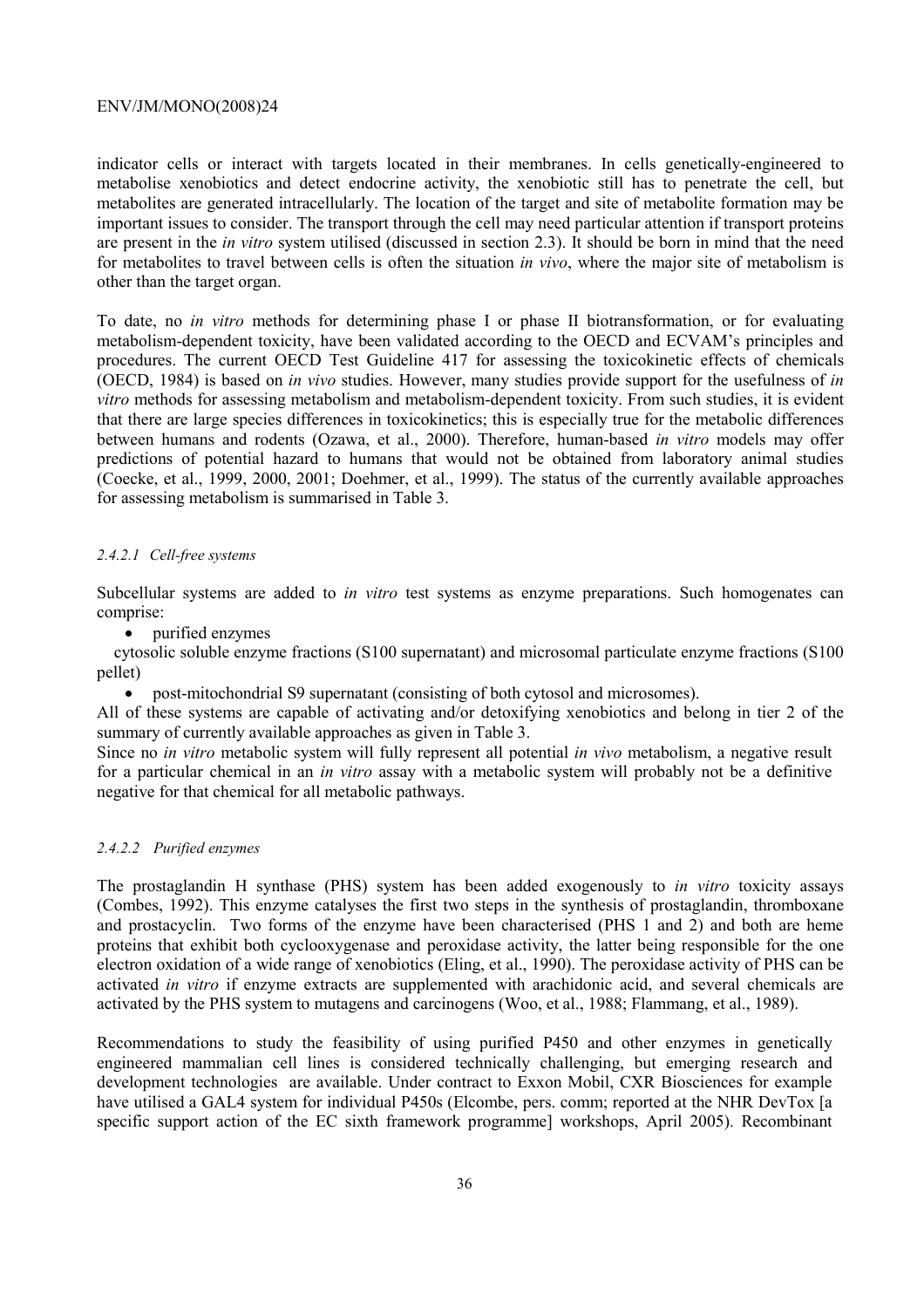human CYPs can also be utilised from recombinant bacterial expression systems (bactosomes) to identify CYP metabolism pathways (Stanley, et al., 2005).

# *2.4.2.3 Cytosolic soluble enzyme fractions (S100 supernatant) and microsomal particulate enzyme fractions (S100 pellet)*

Cell extracts can be fractionated by several centrifugation steps. At 100000 x g for 1 h the P100 pellet and the S100 supernatant are produced. Proteins associated with larger organelles (e.g. mitochondria, vacuoles, endoplasmic reticulum) are found in S9-S13 pellets, while proteins associated with the golgi or vesicles are found in S100 pellets. The upper, slower migrating membrane bound proteins tend to be found in the pellet, whereas the lower, faster migrating band (observed by Western blotting), are mainly found in the S100 supernatant, which contains the soluble proteins. These fractions contain many of the phase II enzymes.

Kupfer and Bulger, (1987) have used rat liver microsomes and NADPH as the system in the presence of immature rat uteri ER as the bioassay for the endocrine activity. Human hepatic microsomes have also been used in combination with the yeast cell assay to measure the estrogenic activity of methoxychlor (Elsby, et al., 2001a).

# *2.4.2.4. Post-mitochondrial S9 supernatant (consisting of both cytosol and microsomes)*

It has been shown that Aroclor-1254 induced rat liver S9 fractions are compatible with MCF-7 estrogenic assays and that the activity of methoxychlor was increased while that of estradiol was decreased by coincubation of the assay cells with S9 (Charles, et al., 2000). This illustrates that the combination of S9 systems with MCF-7 cells is technically possible and the system is able to detect estrogenic activity of compounds that need to be converted to an active metabolite.

The use of S9 in combination with an assay for endocrine disruption testing may have a number of shortcomings. In cases where a non-human source of S9 is used, there might be important species differences with regard to prediction of human toxicity. When human sources of S9 are available, the amounts are low or limited. Even if a source of human S9 would be available in sufficient quantities for screening, the potential variability remains an issue to be resolved. Some preliminary findings support the idea that human S9 can be used in practice (Yoshihara, et al., 2001, 2004). It may be worthwhile to search for sources of human S9 and investigate their potential usefulness for incorporation into *in vitro* screening tests. Despite possible difficulties and shortcomings, incorporation of S9 in EAS testing is a likely development for the near future.

There is some literature that demonstrates the possible usefulness of a combination of S9 and ED targets (see sections 1.4.3, 2.3 and 4.1), and it is a validated means of introducing metabolism, in the context of mutagenicity testing. It may also be a way of integrating metabolic capacity into tests with other endpoints than those which are envisaged for EAS testing now, according to future availability. It would be necessary to establish the importance of the incubation time with S9, since this will not only determine the amount of metabolite formed, but it may also have an impact on cell toxicity.

#### *2.4.3 Intact cells*

Cell systems that can be used in *in vitro* assays fall into three main categories: a) inherent metabolism of the hormone activity indicator cells; b) co-culture systems of the indicator cells with a metabolically-competent cell line (e.g. freshly isolated hepatocytes or genetically-engineered cell lines); and c) genetically-engineered cell lines that simultaneously act as both indicators of endocrine activity and sources of metabolism.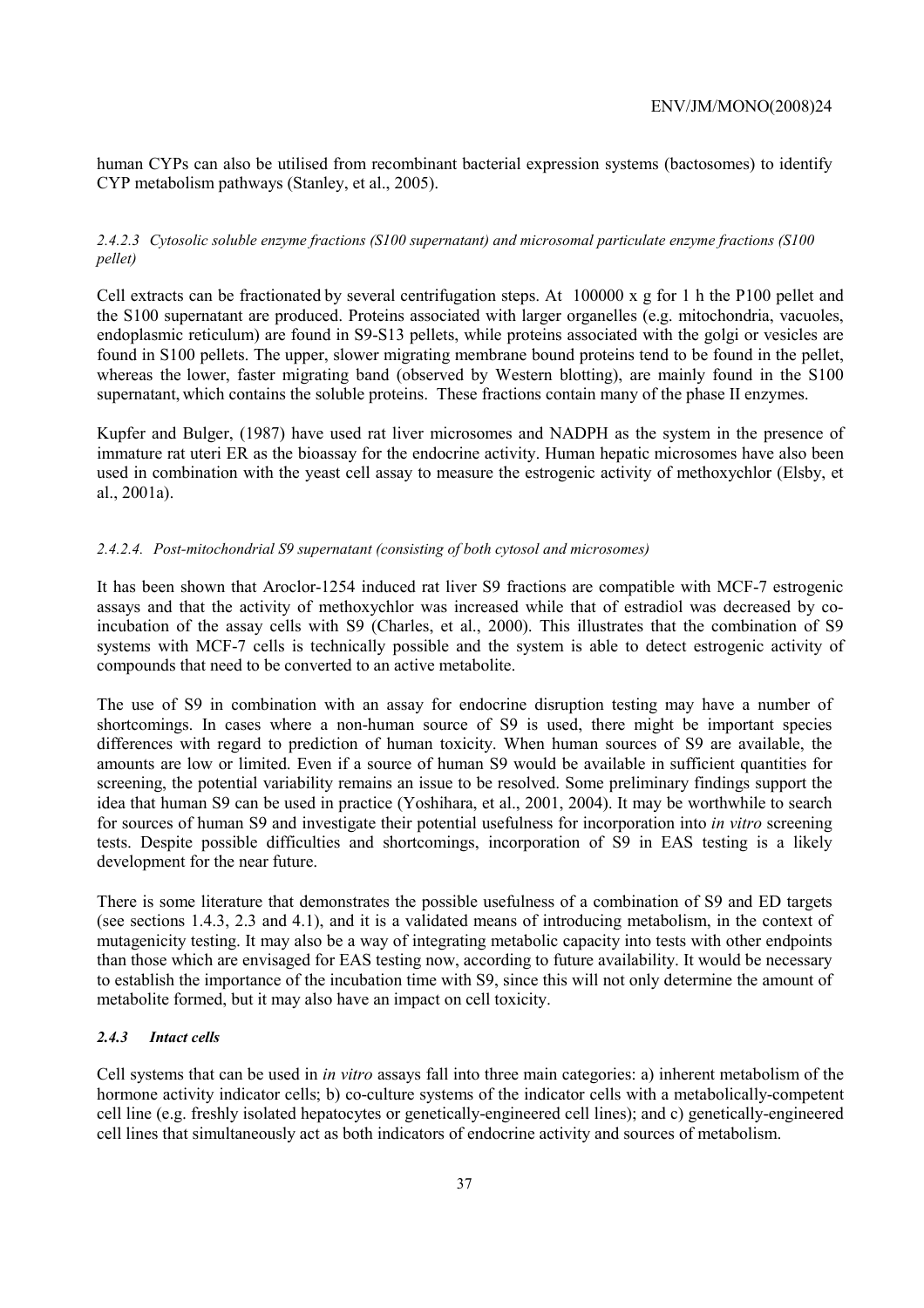The contribution of the indicator cells themselves to metabolism, with or without the addition of exogenous metabolism is unavoidable and should not be overlooked when interpreting activity data (Combes, 1992). The level and specificity of metabolism in currently available indicator cells is unknown although it is usually assumed to be low. Investigation of the intrinsic metabolism in the indicator cells forms an important part of understanding the development of any test system and could be considered part of the validation of a proposed method. Indicator cells with adequate intrinsic metabolic capacity would be the most useful model, and it may be possible to refine the test to enhance the metabolic activity, to make it more reproducible and predictable. When metabolising systems (cellular co-culture or subcellular fractions) are added, the residual metabolism in the target cell type may become less important because it would be overwhelmed by the added metabolic capacity.

Fully competent cells like hepatocytes are not yet useful for screening purposes (with respect to reproducibility) on a large scale, and in particular if human hepatocytes are required (see Blaauboer, et al., 1994). Availability and variability (different age, gender, condition and also loss of P450 expression/activity) will constitute a problem, and it is not yet possible to grow hepatocytes in culture under stable conditions to allow screening of large series of chemicals, although stem cell techniques developed for drug discovery could potentially be developed for such purposes in the longer term (Gebhardt, et al., 2003; Hengstler, et al., 2005; Hewitt, et al., 2007). Furthermore, the reproducible expression of the molecular target that would constitute the endpoint to be measured in the hepatocytes or viable co-cultures with the indicator cells would be required. At the recent ECVAM workshop, the use of human hepatocytes was not considered to be possible at present for screening on a large scale (Coecke, et al., 2006).

There are many different cell lines that have been genetically-engineered to express various phase I and phase II enzymes and also a combination of both for use in toxicity testing (Doehmer, 1993; Macé, et al., 1998). In a review by Friedberg, et al., (1999), a comparison was made of insect, bacterial, yeast, and mammalian metabolism models. In general, the catalytic properties of CYPs in the various models were rather similar.

A recent and promising innovation is the use of established cell lines, such as V79 cells, which have been genetically engineered to express selected genetic variants of human CYP enzymes, so that polymorphic effects can be assessed (Coecke, et al., 2001). Very recently, a V79 cell line has be generated that expresses mouse CYP 2E1 to permit interspecies comparisons (Bernauer, et al., 2003b). These cell lines, in common with several others, have a number of benefits including a stable diploid karyotype, no CYP background activity, and they can be transfected with rodent and human CYPs. This allows an investigation of the contribution of specific isozymes to metabolism and also studies on species specificity.

An additional approach of this type would involve the transient transfection cells with a cocktail of enzyme expression plasmids; it may be possible to create cells expressing appropriate metabolic enzymes, perhaps in relevant ratios. A nuclear receptor reporter gene could be included in this mix or the cell line could stably express it. Current transfection technologies are very efficient and result in limited cytotoxicity. Variability between tranfections can be controlled by large-scale batch transfections followed by cryopreservation of cells in an "assay-ready" format. However the simultaneous expression of various enzymes in one cell line (or the ratio of gene products formed in the culture of the respective cell lines) should be interpreted with caution as clearly they may not reflect a real-life-situation. For example, in an established cell line which expresses human CYP2E1 and human sulphotransferase 1A1, extremely high CYP2E1 activities have been observed (Glatt, et al., 2005).

Viral transduction systems could also be considered using a cocktail of viruses to generate the metabolic activity desired. However at a recent ECVAM workshop on *in vitro* models to study metabolism, there was consensus that at least at present, only limited numbers of P450 can be expressed in the same cells without affecting their viability (Coecke, et al., 2006), so multiple cell lines will need to be created. This approach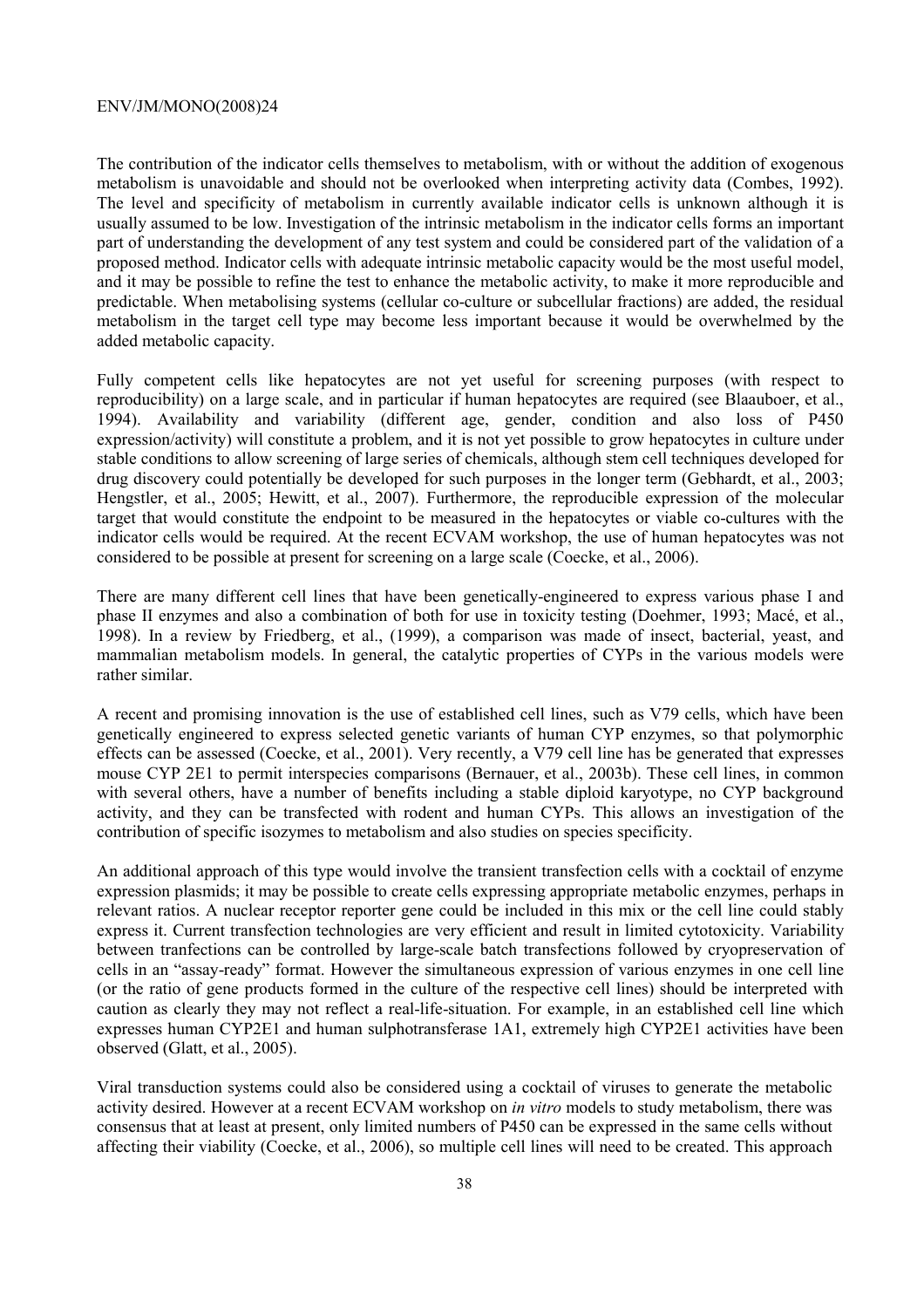would benefit from use of a stable cell line expressing the reporter gene system with transient transfection of only the P450 genes in order to reduce variability in response between the different CYP assays.

A further consideration when choosing a system is the well-known problem of preferential activation *in vitro*. This is due to the fact that the use of enzyme homogenates under normal conditions favours Phase I metabolism, rather than conjugation reactions. This can be overcome to some extent by adding cofactors for phase II reactions, but this is usually taken better into account when using whole cells such as hepatocytes, and others that express both phase I and II reactions. However, the HepG2 human hepatoma cell line transiently transfected with the human AR and an androgen-responsive reporter (Maness, et al., 1998) was about 10 times less responsive to methoxychlor than HPTE, the more active androgen antagonist. As identified in section 2.3.3, these particular assay conditions appear to have affected the cells metabolic capacity to convert methoxychlor into its metabolite. This raises the question as to whether hepatocytes with metabolic competency and containing the relevant receptors can be constructed to produce a more useful screening assay.

In addition to the systems already discussed, there is significant effort underway in developing liver microreactors for use in metabolism and toxicity testing. Such three-dimensional, perfused microtissue units have been shown to maintain primary rat liver cells closer to the *in vivo* state than other culture methods (Sivaraman, et al., 2005; Schmitmeier, et al., 2006). Use of engineering approaches to this technology may provide systems with throughput sufficient to meet the needs of an ED/EAS testing programme.

# *2.4.4. In vivo considerations*

Finally, while it is clear that any exogenous metabolising systems include Phase I and Phase II activities, other factors such as excretion also contribute to the fate of a compound. Phase I and Phase II reactions *in vivo* take place in an open system. Thus *in vivo*, a compound that becomes conjugated might be inactivated by excretion. Whereas*, in vitro*, the conjugated compound may still be toxicologically active if the pharmacophore has not been destroyed. Additional factors include selective binding, transport and distribution into target tissues (Ito, et al., 1997). These various factors should be considered in the incorporation of metabolic thinking into *in vitro* ED testing. A challenge is how one might model the effect of excretion and the downstream consequences of phase II conjugations.

The effect of different enzymes in a cascade may be quite different from the sum of effects of individual enzymes, and metabolism may not even take place when using only one enzyme. It may thus be more realistic to have as many enzymes available as possible in one particular test in amounts relevant to the *in vivo* situation. This implies that several enzymes would need to be incorporated into cells if one uses genetically engineered cells for testing. It may not be easy to replicate *in vivo* metabolism with genetically engineered cells designed to express the enzymes involved. To date however, it is possible to express many different CYPs in the same cells, maintain expression levels, and keep them in culture (e.g. Mak, et al., 1999, Sanderson, et al., 2001, Stanley, et al., 2005, and references in section 1.4.3). Therefore a battery approach based upon *in vivo* mechanistic knowledege with simultaneous or sequential use of different cell lines each expressing different xenobiotic P450 enzymes, may be a constructive approach.

# **2.5 Potential problems with using exogenous metabolism in EAS studies**

The paucity of published studies involving the use of exogenous metabolism in *in vitro* assays for EAS is surprising. It is recognised that there could be difficulties when adding exogenous fractions, e.g. due to nonspecific hormone binding to protein in the enzyme fractions or to cytotoxicity of these fractions to target cells. Several EAS and/or their conjugated metabolites are known to bind strongly to serum proteins, and when this phenomenon occurs *in vivo,* it will affect internal target tissue concentrations of the chemical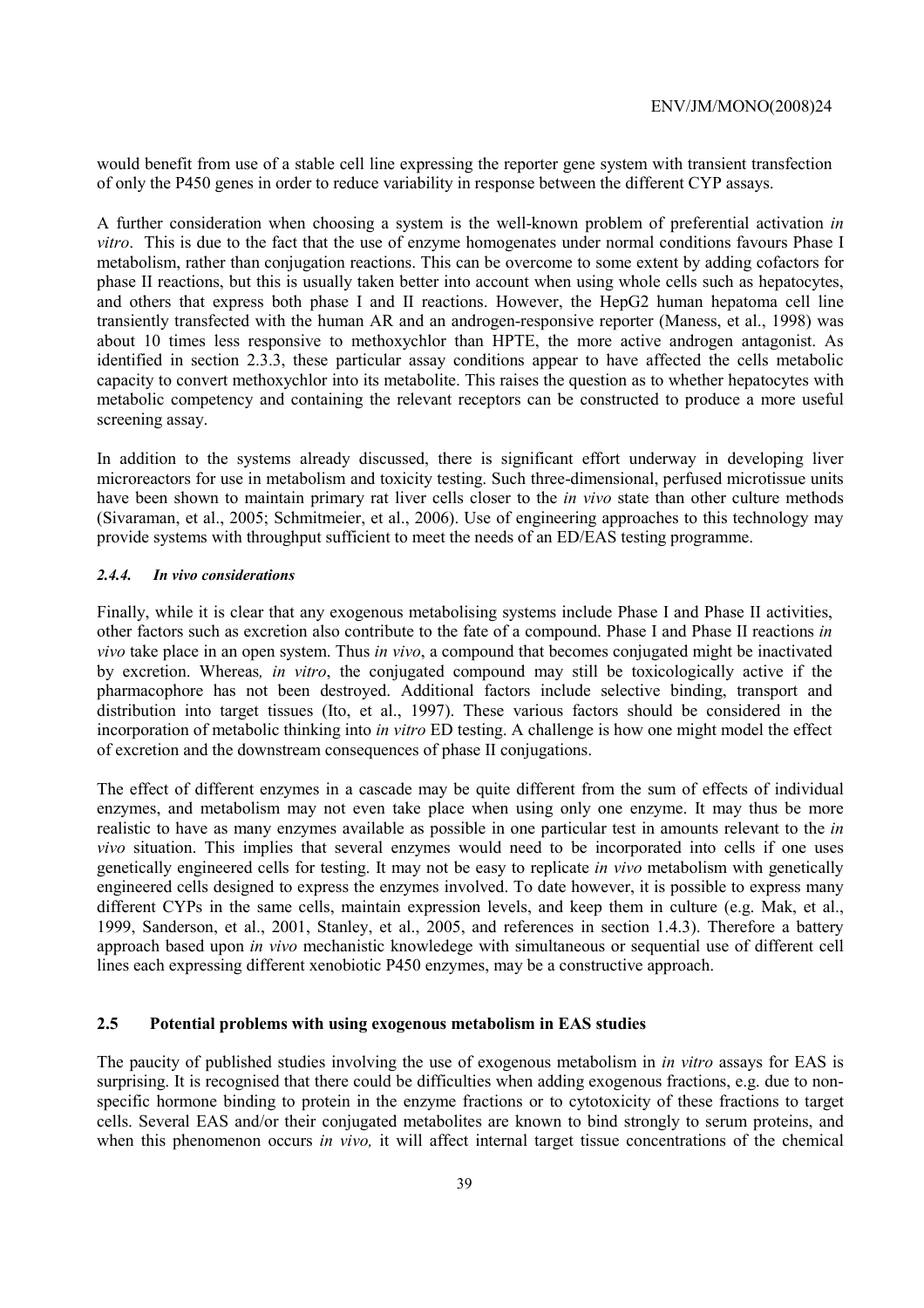involved (Safe, et al., 1997). Such binding can occur with components of culture media or systems like S9, thereby resulting in both variable *in vitro* data, and differences in responses obtained in *in vivo* and *in vitro* assays. This phenomenon could be alleviated by removing proteins that are not necessary for testing from the medium. It is clear that protein binding of potential EAS and metabolites might be an important determinant of its *in vivo* activity, as well as influencing results from *in vitro* studies.

A study on 64 chemicals performed in a reporter gene assay making use of S9 indicated an additional problem associated to the use of S9. Trans-stilbene was used as a reference agonist because it needs to be hydroxylated to trans-4-hydroxystilbene and trans-4,4'-dihydroxystilbene in order to be active. With the amounts of S9 required, estradiol, the standard reference agonist, was inactivated at normally active concentrations, while higher concentrations of estradiol were again more active with S9, than without. This is explained by an inversion of the concentration response curve that has a maximum at about 100 pM. (Takeyoshi, M Pers. Comm).

The logistical problems described above of developing exogenous metabolising systems for combination with *in vitro* assays under development for detecting endocrine activity are not trivial. A recently published report (ICCVAM, 2003) on the use of *in vitro* binding and transcriptional activation (TA) assays for EE, concluded that '*'the inclusion of a metabolic activation system in in vitro ER and AR binding and TA assays is not recommended at this time, as the type of metabolic activation system developed will depend on which in vitro assays are selected.'* (ICCVAM, 2003). Since this report was published, however, a number of binding and TA assays have been selected and are undergoing validation by US, European and Japanese validation bodies, under the auspices of the OECD (Table 4). It is therefore appropriate that metabolic activation systems are designed for these tests in particular.

There is one other potential complication relating to what is known about the structural requirements for estrogenicity, in particular binding to the ER. As stated earlier, many estrogens contain one or more phenolic groups on a relatively small lipophilic molecule.

C-hydroxylation on ring structures is precisely what occurs as a result of initial CYP monooxygenase activity on xenobiotics, and this may result in many substances that will be detected as estrogenic *in vitro*. *In vivo*, a number of these will be further metabolised and no longer be active. As a consequence, the use of systems that express predominantly phase I pathways, as opposed to phase II conjugation reactions, might be very prone to generating false positive data. This potential problem would need to be addressed.

In addition to considering physiologic concentrations of candidate EDs when designing *in vitro* metabolism protocols, it is also important to consider the forms of the delivered (target tissue) dose. Taking Bisphenol A (BPA), an estrogenic component of plastics and epoxy resins, as an example, this substance exists almost exclusively *in vivo* as the glucuronide (with small amounts of the sulfate) bound to plasma protein (~95%) (Kurebayashi et al., 2003). Measurement of tissue BPA levels is fraught with problems (e.g., possible laboratory contamination, stability of the glucuronide and sulfate metabolites, homogenisation of whole tissue without correction for the presence of the glucuronide in plasma) including reproducibility of the different analytical methods used (Fukata et al., 2006). These problems can result in overestimation of physiological BPA levels by 150-200 fold those actually present (Tominaga et al., 2006). In addition to knowing whether the BPA-glucuronide (like the BPA-sulfate) can or cannot enter the cells *in vitro* (Suiko et al., 2000; Snyder et al., 2000), it is equally important to know whether the pharmacologically-active entity (be it parent compound or metabolite) can transit from the circulation to the putative target tissue(s).

Given the problems identified here, a practical approach might be to use the knowledge about metabolites formed *in vivo* to guide the design of *in vitro* systems, even to the extent of testing known metabolites. Indeed, this may be a better route to follow than adding systems such as S9.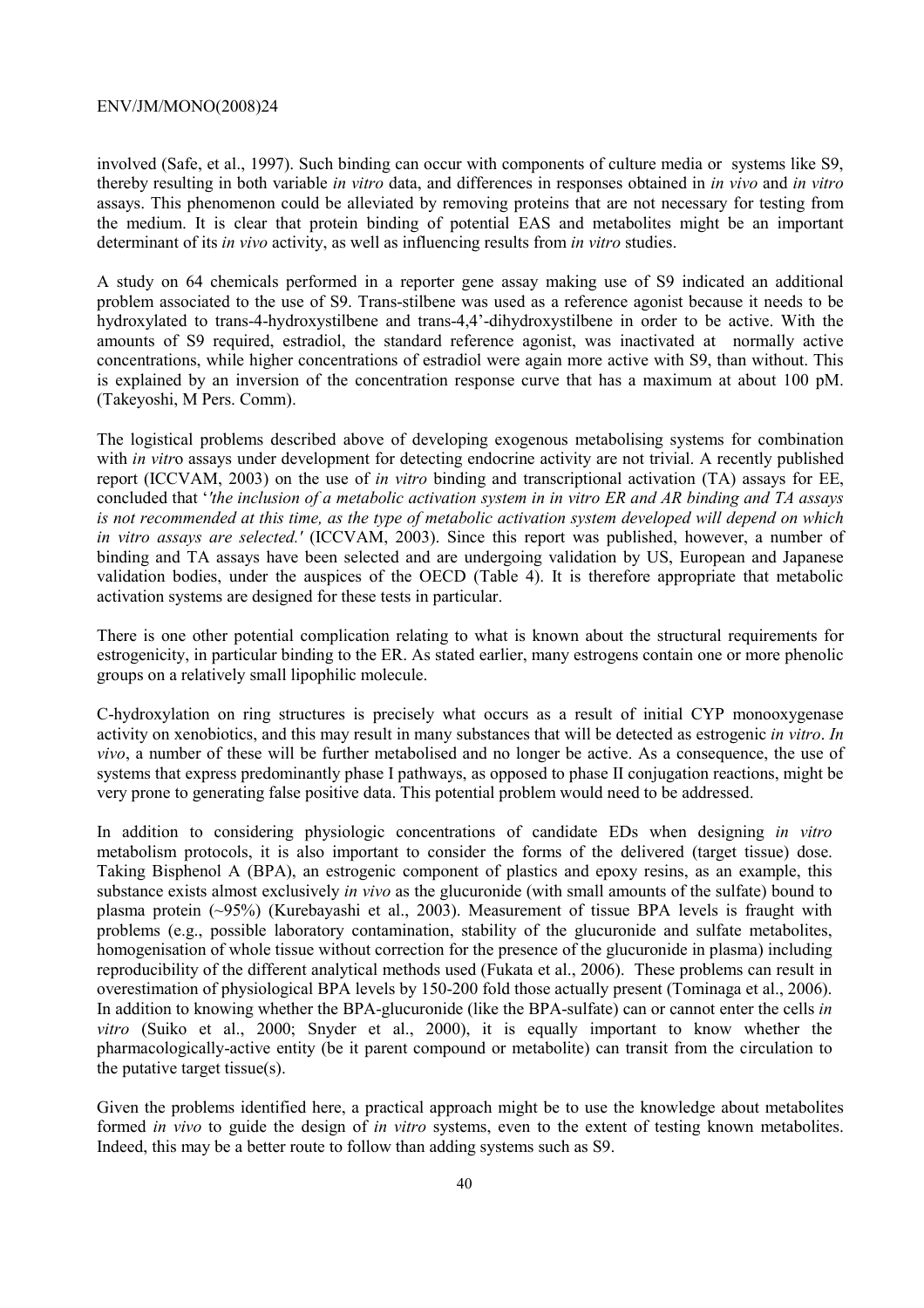# **2.6. Foetal and infant metabolism**

Phase I oxidative enzymes and phase II enzymes are expressed differently in foetal life and during later stages (Hines, & McGarver, 2002; McGarver, & Hines, 2002). Thus the metabolism of xenobiotics and the synthesis and degradation of steroids may differ in the developing foetus, due to both foetal metabolism and as a consequence of placental biotransformation. As the foetus may be particularly sensitive to the effect of EAS (see for example McLachlan, 2001 and the European Union's Environment and Health Strategy: SCALE, 2003 and Action Plan, 2004), future work to investigate the possible interactions of EAS with the CYP family in the foetus may be needed. There is experimental evidence using a combination of CYP apoprotein (Western blot analysis, immunohistochemistry) and mRNA (Northern Blot, RT-PCR) for the presence of CYP1A1, CYP2C8, CYP2D6, CYP2E1, CYP3A4, CYP3A5, CYP 4A1 and particularly CYP1B1 and CYP3A7 in the foetal liver (Hakkola, et al., 1998; de Wildt, et al., 1999).

Many CYPs are absent or barely detectable in the foetal liver, and develop postnatally. Three major stages in the expression of P450 enzymes can be discerned: CYP3A7 and 4A1 are the predominant CYPs expressed in the foetal liver and, a second group of early neonatal enzymes include CYP2D6 and 2E1 which surge within hours after birth although these proteins have not been detected in foetal samples. CYP3A4 and CYP2Cs rise during the first weeks after parturition, while CYP1A2 is the last isoform to be expressed in the human neonatal liver. Among phase II enzymes, epoxide hydrolase and glutathione S-transferase π are very active in the foetal liver, whereas glutathione S-transferases and UDP glucuronosyl transferases develop within 3 months after birth (Cresteil, 1998).

Therefore, in general, metabolism to more active substances in foetal tissues *in vivo* is unlikely to be missed in a system containing metabolising capacity derived from adult animals. Given also that foetal exposure is preceded by maternal exposure, it is unlikely that *in vitro* systems based on adult metabolism will result in significant false positive or negative results. The insertion of foetally specific relevant P450s in the design of the *in vitro* systems indicated in sections 2.2 and 2.3 could potentially address future regulatory requirements in this area.

#### **2.7. Metabolism during digestion**

The diet represents a major route of exposure to possible EAS (e.g., Wilson et al., 2003, Wilson et al., 2007), and the chemical transformations which can occur during digestion further complicate considerations of metabolism. The myriad of processes involved in digestion have proven difficult to model, but two particular studies have emphasised the importance of examining these sorts of transformations in *in vitro* assays. First, nitrosylation reactions can occur in the saliva and acidic pH of the stomach through reaction of amines, phenols and mercaptans with sodium nitrite, a common food preservative and product of gut microbemediated reduction of nitrate (Challis, 1973; Tannenbaum, et al., 1975; Spiegelhalder, et al., 1976; Assembly of Life Sciences., 1981, Chapters 4 and 6). The phenolic structure of several EAS makes them susceptible to nitrosylation, and although the reaction has attracted more attention as a mechanism of mutagenic activation, hormonal activity may also be modified. Nitrosylation of BPA, causes both mutagenic activation and a decrease in estrogenicity as measured by green fluorescent protein reporter gene activity and ERα binding assays (Schrader, et al., 2002; Masuda, et al., 2005). Reductive metabolism by bacteria occurs in the intestines. This effect of digestion on hormonal activity is evident in comparisons between the soy isoflavone daidzein and its metabolite equol. Equol is produced by intestinal hydrolysis of the glycoside followed by bacterial biotransformation (Setchell, et al., 1984, 2002) and has been shown through cell proliferation and receptor binding studies to be a much more potent ligand than the parent compound for ERβ (Setchell, et al., 2005) and PXR (Jacobs, et al., 2005), although it is metabolised far more rapidly than synthetic EAS, which are often more persistent.At present, no systems that would mimic these types of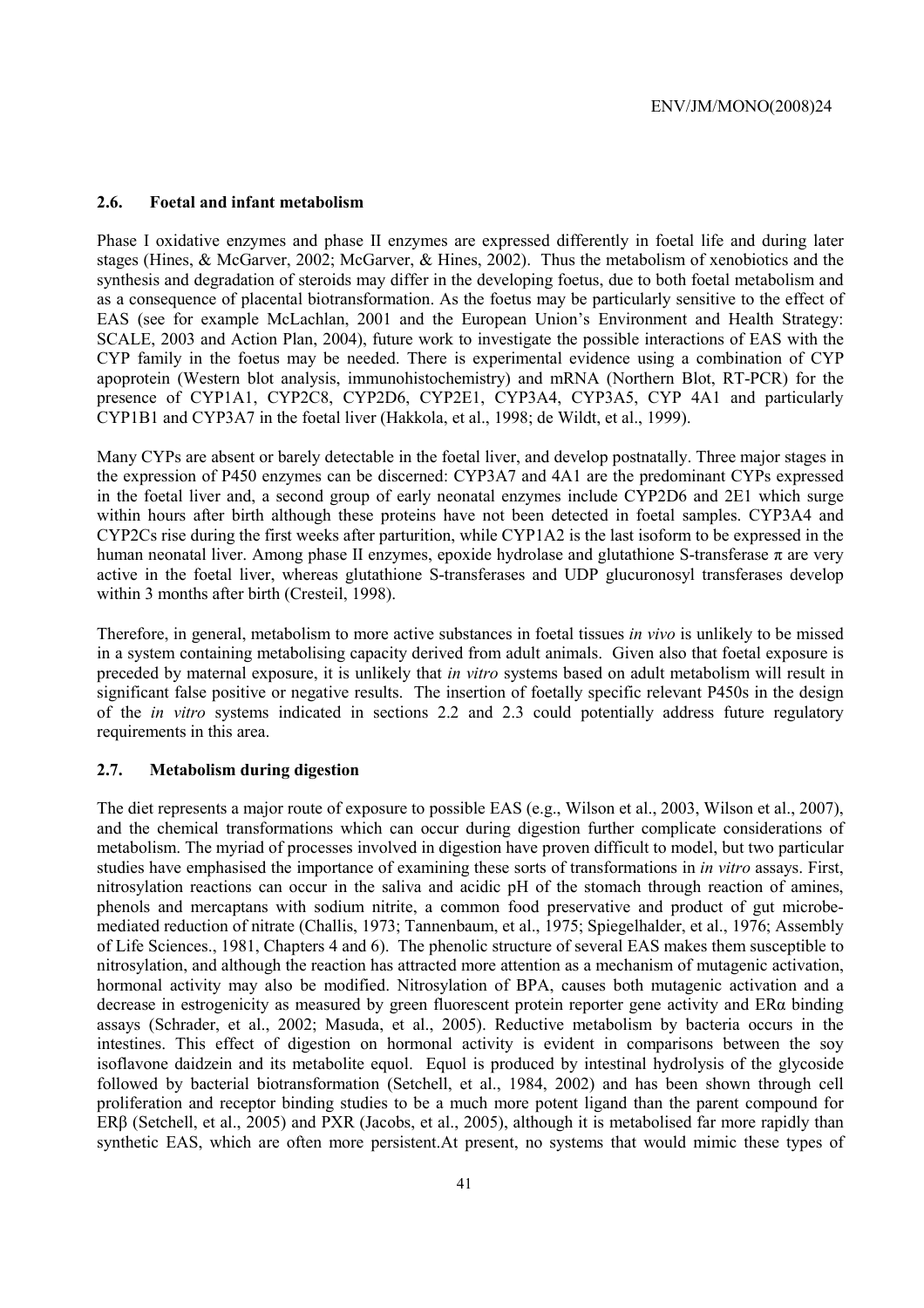reactions are being considered for inclusion in tests for endocrine activity. It is likely that derivatives that are predicted or known to be produced would need to be tested in addition to the parent compound.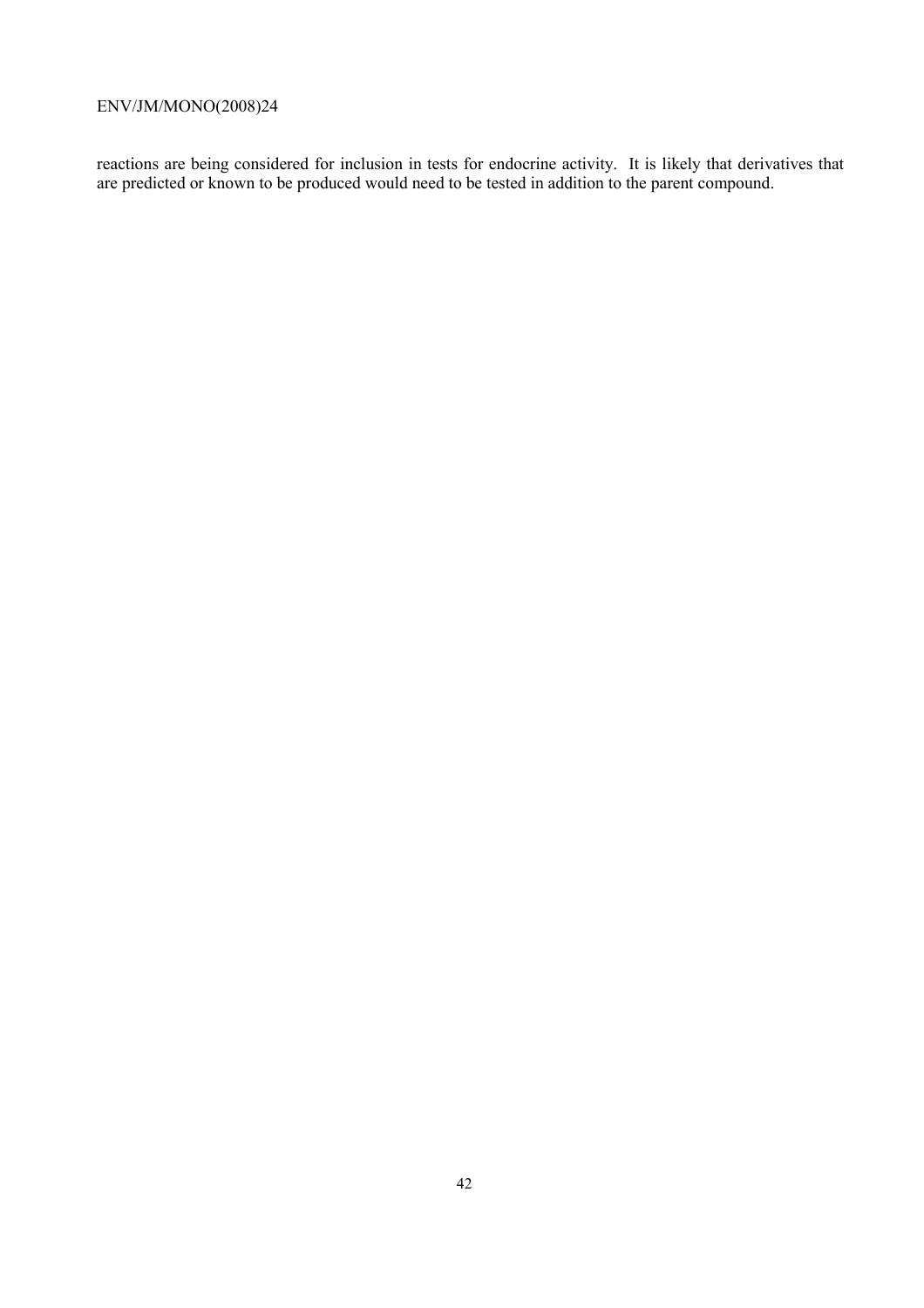## **3. THE METABOLISM OF ENDOGENOUS STEROIDS**

#### **3.1 Introduction**

The steroid ring structure is a substrate for phase I metabolism by numerous CYP isozymes with multiple hydroxylations (Table 3) occurring at a number of preferential sites around the steroid molecule. Several of these reactions are concerned with the biosynthesis of different endogenous steroids from cholesterol via the formation of pregnenolone (see figures 2 and 3). The initial biosynthetic reaction involves CYPcatalysed cleavage of the 6-C group from cholesterol, to form C-18, C-19 and C-21 steroid ring structures. Further reactions are catalysed by another isozyme (aromatase or CYP19), that converts the intermediate androgen structures in the biosynthetic pathway to estrogens via a process of aromatisation (thus the enzyme is known as aromatase). Other CYP isozymes are responsible for the activation or inactivation of the steroid substrate, as discussed below.

The various CYP isozymes responsible for hydroxylation are usually designated according to the substituent position that is hydroxylated. Also, the enzymes exhibit stereochemical selectivity, with both hydroxylations being possible at the same or at different sites, depending on whether the resulting substituent is orientated above or below the essentially planar ring system. There are also some sex- and age specific differences in steroid metabolism (Jacobs, & Lewis, 2002; Lewis 2003), and whether or not animal models have been castrated or ovariectomised, can also affect such metabolism (Steimer, 2003).

A wide variety of CYP isozymes are able to hydroxylate steroids, although the most important groups of isozymes with respect to the quantity and variety of hydroxylations involved are the 3A and 2C isozyme groups (Table 3). CYP3A4 is known to be able to hydroxylate estradiol (Stresser, & Kupfer, 1997). This enzyme also plays a prominent role in human metabolism of xenobiotic chemicals and drugs. Clearly if hormones and xenobiotics are the substrate of the same enzyme, there is a potential for complicated interactions. The enzyme may generate active metabolites from an inactive precursor or it may form inactive metabolites from an ED. The mere fact that xenobiotics, while being metabolised, are competing with endogenous substrate may also result in reduced biotransformation of the latter, which may induce ED effects. The degree of competitivity or irreversibility of the interaction between a xenobiotic and the enzyme may be anticipated to be an important determinant of the effect. The interaction of xenobiotics with a number of key enzymes may be examined *in vitro* in a first attempt to determine its metabolic pattern, and for this purpose genetically engineered cell lines which express CYPs can be used.

Estradiol and testosterone are the two most widely studied endogenous steroids with regard to CYP metabolism. The former has been studied extensively due to its use as one of the active ingredients of the female contraceptive pill, and its potential association with the aetiology of breast cancer (Lord, et al., 2002). Estradiol is converted into numerous metabolites, the best known of which are estrone and oestriol. Estrone is further hydroxylated at the 2-, 4- or 16- positions by different CYPs (Table 3). Following estrone hydroxylation, further hydroxylations occur to form the respective poly-hydroxy derivatives that are then substrates for methylation or conjugation with glucuronic acid or sulfate. In a study involving human recombinant CYPs, it was shown that CYPs 1A2 and 3A4 exhibited the highest activities toward estrone (Shou, et al., 1997), while CYPs 3A5, 2C9 and 2C9R144C exhibited only moderate activities. The 2-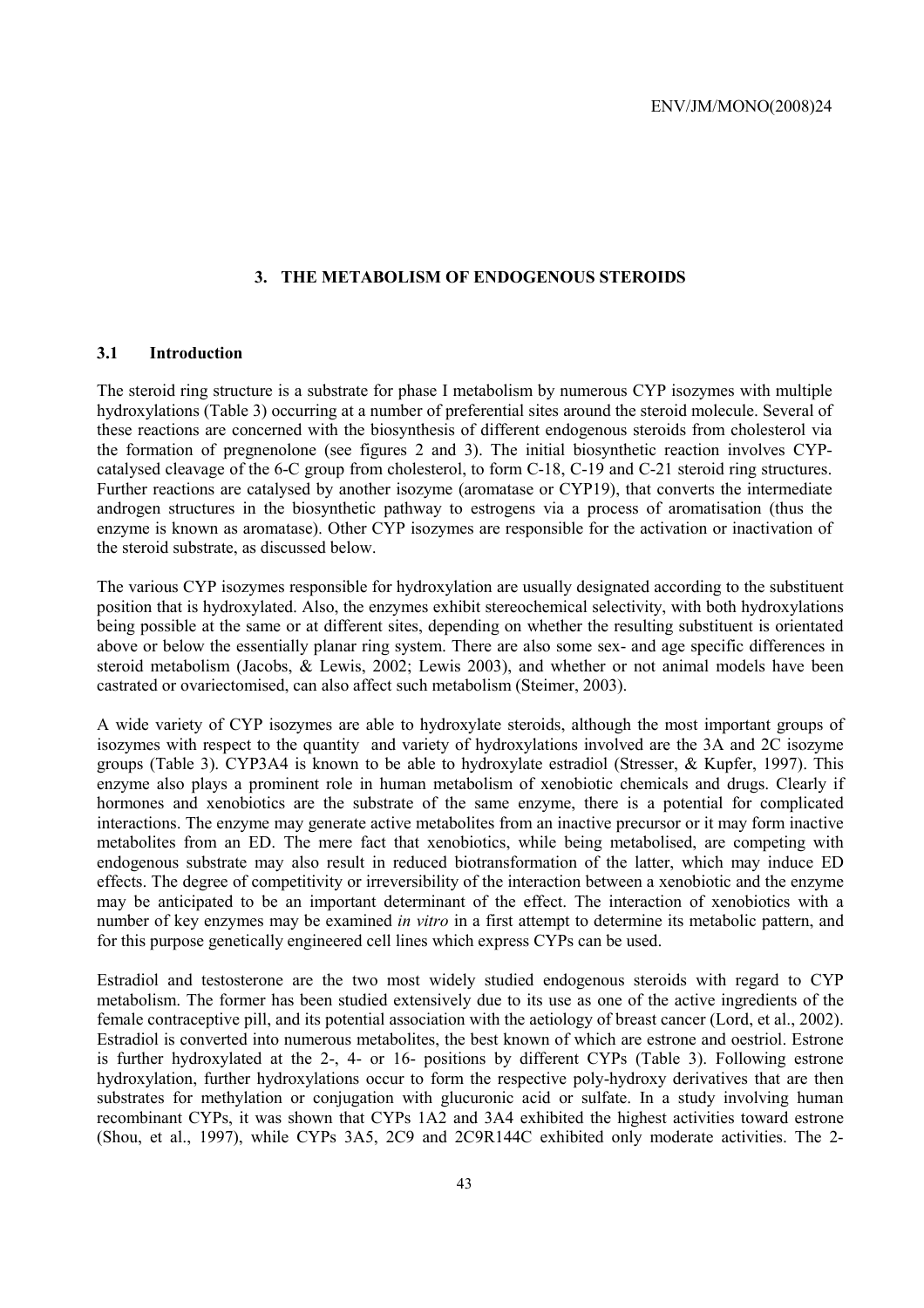hydroxylated product was formed exclusively by CYP1A2 and an unknown hydroxylation product was formed by CYP3A4.

Testosterone is hydroxylated by a wide variety of CYP isozymes at a variety of positions (Table 3). However, the major form of metabolism is 6β- hydroxylation catalysed by CYP3A isoforms (Lewis, 1996). The CYP2B isoforms generally exhibit regio-selectivity at the 16 and 17 positions of testosterone, with 2B1 exhibiting hydroxylase activity at the  $16\alpha$ -,  $17\alpha$ - and  $16\beta$ - positions. Testosterone is also hydroxylated at the 4 position by CYP2D6 (Dehal, & Kupfer, 1997).

Interestingly, progesterone is not only subjected to 17-hydroxylation, but also has been shown to be metabolised to its 21-hydroxylated metabolite predominantly by CYP2C5 (Kronbach, et al., 1989). This enzyme exists as two isoforms in rabbits (Pendurthi, et al., 1990) and similarity to CYP2C9 is suggested but remains to be confirmed (Afzelius, et al., 2001, 2004).

Thus, the CYP enzymes exhibit catalytic activity toward a number of endogenous steroids, and this activity can be influenced by a number of factors, especially age, sex and disease. Age related modulation of CYP enzyme activity is likely to be important in maintaining homeostasis in hormone levels at different times of development. Other important modulating influences on hormone metabolism include lifestyle, smoking, alcohol, diet and drug use and abuse, and individual differences due to genetic polymorphisms (Hatagima, 2002). The genetic polymorphisms that are most relevant to the enzymes that play a role in the metabolism of xenobiotics have recently been reviewed (Wormhoudt, et al., 1999; Pelkonen, et al., 1999), and are discussed in section 2.3.2.

Some chemicals that have estrogenic activity despite having low affinity for the ERs, such as hydroxylated PCBs and polyhalogenated aromatic hydrocarbons (PAHs), may exert this effect by inhibition of estrogen sulphotransferase (hEST), (as discussed in section 2) thereby maintaining the available estrogen at higher levels (Kester, et al., 2000, 2002; Shevtsov, et al., 2003; Harris, et al., 2005). Other Detailed Review Papers are dealing in much more detail with the enzymes involved in the synthesis of steroids and aromatases. It is however important to realise that there is a link between the metabolism of xenobiotics and steroids through the many enzymes that participate in both pathways. In particular when developing tests to detect antagonistic effects of chemicals, this is crucial, since the natural hormone will be most likely used as the agonist and the incorporation of metabolic capacity is likely to have effects on the concentration of the agonist, and this should be taken into account in test development.

# **3.2 Metabolic activation of endogenous steroids**

It is well-established that endogenous steroids can be converted to active metabolites and to inactive metabolites in target tissues (see Steimer, 2003 for a review, and Table 5 for selected examples of metabolism of steroid hormones and EAS). In the former case, as with many potentially toxic substances, some steroids have to be converted *in situ* to an active form before being able to interact with their respective receptors. This metabolic activation step is either an absolute pre-requisite, or a way of achieving a range of complex effects which give rise to interactions with more than one type of receptor.

A well-known example is the conversion of testosterone to 5α-dihydroxytestosterone, a step that is necessary for its action on prostate growth, whereas its aromatisation to 17β-estradiol in the brain is required for its developmental, neuro-endocrine and behavioural effects. Metabolic activation has been shown to play an important role in the activities of several other steroid hormones, including the progestins and androgens. Enzymes involved in metabolic activation of steroids usually catalyse irreversible conversion steps, and are often rate-limiting for steroid action.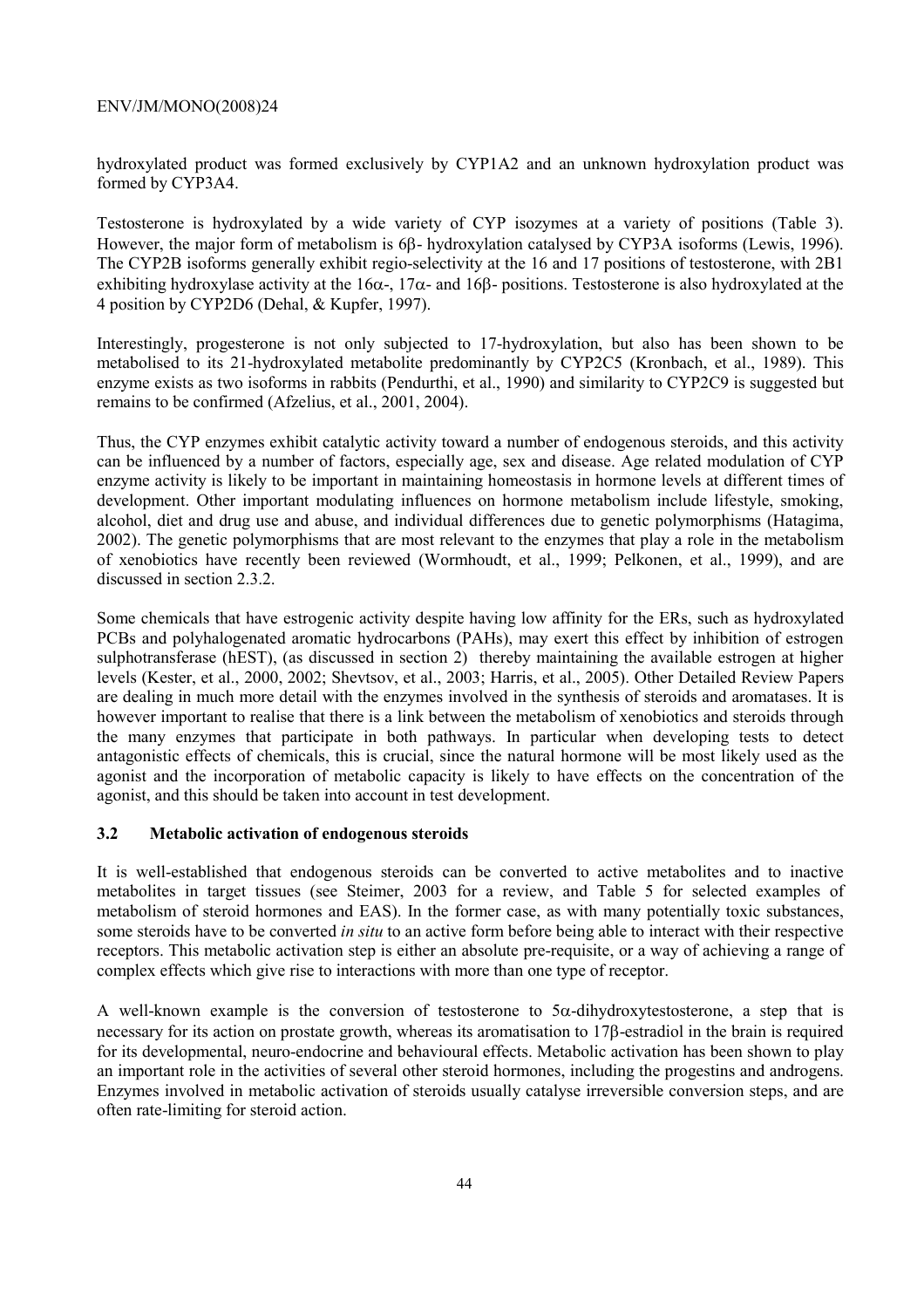Estradiol is converted by CYP enzymes to a number of biologically active metabolites, with some of them being estrogen antagonists. For example, while the 2- hydroxy metabolite of estrone is inactive, the  $16\alpha$ hydroxy metabolite is antagonistic, as are the 4-hydroxy metabolites, although they are produced in lower amounts.

It is not known whether certain enzymes are specifically expressed in tissues like uterus, brain, testes, ovary and breast at a specific stage in life and may thus be affected differentially by some EAS. The breast is one of the tissues where local expression of CYP enzymes is described (Stromstedt, et al., 1993; Hellmold, et al., 1995, 1998a,b; Warner, et al., 1997, 1998), which may be relevant to endocrine disruption because of its sensitivity to estrogens.

# **3.3 Metabolic inactivation of endogenous steroids**

The metabolic inactivation of endogenous steroids occurs mainly in the liver, but also in the kidneys, and is required to ensure steady-state levels of plasma hormones, as steroids are more or less continuously secreted into the blood stream. There are five principal inactivation pathways, depending on the structure of the steroid substrate: a) reduction of the double bond at C4 and reduction of an oxo(keto) group at C3 to a secondary alcohol group; b) reduction of an oxo group at C20 to a secondary alcohol group; c) oxidation of a 17β-hydroxy group; d) further hydroxylations at various positions of the steroid nucleus; and e) conjugation to form sulfate or glucuronide derivatives.

Conjugation may not necessarily inactivate, there are many examples of Phase II (conjugate) bioactivation in mammals (Miller, et al., 1968; Irving, 1971; King, & Glowinski, 1983; Wolf, et al., 1984; Anders, et al.,1986; Elmarakby, 1995; Glatt, et al., 2001; Altunas, et al., 2003; Dekant, 2003; Ghaoui, et al., 2003; Ross, & Pegram, 2004; Rietjens, et al., 2005). An example of a deleterious glucuronidation is glucuronidation of a carboxy group, yielding a reactive acyl glucuronide.

#### **3.4. Dermal metabolism**

Other extrahepatic tissues that may be important to consider are the skin and adipose tissue, due to the potential contribution to both systemic metabolism and dermal exposure via skin absorption, of xenobiotics and steroids (Janjua, et al., 2007). The skin is particularly active in the metabolism of endogenous and exogenous steroids (the latter being applied topically as medicines for example, Hotchkiss, 1992). The cutaneous metabolism of steroids involves the co-factor-dependent hydroxysteroid dehydrogenases (Penning, 1997) which interconvert keto- and hydroxy- groups, and the  $5\alpha$ -reductases. The dehydrogenases catalyse the interconversion of testosterone and androstenedione, estradiol and estrone, as well as cortisone and hydrocortisone (cortisol). Also, the  $7\alpha$ - hydroxylation of dehydroepiandrosterone, and the hydroxylation of testosterone at the 7α-, 16α- and 6β- positions have been demonstrated, suggesting the activities of *CYP 3A* and *2C* isozymes.

RT-PCR analysis of proliferating keratinocytes from the human epidermis from 5 male donors revealed constitutive expression of CYP1A1, CYP1B1, CYP2E1, CYP2B6, and CYP3A5. Expression of CYP3A4 could be induced by dexamethasone (Baron, et al., 2001). By using microsomes prepared from human keratinocytes, CYP1A1, CYP2B6, CYP2E1 and CYP3A could be determined by immunoblotting. These enzymes were also detected by immunofluorescence of differentiated keratinocyte multilayers and the respective enzyme activities could be detected in microsomes from human keratinocytes (Baron, et al., 2001).

Yengi, et al., (2003) investigated 13 P450 enzymes by quantitation of P450 mRNA. In RNA isolated from human skin biopsies, CYP mRNA of the following enzymes could be quantified by RT-PCR in human skin samples from 27 healthy volunteers: CYP1B1, CYP2B6, CYP2D6, and CYP3A4. Lower levels were found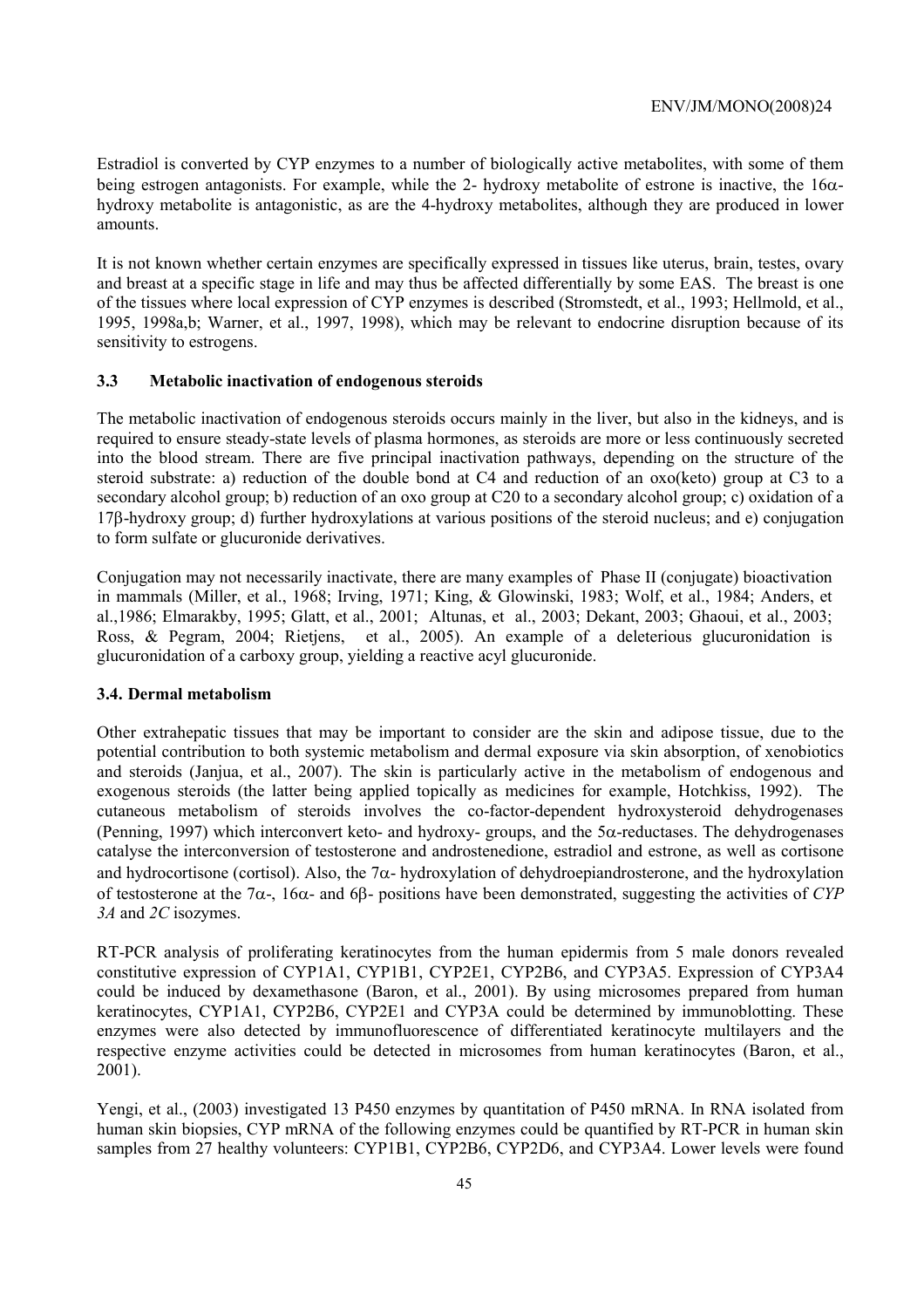for CYP2C18, CYP2C19, and CYP3A5, whereas CYP1A2, CYP2A6 and CYP2C8 were below limits of detection. Smith, et al., (2003) investigated CYP2S1 expression in human skin biopsy samples. It could be demonstrated by RT-PCR of CYP2S1 mRNA, by immunohistochemistry and by metabolism of all transretinoic acid, that CYP2S1 is constitutively expressed in human skin. Cutaneous expression of CYP2S1 is inducible (for example by ultraviolet radiation or coal tar). It has been demonstrated, that CYP2S1 expression mainly occurs in epithelial cells (Saarikoski, et al., 2005). Saeki, et al., (2002) investigated mRNA from cultured Langerhans cells, keratinocytes, fibroblasts and melanocytes from 6 individuals. CYP1A1, CYP1B1 and CYP2E1 were found in all four cell types. CYP2A6, CYP2C, CYP2D6, CYP3A5, CYP3A7 and CYP4B1 mRNA was expressed in a cell –type – and or individual specific manner. CYP1A2, 2A7, 2B6 and 3A4 mRNA was not detectable. In a recent review by Du, et al., (2004) it has been summarised that at least 13 different CYP2 genes (CYP2A6, CYP2A7, CYP2B6, CYP2C9, CYP2C18, CYP2C19, CYP2D6, CYP2E1, CYP2J2, CYP2R1, CYP2S1, CYP2U1, and CYP2W1) are expressed in skin from at least some individuals and that the majority of these genes are expressed in the epidermis or in cultured keratinocytes. Although there is the potential for skin metabolism to modify systemic hormonal actions of dermally applied substances, firm evidence that this is a significant phenomenon *in vivo,* with respect to EAS/EDs, is lacking.

# **3.5 The consequences of metabolism for hormonal activity**

It is well known that the affinity of steroids for their respective receptors is crucially dependent on the presence of specific functional groups, as well as on 3-D structure. Minor changes in these properties, for example as a result of metabolism, can drastically modulate binding affinity. Thus, it follows that target tissue metabolism can play a critical role in the activity of steroids.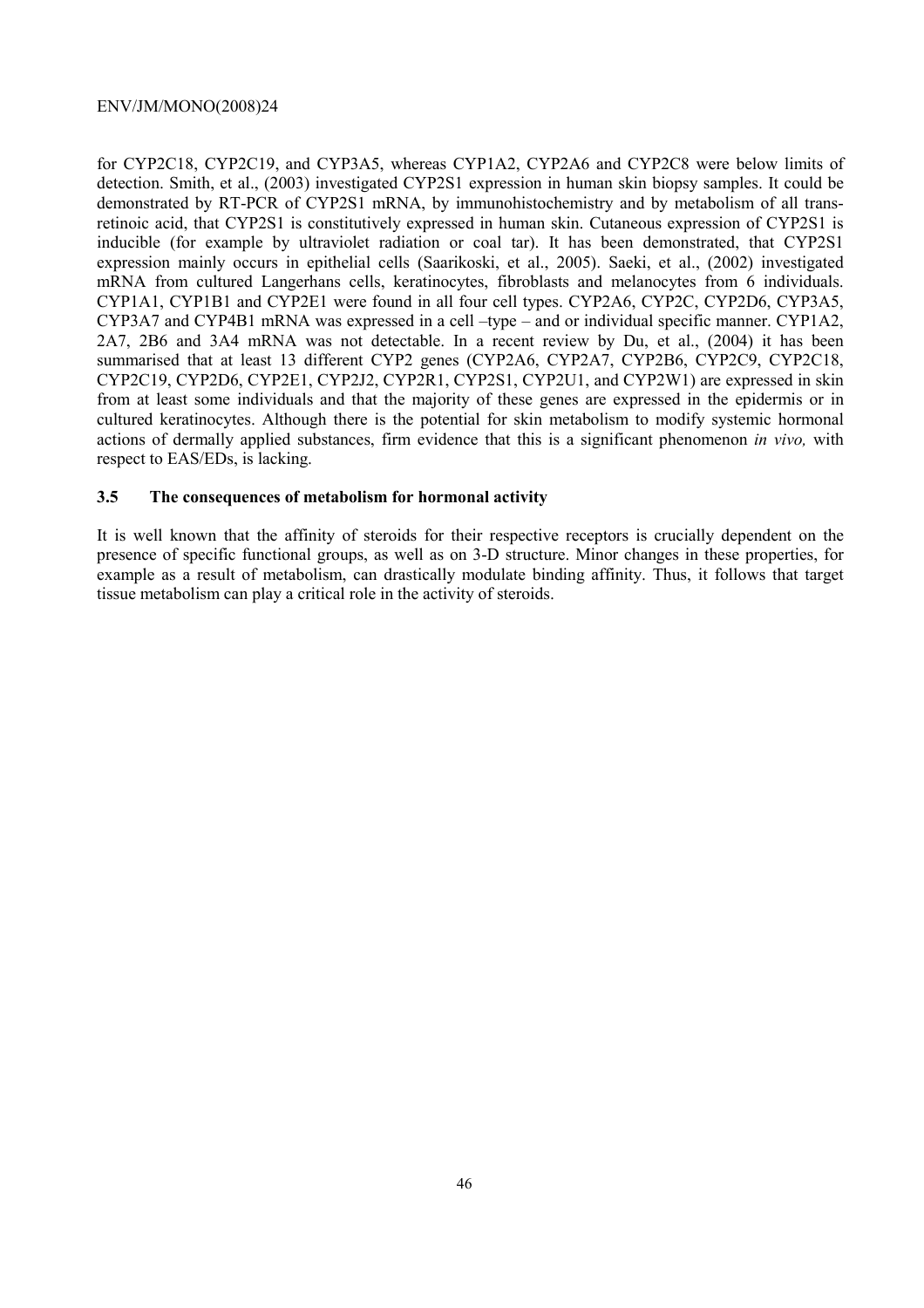## **4. THE TESTING OF ENDOCRINE DISRUPTORS AND METABOLISM**

#### **4.1 Introduction**

Section 2 described the role of metabolism and introduced a range of *in silico*/*in vitro* methods that have potential in the measurement of metabolism. Some substances like methoxychlor are relatively well studied with regard to metabolism and the hormonal activity of its metabolites (see section 2.3). Obviously the substances with hormonal activity that are used in medicine are also usually well documented. However substances with ED effects that are present in the environment are often less well studied. There are a few studies available with some other substances than those mentioned in section 2.3, and these are described here.

A human microsomal system was used by Vakharia, & Gierthy, (1999) to generate hydroxy metabolites of some PCBs. The estrogenicities of the resulting metabolites of some of these parent compounds were determined by their abilities to bind to the ER. In some cases there was evidence for metabolic activation. In a later study, it was shown that it is possible to incorporate a post-mitochondrial supernatant fraction (S9) into an assay involving a yeast hybrid system (Joyeux, et al., 1997). There was evidence for the activation of some of the chemicals (13 bisphenol A-related chemicals) by S9 (Hashimoto, et al., 2001). Yoshihara, et al., (2001) used a yeast hybrid assay and a mammalian cell system (the MCF-7 cell line) to demonstrate that ratliver S9 was able to enhance the estrogenicities of BPA, bisphenol B and also methoxychlor. On the other hand 4-*tert*-octylphenol, 4-nonylphenol and 17β-estradiol were inactivated when metabolising capacity was added. These authors showed that the activating effects of S9 were due to CYP activity as they were abolished by SKF-525-A. They also they found that neither cytosol nor microsomes alone were able to activate the chemicals. In a later study they indicated that also human, monkey and mouse S9 could form metabolites that are more active than the parent bisphenol and in particular 4-methyl-2,4-bis(phydroxyphenyl)pent-1-ene should be mentioned (Yoshihara, et al., 2004). This work needs to be confirmed and extended, and the issue of protein binding examined directly. Also, different types of enzyme fraction need to be used with sub-cellular receptor binding assays, as well as the use of different mammalian indicator cell lines.

The same group, (Kitamura, et al., 2003) has more recently extended their studies to a group of styrene oligomers by using the same biological systems in the presence of rat liver microsomes. They showed that *trans*-1,2-diphenylcyclobutane (TCB), 1,3-diphenylpropane and 2,4-diphenyl-1-butene were only activated when microsomes from phenobarbitone-induced rats were used, and when incubations were conducted in the presence of NADPH. The active metabolite of TCB was identified by HPLC as its 4-hydroxy derivative. Thus, these results differ from the former ones obtained by these authors in that microsomal fractions were able to activate the chemicals. Unfortunately, they did not specify whether an inducer had been used in the earlier experiments. Meerman, et al., (2003) have also shown that rat liver microsomes can be used to activate several polycyclic aromatic hydrocarbons to metabolites that can bind to the ER in binding, cell proliferation and reporter gene assays.

More recently this group has also shown that dibrominated biphenyls are bioactivated by CYPs to metabolites with estrogenic activity and inhibiting hEST (van Lipzig, et al., 2005).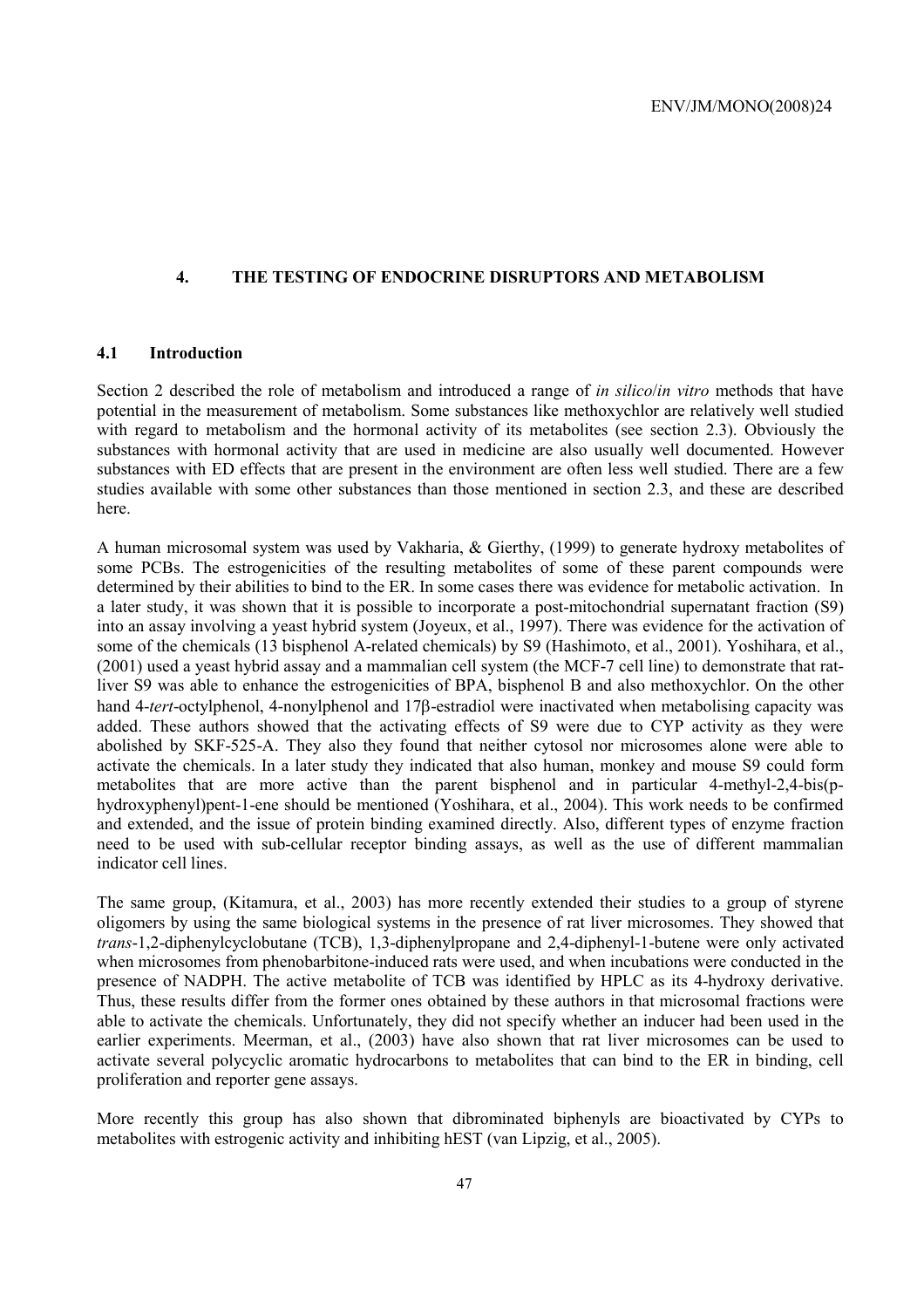Using rat hepatocytes, bisphenol A glucuronide could be detected as a major metabolite (Elsby, et al., 2001b). Glucuronidation by microsomes prepared from human livers was considerably less than that by immature female rat microsomes (Elsby, et al., 2001b). Estrogenic activity of BPA was determined in a yeast assay coupled with microsomal metabolism and estrogenicity was decreased less by the human microsomes than by the immature rat microsomes (Elsby, et al., 2001b). In addition it was shown that in humans, BPA may be rapidly excreted as glucuronidated metabolites (Völkel, et al., 2005).

This indicates that species differences need to be addressed and the physiological relevance of using rat or human systems should be established.

However if the goal of the assay is to be for use as a screening tool such that qualitatively a  $(+)$  or  $(-)$  is sufficient with respect to EA activity, a good correlation of EAS yes/no activity across species has been shown, although absolute potency may vary. Olsen, et al., 2005 compared fish and mammal ER binding for a limited number of compounds. In all cases when some degree of binding was noted for one species, it was also for the other. While the magnitude of binding will vary across species, the yes/ no evaluation will be similar for both. Since there is no standardised method used across investigators and species, any apparent differences observed may also be due to test conditions differences as to inherent species differences. The same scenario holds true for many more chemicals as evidenced by the ER literature for various species, and comparing data for the same chemical.

Testing for metabolism of the test substance to more or less endocrine active substances may require approaches different from those required to detect interference of the test substance with metabolism of endogenous hormones.

Further, although some tests to measure endocrine effects and in particular estrogenic potency do already include assays for metabolism, these have not been (pre) validated and thus can be considered as being preliminary for regulatory purposes. They suggest however that tests designed to investigate both metabolism and an endocrine target simultaneously, are both possible and important for human hazard assessment.

#### **4.2 Possible ways to overcome problems of using exogenous systems**

The presence of proteins that not only may bind steroids, but possibly also exogenous EAS, may hamper the use of cell free systems or cells with metabolic capacity, in conjunction with indicator cells that contain the endocrine target. This issue should be addressed carefully during the standardisation and validation procedure. However, it should be noted that this has not prevented the widespread use of S9 preparations in the Ames test. It may, after all, be advisable to incorporate a mandatory *in vitro* test to measure protein binding of chemicals in future toxicological testing schemes. If protein binding does turn out to be problematical, then a potential solution would be to rely on the metabolism of the indicator cells. As discussed earlier, there are two ways of achieving this, either: a) to use cells that have sufficient inherent and relevant enzyme activity; or b) to generate metabolically competent cell lines via the introduction of the genes for enzymes into the cells, and by using culture conditions in which the enzymes are expressed. Such systems have the drawback that the tests cannot be carried out in the presence and absence of the metabolising system. In the case of genetically engineered cells, care would need to be taken to ensure that the metabolic capacity does not greatly exceed the *in vivo* situation, such that substances rapidly metabolised to inactive derivatives might be missed.

#### *4.2.1 The intrinsic capacity of cell lines used for testing EAS*

Little is known about the intrinsic metabolic competence of the usual mammalian cell lines that are used for detecting EAS acting via receptor binding. In this context, it is of interest that discrepancies in the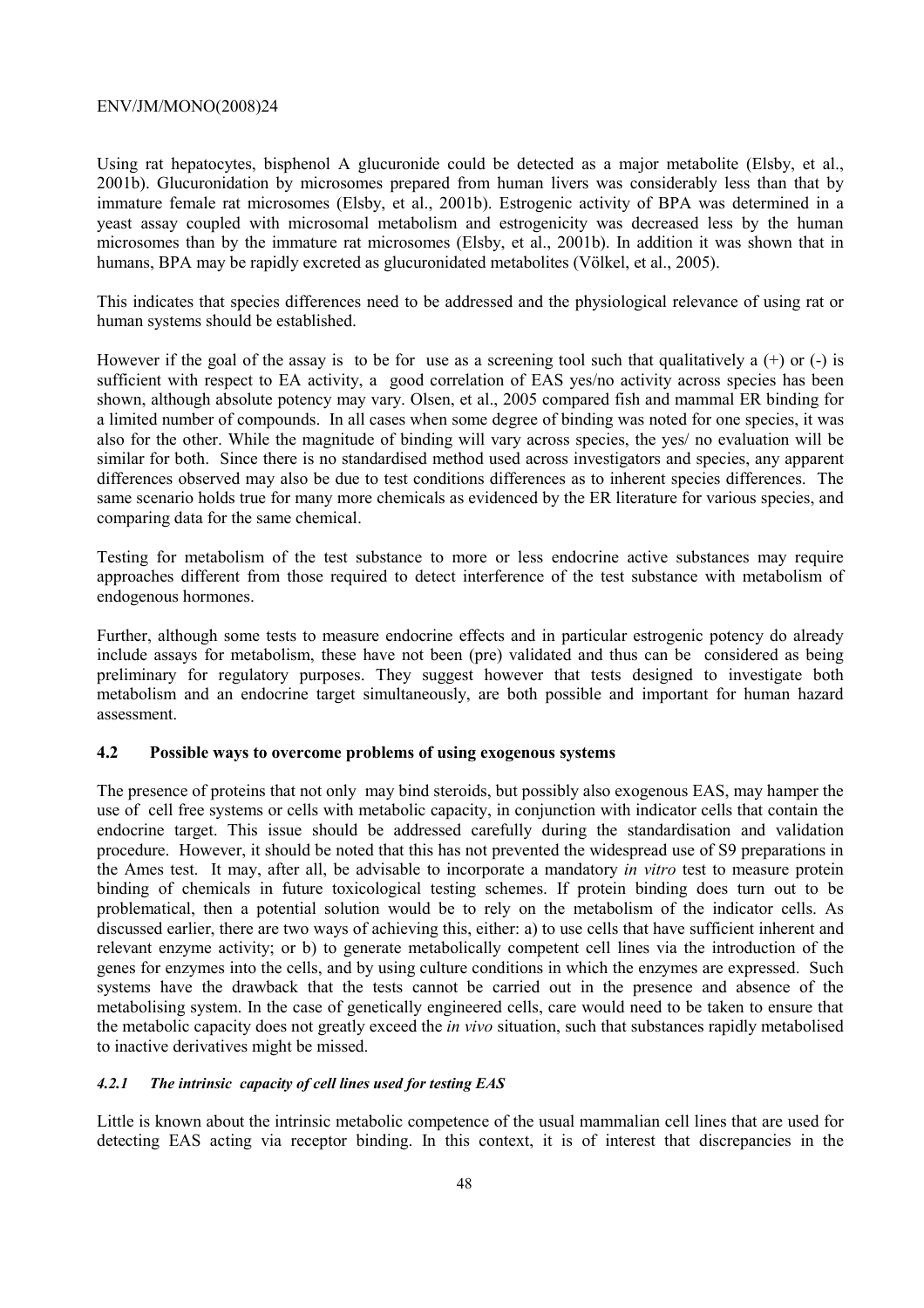estrogenicity of methoxychlor (see Section 2.3.3) in various *in vitro* assays have been attributed to differences in the metabolic competencies of the various indicator cells involved (Andersen, et al., 1999). Thus it was assumed that some of the cells involved possessed some residual demethylating activity. MCF-7 cells are capable of generating the same spectrum of hydroxylated metabolites of estrone as are found *in vivo* (Bradlow, et al., 1995) although there may be quantitative differences.

The benzoate esters of both nonyl phenol and estradiol were both active in a rodent uterotrophic assay, but inactive in a yeast cell assay, probably due to low levels of ester hydrolysis *in vitro* (Odum, et al., 1997).

It is of course feasible that false positive data could be generated *in vitro* due to a lack of detoxification. In this context, it is of interest that some phthalate metabolites, such as mono-butyl phthalate and mono-benzyl phthalate, which were estrogenic in a recombinant yeast screen, were inactive *in vivo* (Harris, et al., 1997). By contrast, the inactivity of certain chemicals *in vitro* (e.g. some PCBs in the MCF-7 cell proliferation assay) might be due to an inability of the breast cancer cells in culture to convert the chemicals to active forms.

There is also some information concerning a human adrenocortical carcinoma cell line (H295R), which is being used to detect chemicals that affect steroidogenesis (hormone synthesis) (Johansson, et al., 2002), and is currently in (pre)validation under the lead of the US EPA. This cell line expresses CYPs 1A1, 11A, 17, 19, 21, 1B1 and 11B1, which are differentially induced by EAS (Sanderson, et al., 2001).

# *4.2.2 The potential to use genetically-engineered cell lines*

In addition to the many cell lines that have been genetically engineered to express CYP enzymes and various phase II enzymatic reactions, there are several genetically-engineered mammalian cell lines that have been developed to express human or mammalian nuclear receptors for a variety of steroid classes (e.g. estrogens, prostagens and androgens). These receptors are expressed in conjunction with their respective response elements linked to promoter regions for a reporter gene, together with the reporter gene itself. Unfortunately, none of these cell lines were also transfected for enzymes, and yet some of them (e.g. COS and Hep G2) have been used to study metabolism or endocrine disruption in separate studies. However, Mak, et al. (1999) have developed a novel *in vitro* screen for aromatase inhibitors that involves the use of a yeast strain that coexpresses human aromatase CYP19 and the mouse AR receptor as well as an androgen-responsive ßresponsive reporter plasmid.

One of the problems identified at a recent ECVAM workshop is the limited number of CYPs that can be incorporated into one cell line. At present it is difficult or even impossible to study the impact of a chemical upon a chain of enzymes where the reaction product of the one is the substrate for the other, as was demonstrated for methoxychlor (see section 2.3.3), in a single genetically engineered cell line. Similarly it would be difficult at present to study the impact of metabolism on the endocrine effect of a chemical in genetically engineered cells, if several enzymes could form the same or even different but equally active metabolites.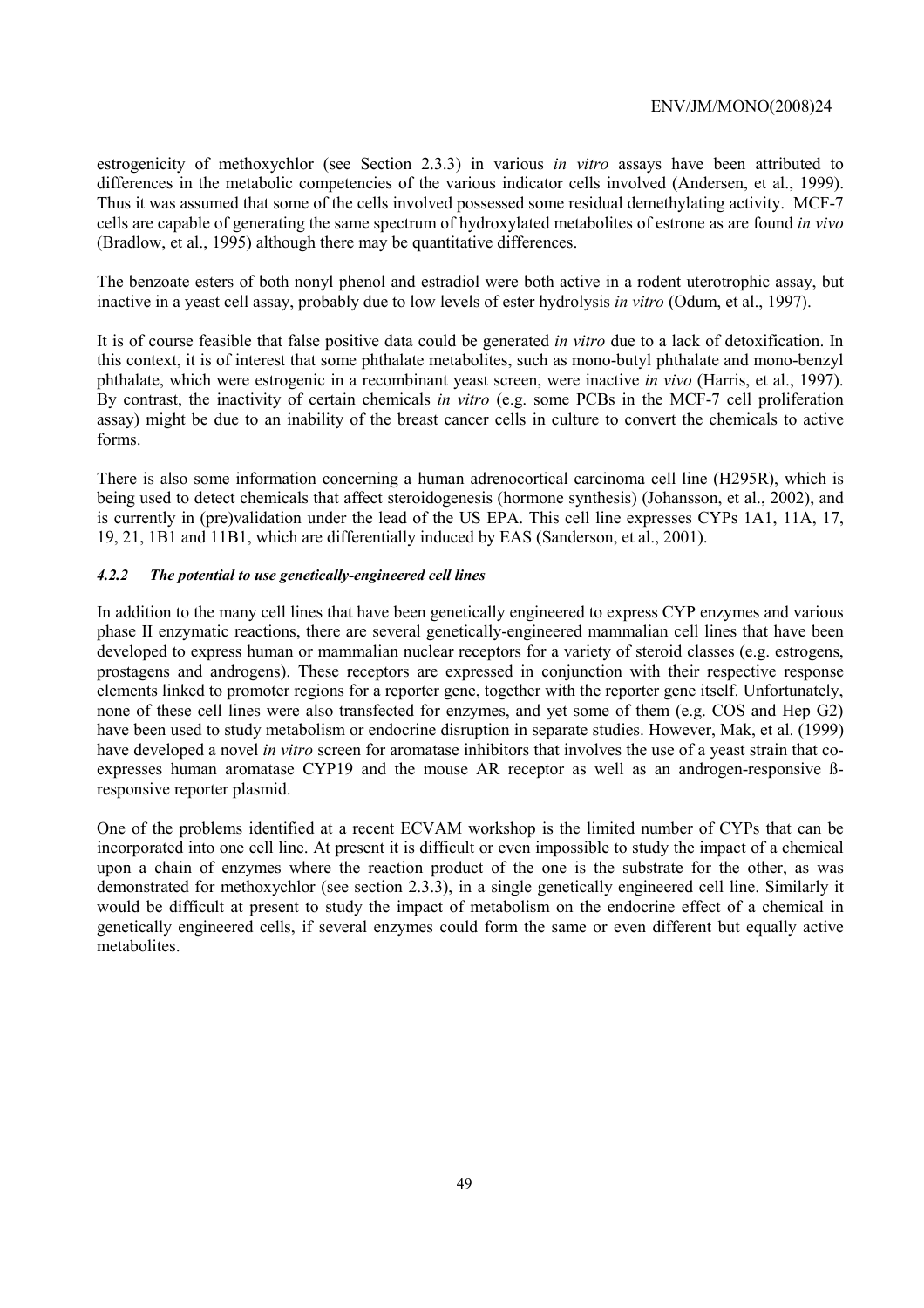#### **5. CONCLUSIONS AND RECOMMENDATIONS**

Clearly, it is crucially important that *in vitro* methods for testing for endocrine activity should take account of metabolism, either in the form of subcellular enzyme fractions, or by using cells that have been rendered metabolically competent. Endogenous steroids and structurally related substances are extensively metabolised by phase I and II enzymes in both the liver and hormonally-active tissues, and such metabolism can lead to the activation, inactivation or changed activity. Despite the fact that there are several technical problems with using sub-cellular systems in assays for testing EAS, there is sufficient evidence in the literature to show that these limitations can be overcome, and that the presence of such enzymes modulates the endocrine activity of several different types of EAS.

The absence of metabolism in *in vitro* assays for endocrine activity could give rise to false positive data (due to lack of detoxification), or false negative data (lack of activation), arising from the use of the tests. The incorporation of metabolism into endocrine activity testing can contribute data on the potency of the metabolites of the parent compound, relevant to the possible duration of action. Such development requires careful consideration so as not to generate an unreasonable level of false positives and false negatives.

A potential limitation with chemical unknowns will be general applicability questions for the many techniques mentioned herein. For example, the *in vitro* genetox assays (with metabolic capabilities added) did not have a problem-free or necessarily quick development, and predictivity for potential mammalian chemical carcinogenicity has limitations.

However, the perceived difficulties of incorporating metabolism into *in vitro* tests for endocrine activity should not deter more research into how this can be achieved. The development and validation of these *in vitro* assays in conjunction with appropriate systems should be a matter of urgency**.**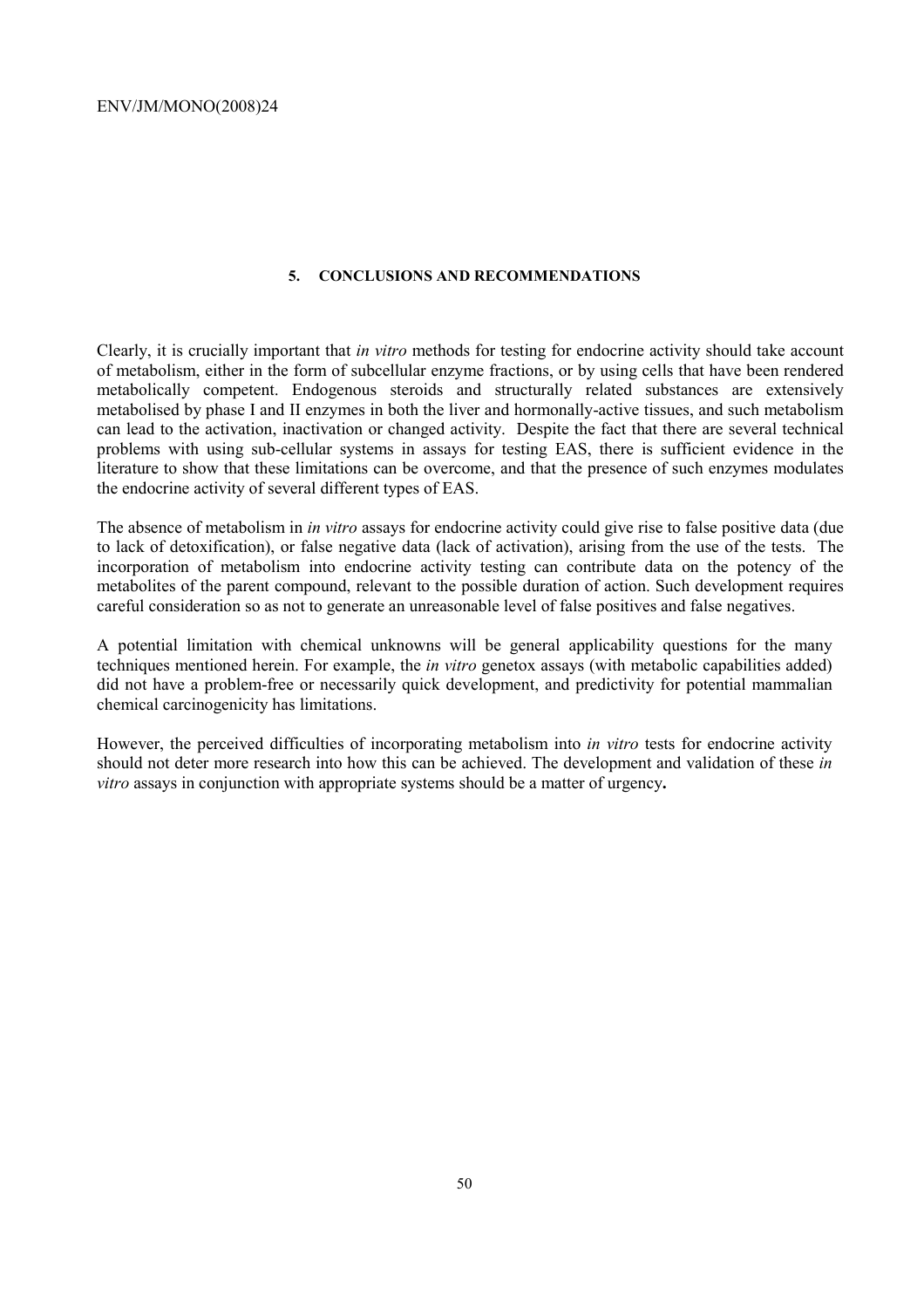# **5.1. Proposals to develop a framework for the simultaneous testing of endocrine disruption and metabolism**

The development and validation of methods to specifically detect endocrine disruption are ongoing at the OECD, and it is anticipated that tests will become available that can take into account metabolism and endocrine targets simultaneously.

Evidently, any information obtained from *in vivo* testing could also be used in a final framework for the combined *in vitro* testing of EAS and their metabolism. Such information may be obtained from assays that are specifically aiming at endocrine endpoints, like the uterotrophic assay or the Hershberger assay that have been recently peer reviewed, but it may also be obtained from other validated toxicity assays.

# **5.2. Approaches to combine the** *in vitro* **study of endocrine disruption and metabolism**

At present there are no as yet validated *in vitro* tests incorporating metabolic competence to measure the effect of chemicals on endocrine targets *in vitro*.

A major point with regard to the development of metabolising systems for use *in vitro* is metabolic competence compared with the mix of diverse enzymes that is important *in vivo*. Ideally, the balance between activation and deactivation of compounds that may exist *in vivo,* should be preserved.

# *5.2.1. Short term approaches*

In spite of the short comings described herein, the incorporation of S9 mix presents an approach that can be recommended for immediate investigation, and may be the only reasonable approach that is available now. Systems incorporating S9 mix should be investigated and plans developed to critically evaluate these systems for their applicability as well as their limitations.

In the short term, the quickest and easiest way to implement a combined test may be to incorporate S9 into acceptable indicator tests for endocrine activity, in a fashion analogous to that used in testing for mutagenicity. However there are many different types of S9 preparations. Constituent (activity can be low) and induced enzyme fractions can come from a number of different species and tissues; although human liver microsomes and/or S-9 preparations are mentioned, there may be difficulties in the viability, stability, activity, and standardisation of these preparations. Specifically, possible problems like protein binding, incubation time with S9, cytotoxicity of S9, and substances used to induce enzymes in the S9, should be investigated, but should not preclude the development of appropriate protocols. Although there are several reports in the literature about the successful use of such systems, they are very limited and perhaps notable for their uniqueness.

It will be imperative to be able to reproducibly activate the enzymatic system. The importance of the species originating the S9 should be addressed. If risk assessment for humans is the ultimate goal, then a human based system may be preferred, assuming the tissues from whence they came could be legitimately, ethically and transparently obtained.

If prediction of risk for wildlife is the aim, then another species may be a better source for *in vitro* studies. Due to the potential problems of availability and standardisation of S9 from human origin, and because further testing may involve tests on laboratory animals, another mammalian S9, such as that isolated from rats, may also be considered. The intention of proposing the use of S9 is to reduce at this stage the potential of false negative results, but excessive rates of false positive results, which would lead to unnecessary further testing, should also be avoided. Metabolic capacity *in vitro,* in excess of that *in vivo*, may result in the unrealistically high degradation of the xenobiotic in the *in vitro* test and consequently reduced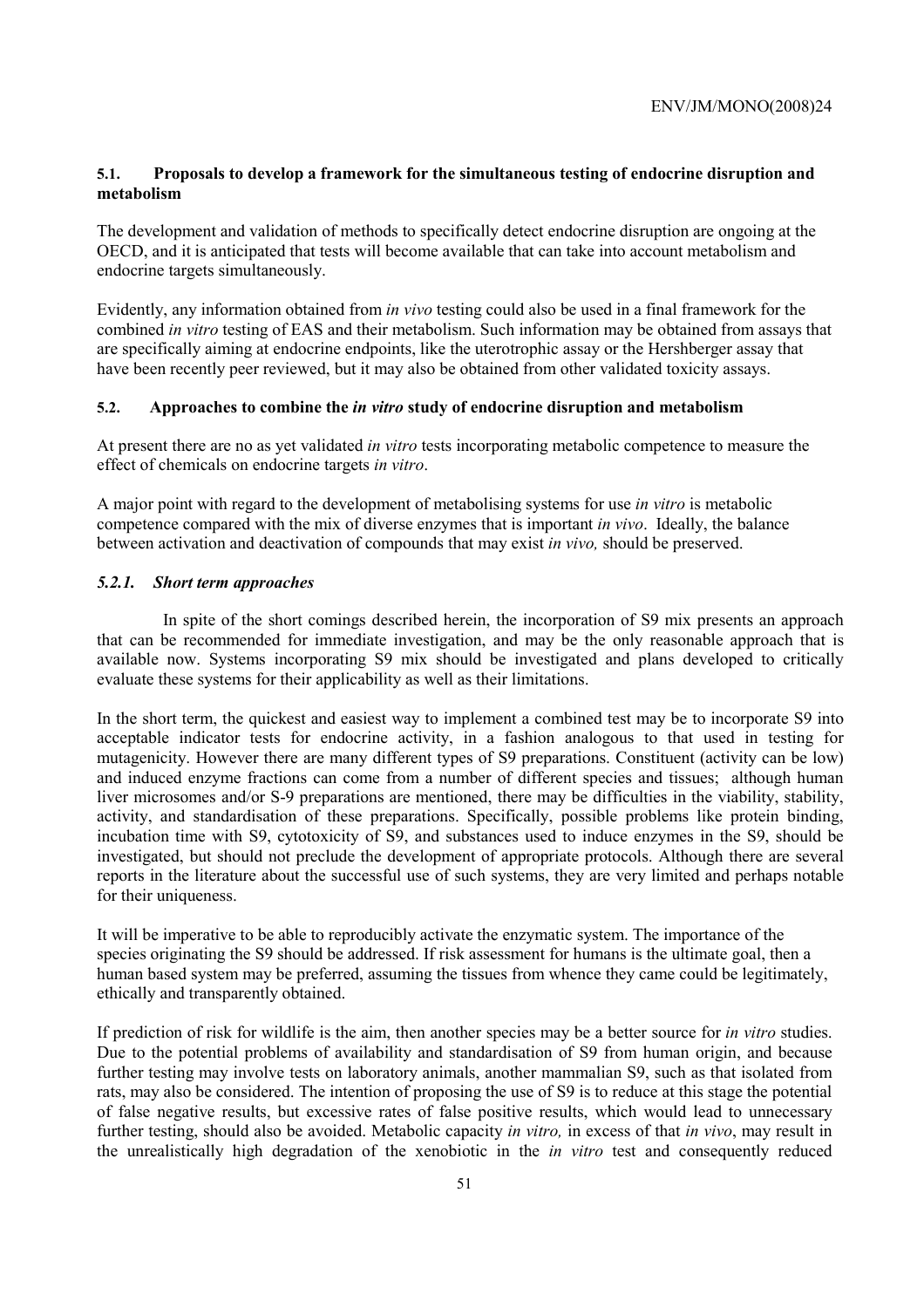sensitivity. This may be addressed by testing for endocrine activity in the presence and absence of S9. Research is also required to explore more refined methods that may mimic the *in vivo* situation more precisely than S9. These should include biotechnological approaches, although these could be expensive.

How this might be combined with the current ED tests in validation under the auspices of the OECD can be addressed upon the successful validation of the test methods foreseeable within 2007/2008 (Table 4). As every system behaves differently in different hands, it is important to stress the need for a group of experts to put together a reference chemical set for standardisation, which would include positive and negative controls (at least 25% of the selected chemicals should be negatives), as part of accepted international validation procedures to comparatively assess both the test systems and make interlaboratory comparisons. It is therefore recommended that validation criteria be established prior to undertaking future efforts. That is, a panel of EAS and steroid hormones known to be modulated by metabolism, as well as appropriate non-metabolised EAS and steroid hormones should be established, containing reference potencies and effects of metabolism. Thus research groups attempting to develop such systems can produce comparable data, and a better understanding of the utility of the system should result. The basis of such a panel of test compounds could be the list derived for the ER binding international validation currently being led by the US EPA, and the list for the ER/AR transactivation validation studies being conducted in the EU funded integrated project ReProTect. The testing of panels of positive control compounds should also provide information on the metabolic activity present in the assay system.

 Such a chemical panel could also be utilised in the development of *in silico* tools for EA metabolism activity.

The assessment of intrinsic capacity of the cells used in endocrine activity testing is very important. On the one hand, it could be used to a certain extent as a source of metabolic capacity; on the other hand, it would constitute an inherent part of the test system that needs to be well described in order to correctly interpret the results obtained. Efforts undertaken in the past to pool and publish the knowledge on metabolic capacity of cell lines used in toxicological research should be continued.

#### *5.2.2. Medium term goals*

Although the ideal solution for the simultaneous testing of EAS potential and metabolism may not be reached in the near future, this should not prevent the use of the best possible combination of tests that are already available. The *in vitro* EAS tests currently being validated internationally under the auspices of the OECD are shown in Table 4. A battery approach would be useful, and is recommended. Criteria that would allow interpretation of the results of combined testing are also required. The possibility to use *in silico* molecular modelling docking studies and (Q)SARs for the analysis of potential EA, effects through well specified mechanisms and/or for the analysis of potential interference with the metabolism of endogenous hormones and exogenous compounds, as well as for the prediction of metabolism of chemicals by phase I and II enzymes, should continue to be explored and developed. In particular, the metabolic capacity of the assay system could be assessed by comparison of the results obtained *in vitro* with those expected as generated by the *in silico* prescreen. The information generated from the new *in vitro* test could then also be used to refine the *in silico* molecular models and refine and update the QSARs. Thus it might be possible in a relatively short time frame to have a first indication of the metabolic capacity of the cells used in the test, and thus the possible relevance of that residual metabolic capacity for the development of a combined test.

As separate testing for endocrine action or the potential of chemicals to be metabolised or to interfere with metabolism is not yet sufficiently validated for the time being, available data from EAS *in vitro* tests and from metabolism tests could be used to prioritise potential EAS for further testing. In the medium term, tests should be made available that combine both testing for metabolism and endocrine effects. Studies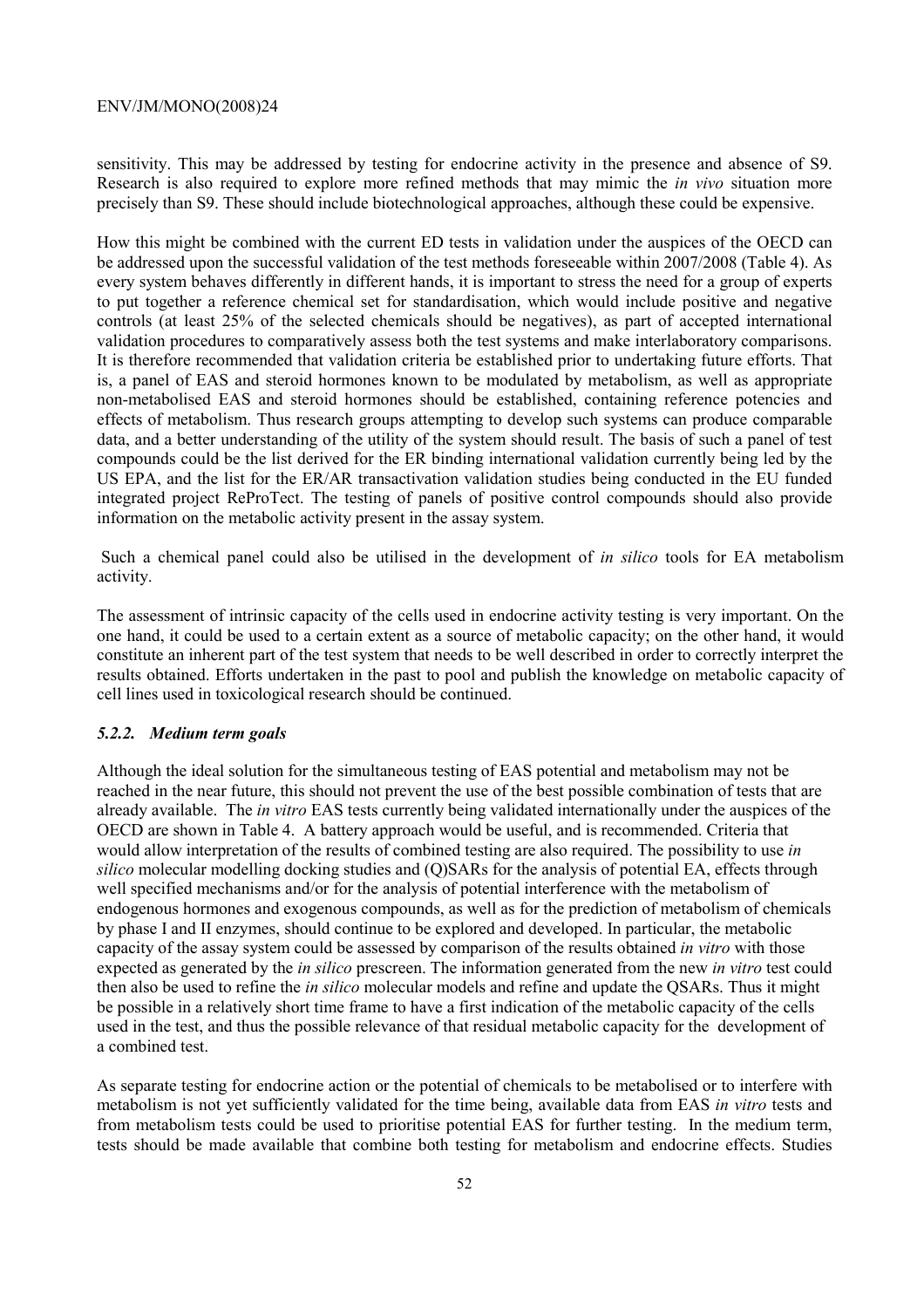should be initiated to obtain greater knowledge about the incorporation of metabolic capacity into existing functional tests, or the incorporation of endocrine molecular targets into existing cell lines with metabolic capacity. Selected referenced examples are presented in Table 6, and examples of typical activity assays and availability of commercially available antibodies for the analyses of xenobiotic metabolising P450s are given in Table 7. These examples give an indication of the more quantitative information that would be useful for later proposals.

In addition, although the use of "mini-arrays" and similar RT-PCR based systems is in its infancy for large scale testing, in the future it should be borne in mind that the same restrictions will apply to tests with these endpoints.

If agreement on a testing framework can be obtained, this might also be helpful to identify those tests that may be of utmost need, and so should be developed with the highest priority. It is suggested that primary *in vitro* tests for endocrine activity at different targets, as described in section 1.4, should be developed and validated. These may not remain limited to the  $ER\alpha$  and the AR ligand binding assays, or to functional assays, but could also include the other NRs of the same family such as the ERβ, progesterone, glucocorticoid, mineralocorticoid and thyroid receptors. While devising such tests, preference should be given to those tests that may be combined most easily with a simultaneous assessment of metabolism of the substance under study. Whether or not these receptors should also be incorporated in the battery of necessary tests would deserve further investigation. It seems imperative that functional tests will be developed to discern between agonists and antagonists. The combination of tests for antagonism with metabolic capacity will need particular attention, since the concentration of the agonist used may be affected by the presence of enzymes. *In vitro* tests to detect metabolism of chemicals could be developed along the lines discussed, but evidently any information on metabolism that is available from other assays could be used at present to decide about the potential EA effects of certain chemicals. *In vitro* tests to detect the interference of chemicals with steroid and thyroid hormone synthesis and metabolism are in development and prevalidation, and the relevant separate DRPs should be consulted, in conjunction with this DRP.

At present most attention is given to estrogenic, androgenic and thyroid activity but other hormonal and ED pathways may be envisaged. If there is activity of concern in *in vitro* tests, according to the OECD Conceptual Framework, the substance should be considered for further testing *in vivo*. Possible tests could include the uterotrophic assay or Hershberger assay, an enhanced OECD 407, OECD 415, OECD 416, and extended one generation (Level 5).

#### *5.2.3. Long term goals*

In the long term, it is recommended that reports in preparation concerned with the generation of geneticallyengineered mammalian cell lines containing steroid hormone NRs, their response elements and reporter genes, together with genes expressing specific enzymes (e.g. P450, SULTs etc) are assessed for feasibility for high throughput screening and subsequent submission for (pre) validation purposes. Such multiple expressing cell lines could then be utilised to investigate the metabolic activation and detoxification of potential EAS *in vitro*. Whether a substance is an ED or not can currently only be definitely established by careful *in vivo* experiments, however *in silico* and *in vitro* screening, with the incorporation of metabolism would result in a more adequate prioritisation for further testing. It would indeed become possible to test the most reasonable dose or dose-range of the compounds that would be most likely to produce relevant effects. If a substance is suspected of being a potential ED on the basis of *in vitro* tests using enzymes and molecular targets of human origin, and the substance is going to be finally tested *in vivo*, it is advised to first confirm activity *in vitro,* with materials obtained from the animal species and strain that will be used for the *in vivo* test.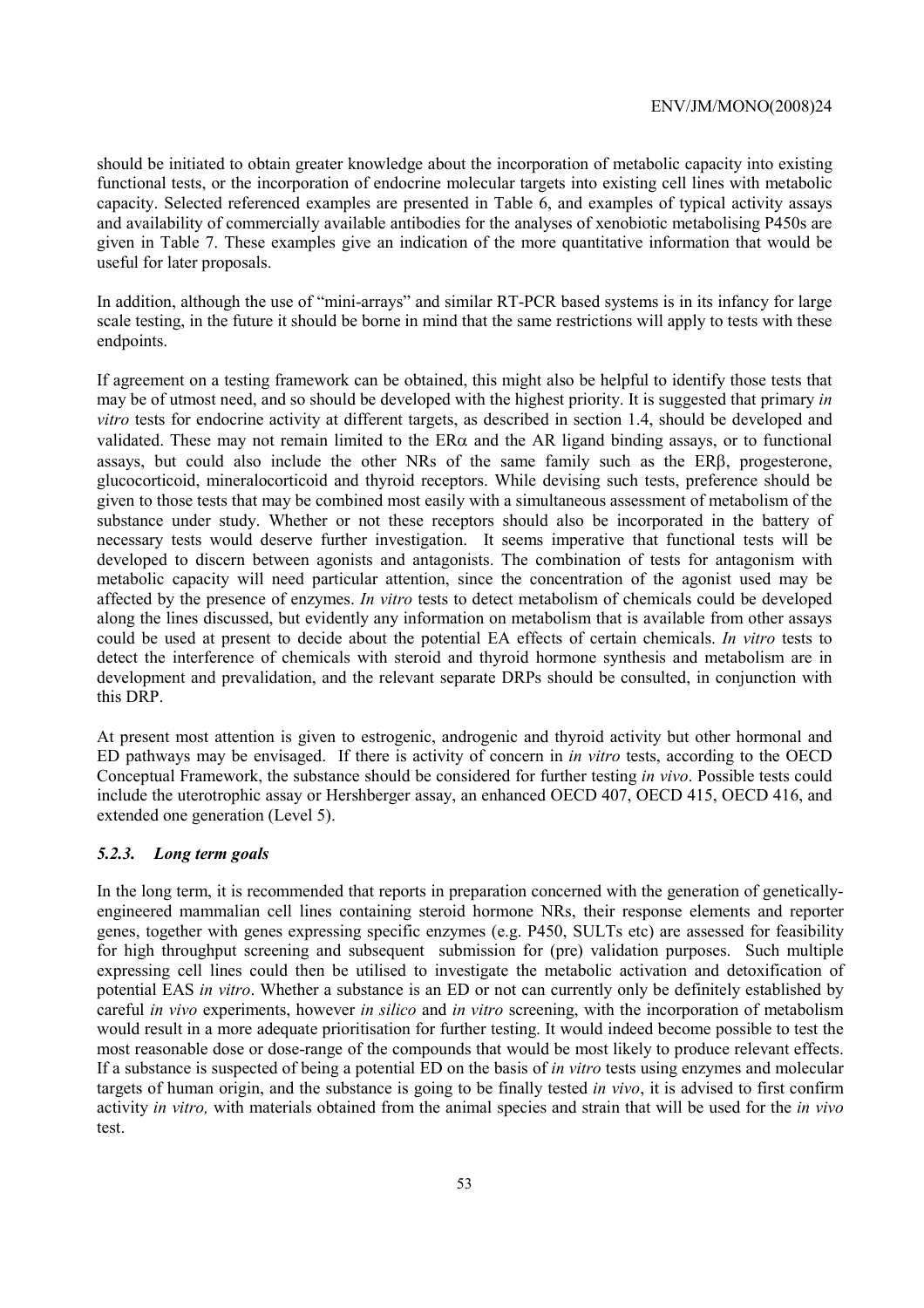It is also recommended that there should be an investigation into the relevance of using the prostaglandin H synthase (PHS) system for EAS. As described earlier, PHS activity is expressed in a wide range of tissues, and this includes hormonally-active organs, such as the uterus (e.g. by uterine stromal cells *in vitro* (Liu, et al., 2001)).

Finally, longer term goals will need to be revisited on a regular basis, as the information base develops. It is recommended that this DRP be revised in the light of new developments, and that this recommendation should be added to the workplan for the EDTA and WNT, with a timeline of five years, as well as remaining as a standing agenda item at the VMG-NA.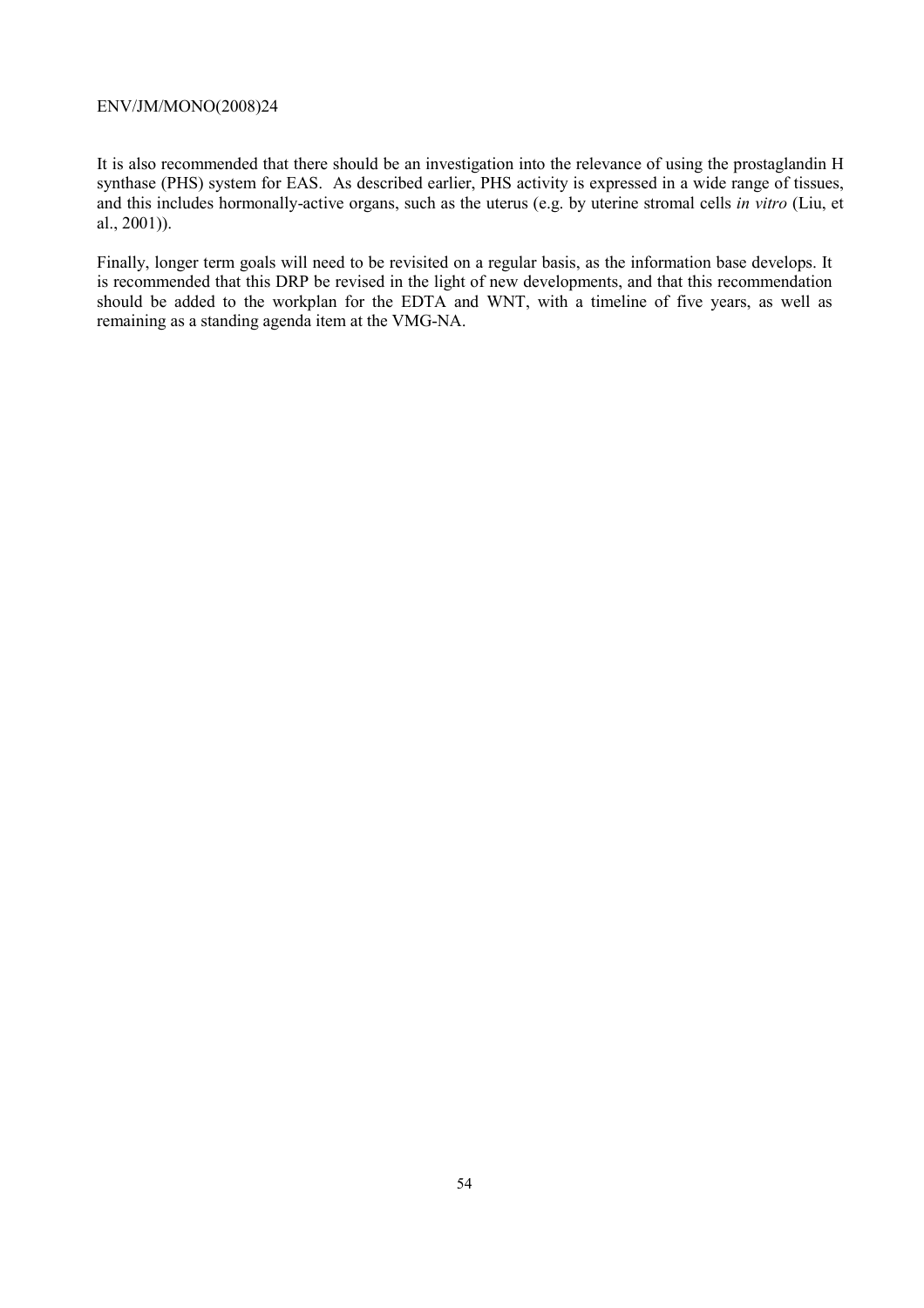#### **6. REFERENCES**

Afzelius, L., Zamora, I., Ridderstrôm, M., Andersson, T.B., Karlen, A. & Masimirembwa C.M. (2001). Competitive CYP2C9 inhibitors: enzyme inhibition studies, protein homology modelling, and threedimensional quantitative structure-activity relationship analysis. *Molecular Pharmacology*, **59**, 909-919.

Afzelius, L., Raubacher, F., Karlen, A., Jorgensen, F.S., Andersson, T.B., Masimirembwa, C.M. & Zamora, I. (2004). Structural analysis of CYP2C9 and CYP2C5 and an evaluation of commonly used molecular modelling techniques. *Drug Metabolism and Disposition*, **32**, 1218-1229.

Akingbemi, B.T., Ge, R.-S., Klinefelter, G.R., Gunsalus, G.L. & Hardy, M.P. (2000). A metabolite of methoxychlor, 2,2-Bis(p-hydroxyphenyl)-1,1,1-trichloroethane, reduces testosterone biosynthesis in rat Leydig cells through suppression of steady-state messenger ribonucleic acid levels of the cholesterol sidechain cleavage enzyme. *Biology of Reproduction* **62**, 571-578.

Altuntas, T. G., Zager, R. A., and Kharasch, E. D. (2003). Cytotoxicity of S-conjugates of the sevoflurane degradation product fluoromethyl-2,2-difluoro-1-(trifluoromethyl) vinyl ether (Compound A) in a human proximal tubular cell line. *Toxicology and Applied Pharmacology* **193**, 55-65.

Anders, M. W., Lash, L. H., and Elfarra, A. A. (1986). Nephrotoxic amino acid and glutathione Sconjugates: Formation and renal activation. In Biological Reactive Intermediates III: Mechanism of Action in Animal Models and Human Disease (Series: Advances in Experimental Medicine and Biology) (J. J. Kocsis, D. J. Jollow, C. M. Witmer, J. O. Nelson, and R. Snyder, Eds.), pp. 443-455.

Andersen, H. R., Andersson, A.-M., Arnold, S.F., Autrup, H., Barfoed, M., Beresford, N.A.,

Bjerregaard, P., Christiansen, L.B., Gissel, B., Hummel, R., Jørgensen, E.B., Korsgaard, B.,

Le Guevel, R., Leffers, H., McLachlan, J., Møller, A., Nielsen, J.B., Olea, N., Oles-Karasko, A., Pakdel, F., Pedersen, K.L., Perez, P., Skakkebœk, N.E., Sonnenschein, C., Soto, A.M., Sumpter, J.P., Thorpe, S.M. & Grandjean, P. (1999). Comparison of short-term estrogenicity tests for identification of hormone-disrupting chemicals. *Environmental Health Perspectives* **107 S1**, 89-108.

Anon (2001a). US Environmental Protection Agency (2001). *Endocrine disruptor screening program. www.epa.gov/scipoly/oscpendo/index.html*

Anon (2001b). Communication for the Commission to the Council and the European Parliament, On the Implementation of the Community Strategy for Endocrine Disruptors: *A range of Substances Suspected of Interfering with the Hormone Systems of Humans and Wildlife (COM(1999)706), Commission of the European Communities COM(2001)262 final.* 

Assembly of Life Sciences Chapter 4: The Chemistry of nitrate, nitrite, and nitrosylation. The health effects of nitrate, nitrite, and N-nitroso compounds: part 1 of a 2-part study by the committee on nitrite and alternative curing agents in food*. Washington, DC: National Academy Press;* 1981*; p 4-1 - 4-52*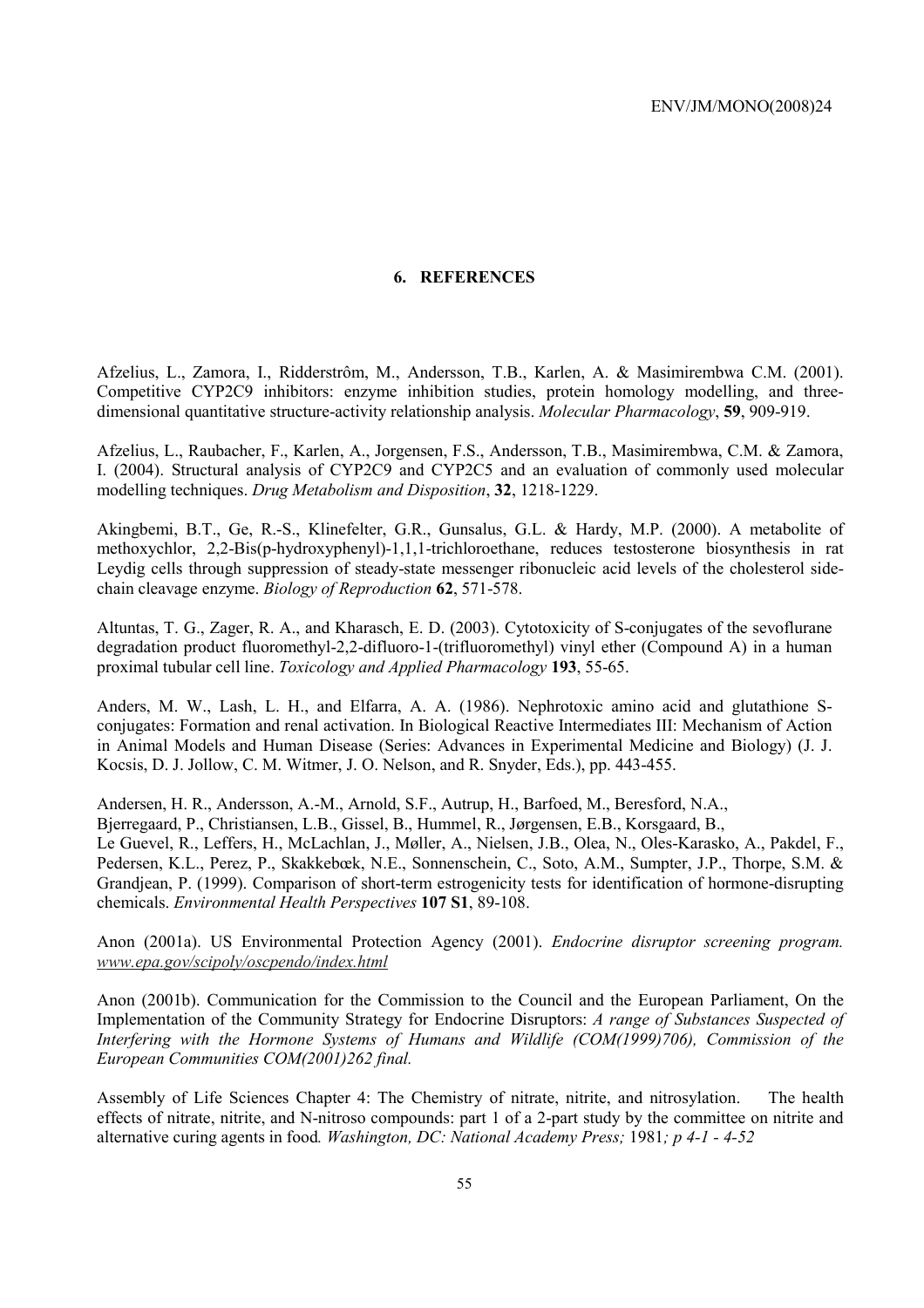Assembly of Life Sciences Chapter 6: Environmental distribution and exposure of humans to nitrosatable stubstrates and modifiers of nitrosation reactions. The health effects of nitrate, nitrite, and N-nitroso compounds: part 1 of a 2-part study by the committee on nitrite and alternative curing agents in food. *Washington, DC: National Academy Press;* 1981; *p 6-1 - 6-35.* 

Ashby, J. (2000). Validation of *in vitro* and *in vivo* methods for assessing endocrine disrupting chemicals. *Toxicological Pathology* **28**, 432-437.

Atkinson, A. & Roy D. (1995). *In vitro* conversion of environmental estrogenic chemical bvisphenol A to DNA binding metabolite(s). *Biochemical Biophysical Research Communications* **210**, 424-433.

Atterwill, C. & Flack, J.D. (Eds.) (1992). *Endocrine Toxicology*, Cambridge University Press, p475.

Baker, V. (2001). Endocrine disruptors - testing strategies to assess human hazard. *Toxicology in vitro* **15 (4- 5)**, 413-9.

Balaguer, P., Joyeux, A., Denison, M.S., Vincent, R., Gillesby, B.E. & Zacharewski, T. (1996). Assessing the estrogenic and dioxin-like activities of chemicals and complex mixtures using *in vitro* recombinant receptor-reporter gene assays. *Canadian Journal of Physiology and Pharmacology* **74,** 216-222.

Baron, J.M., Höller, D., Schiffer, R., Frankenberg, S., Neis, M., Merk, H.F., and Jugert, F.K. (2001) Expression of multiple Cytochrome P450 Enzymes and Multidrug resistance-associated transport proteins in human skin keratocytes. *J. Invest. Dermatol*. **116**, 541-548.

Belcher, S.M. & Zsarnovszky, A. (2001). Estrogenic actions in the brain: estrogen, phytoestrogens and rapid intracellular signaling mechanisms. *Journal of Pharmacology and Experimental Therapeutics* **299**, 408-414.

Beresford, N., Routledge, E.J., Harris, C.A. & Sumpter J.P. (2000). Issues arising when interpreting results from an *in vitro* assay for estrogenic activity. *Toxicology and Applied Pharmacology 1***62**, 22-33.

Bernauer, U., Vieth, B., Ellrich, R., Heinrich-Hirsch, B., Jänig, G.-R. and Gundert-Remy, U. (1999). CYP2E1-dependent benzene toxicity: the role of extrahepatic benzene metabolism. *Arch. Tox.* **73**, 189-196.

Bernauer, U., Vieth, B., Ellrich, R., Heinrich-Hirsch, B., Jänig, G.-R. and Gundert-Remy, U. (2000). CYP2E1 expression in the bone marrow and its intra- and interspecies variability. Approaches for a more reliable extrapolation from one species to another in the risk assessment of chemicals. *Arch Tox*. **73**, 618- 624.

Bernauer, U., Ellrich, R., Heinrich-Hirsch, B., Teubner, W., Vieth, B. and Gundert-Remy, U. (2002). Expression of cytochrome P450 enzymes in human colon. *IARC Scientific Publication*s **156**, 487-489.

Bernauer, U., Garritsen, H., Heinrich-Hirsch, B. and Gundert-Remy, U. (2003a). Immunochemical analysis of extrahepatic Cytochrome P450 variability in human leucapheresed samples and its consequences for the risk assessment process. *Regulatory Toxicology and Pharmacology* **37**, 318 – 327.

Bernauer, U., Glatt, H-R., Heinrich-Hirsh, B. Liu, Y., Muckel, E., Vieth, B. & Gundert-Remy, U. (2003b). Heterologous expression of mouse cytochrome P450 2E1 in V79 cells: construction and characterisation of the cell line and comparison with V79 cell lines stably expressing rat P450 2E1 and human P450 2E1. *ATLA* **31**, 21-30.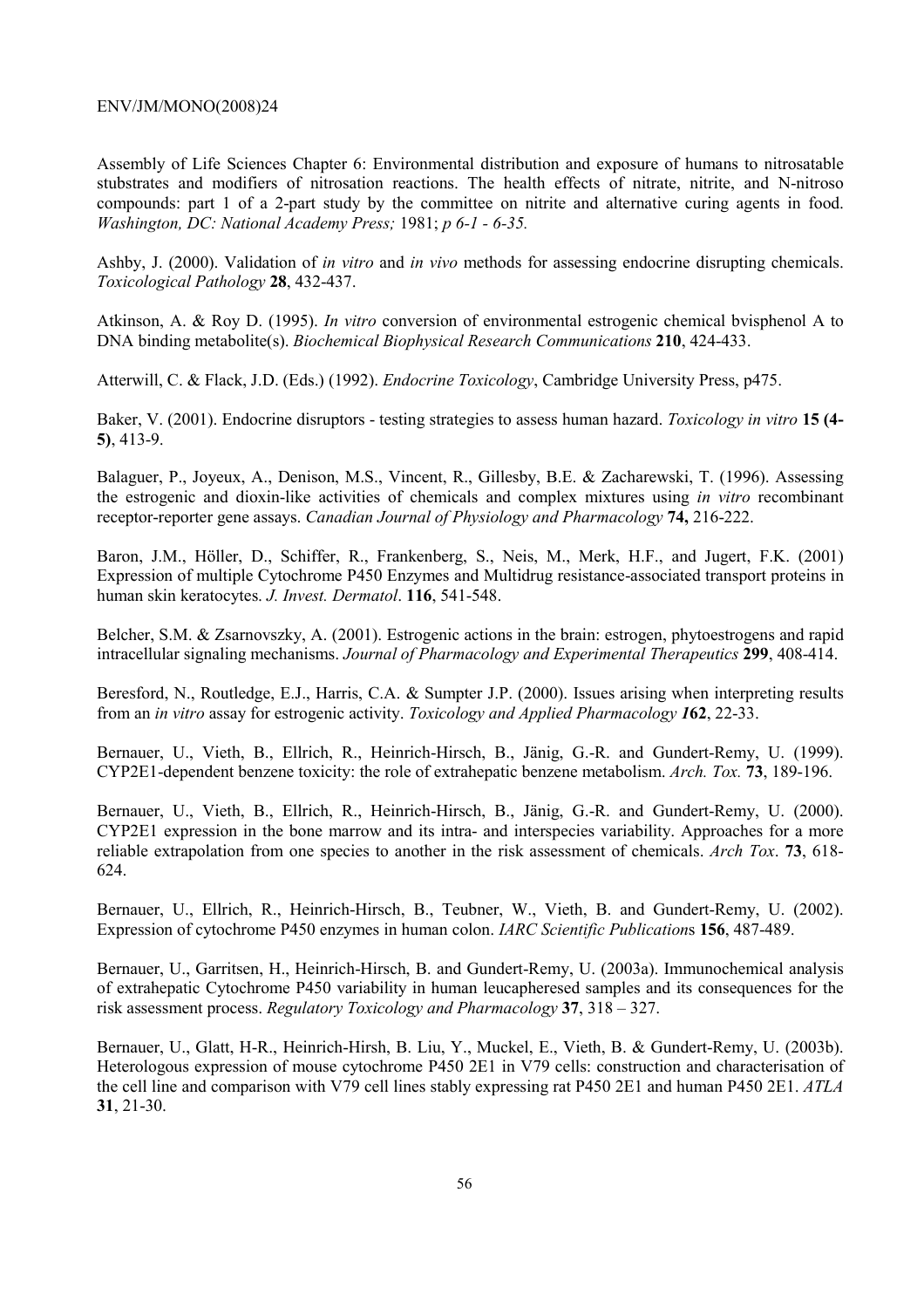Blaauboer, B.J., Boobis, A.R., Castell, J.V., Coecke, S., Groothuis, G.M.M., Guillouzo, A., Hall, T.J., Hawksworth, G.M., Lorenzon, G., Miltenburger, H.G., Rogiers, V., Skett, P., Villa, P. & Wiebel, F.J. (1994). The practical applicability of hepatocyte cultures in routine testing. *ATLA* **22**, 231-241.

Bradlow, H.L., Davis, D.L., Lin, G., Sepkovic, D. & Tiwari, R. (1995). Effects of pesticides on the ratio of 16α/2-hydroxyestrone: a biologic marker of breast cancer risk. *Environmental Health Perspectives* **103** (S7), 147-150.

Brandon, E.F., Raap, C.D., Meijerman, I., Beijnen, J.H. & Schellens, J.H. (2003). An update on *in vitro* test methods in human hepatic drug biotransformation research: pros and cons. *Toxicol Appl Pharmacol*. **189**, 233-246

Brocks, D. R. ( 2006). Drug disposition in three dimensions: an update on stereoselectivity in pharmacokinetics. *Biopharmaceutics & Drug Disposition*, **27 (8):** 387-406.

Brown, S.J., Raja, A.A. & Lewis, D.F.V. (1994). A comparison between COMPACT and Hazard Expert evaluations for 80 chemicals tested by the NTP/NCI rodent bioassay. *ATLA* **22**, 482-500.

Bulger, W.H. & Kupfer, D. (1990). Studies on the formation of methoxychlor-protein adduct in rat and human liver microsomes. *Biochemical Pharmacology* **40**, 937-945.

Bulger, W.H., Muccitelli, D. & Kupfer, D. (1978). Interactions of methoxychlor, methoxychlor base-soluble contaminant and 2,2-bis(p-hydroxyphenyl)-1,1,1-trichloroethane with rat uterine estrogen receptor. *Journal of Toxicology and Environmental Health* **4**, 881-893.

Bull, S., Langezaal, I., Clothier, R. & Coecke, S. (2001). A genetically engineered cell-based model system for detecting metabolism-mediated toxicity. *ATLA* **29**, 703-716.

Burchell, B., Brierley, C.H., Monaghan, G. & Clarke, D.J. (1998). The structure and function of the UDPglucuronosyltransferase gene family. *Advances in Pharmacology* **42**, 335-338.

Burchell, B., Soars, M., Monaghan, G., Cassidy, A., Smith, D. & Ethell, B. (2000). Drug-mediated toxicity caused by genetic deficiency of UDPglucuronosyltransferases. *Toxicology Letters* **112-113**, 333-340.

Capen C.C. (1997). Mechanistic data and risk assessment of selected toxic end points of the thyroid gland. Toxicologic Pathology **25**, 39-48.

Cassidy, A. & Milligan, S. (1998). How significant are environmental oestrogens to women? *Climacteric* **1**, 229-242.

Castell, J. V., Teresa Donato, M., and Gomez-Lechon, M. J. (2005). Metabolism and bioactivation of toxicants in the lung. The *in vitro* cellular approach. *Experimental and Toxicologic Pathology 5***7**, 189-204.

Charles, G.D., Bartels, M.J., Gennings, C., Zacharewski, T.R., Freshour, N.L., Gollapudi, B.B. & Carney, E.W. (2000). Incorporation of S-9 activation into an ER-α transactivation assay. *Reproductive Toxicology* **14**, 207-216.

Challis B.C. (1973). Rapid nitrosation of phenols and its implications for health hazards from dietary nitrites. *Nature* **244**, 466.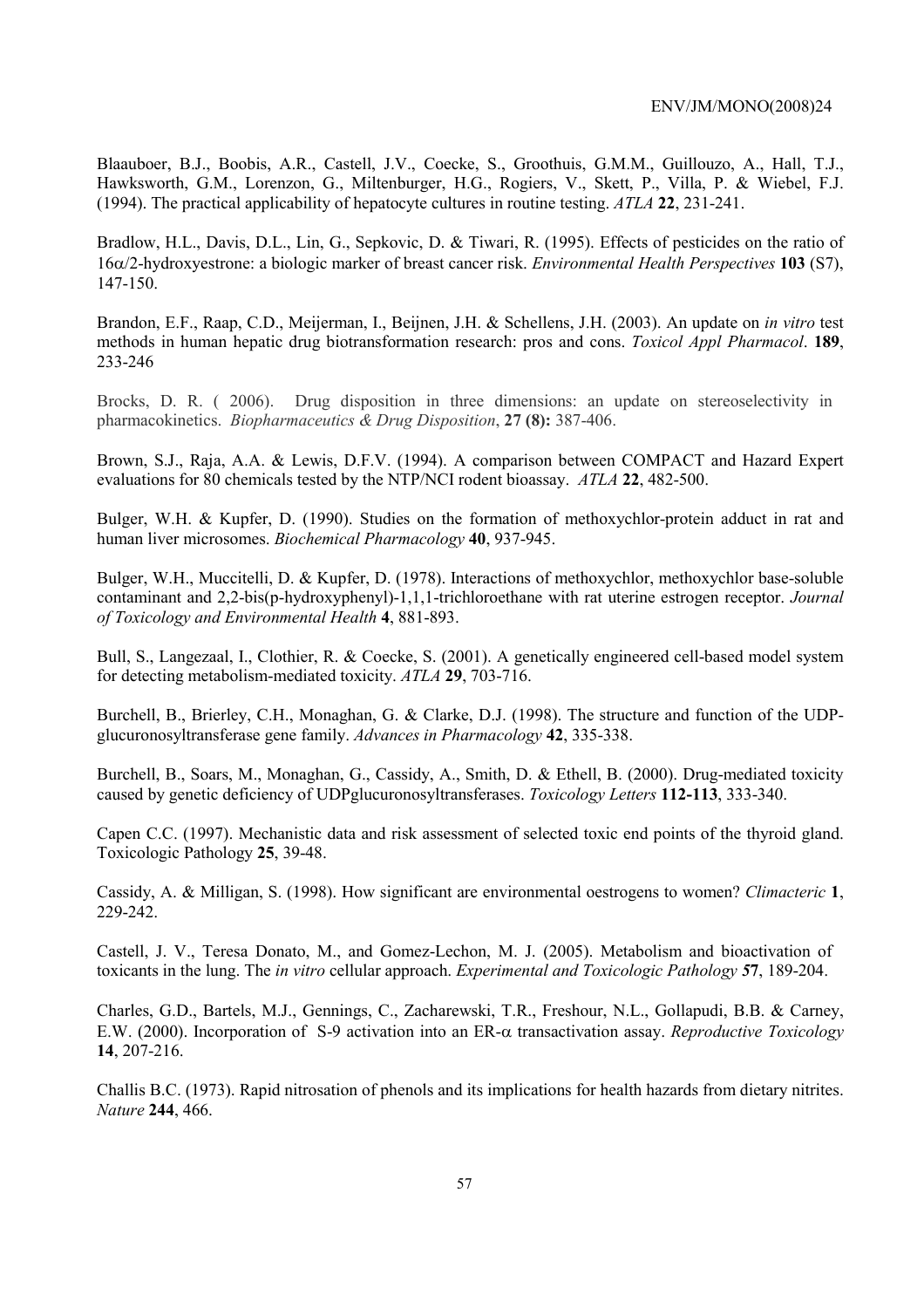Cheek A.O., Kow K., Chen J. & Mclachlan J.A. (1999). Potential mechanism of thyroid disruption in humans: interaction of organochlorine compounds with thyroid receptor, transthyretrin, and thyroid-binding globulin. *Environmental Health Perspectives* **107**, 273-278.

Chen T., Xie W., Agler M., Banks M. (2003) Coactivators in assay design for nuclear hormone receptor drug discovery. *Assay Drug Dev Technol.* **6**:835-42.

Clarke, S.E. (1998). *In vitro* assessment of human cytochrome P450. *Xenobiotica* **28**, 1167-1202.

Coecke, S., Ahr, H., Blaauboer, B.J,, Bremer, S., Casati, S., Castell, J., Combes, R., Corvi, R., Crespi, C.L., Cunningham, M.L,, Elaut G, Eletti B, Freidig A, Gennari A, Ghersi-Egea JF, Guillouzo A, Hartung T, Hoet P, Ingelman-Sundberg M, Munn S, Janssens W, Ladstetter B, Leahy D, Long A, Meneguz A, Monshouwer M, Morath S, Nagelkerke F, Pelkonen O, Ponti J, Prieto P, Richert L, Sabbioni E, Schaack B, Steiling W, Testai E, Vericat JA, Worth A. (2006) Metabolism: A bottleneck in *in vitro* toxicological test development. The report and recommendations of ECVAM workshop 54. *ATLA* **34,** 1-36.

Coecke, S.; Blaauboer, B.J.; Elaut, G.; Freeman, S.; Freidig, A.; Gensmantel, N.;

Hoet, P.; Kapoulas, V.M.; Ladstetter, B.; Langley, G.; Leahy, D.; Mannens, G.; Meneguz, A.; Monshouwer, M.; Nemery, B.; Pelkonen, O.; Pfaller, W.; Prieto, P.; Proctor, N.; Rogiers V.; Rostami-Hodjegan, A.; Sabbioni, E.; Steiling, W. and van de Sandt, J.J.M. (2004) Final Document: Subgroup of Experts on Toxicokinetics and Metabolism in the context of the follow-up of the 7th Amendment on the Cosmetics Directive.

http://ec.europa.eu/enterprise/cosmetics/doc/antest/(5) chapter 3/9 toxicokinetics and metabolism.pdf

Coecke, S., Bogni, A., Worth, A., Hartung, T. & Monshouwer, M. (2001). The use of genetically engineered cells for assessing CYP2D6-related polymorphic effects. *Toxicology in Vitro* **15**, 553-556.

Coecke, S., Catalani, P., Bull, S., Langezaal, I., Bogni, A., Bremer, S. & Balls, M. (2000). The integrated use of a genetically engineered cell line panel harbouring drug enzymes to detect metabolism-related problem compounds. In Progress in the Reduction, Refinement, and Replacement of Animal Experimentation (ed. M. Balls, A.-M. van Zeller and M.E. Halder). pp. 147-157. Amsterdam: Elsevier Science.

Coecke, S., Rogiers, V., Bayliss, M, Castell, J., Doehmer, J., Fabre, G., Fry, J., Kern, A. & Westmoreland, C. (1999). The use of long-term hepatocyte cultures for detecting induction of drug enzymes: the current status. ECVAM Hepatocytes and Metabolically Competent Systems Task Force Report 1. *ATLA* **27**, 579- 605.

Coldham, N.G., Horton, R., Byford, M.F. & Sauer, M.J. (2002) A binary screening assay for proestrogens in food: metabolic activation using hepatic microsomes and detection with oestrogen sensitive recombinant yeast cells. *Food Add. & Contam*. **19**, 1138-1147.

Combes, R.D. (1992). The *in vivo* relevance of *in vitro* genotoxicity assays incorporating enzyme activation systems. In: G G Gibson (Ed.) *Progress in Drug Metabolism Vol 13*, Taylor and Francis Limited, London, 295 - 321.

Combes, R.D. (2000). Endocrine disruptors: a critical review of *in vitro* and *in vivo* testing strategies for assessing their toxic hazard to humans. *ATLA* 28, 81-118.

Combes, R. & Balls, M. (2003). How much flexibility is possible when validating new *in vivo* and *in vitro* toxicity test methods? *ATLA* **31**, 225–232.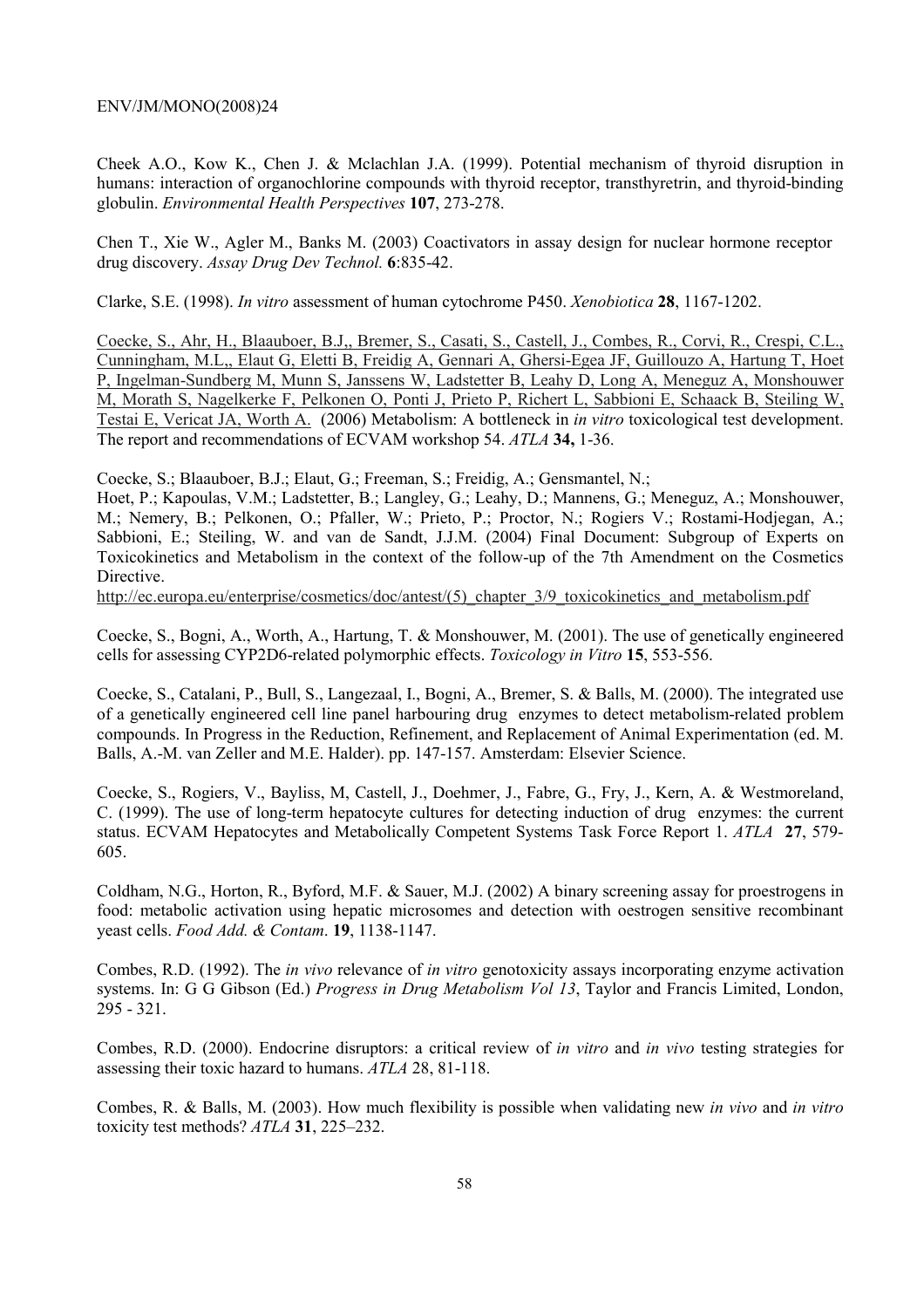Craft E.S., DeVito M.J. & Crofton K.M. (2002). Comparative responsiveness of hypothyroxinemia and hepatic enzyme induction in Long-Evans rats versus C57BL/6J mice exposed to TCDD-like and phenobarbital-like polychlorinated biphenyl congeners. *Toxicological Sciences* **68**, 372-380.

Cresteil, T. (1998). Onset of xenobiotic metabolism in children: toxicological implications. *Food Add. Contam.* **15**, Supplement, 45-51.

Cronin, M.T.D. (2001). Computational methods for the prediction of drug toxicity. *Current Opinion in Drug Discovery and Development* **3**, 292-297.

Cupp, A.S. & Skinner, M.K. (2001). Actions of the endocrine disruptor methoxychlor and its estrogenic metabolite on *in vitro* embryonic rat seminiferous cord formation and perinatal testis growth. *Reproductive Toxicology* **15**, 317-326.

Davies, E., Tsang, C. -W., Ghazali, A., Harris, R., & Waring, RH. (2004) Effects of culture with TNFalpha, TGF-beta and insulin on sulphotransferase (SULT 1A1 and 1A3) activity in human colon and neuronal cell lines. *Toxicol In Vitro.* 18(6):749-54.

Dean, B., Chang, S., Doss, G. A., King, C., and Thomas, P. E. (2004). Glucuronidation, oxidative metabolism, and bioactivation of enterolactone in rhesus monkeys. *Archives of Biochemistry and Biophysics* **429**, 244-251.

Dearden, J.C., Barratt, M.D., Benigni, R., Bristol, D.W., Combes, R.D., Cronin, M.T.D., Judson, P.M., Payne, M.P., Richard, A.M., Tichy, M., Worth, A.P., Yourick, J.J. (1997). The development and validation of expert systems for predicting toxicity. The report and recommendations of an ECVAM/ECB workshop (ECVAM workshop 24). *ATLA* **25**, 223-252.

Dehal, S.S. & Kupfer, D. (1997). CYP2D6 catalyses tamoxifen 4-hydroxylation in human liver. *Cancer Res.* **57**, 3402-3406.

Dehal, S.S. & Kupfer, D. (1999). Cytochrome 3A and 2D6 catalyse *ortho-*hydroxylation of 4 hydroxytamoxifen and 3-hydroxytamoxifen (droloxifene)**:** Involvement of catechols in covalent binding to hepatic proteins. *Drug Metabol. Dispos* **27**, 681-688.

Dekant, W. (2003) Biosynthesis of toxic glutathione conjugates from halogenated alkenes: Cytochrome P450 and Biomonitoring: Mechanisms, Models and Ethical Aspects. *Toxicology Letters* **144**(1), 49-54.

Demirpence, E., Pons, M., Balaguer, P., & Gagn,e D. (1992). Study of an antiestrogenic effect of retinoic acid in MCF-7 cells. *Biochem. Biophys. Res. Commun*. **183**, 100-106.

DeVito M., Biegel L., Brouwer A., Brown S., Brucker-Davis F., Cheek A.O., Christensen R., Colborn T., Cooke P., Crissman J., Crofton K., Doerge D., Gray E., Hauser P., Hurley P., Kohn M., Lazar J., McMaster S., McClain M., McConnell E., Meier C., Miller R., Tietge J. & Tyl R. (1999). Screening methods for thyroid hormone disruptors. Environmental Health Perspectives **107**, 407-415.

Ding, X. and Kaminsky, L.S. (2003). Human extrahepatic cytochromes P450: function in xenobiotic metabolism and tissue-selective chemical toxicity in the respiratory and gastrointestinal tracts. *Annual Review of Pharmacology and Toxicology* **43**, 149-173.

de Wildt S.N., Kearns G.L., Leeder J.S. & van den Anker J.N. (1999). Cytochrome P450 3A: ontogeny and drug disposition. *Clin. Pharmacokinet.* **37**, 485-505.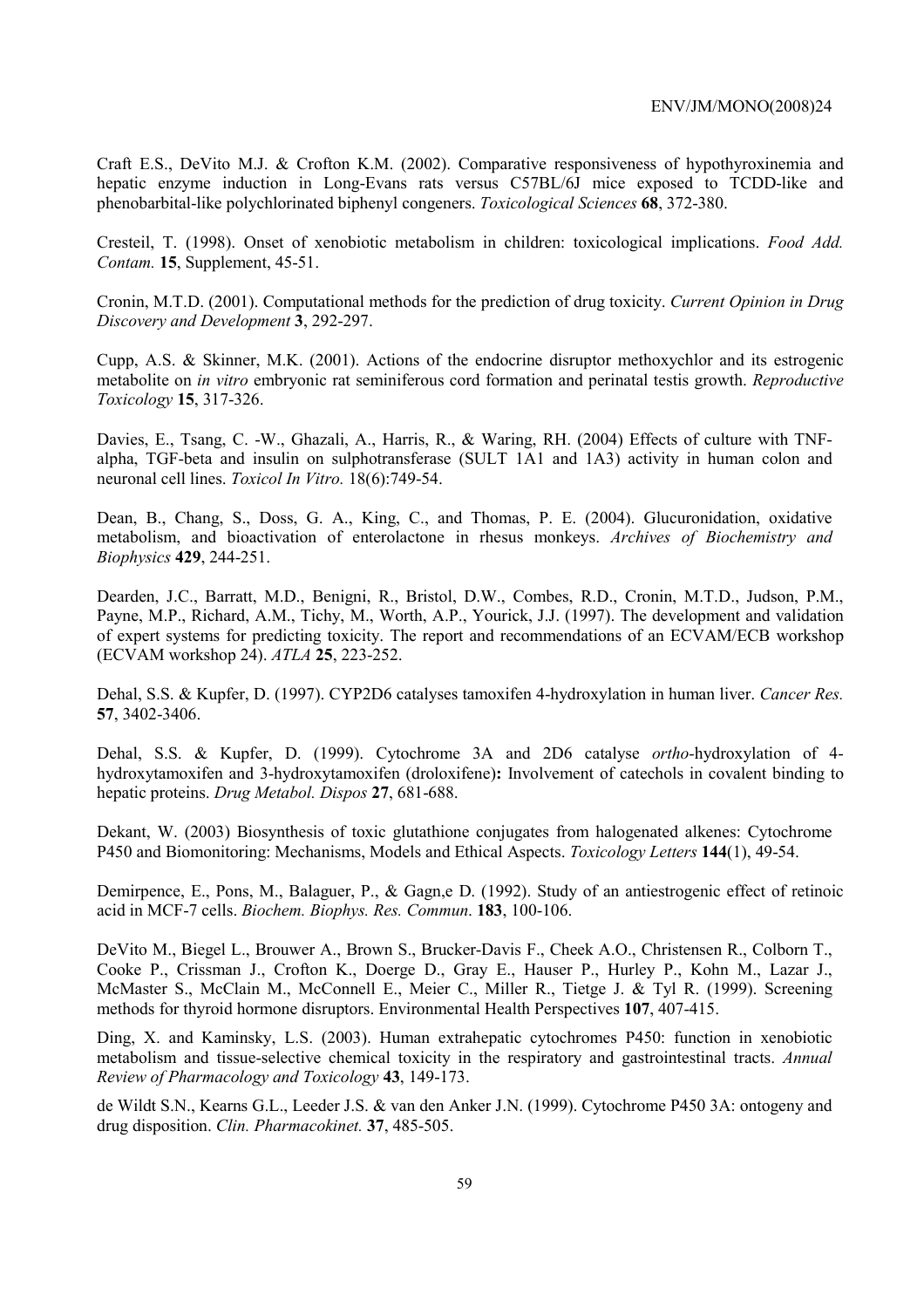Doehmer, J. (1993). V79 Chinese hamster cells genetically engineered for cytochrome P450 and their use in mutagenicity and metabolism studies. *Toxicology* **82**, 105-118.

Doehmer, J., Buters, J.T., Luch, A., Soballa, V., Baird, W.M., Morisson, H., Stegeman, J.J., Townsend, A.J., Greenlee, W.F., Glatt, H.R., Seidel, A., Jacob, J. & Greim, H. (1999). Molecular studies on the toxifying effects by genetically engineered cytochromes P450. *Drug Metabolism Reviews* **31**, 423-435.

Du, L., Hoffman, S.M.G., and Keeney, D.S. (2004): Epidermal CYP2 family cytochromes P450. *Toxicol. Appl. Pharmacol*. **195**, 278-287.

Dudley M.W., Sheeler C.Q., Wang H. & Khan S. (2000). Activation of the human estrogen receptor by the antiestrogens ICI 182,780 and tamoxifen in yeast genetic systems: implications for their mechanism of action. *Proceedings of the National Academy of Sciences* **97**, 3696-3701.

Dutertre, M. & Smith C.L. (2000). Molecular mechanisms of selective estrogen receptor modulator (SERM) action. *Journal of Pharmacology and Experimental Therapeutics* **295**, 431-437.

Eaton, D.L. & Bammler, T.K. (1999). Concise review of the glutathione S-transferases and their significance to toxicology. Toxicological Sciences **49**, 156-164.

EDSTAC Final report (1998). Endocrine Disruptor Screening and Testing Advisory Committee Final Report. http://www.epa.gov/

Eertmans, F., Dhooge, W., Stuyvaert, S. & Comhaire, F. (2003). Endocrine disruptors: effects on male fertility and screening tools for their assessment. *Toxicol. in vitro* **17**, 515-524.

Eling, T.E., Thompson, D.C., Foureman, G.L., Curtis, J.F. & Hughes, M.F. (1990). Prostaglandin synthase and xenobiotic oxidation. *Ann. Revs. Pharmacol. Toxicol.* **30**, 1-45.

Elliot, B. M., Combes, R. D., Elcombe, C. R., Gatehouse, D. G., Gibson, G. G., Mackay, J. M., and Wolf, R. C. (1992). Alternatives to Arochlor 1254-induced S9 in *in vitro* genotoxicity assays. *Mutagenesis*, 7, 175-177.

Elmarakby, S. A., Shappell, N. W., Kumar, S., and Sikka, H. C. (1995). Comparative metabolism of 2 acetylaminofluorene by rainbow trout and rat liver subcellular fractions. *Aquatic Toxicol* **33**, 1-15.

Elsby, R., Maggs, J.L., Ashby, J., Paton, D., Sumpter, J.P. & Park, B.K. (2001a). Assessment of the effects of metabolism on the estrogenic activity of xenoestrogens: a two-stage approach coupling human liver microsomes and a yeast estrogenicity assay. *Journal Pharmacology Experimental Therapeutics* **296**, 329- 337.

Elsby, R., Maggs, J.L., Ashby, J. & Park, B.K. (2001b). Comparison of the modulatory effects of human and rat liver microsomal metabolism on the estrogenicity of bisphenol A: implications for extrapolation to humans*. Journal Pharmacology Experimental Therapeutics* **297**, 103-113

European Union's Environment and Health Strategy: SCALE, (2003) accessed 6 July 2007. http://www.euractiv.com/en/environment/environment-health-strategy-scale/article-117480 http://europa.eu.int/eur-lex/en/com/cnc/2003/com2003\_0338en01.pdf

European Union's Environment and Health Strategy Action Plan, (2004) accessed 6 July 2007. http://ec.europa.eu/environment/health/pdf/com2004416.pdf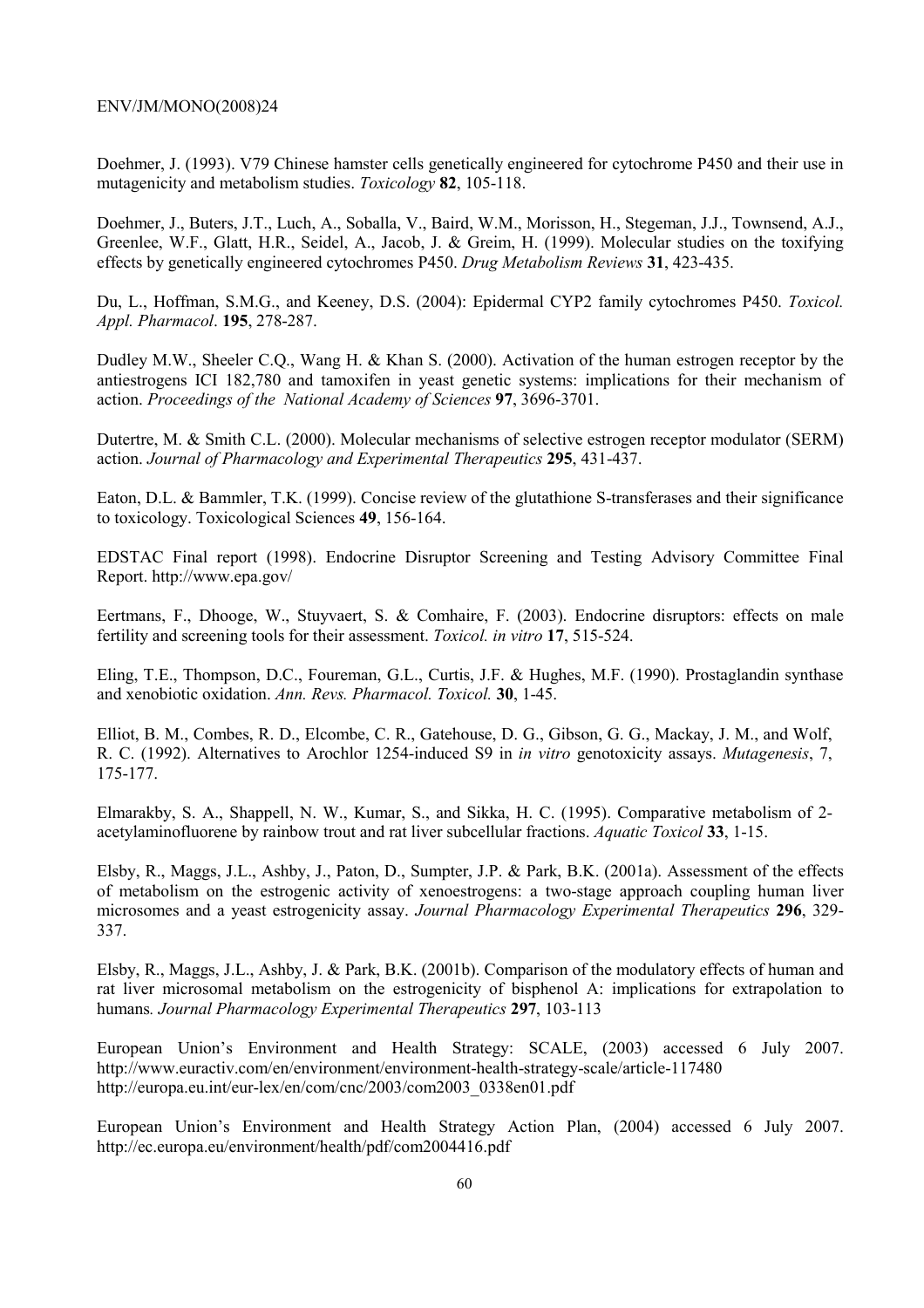Fang, H., Tong, W., Perkins, R., Soto, A.M., Prechti, N.V. & Sheehan, D.M. (2000). Quantitative comparisons of *in vitro* assays for estrogenic activities. *Environmental Health Perspectives* **108**, 723-729.

Flammang, T.J., Yamazoe, Y., Benson, R.W., Roberts, D.W., Potter, D.W., Chu, D.Z.J., Lang, N.P. & Kadlubar, F. (1989). Arachidonic acid-dependent peroxidative activation of carcinogenic arylamines by extrahepatic human tissue microsomes. *Cancer Res.* **49**: 1977-1982.

Fowles, J.R., Fairbrother, A., Baecher-Steppan, L. & Kerkvliet, N.I. (1994). Immunologic and endocrine effects of the flame-retardant pentabromodiphenyl ether (DE-71) in C57BL/6J mice. *Toxicology* **86**, 49-61.

Freyberger A. & Scholz G. (2004). Endocrine toxicology-Contributions of *in vitro* methods to the 3R concept. *Altex,* **21**, suppl. Linz 03/2004, 20-27.

Freyberger, A., & Schmuck, G. (2005). Screening for estrogenicity and anti-estrogenicity: a critical evaluation of an MVLN cell-based transactivation assay. *Toxicology Letters*, **155**, 1-13.

Friedberg, T., Pritchard, M.P., Bandera, M., Hanlon, S.P., Yao, D., McLaughlin, L.A., Ding, S., Burchell, B. & Wolf, C.R. (1999). Merits and limitations of recombinant models for the study of human P450-mediated drug metabolism and toxicity: an intralaboratory comparison. *Drug Metab Rev* **31**, 523-544.

Friedman, D., Hu, Z., Kolb, E.A., Gorfajn, B. & Scotto, K.W. (2002). Ecteinascidin-743 inhibits activated but not constitutive transcription. *Cancer Res.* **62**, 3377-3381.

Fritsche, E., Cline, J.E., Nguyen, N-H., Scanlan, T.S., & Abel, J. (2005). Polychlorinated biphenyls disturb differentiation of normal human neural progenitor cells: clue for involvement of thyroid hormone receptors. *Environmental Health Perspectives* **113**, 871-876.

Fujimoto, T., Kitamura, S., Sanoh, S., Sugihara, K., Yoshihara, S., Fujimoto, N. & Ohta, S. (2003). Estrogenic activity of an environmental pollutant, 2-nitrofluorene, after metabolic activation by rat liver microsomes. *Biochem Biophys Res Commun*. **303**, 419-426.

Fukata, H., Miyagawa, H., Yamazaki, N., and Mori, C. 2006. Comparison of ELISA- and LC-MS-based methodologies for the exposure assessment of bisphenol A. *Toxicol. Mech. Meth.* **16,** 427-430.

Furukawa M., Nishimura M., Ogino D., Chiba R., Ikai I., Ueda N., Naito S., Kuribayashi S., Moustafa M.A., Uchida T., Sawada H., Kamataki T., Funae Y. & Fukumoto M. (2004) Cytochrome P450 gene expresssion levels in peripheral blood mononuclear cells in comparison with the liver*. Cancer Sci.* **95**, 520-529.

Gaido, K.W., Leonard, L.S., Maness, S.C., Hall, J.M., McDonnell, D.P., Saville, B & Safe, S. (1999). Differential interaction of the methoxychlor metabolite 2,2-Bis-(p-hydroxyphenyl)-1,1,1-trichloroethane with estrogen receptors α and β. *Endocrinology* **140**, 5746-5753.

Gaido, K.W., Maness, S.C., McDonell, D.P., Dehal, S.S., Kupfer, D & Safe, S. (2000). Interaction of methoxychlor and related compounds with estrogen receptor  $\alpha$  and  $\beta$ , and androgen receptor: structureactivity studies. *Molecular Pharmacology* **58**, 852-858.

Gebhardt, R., Lippert, C., Schneider, A. & Doehmer, J. (1999). Improved determination of drug metabolism by perifusion of recombinant V79 cells carrying human CYP3A4. *Toxicol. in vitro* **13**, 639-643.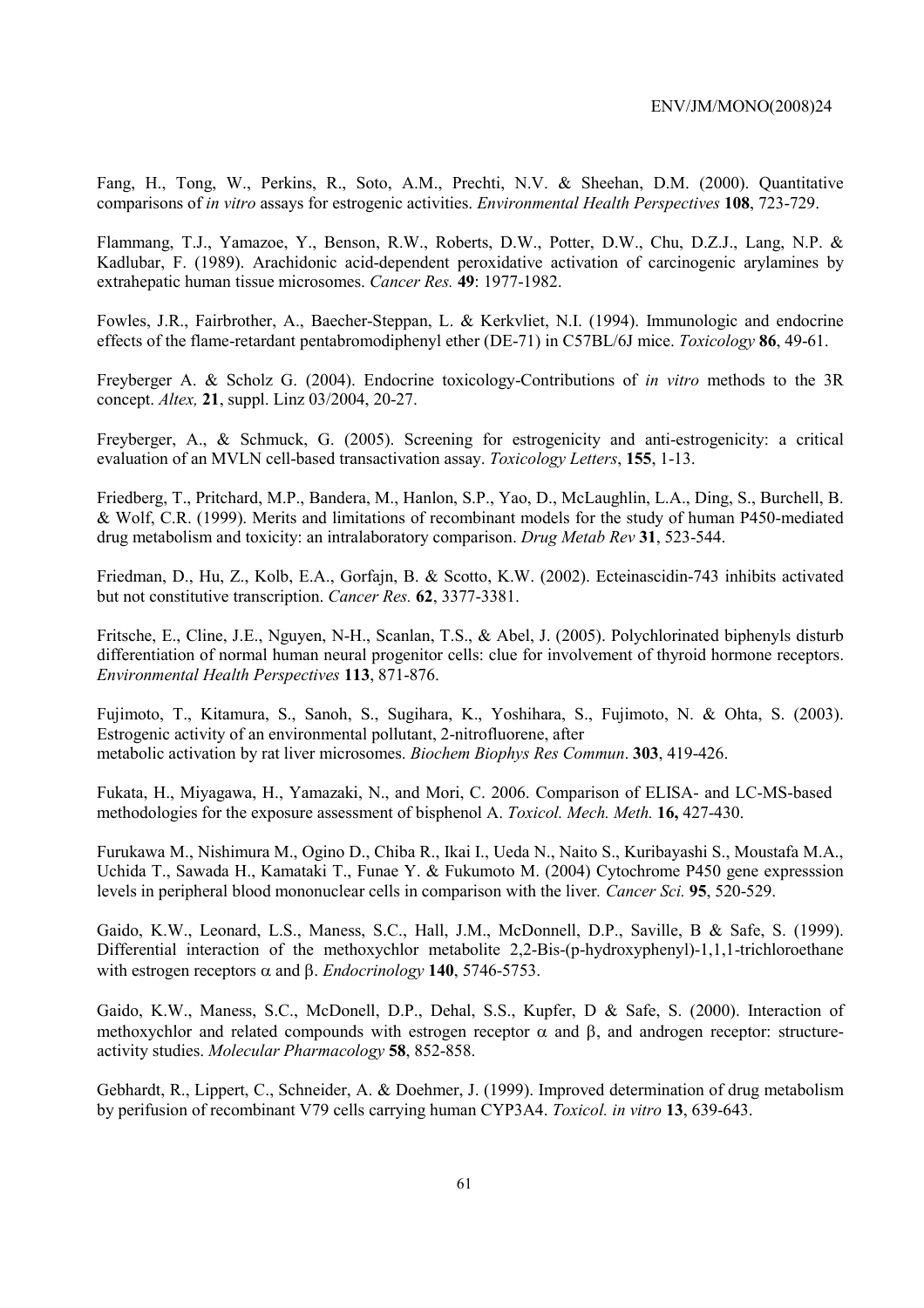Gebhardt, R., Hengstler JG, Müller D, Glöckner R, Buenning P, Laube B, Schmelzer E, Martina Ullrich, Utesch D, Hewitt N, Ringel M, Reder Hilz B, Bader A, Langsch A, Koose T, Burger HJ, Maas J, Oesch F, (2003) New hepatocyte *in vitro* systems for drug metabolism: Metabolic capacity and recommendations for application in basic research and drug development, standard operation procedures, *Drug Metabolism Reviews*, **35,** 145-213.

Ghaoui, R., Sallustio, B. C., Burcham, P. C., and Fontaine, F. R. (2003). UDP-glucuronosyltransferasedependent bioactivation of clofibric acid to a DNA-damaging intermediate in mouse hepatocytes. *Chemico-Biological Interactions* **145**, 201-211.

Glatt H. (2000). Sulfotransferases in the bioactivation of xenobiotics. *Chemico- Biological Interactions* **129,**  141-70.

Glatt, H., Boeing, H., Engelke, C. E. H., Ma, L., Kuhlow, A., Pabel, U., Pomplun, D., Teubner, W., and Meinl, W. (2001). Human cytosolic sulphotransferases: genetics, characteristics, toxicological aspects: Genetic Susceptibility to Environmental Toxicants. Mutation Research/Fundamental and Molecular Mechanisms of Mutagenesis **482**, 27-40.

Glatt, H., Schneider, H. and Liu, Y (2005) V79-hCYP2E1-hSULT1A1, a cell line for the sensitive detection of genotoxic effects induced by carbohydrate pyrolysis products and other food-borne chemicals. *Mutation Research* 580, 41 – 52.

Graham, J.D. & Clarke, C.L. (1997). Physiological action of progesterone in target tissues. *Endocr Rev.* **18**, 502-519.

Gray, L.E. Jr., Kelce, W.R., Wiese, T., Tyl, R., Gaido, K., Cook, J., Klinefelter, G., Desaulniers, D., Wilson, E., Zacharewski, T., Waller, D., Foster, P., Laskey, J., Reel, J., Giesy, J., Laws, S., McLachlan, J., Breslin, W., Cooper, R., Di Giulio, R., Johnson, R., Purdy, R., Mihaich, E., Safe, S., Sonnenschein, C., Welshons, W., Miller, R., McMaster, S. & Colborn, T. (1997). Endocrine screening methods Workshop Report: detection of estrogenic and androgenic hormonal and antihormonal activity for chemicals that act via receptor or steroidenic enzyme mechanisms. *Reproductive Toxicology* **11**, 719-750.

Gomez-Lechon, M.J., Donato, T., Jover, R., Rodriguez, C., Ponsoda, X., Glaise, D., Castell, J.V. & Guguen-Guillouzo, C. (2001). Expression and induction of a large set of drug- enzymes by the highly differentiated human hepatoma cell line BC2. *European Journal of Biochemistry* **268**, 1448-1459.

Goodman and Gilman's, *The Pharmacological Basis of Therapeutics*, 11<sup>th</sup> edition, Laurence L. Brunton, PhD (ed), McGraw-Hill, NY 2006

Goodwin, B., Hodgson, E., D'Costa, D.J., Robertson, G.R., Liddle, C. (2002). Transcriptional regulation of the human CYP3A4 gene by the constitutive androstane receptor. *Mol. Pharmacol*. **62**, 359-365.

Greene, N., Judson, P.N., Langowski, J.J. & Marchant, C.A. (1999). Knowledge-based expert systems for toxicity and metabolism predictions: DEREK, StAR and METEOR. *SAR & QSAR Environmental Research* **10**, 299-314.

Guengerich, F.P. (2005). Principles of covalent binding of reactive metabolites and examples of activation of bis-electrophiles by conjugation. *Arch. Biochem. Biophys*. **15**, 369-378.

Häggblad, J., Carlsson, B., Kivelä, P. & Siitari, H. (1995). Novel non-separation binding assays with scintillation microtitration plates: determination of equilibrium and kinetic hormone binding constants for recombinantly produced human estrogen receptor hormone binding domain. *Biotechniques* **18**, 146-151.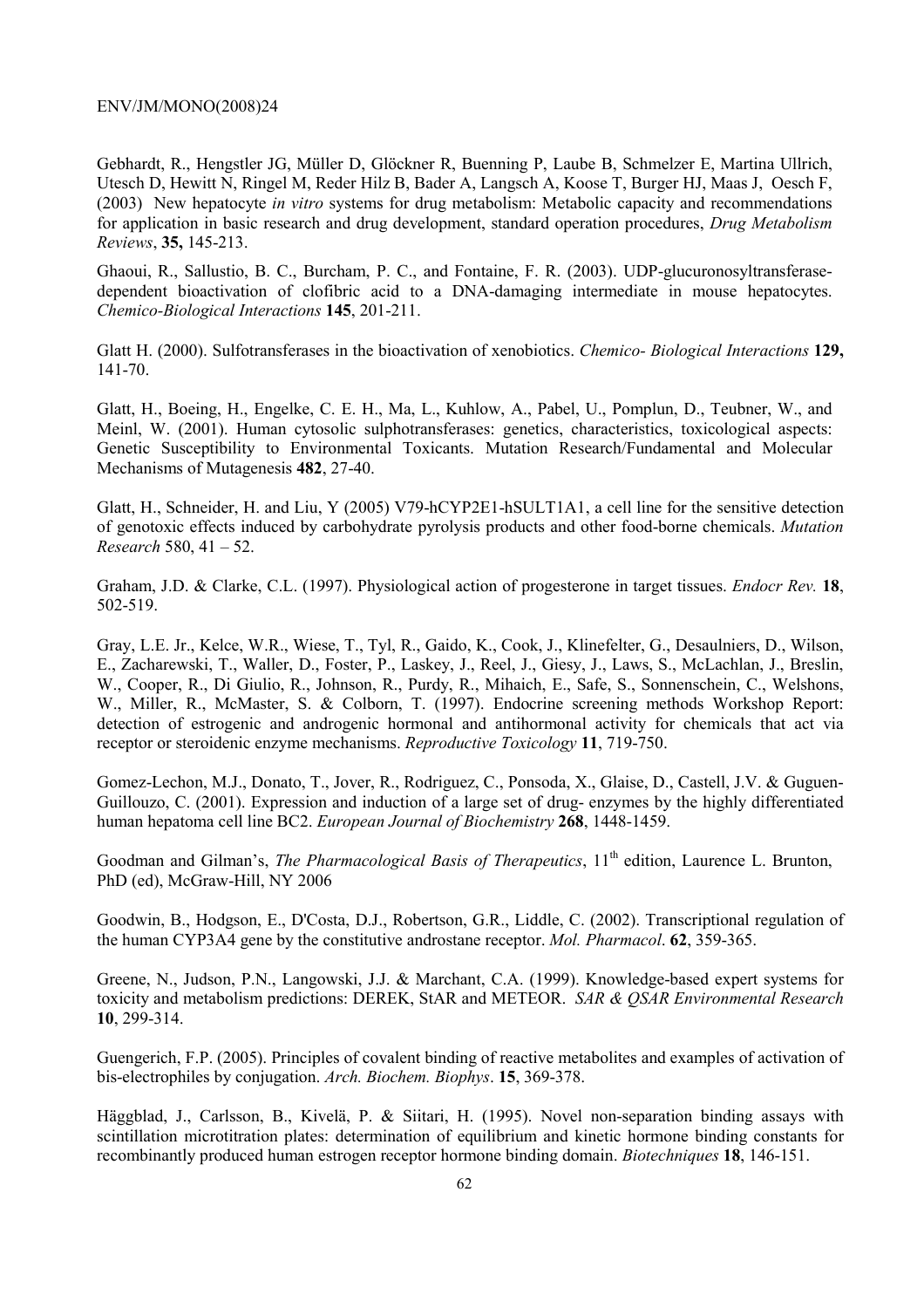Hakkola, J., Pelkonen, O., Pasanen, M . & Raunio, H. (1998). Xenobiotic- cytochrome P450 enzymes in the human feto-placental unit: role in intrauterine toxicity. Crit. Rev. Toxicol. **28**, 35-72.

Hahn, M.E. (1998). The aryl hydrocarbon receptor: a comparative perspective. *Comparative biochemistry and physiology Part C* **121**, 23-53.

Hahn, M.E. (2002). Aryl hydrocarbon receptors: diversity and evolution. *Chemico-Biological Interactions* **141**, 131-160.

Handschin, C. & Meyer, U.A. (2003). Induction of drug metabolism: the role of nuclear receptors. *Pharmacological Reviews* **55**, 649-673.

Harrington, W.R, Kim, S.H., Funk, C.C., Madak-Erdogan, Z., Schiff, R., Katzenellenbogen, J.A., Katzenellenbogen, B.S. (2006) Estrogen dendrimer conjugates that preferentially activate extranuclear, nongenomic versus genomic pathways of estrogen action. *Mol Endocrinol*. **20**(3):491-502.

Harris, C.A., Henttu, P., Parker, M.G. & Sumpter, J.P. (1997). The estrogenic activity of phthalate esters *in vitro*. *Environmental Health Perspectives* **105**, 802-811.

Harris, R.M., Kirk, C.J., and Waring, R.H. (2005) Non-genomic effects of endocrine disrupters: inhibition of estrogen sulfotransferase by phenols and chlorinated phenols. Mol Cell Endocrinol. **1;244(1-2),** 2-4.

Hashimoto, Y., Moriguchi, Y., Oshima, H., Kawaguchi, M., Miyazaki, K. & Nakamura, M. (2001). Measurement of estrogenic activity of chemicals for the development of new dental polymers. *Toxicology In Vitro* **15**, 421-425.

Hasenbrink, G., Sievernich, A., Wildt, L., Ludwig, J., Lichtenberg-Frate, H. (2006) Estrogenic effects of natural and synthetic compounds including tibolone assessed in Saccharomyces cerevisiae expressing the human estrogen alpha and beta receptors. *FASEB J.* **20(**9), 1552-4.

Hatagima, A. (2002) Genetic polymorphisms and metabolism of endocrine disruptors in cancer susceptibility. *Cad Saude Publica*.**18**(2), 357-77.

Hasbi A., O'Dowd B.F. & George S.R. (2005). A G protein-coupled receptor for estrogen: the end of the search. *Mol. Interventions* **5**, 158-161.

Hawkins M.B., Thornton J.W., Crews D., Skipper J.K., Dotte A. & Thomas P. (2000). Identification of a third distinct estrogen receptor and reclassification of estrogen receptors in teleosts. *Proceedings of the National Academy of Sciences* **97**, 10751-10756.

Hawkins M.B. & Thomas P. (2004). The unusual binding properties of the third distinct teleost estrogen receptor subtype ERbetaa are accompanied by high conserved amino acid changes in the ligand binding domain. *Endocrinology* **145**, 2968-2977.

Hellmold, H., Lamb, J.G., Wyss, A., Gustafsson, J.A. & Warner, M. (1995). Developmental and endocrine regulation of P450 isoforms in rat breast. *Mol. Pharmacol.* **48**, 630-638.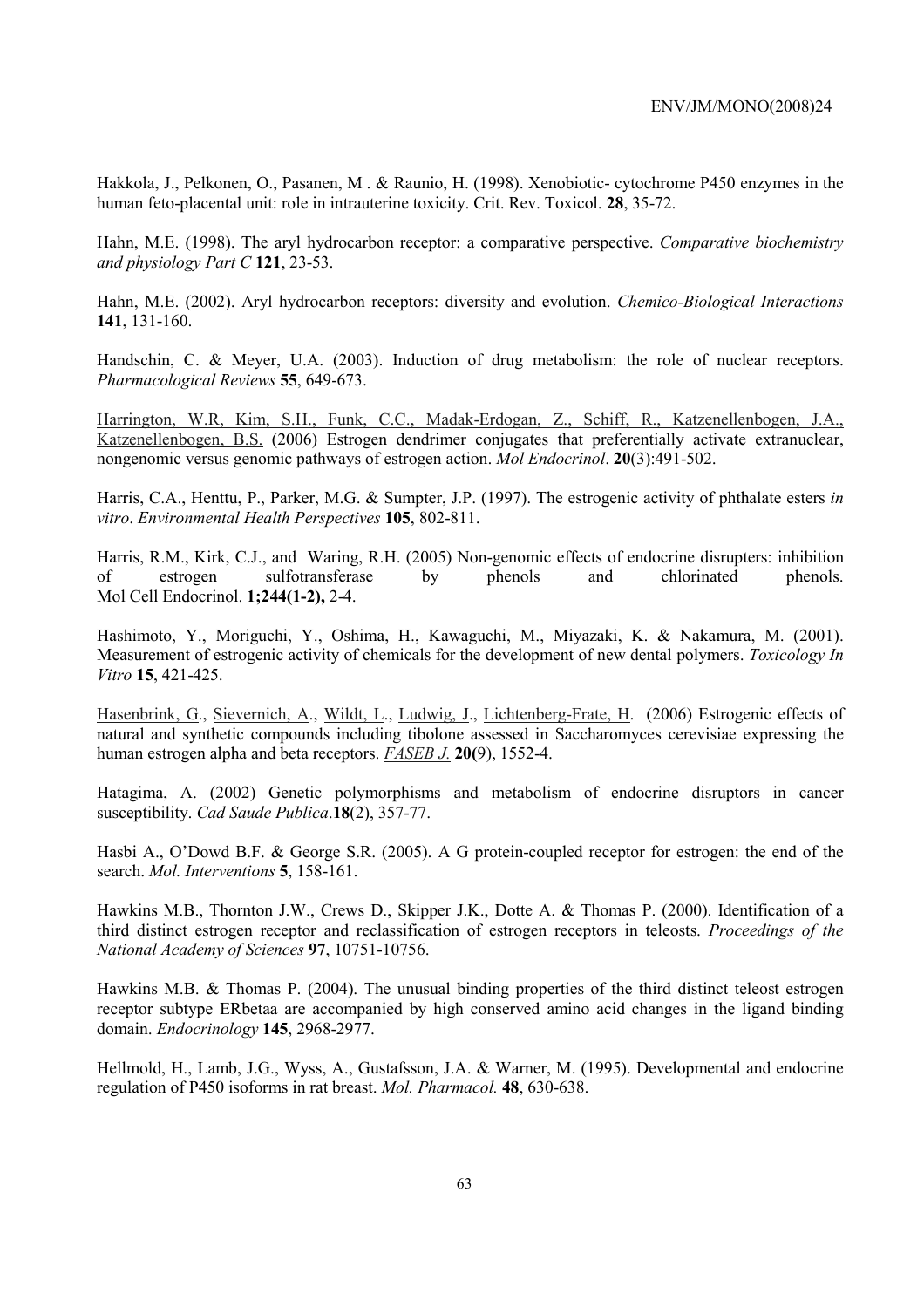Hellmold, H., Magnusson, M., Pelto-Huikko, M., Rylander, T., Gustafsson J.A. & Warner M. (1998a). Identification of CYP2A3 as a major cytochrome P450 enzyme in the female peripubertal rat breast. *Mol. Pharmacol.* **53**, 475-482.

Hellmold, H., Rylander, T., Magnusson, M., Reihner, E., Warner M. & Gustafsson J.A. (1998b). Characterisation of cytochrome P450 enzymes in human brEASt tissue from reduction mammaplasties. *J. Clin. Endocrin. Metabolism*, **83**, 886-895.

Hengstler, J.G., Utesch, D., Steinberg, P., Platt, K.L., Diener, B., Ringel, M., Swales, N., Fischer, T., Biefang, K., Gerl, M., Bottger, T. & Oesch, F. (2000). Cryopreserved primary hepatocytes as a constantly available *in vitro* model for the evaluation of human and animal drug metabolism and enzyme induction. *Drug Metabolism Reviews* **32**, 81-118.

Hengstler, J.G, Brulport M, Schormann W, Bauer A, Hermes M, Nussler AK, Fandrich F, Ruhnke M, Ungefroren H, Griffin L, Bockamp E, Oesch F, von Mach M.-A. (2005). Generation of human hepatocytes by stem cell technology: definition of the hepatocyte. *Expert Opin. Drug Metab. Toxicol.* **1,**  61-74.

Hewitt, N.J., Lechon, M.J., Houston, J.B., Hallifax D, Brown HS, Maurel P, Kenna JG, Gustavsson L, Lohmann C, Skonberg C, Guillouzo A, Tuschl G, Li AP, LeCluyse E, Groothuis GM, Hengstler JG. (2007) Primary hepatocytes: current understanding of the regulation of metabolic enzymes and transporter proteins, and pharmaceutical practice for the use of hepatocytes in metabolism, enzyme induction, transporter, clearance, and hepatotoxicity studies. *Drug Metab Rev.* **39(1),** 159-234.

Hines, R.N., Cresteil, L.T., Ding, X., Prough, R.A., Fitzpatrick, J.L., Ripp, S.L., Falkner, C., Ge, N.-L., Levine, A. & Elferink, C.J. (2001). Molecular regulation of genes encoding xenobiotic- enzymes: mechanisms involving endogenous factors. *Drug Metabolism and Disposition* **29**, 623-633.

Hines, R.N. & McGarver D.G. (2002). The ontogeny of human drug- enzymes: phase I oxidative enzymes. Journal Pharmacology Experimental Therapeutics **300**, 355-360.

Honkakoski, P. & Negishi, M. (2000). Regulation of cytochrome P450 (CYP) genes by nuclear receptors. *Biochem. J.* **347**, 321-337.

Hornhardt, S. & Wiebel, F.J. (1996). CCLTOP Catalogue of Cell Lines in Toxicology & Pharmacology, First Edition, ISSN 0721-1694. GSF-Bericht 3/96 GSF-Forschungszentrum für Umwelt und Gesundheit. Germany pp249.

Hotchkiss, S.A.M. (1992). Skin as a xenobiotic organ. In: G G Gibson (Ed.) *Progress in Drug Metabolism Vol 13*, Taylor and Francis Limited, London, 217-262.

Houston, J.B. & Carlile D.J. (1997). Prediction of hepatic clearance from microsomes, hepatocytes and liver slices. *Drug Metab. Rev*. **29**, 891-922.

Howdeshell, K.L. (2002). A model of the development of the brain as a construct of the thyroid system.*Environmental Health Perspectives* **110, Suppl.3**, 337-348

Hu, Y. & Kupfer, D. (2002a). Metabolism of the endocrine disruptor pesticide-methoxychlor by human P450S: pathways involving a novel catechol metabolite. *Drug Metabolism and Disposition* **30**: 1035-1042.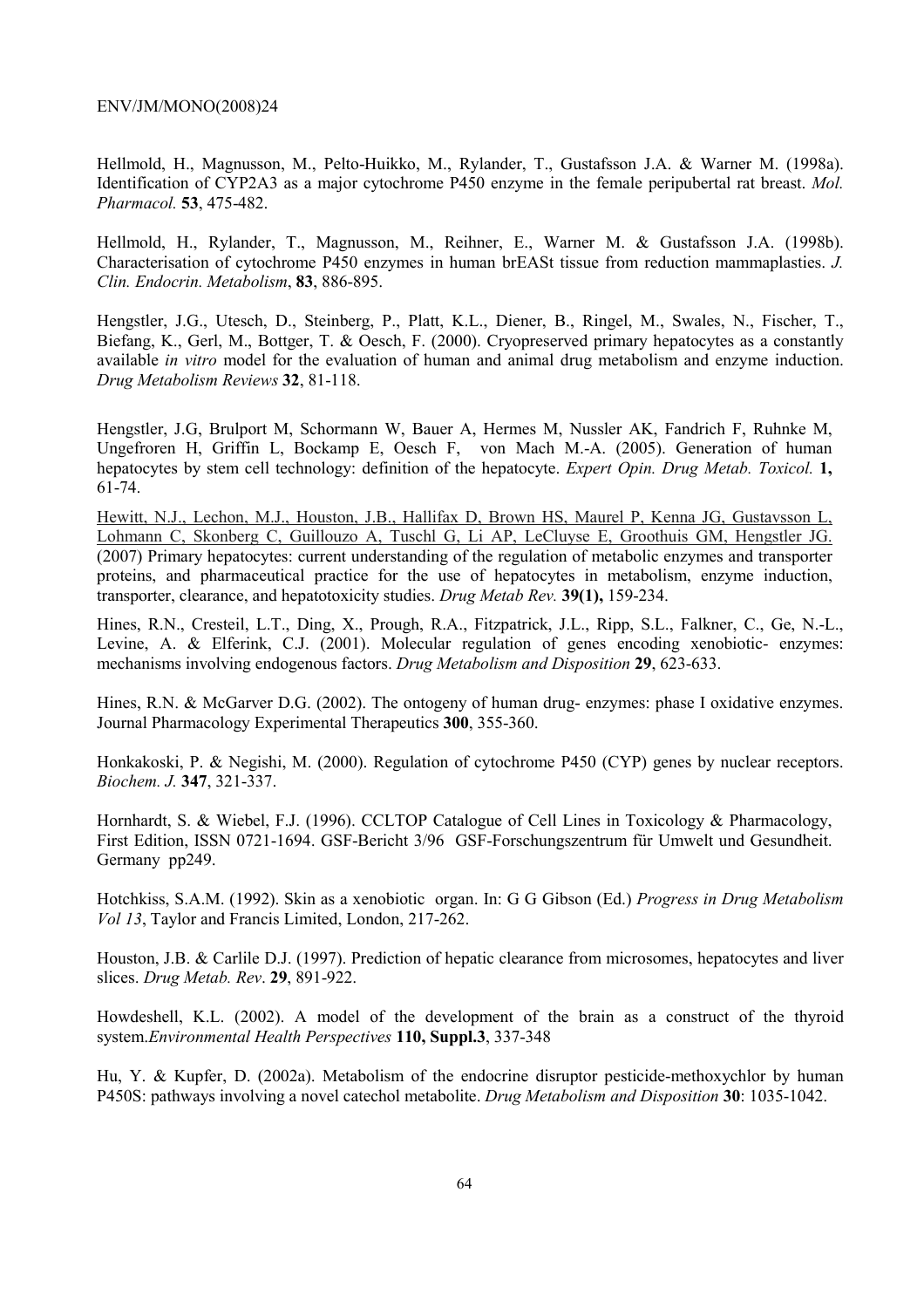Hu, Y. & Kupfer, D. (2002b). Enantioselective metabolism of the endocrine disruptor pesticide methoxychlor by human cytochromes P450 (P450S): major differences in selective enantimer formation by various P450 isoforms. *Drug Metabolism and Disposition* **30**: 1329-1336.

Iannone, M.A., Consler, T.G., Pearce, K.H., Stimmel, J.B., Parks, D.J., Gray, J.G. (2001) Multiplexed molecular interactions of nuclear receptors using fluorescent microspheres. *Cytometry.* **44**:326-37.

ICCVAM (2003). ICCVAM evaluation of *in vitro* test methods for detecting potential endocrine disruptors: estrogen receptor and androgen receptor binding and transcriptional activation assays. NIH Publication No: 03-4503.

Irving, C. C. (1971). Metabolic activation of N-hydroxy compounds by conjugation. *Xenobiotica* **1**, 387- 398.

Ito, K., Iwatsubo, T., Kanamitsu, S., Nakajima, Y. & Sugiyama, Y. (1998). Quantitative prediction of *in vivo* drug clearance and drug interactions from *in vitro* data on metabolism, together with binding and transport. *Annu. Rev. Pharmacol. Toxicol*. **38**, 461-499.

Jacobs M.N. & Lewis, D.V.L. (2002) Steroid hormone receptors and dietary ligands: a selected review. *Proc. Nut. Soc*. **61**, 105-122

Jacobs, M.N., Dickins, M., & Lewis, D.F.V. (2003) Homology modelling of the nuclear receptors: human oestrogen receptorβ (hERβ), the human pregnane-x-receptor (PXR), The Ah receptor (AhR) and the constitutive androstane receptor (CAR) ligand binding domains from the human oestrogen receptor  $\alpha$ (hER $\alpha$ ) crystal structure, and the human peroxisome proliferator activated receptor  $\alpha$  (PPAR $\alpha$ ) ligand binding domain from the human PPARγ crystal structure. *Journal of Steroid Biochemistry and Molecular Biology.* **84/2**, 117-132.

Jacobs, M.N. (2004) In silico tools to aid risk assessment of endocrine disrupting chemicals. *Toxicology*. **205(1-2),** 43-53.

Jacobs, M.N. (2005) Nuclear receptors and dietary ligands. In 'Nutrients and Cell Signaling', ed: J Zemplini and K Dakshinamurti, 'Oxidative Stress and Disease' series. pp 35-90. publ. CRC Press, Taylor and Francis Limited, Boca Raton, FL.

Jacobs, M.N., Nolan, G.T., & Hood, S.R. (2005). Lignans, bacteriocides and organochlorine compounds activate the human Pregnane X Receptor. *Toxicol. App. Pharmacol.* **1;209**(2), 123-33

Janjua, N. R., Krogh Mortensen, G., Andersson,A-M., Kongshoj, B., Skakkebæk, N.E., Wulf, H.E. (2007) Systemic uptake of diethyl phthalate, dibutyl phthalate, and butyl paraben following whole-body topical application and reproductive and thyroid hormone levels in humans. *Environmental Science and Technology*, **41**(15), 5564-70.

Jaworska, J.S., Dimitrov, S., Nikolova, N., Mekenyan, O. (2002). Probabilistic assessment of biodegradability based on metabolic pathways: CATABOL system. *SAR QSAR Environ Res*. **13**(2), 307-23.

Jenkins, J.S. & Hall, C.J. (1977) Metabolism of [14C] testosterone by human foetal and adult brain tissue. *J. Endocrinol*. **74**, 425-429.

Johansson, M., Nilson, S. & Lund, B.-O. (1998). Interactions between methylsulfonyl PCBs and the glucocorticoid receptor. Environmental Health Perspectives **106**, 769-772.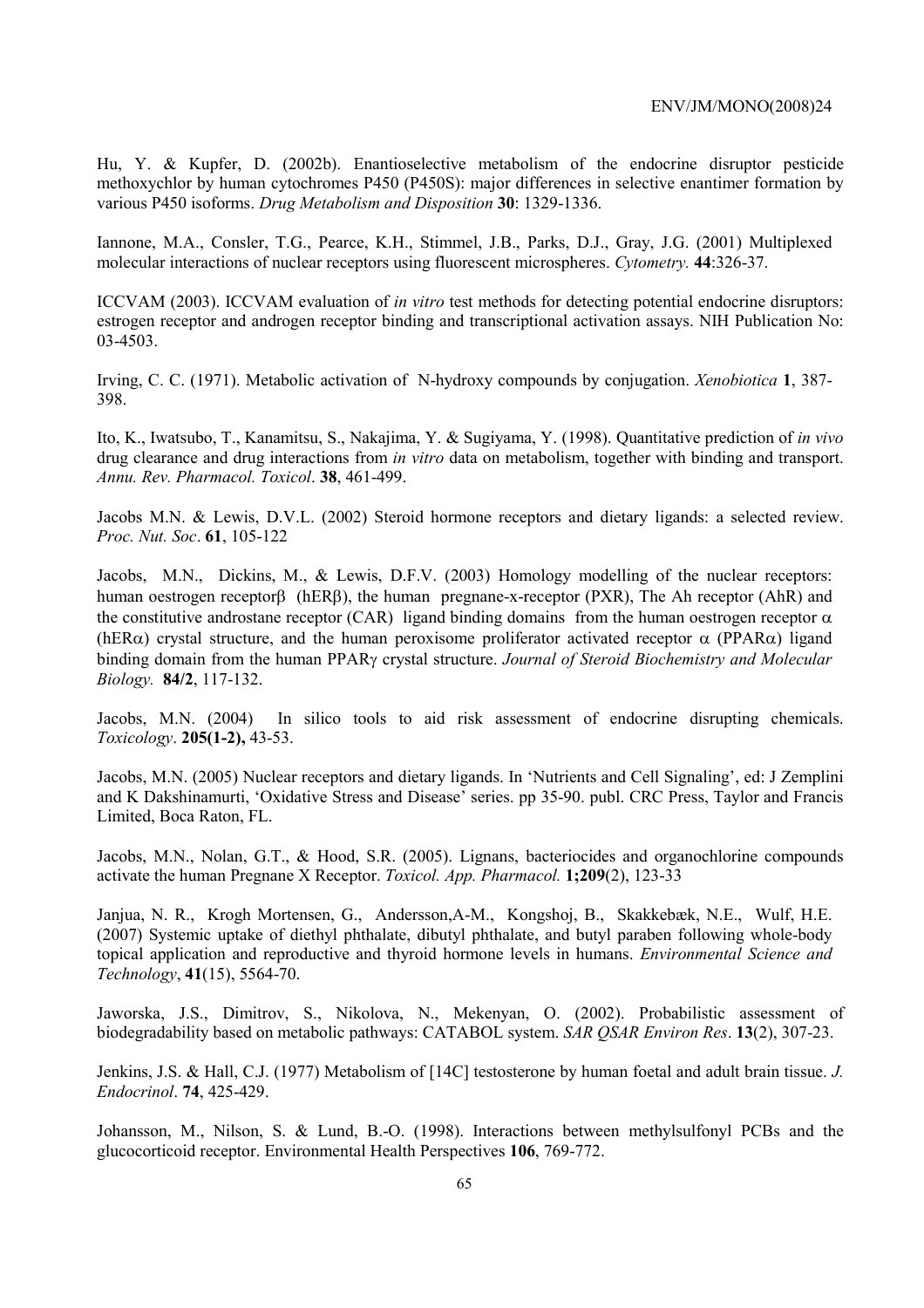Johansson, M.K., Sanderson, J.T. & Lund, B-O. (2002). Effects of 3-MeSO<sub>2</sub>-DDE and some CYP inhibitors on glucocorticoid steroidogenesis in the H295R human adrenocortical carcinoma cell line. *Toxicology In vitro* **16**, 113-121.

Jordan, V.C. & Morrow, M. (1999). Tamoxifen, raloxifene, and the prevention of breast cancer. *Endocrine Reviews*, **20**, 253-278.

Joyeux, A., Balauer, P., Germain, P., Boussioux, A.M., Pons, M. & Nicholas, J.C. (1997). Engineered cell lines as a tool for monitoring biological activity of hormone analogs. *Analytical Biochemistry* **249**, 119-130.

Julien, E., Willhite, C.C,, Richard, A.M,, Desesso, J.M. (2004) Challenges in constructing statistically based structure-activity relationship models for developmental toxicity. *Birth Defects Res A Clin Mol Teratol.*; **70(12):**902-11.

Kamp, H., Heuner, H-A., Verlohner, A., Leibold, A., and van Ravenzwaay, B (2005). In house validation of a yeast-based assay to determine (anti)estrogenic and (anti) androgenic potential. *ALTEX* **22,** special issue 122.

Kassahun, K., Pearson, P.G., Tang, W., McIntosh, I., Leung, K., Elmore, C., Dean, D., Wang, R., Doss, G., Baillie, T.A. (2001) Studies on the metabolism of troglitazone to reactive intermediates *in vitro* and *in vivo*. Evidence for novel biotransformation pathways involving quinone methide formation and thiazolidinedione ring scission. *Chem Res Toxicol.* **14(1):**62-70.

Kato, Y., Haraguchi, K., Shibahara, T., Yumoto, S., Masuda, Y. & Kimura, R. (2000). Reduction of serum thyroxine concentrations by methylsulfonyl metabolites of tetra-, penta- and hexachlorinated biphenyls in male Sprague-Dawley rats. *Chemosphere* **40**, 1233-1240.

Kauffman, R.F., Bensch, W.R., Roudebush, R.E., Cole, H.W., Bean, J.S., Phillips, D.L., Monroe, A., Cullinan, G.J., Glasebrook, A.L. & Bryant, H.U. (1997). Hypocholesteremic activity of raloxifene (LY139481): pharmacological characterisation as a selective estrogen receptor modulator. *Journal of Pharmacology and Experimental Therapeutics* **280**: 146-153.

Kester, M.H.A., Bulduk, S., Tibboel, D., Meinl, W., Glatt, H., Falany, C.N., Coughtrie, M.W.H., Bergman, A., Safe, S.H., Kuiper, G.G.J.M., Schuur, A.G., Brouwer, A. & Visser, T.J. (2000). Potent inhibition of estrogen sulfotransferase by hydroxylated PCB metabolites: a novel pathway explaining the estrogenic activity of PCBs. *Endocrinology,* **141**, 1897-1900.

Kester, M.H.A., Bulduk, S., Van Toor, H., Tibboel, D., Meinl, W., Glatt, H., Falany, C.N., Coughtrie, M.W.H., Schuur, A.G., Brouwer, A. & Visser, T.J. (2002). Potent inhibition of estrogen sulfotransferase by hydroxylated metabolites of polyhalogenated aromatic hydrocarbons reveals alternative mechanism for estrogenic activity of endocrine disrupters. *J. Clin. Endocrinol. & Metabol*. **87**, 1142-1150.

King, C. M., and Glowinski, I. B. (1983). Acetylation, deacetylation and acyltransfer. *Environmental Health Perspectives* **49**, 43-50.

Kirk, C.J., Bottomley, L., Minican, N., Carpenter, H., Shaw, S., Kohli, N., Winter, M., Taylor, E.W., Waring, R.H., Michelangeli, F., Harris, R.M. (2003) Environmental endocrine disrupters dysregulate estrogen metabolism and Ca2+ homeostasis in fish and mammals via receptor-independent mechanisms. *Comp Biochem Physiol A Mol Integr Physiol.* **135(1):**1-8.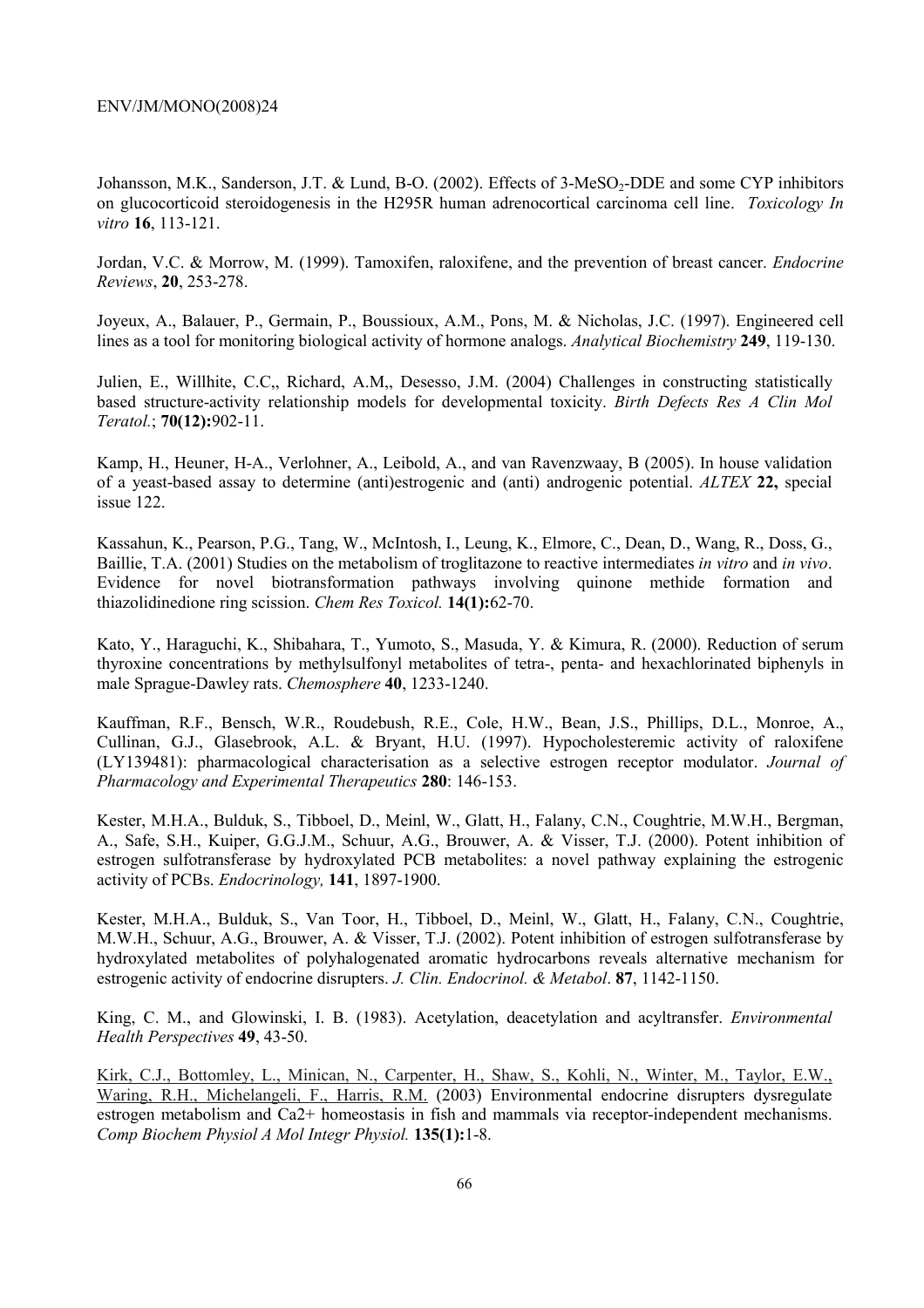Kitamura, S., Ohmegi, M., Sanoh, S., Sugihara, K., Yoshihara, S., Fujimoto, N. & Ohta, S. (2003). Estrogenic activity of styrene oligomers after metabolic activation by rat liver microsomes. *Environmental Health Perspectives* **111**, 329-334.

Klopman, G., Diumayuga, M. & Galafgous, J. (1994). META. 1. A program for the evaluation of metabolic transformation of chemicals. *Journal of Chemical Information and Computer Sciences* **34**, 1320-1325.

Kohno, H., Gandini, O., Curtis, S.W. & Korach, K.S. (1994). Antiestrogen activity in the yeast transcription system: estrogen receptor mediated agonist response. *Steroids* **59**, 572-578.

Kronbach, T., Larabee, T.M. & Johnson, E.F. (1989). Hybrid cyotchromes p-450 identify a substrate binding domain in P-450Iic5 and 450IIC4. *Proc. Natl. Acad. Sci. USA* **86**, 8262-8265.

Kuil, C.W., Brouwer, A., van der Saag, P.T., van der Burg, B. (1998). Interference between progesterone and dioxin signal transduction pathways. *J. Biol. Chem*. **273**, 8829-8834.

Kuiper G.G.J.M., Lemmen J.G., Carlson B., Corton J.C., Safe S.H., Van der Saag P.T., Van der Burg B. & Gustafsson J.-A. (1998). Interaction of estrogenic chemicals and phytoestrogens with estrogen receptor β. *Endocrinology* **139**, 4252-4263.

Kupfer, D. & Bulger, W.H. (1987). Metabolic activation of pesticides with prestrogenic activity. *Fed. Proc*. **46**: 1864-1869.

Kupfer, D. & Dehal, S.S. (1996). Tamoxifen metabolism by microsomal cytochrome P450 and FMO. "Methods in Enzymology" (Cytochrome P450, Pt. B; E.F. Johnson & M.R. Waterman, Eds.) **272**, 152-163.

Kurebayashi, H., Betsui, H. and Ohno, Y. (2003). Disposition of a low dose of <sup>14</sup>C-bisphenol A in male rats and its main biliary excretion as BPA-glucuronide. *Toxicol. Sci*. **73**,17-25.

Lai, K.P., Wong, M.H. & Wong, C.K.C. (2004). Modulation of AhR-mediated CYP1A1 mRNA and EROD activities by 17β-estradiol and dexamethasone in TCDD-induced H411E cells. *Tox. Sciences* **78**, 41-49.

Lampe, J.W., King, I., Li, S., Grate, M.T., Barale, K.V., Chen, C., Feng, Z. & Potter, J.D. (2000). Brassica vegetables increase and apiaceous vegetables decrease cytochrome P450 1A2 activity in humans: changes in caffeine metabolite ratios in response to controlled vegetable diets. *Carcinogenesis* **21**, 1157-1162.

Lanza, D.L., Code, E., Crespi, C.L., Gonzalez, F.J. & Yost, G.S. (2004). Specific dehydrogenation of 3 methylindole and epoxidation of naphthalese by recombinant human CYP2F1 expressed in lymphoblastoid cells. Drug Metab Disp **27**, 798-803.

Lazar M.A. (1993). Thyroid homone receptors: multiple forms, multiple possibilities. Endocrine Reviews **14**, 184-193.

LeCluyse, E.L. (2001). Human hepatocyte culture systems for the *in vitro* evaluation of cytochrome P450 expression and regulation. *European Journal of Pharmaceutical Sciences* **13**, 343-368.

Legler, J., Van den Brink, C.E., Brouwer, A., Murk, A.J., Van der Saag, P.T., Vethaak, A.D. & Van der Burg, B. (1999). Development of a stably transfected estrogen receptor-mediated luciferase reporter gene assay in the human T47-D breast cancer cell line. *Toxicological Sciences,* **48**, 55-66.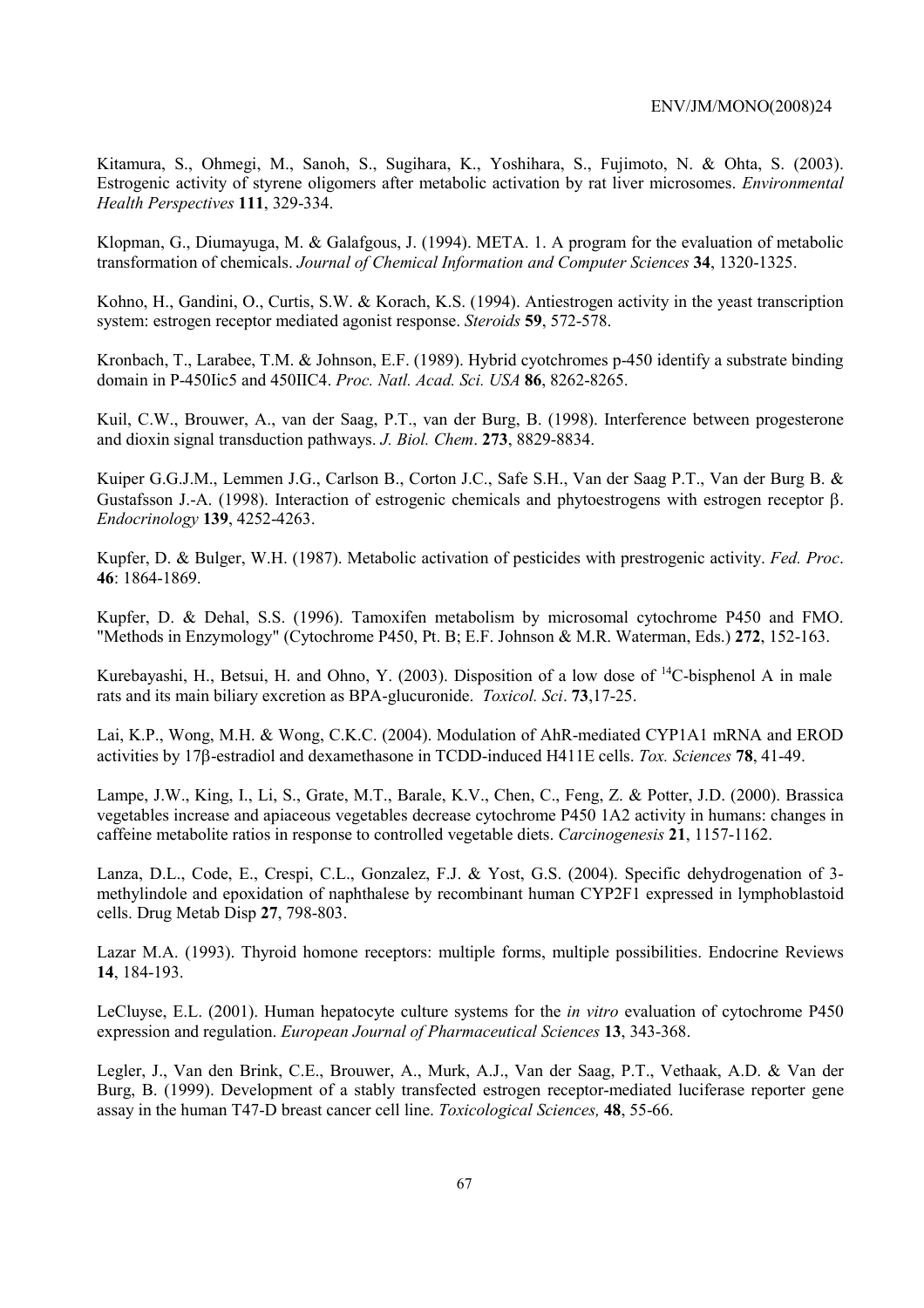Legler, J., Dennekamp, M., Vethaak, A.D., Brouwer, A., Koeman, J.H., Van der Burg, B., Murk, A.J. (2002a). Detection of estrogenic activity in sediment-associated compounds using *in vitro* reporter gene assays. *Sci. Total Environ*. **293**, 69-83.

Legler, J., Zeinstra, L.M., Schuitemaker, F., Lanser, P.H., Bogerd, J., Brouwe,r A., Vethaak, A.D., De Voogt, P., Murk, A.J. & Van der Burg, B. (2002b). Comparison of *in vivo* and *in vitro* reporter gene assays for short-term screening of estrogenic activity*. Environmental Science Technology,* **36**, 4410-4415.

Lehmann, J McKee D, Watson,M., Willson,T., Moore, J., Kliewer, SA (1998). The human orphan nuclear receptor PXR is activated by compounds that regulate CYP3A4 gene expression and cause drug interactions. *J Clin Invest* **102:** 1016-1023

Lemmen, J.G., Van den Brink, C.E., Legler, J., Van der Saag, P.T. & Van der Burg, B. (2002). Detection of estrogenic activity of steroids present during mammalian gestation using oestrogen receptor  $\alpha$ - and oestrogen receptor β-specific *in vitro* assays. *Journal of Endocrinology* **174**, 435-446.

Letcher, R.J., Lemmen, J.G., Van der Burg, B., Brouwer, A., Bergman, A., Giesy J.P. & Van Den Berg M. (2002). *In vitro* antiestrogenic effects of Aryl Methyl Sulfone metabolites of Polychlorinated Biphenyls and 2,2-Bis(-chlorophenyl)-1,1-dichloroethene on 17β-estradiol-induce gene expression in several bioassay systems. *Toxicological Sciences*, **69**, 362-372.

Lewis, D.F.V. (1996). *Cytochromes P450, Structure, function and mechanism*. Taylor & Francis, London, 348p.

Lewis, D.F.V., Ioannides, C. & Parke, D.V. (1998). An improved and updated version of the compact procedure for the evaluation of P450-mediated chemical activation. *Drug Metabolism Reviews* **30**, 709-737

Lewis, D.F.V., Lake, B.G., George, S.G., Dickins, M., Eddershaw, P.J., Tarbit, M.H., Beresford, A.P., Goldfarb, P.S. & Guengerich, F.P. (1999). Molecular modelling of CYP1 family enzymes CYP1A1, CYP1A2, CYP1A6, and CYP1B1 based on sequence homology with CYP1O2. *Toxicology* **139**, 53-79.

Lewis, D.F.V. (2003) 'Pesticides and P450 induction: Gender implications' in Jacobs, M.N. and Dinham, B. Eds. Silent Invaders, Pesticides, Livelihoods and Women's Health. 342pp. Publ. Zed books Ltd. London.

Lewis, J.S., Thomas, T.J., Klinge, C.M., Gallo, M.A. & Thomas, T. (2001). Regulation of cell cycle and cyclins by 16α-hydroxyestrone in MCF-7 breast cancer cells. *J. Mol. Endocrinol*. **27**: 293-307.

Lewis J.S., Thomas T.J., Pestell R.G., Albanese C., Gallo M.A. & Thomas T. (2005). Differential effects of 16α-hydroxyestrone and 2-methoxyestradiol on cyclin D1 involving the transcription factor ATF-2 in MCF-7 breast cancer cells. *J. Mol. Endocrinol*. **34**: 91-105.

Li, A.P., Lu C., Brent J.A., Pham C., Fackett A., Ruegg C.E. & Silber P.M. (1999). Cryopreserved human hepatocytes: characterisation of drug-metabolising enzyme activities and applications in higher throughput screening assays for hepatotoxicity, metabolic stability, and drug-drug interaction potential. *Chemico-Biological Interactions* **121**, 17-35.

Li, H.-C., Mani, C. & Kupfer D. (1993). Reversible and time-dependent inhibition of the hepatic cytochrome P450 steroidal hydroxylases by the prestrogenic pesticide methoxychlor in rat and human. *J. Biochem. Toxicology* **8**, 195-206.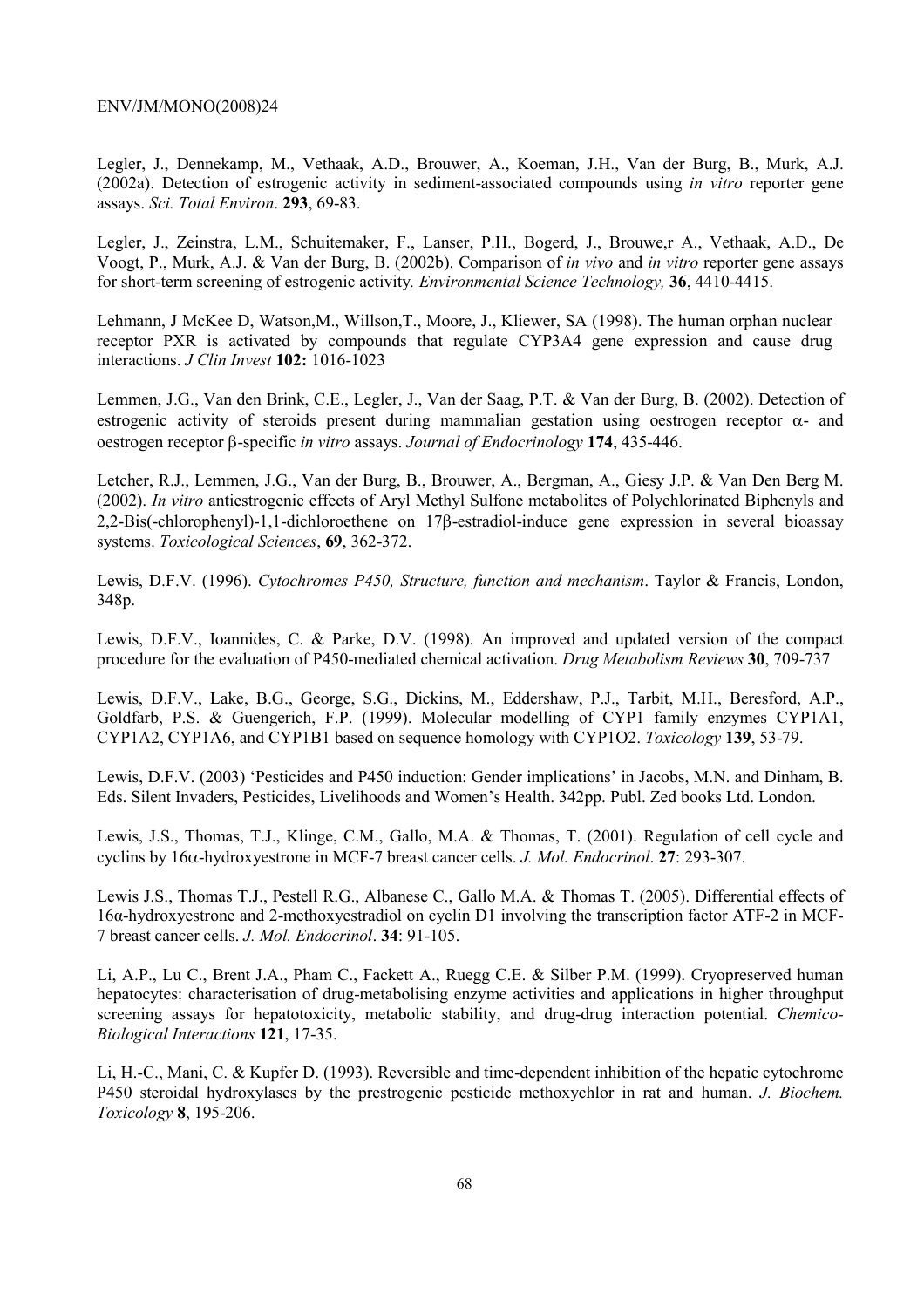Li, X., Bertics, P.J., & Karavolas, H.J. (1997). Regional distribution of cytosolic and particulate 5αdihydroprogesterone 3α-hydroxysteroid oxidoreductases in female rat brain. J. Steroid Biochem. Mol. Biol. **60**, 311-318.

Lin, J.H. & Lu, A.Y.H. (2001). Interindividual variability in inhibition and induction of cytochrome P450 enzymes. Annu. Rev. Pharmacol. Toxicol. **41**, 535-567.

Linget, J.M. & du Vignaud, P. (1999). Automation of metabolic stability studies in microsomes, cytossol and plasma using a 215 Gilson liquid handler. Journal of Pharmaceutical and Biomedical Analysis **19**, 893- 901.

Liu, J., Antaya, M., Goff, A.K., Boerboom, D., Silversides, D.W., Lussier, J.G. & Sirois, J. (2001). Molecular Characterisation of Bovine Prostaglandin G/H Synthase-2 and Regulation in Uterine Stromal Cells. *Biology of Reproduction* **64**, 983–991.

Liu J., Knappenberger K.S., Käck H., Andersson G., Nilsson E., Dartsch C. & Scott C.W. (2003). A homogeneous *in vitro* functional assay for estrogen receptors: coactivator recruitment. Mol. Endocrinology **17 (3)**: 346-355.

Lopez-Garcia, M. P., Dansette, P. M., and Coloma, J. (2005). Kinetics of tienilic acid bioactivation and functional generation of drug-protein adducts in intact rat hepatocytes. Biochemical Pharmacology **70**, 1870-1882.

Lord, R.S., Bongiovanni, B. & Bralley, J.A. (2002). Estrogen metabolism and the diet-cancer connection: rationale for assessing the ratio of urinary hydroxylated estrogen metabolites. *Alternative Medicine Review*  **7**, 112-129.

Macé, K., Offord, E.A. & Pfeifer, A.M.A. (1997). Drug metabolism and carcinogen activation studies with human genetically engineered cells. In: J.V. Castell & M.J. Gómez-Lechón (Eds)., *In vitro Methods in Pharmaceutical Research,* Academic Press, London, pp. 433-456.

MacGregor, J.T., Collins, J.M., Sugiyama, Y., Tyson, C.A., Dean, J., Smith, L., Andersen, M., Curren, R.D., Houston, J.B., Kadlubar, F.F., Kedderis, G.L., Krishnan,D., Li, A.P., Parchment, R.E., Thummel, K., Tomaszewski, J.E., Ulrich, R., Vickers, A.E.M. & Wrighton, S.A. (2001). *In vitro* human tissue models in risk assessment: report of a consensus-building workshop. *Toxicological Sciences* **59**, 17-36.

Mak, P., Dela Cruz, F. & Chen, S. (1999). A yeast screen system for aromatase inhibitors and ligands for androgen receptor: yeast cells transformed with aromatase and androgen receptor. *Environmental. Health. Perspsectives.* **107**, 855-860.

Maness, S.C., McDonell, D.P. & Gaido, K.W. (1998). Inhibition of androgen receptor-dependent transcriptional activity by DDT isomers and methoxychlor in HegG2 human hepatoma cells. Toxicol. Appl. Pharmacol. **151**, 135-142.

Masuda, S., Terashima, Y., Sano, A., Kuruto, R., Sugiyama, Y., Shimoi, K., Tanji, K., Yoshioka, H., Terao, Y., & Kinae, N. (2005). Changes in the mutagenic and estrogenic activities of bisphenol A upon treatment with nitrite. *Mutation Res*. **585**:137-146.

Maslankiewicz, L., Hulzebos, E.M., Vermeire, T.G., Muller, J.JA., Piersma, A.H., Can chemical structure predict reproductive toxicity. (2005) RIVM rapport 601200005, pp. 76. http://www.rivm.nl/bibliotheek/rapporten/601200005.html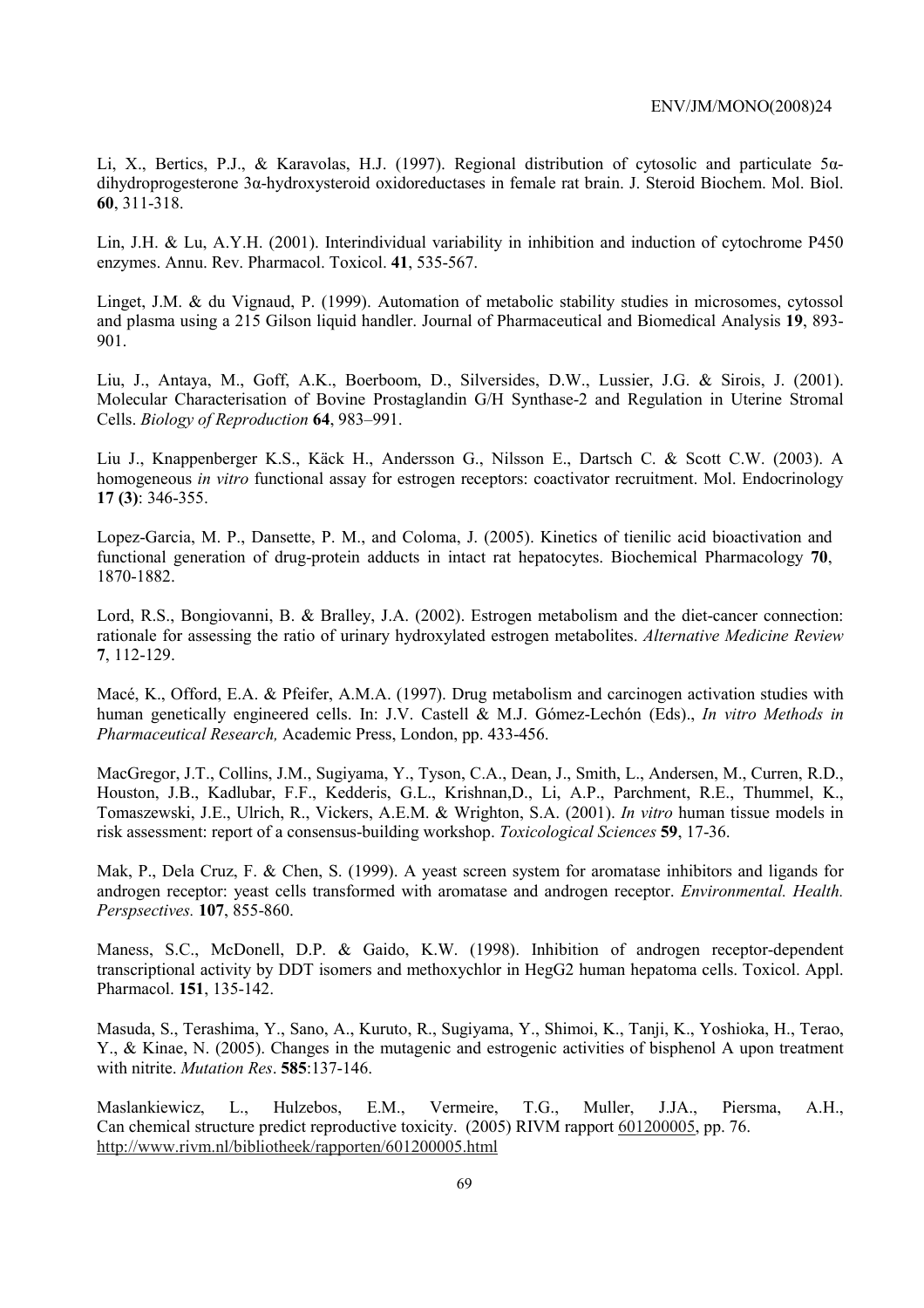Masuyama, H., Hiramatsu, Y., Kunitomi, M., Kudo, T. & MacDonald, P.N. (2000). Endocrine disrupting chemicals, phthalic acid and nonylphenol, activate Pregnane X receptor-mediated transcription. *Molecular Endocrinology* **14**, 421-428.

Matthews, J. & Gustafsson, J.A. (2003). Estrogen signaling: a subtle balance between ER alpha and ER beta. *Mol. Interv*. **3**, 281-292.

Matthews, J., Wihlen, B., Tujague, M., Wan, J., Strom, A., Gustafsson, J-A. (2006). Estrogen Receptor (ER) beta Modulates ERalpha-Mediated Transcriptional Activation by Altering the Recruitment of c-Fos and c-Jun to Estrogen-Responsive Promoters. *Mol Endocrinol.* **20**(3):534-43.

McEwen, B., & Alves, S.E. (1999). Estrogen actions in the central nervous system. *Endocrine Rev.* **20**, 279- 307.

McGarver, D.G. & Hines, R.N. (2002). The ontogeny of human drug-etabolising enzymes; phase II conjugation enzymes and regulatory mechanisms. *Journal Pharmacology Experimental Therapeutics* **300**, 361-366.

McLachlan J.A. (2001). Environmental signaling: What embryos and evolution teach us about endocrine disrupting chemicals. *Endocrine Reviews*, **22**, 319-341.

Meerman, J.H.N., van Lipzig, M.M.H., ter Laak, A.M., Wamelink, M., Geerke, D., Vermeulen, N.P.E. (2003). Formation of estrogenic metabolites from polycyclic aromatic hydrocarbons and halogenated biphenyls by cytochrome P450 activity and development of a predictive computational model for binding to the estrogen receptor. *Toxicology Letters* **144**, S181.

Meerts, I.A.T.M., Letcher, R.J., Hoving, S., Marsh, G., Bergman, A., Lemmen, J.G., Van der Burg, B., & Brouwer, A. (2001). *In vitro* estrogenicity of Polybrominated Diphenyl Ethers, hydroxylated PBDE's, and Polybrominated Bisphenol A compounds. *Environmental Health Perspectives* **109**, 399-407.

Mekenyan, O. G., Dimitrov, S.D., Pavlov, T. S. and Veith, G. D. (2004a). A systems approach to simulating metabolism in computational toxicology. I. The TIMES Heuristic Modelling Framework. *Current Pharmaceutical Design* **10 (11),** 1273-1293.

Mekenyan, O.G., Dimitrov, S., Serafimova, R., Thompson, E., Kotov, S., Dimitrova, N., Walker, J. (2004b). Identification of the structural requirements for mutagenicity, by incorporating molecular flexibility and metabolic activation of chemicals I. TA100 Model. *Chem. Res.Toxicol*. **17**(6):753-766 (2004).

Mensah-Nyagan, A.G., Do-Rego, J.-L., Beaujean, D., Luu-The, V., Pelletier, G. & Vaudry, H. (1999). Neurosteroids: Expression of steroidogenic enzymes and regulation of steroid biosynthesis in the central nervous system. *Pharmacological reviews* **51**, 63-81.

Miyazaki, W., Iwasaki, T., Takeshita, A., Kuroda, Y., & Koibuchi, N. (2004). Polychlorinated biphenyls suppress thyroid hormone receptor-mediated transcription through a novel mechanism. *Journal Biological Chemistry* **279**, 18195-18202.

Michnovicz, J.J, Adlercreutz, H., & Bradlow, H.L. (1997). Changes in levels of urinary estrogen metabolites after oral indole-3-carbinol treatment in humans*. J. Natl. Cancer Institute* **89**, 718-723.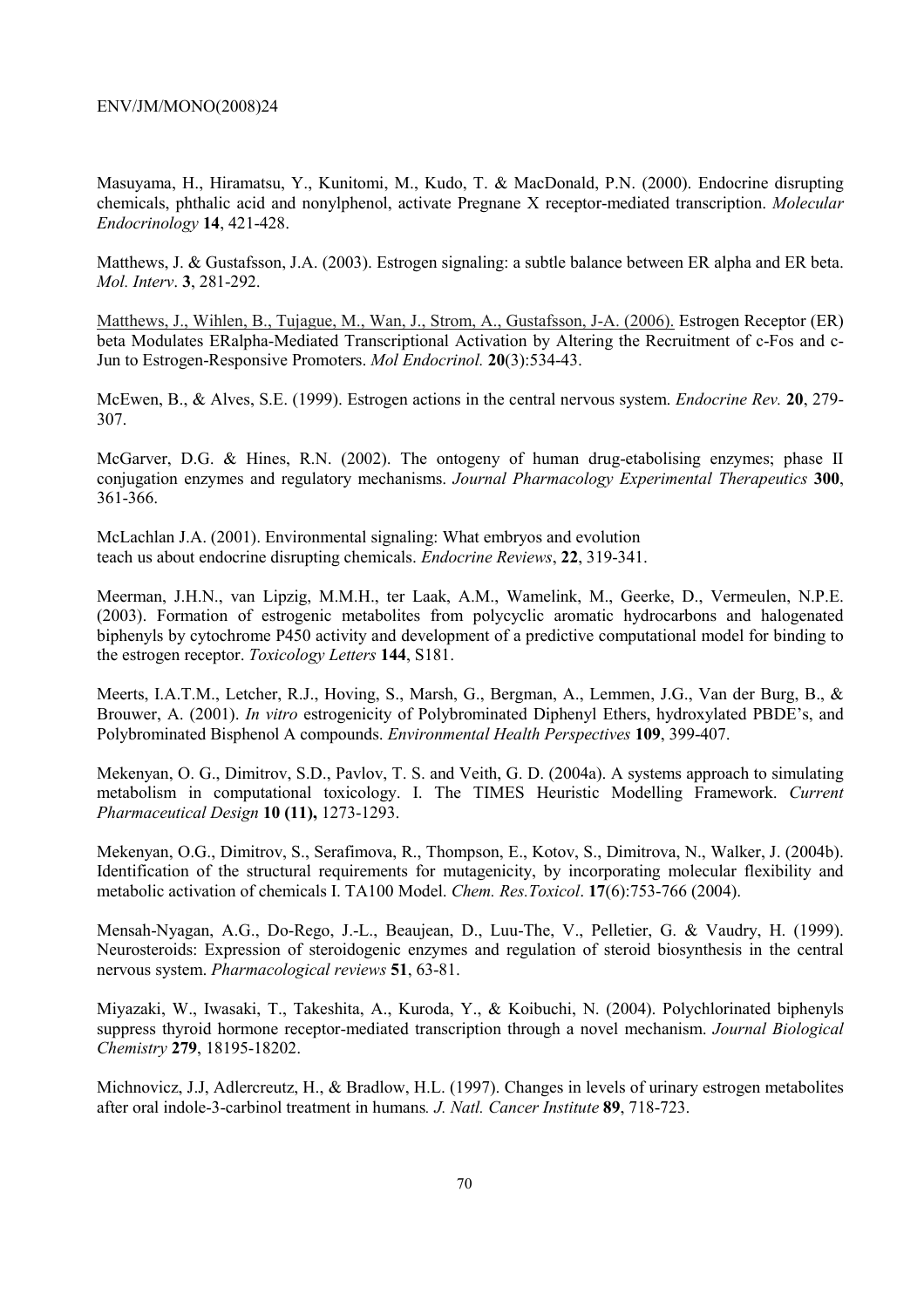Miller, E. C., Lotlikar, P. D., Miller, J. A., Butler, B. W., Irving, C. C., and Hill, J. T. (1968). Reactions (in vitro) of some tissue nucleophiles with the glucuronide of the carcinogen N-hydroxy-2 acetylaminofluorene. *Mol. Pharmacol.* **4**, 147-154.

Miller, S., Kennedy, D., Thomson, J., Han, F., Smith, R., Ing, N., Piedrahita, J. & Busbee, D. (2000). A rapid and sensitive reporter gene that uses green fluorescent protein expression to detect chemicals with estrogenic activity. *Toxicological Sciences* **55**, 69-77.

Miller, V.P., Stresser, D.M., Blanchard, A.P., Turner, S. & Crespi, C.L. (2000), Fluorometric highthroughput screening for inhibitors of cytochrome P450. *Annals of the New York Academy of Sciences* **919**, 26-32.

Miyamoto, J. & Klein, W. (1998). Environmental exposure, species differences and risk assessment. *Pure and Applied Pharmacology* **70**, 1829-1845.

Moore, L., Parks, D., Jones, S., Bleadsoe, R., Consler, T.,Stimmel, J.,Goodwin,B., Liddle, C., Blanchard, S., Willson, T., Collins, J., Kliewer, S. (2000). Orphan nuclear receptors Constitutive androstane receptor and Pregnane X Receptor share xenobiotic and steroid ligands. *J Biol Chem* **275**: 15122-15127, 2000.

Morrell, S.L., Fuchs, J.A. & Holtzman, J.L. Effect of methoxychlor administration to male rats on hepatic, microsomal Iodothyronine 5'-Deiodinase, form I. *Journal Pharmacology Experimental Therapeutics* **294**, 308-312.

Nagy, S.R., Sanborn, J.R., Hammock, B.D., & Denison, M.S. (2002). Development of a green fluorescent protein-based cell bioassay for the rapid and inexpensive detection and characterisation of Ah receptor agonists. *Toxicological Sciences*, **65**, 200-210.

Nakajima, M., Yoshida, R., Shimada, N., Yamazaki, H. & Yokoi T. (2001). Inhibition and inactivation of human cytochrome P450 isoforms by phenethyl isothiocyanate. Drug Metabolism and Disposition **29**, 1110- 1113.

Nakano, S., Nagao, Y., Kobayashi, T., Tanaka, M., Hirano, S., Nobuhara, Y., & Yamada, T. (2002) Problems with Methods used to Screen Estrogenic Chemicals by Yeast Two-Hybrid Assays*. Journal of Health Science*, **48** (1) 83-88 (2002)

Netzeva, T.I., Gallegos Saliner, A., Worth, A.P. (2006) Comparison of the applicability domain of a quantitative structure-activity relationship for estrogenicity with a large chemical inventory.*Environ Toxicol Chem.* **25(5):**1223-30.

Neubert, D. (1997). Vulnerability of the endocrine system to xenobiotic influence. *Regulatory Toxicology and Pharmacology* **26**, 9-29.

Nilsson, S., Mäkelä, S., Treuter, E., Tujague, M., Thomsen, J., Andersson, G., Enmark, E., Petterson, K., Warner, M. & Gustafsson, J-A. (2001). Mechanisms of estrogen action. *Physiol. Rev*. **81**, 1535-1565.

Nishimura M., Yaguti H., Yoshitsugu H., Naito S. & Satoh T. (2003). Tissue distribution of mRNA expression of human cytochrome P450 isoforms assessed by high sensitivity real-time reverse transcription PCR. Yakugaku Zasshi, **123**, 36-375.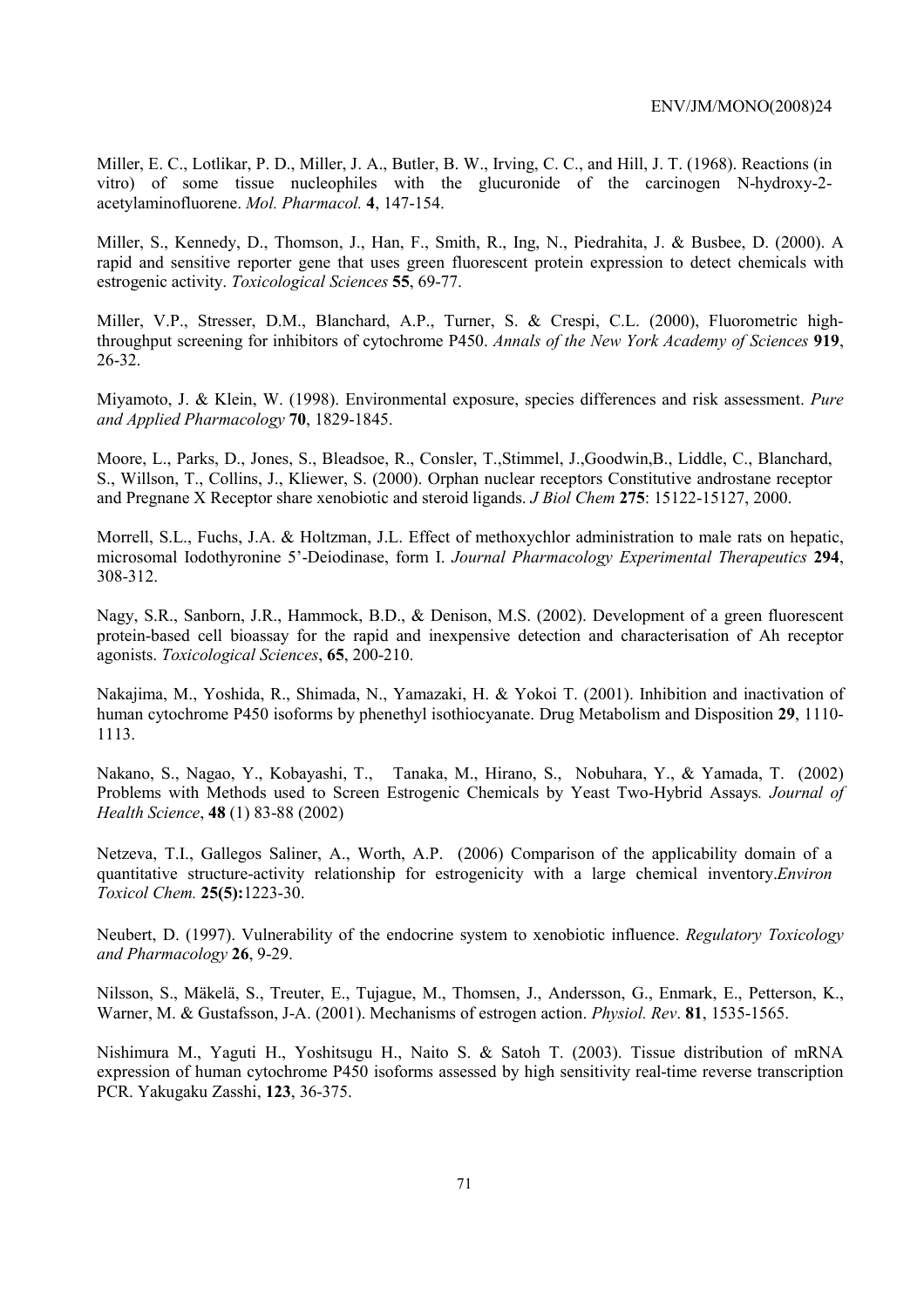Nishiyama T, Ogura K, Nakano H, Kaku T, Takahashi E, Ohkubo Y, Sekine K, Hiratsuka A, Kadota S, Watabe T. (2002) Sulfation of environmental estrogens by cytosolic human sulfotransferases. Drug Metab Pharmacokinet. 17(3):221-8.

OECD (1997) OECD Guidelines for the Testing of Chemicals – TG 471 Bacterial Reverse Mutation Test, available at: http://www.sourceoecd.org

Odum, J., Lefevre, P.A., Tittensor, S., Paton, D., Routledge, E.J., Beresford, N.A., Sumpter, J.P. & Ashby, J. (1997). The rodent uterotrophic assay: critical protocol features, studies with nonyl phenols, and comparison with a yeast estrogenicity assay. *Regulatory Toxicology and Pharmacology* **25**, 176-188.

Ohtake F., Takeyama K.-I., Matsumoto T., Kitagawa H., Yamamoto Y., Nohara K., Tohyama C., Krust A., Mimura J., Chambon P., Yanagisawa J., Fujii-Kuriyama Y. & Kato S. (2003) Modulation of oestrogen receptor signaling by association with the activated dioxin receptor. *Nature* **423**, 545-550.

Olsen, C., Meussen-Elholm, E., Hongslo, J., Stenersen, J., and Tollefsen, K. (2005). Estrogenic effects of environmental chemicals: an interspecies comparison. Comparative Biochemistry and Physiology. *Toxicology & Pharmacology* **141**, 267-274.

Orti, E. Bodwell, J.E. & Munck A. (1992). Phosphorylation of steroid hormone receptors. *Endocrine Reviews* **13**, 105-128.

Ozawa, S., Ohta, K., Miyajima, A., Kurebayashi, H., Sunouchi, M., Shimizu, M., Murayama, N., Matsumoto, Y., Fukuoka, M. & Ohno, Y. (2000). Metabolic activation of o-phenylphenol to a major cytotoxic metabolite, phenylhydroquinone: role of human CYP1A2 and rat CYP2C11/CYP2E1. *Xenobiotica*  **30**, 1005-1017.

Ozers M.S., Ervin K.M., Steffen C.L., Fronczak J.A., Lebakken C.S., Carnahan K.A., Lowery R.G., Burke T.J. (2005) Analysis of ligand-dependent recruitment of coactivator peptides to estrogen receptor using fluorescence polarization. *Mol Endocrinol*. **19**:25-34.

Parke, D.V., Ioannides, C. & Lewis, D.F.V. (1990). The safety evaluation of drugs and chemicals by the use of computer optimised molecular parametric analysis of chemical toxicity (COMPACT). *ATLA* **18**, 91-102.

Pelkonen, O., Raunio, H., Rautio, A. and Lang, M. (1999): Chapter 8. Xenobiotic-metabolising enzymes and cancer risk: correspondence between genotype and phenotype. In: Metabolic Polymorphisms and Susceptibility to Cancer (Editors: Vineis, P., Malats, N., Lang, M., d'Errico, A., Caporaso, N., Cuzick, J. and Boffetta, P.) IARC Scientific Publications Nr. 148, pp 77-88.

Pendurthi, U.R., Lamb, J.G., Nguyen, N., Johnson, E.F. & Tukey R.H. (1990). Chracterization of the CYP2C5 gene in 21L III/K rabbits. *Journal of Biological Chemistry*, **24**, 14662-14668.

Penning, T.M. (1997). Molecular endocrinology of hydroxysteroid dehydrogenases. *Endocr. Revs.* **18**, 281- 305.

Philip, P.A., Ali-Sadat, S., Doehmer, J., Kocarek, T., Akhtar, A., Lu, H. & Chan, K.K. (1999). Use of V79 cells with stably transfected cytochrome P450 cDNAs in studying the metabolism and effects of cytotoxic drugs. *Cancer Chemotherapy and Pharmacology* **43**, 59-67.

Poellinger, L. (2000). Mechanistic aspects-the dioxin (aryl hydrocarbon) receptor*. Food Additives and Contaminants* **17**, 261-266.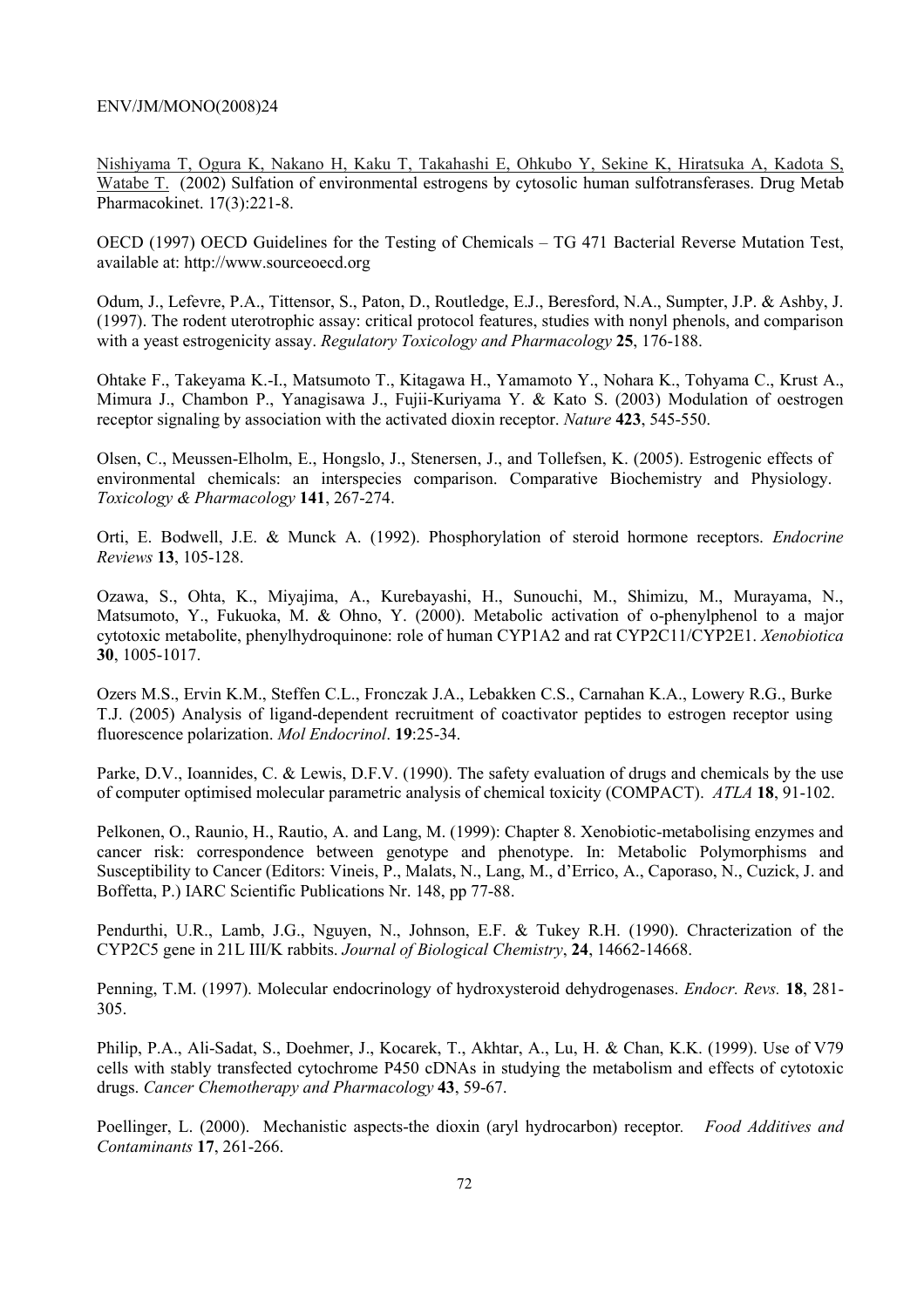Purchase, I.F. (1999). Ethical review of regulatory toxicology guidelines involving experiments on animals: the example of endocrine disruptors. *Toxicological Sciences* **52**, 141-147.

Ramamoorthy, K., Wang, F., Chen, I.-C., Norris, J.D., McDonnell, D.P., Leonard, L.S., Gaido, K.W., Bocchinfuso, W.P., Korach, K.S. & Safe, S. (1997). Estrogenic activity of a dieldrin/toxaphene mixture in the mouse uterus, MCF-7 human breast cancer cells and yeast-based estrogen receptor assays: no apparent synergism. *Endocrinology* **138**, 1520-1527.

Rietjens, I. M. C. M., Boersma, M. G., van der Woude, H., Jeurissen, S. M. F., Schutte, M. E., and Alink, G. M. (2005). Flavonoids and alkenylbenzenes: Mechanisms of mutagenic action and carcinogenic risk: *Genes and Environment. Mutation Research/Fundamental and Molecular Mechanisms of Mutagenesis* **574**, 124-138.

Rogers, J.M. & Denison M.S. (2000). Recombinant cell bioassays for endocrine disruptors: Development of a stably transfected human ovarian cell line for the detection of estrogenic and anti-estrogenic chemicals. *In Vitro and Molecular Toxicology* **13**, 1, 67-82.

Rogers J.M. & Denison M.S. (2002). Analysis of the antiestrogenic activity of 2,3,7,8-tetrachlorodibenzo-pdioxin in human ovarian carcinoma BG-1 cells. *Molecular Pharmacology*, **61**, 1393-1403.

Rose, P., Faulkner, K., Williamson, G. & Mithen, R. (2000). 7-Methylsulfinylheptyl and 8 methylsulfinyloctyl isothiocyanates from watercress are potent inducers of phase II enzymes. *Carcinogenesis* **21**, 1983-1988.

Ross, M. K., and Pegram, R. A. (2004). *In vitro* biotransformation and genotoxicity of the drinking water disinfection byproduct bromodichloromethane: DNA binding mediated by glutathione transferase theta 1- 1. *Toxicology and Applied Pharmacology* **195**, 166-181.

Rouleau N., Turcotte S., Mondou M.H., Roby P., Bosse R. (2003) Development of a versatile platform for nuclear receptor screening using AlphaScreen. *J Biomol Screen*. **8:**191-7.

Roy, D., Angelini, N.L. & Belsham D.D. (1999). Estrogen directly represses gonadotropin-releasing hormone (GnRH) gene expression in estrogen receptor-α (ERα)- and ERβ-expressing GT1-7 GnRH neurons. *Endocrinology* 140: 5045-5053.

Saarikoski, S.T., Rivera, S.P., Hankinson, O., and Husgafvel-Pursiainen, K. (2005): CYP2S1: A short review. *Toxicol. And Appl. Pharmacol* **207**, S62-S69.

Saeki, M., Saito, Y., Nagano, M., Teshima, R., Ozawa, S., and Sawada, J. (2002): mRNA expression of multiple cytochrome P450 isozymes in four types of cultured skin cells. *International Archives of Allergy and Immunochemistry* **127**, 333-336.

Safe, S. (2000). Endocrine disruptors and human health - Is there a problem? An update. *Environmental Health Perspectives* **108**, 487-493.

Safe, S., Connor, K., Ramamorthy, K., Gaido, K. & Maness, S. (1997). Human exposure to endocrine-active chemicals: hazard assessment problems. *Regulatory Toxicology and Pharmacology* **26**, 52-58.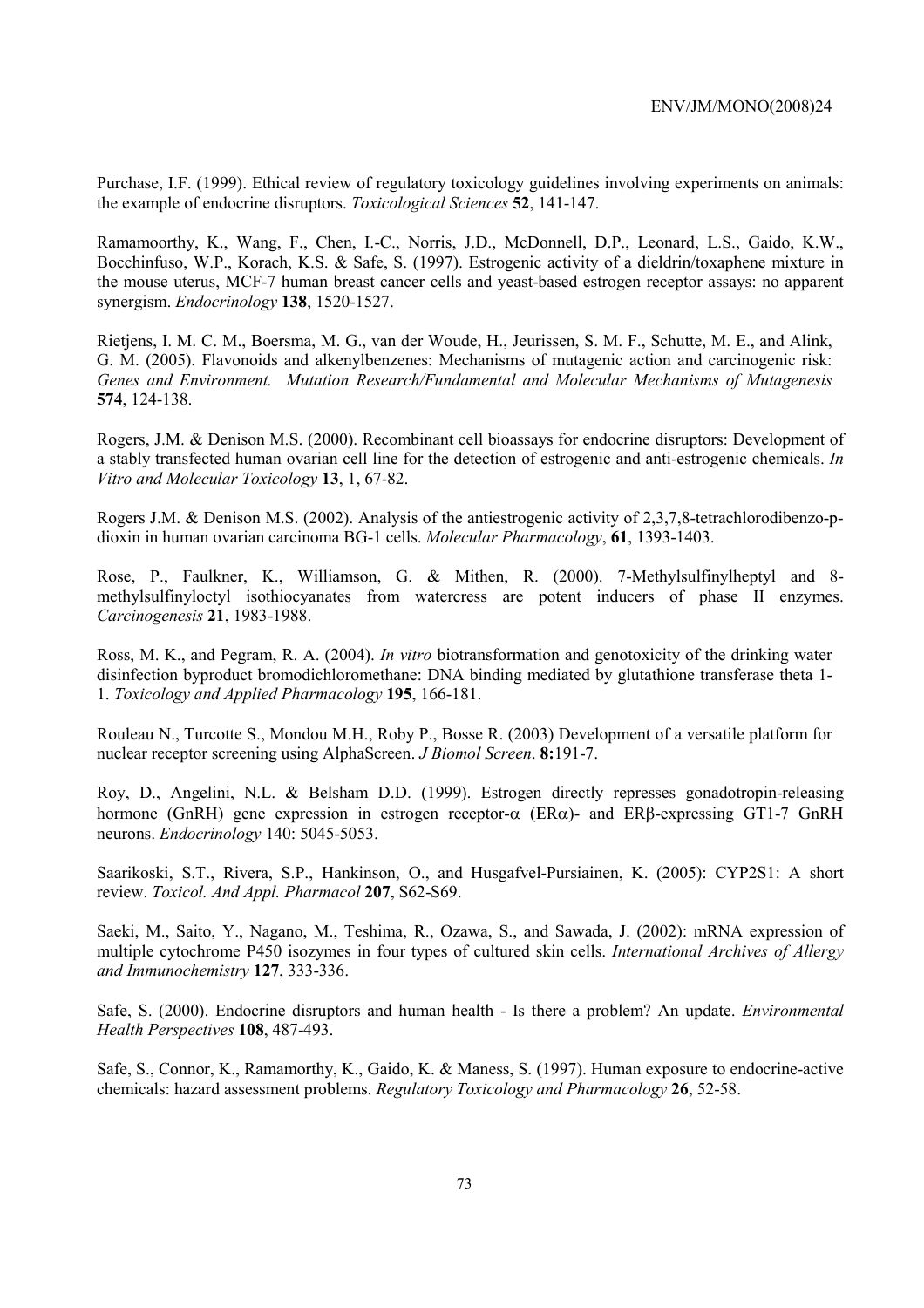Sakaki, T., Akiyoshi-Shibata, M., Murakami, H. & Ohkawa, H. (1991). Progesterone metabolism in recombinant yeast simultaneously expressing bovine cytochromes P450c17 (CYP 17A1) and P450c21 (CYP 21B1) and yeast NADPH-P450 oxidoreductase. *Pharmacogenetics* **1**, 86-93.

Sanderson, J.T., Slobbe, L., Lansbergen, G.W.A., Safe, S., & van den Berg, M. (2001). 2,3,7,8- Tetrachlorodibenzo-p-dioxin and diindolylmethanes differentially induce cytochrome P450 1A1, 1B1, and 19 in H295R human adrenocortical carcinoma cells. *Toxicological Sciences* **61**, 40-48.

Schenk, D., Stresser, D.M., McCants, J.C., Nimrod, A.C. & Benson, W.H. (1997). Influence of βnaphtoflavone and methoxychlor pretreatment on the biotransformation and estrogenic activity of methoxychlor in Channel Catfish (Ictalurus punctatus). *Toxicology and Applied Pharmacology* **145**, 349- 356.

Schmalix, W.A., Lang, D., Schneider A., Bocker, R., Greim, H. & Doehmer, J. (1996). Stable expression and coexpression of human cytochrome P450 oxidoreductase and cytochrome P450 1A2 in V79 Chinese hamster cells: sensitivity to quinones and biotransformation of 7-alkoxyresorufins and triazines. *Drug Metabolism and Disposition* **24**, 1314-1319.

Schmieder, P., Tapper, M., Denny, J., Kolanczyk, R., Sheedy, B., Henry, T., and Veith, G. (2004). Use of trout liver slices to enhance mechanistic interpretation of ER binding for cost-effective prioritization of chemicals within large inventories.*Environ Sci Tech.* **38**, 6333-6342.

Schmieder, P., M. Tapper, A. Linnum, J. Denny, R. Kolanczyk and R. Johnson. 2000. Optimization of a Precision-Cut Trout Liver Tissue Slice Assay as a Screen for Vitellogenin Induction: Comparison of Slice Incubation Techniques. *Aquatic Toxicol*. **49**:251-268.

Schmitmeier, S., Langsch, A., Jasmund, I., Bader, A. (2006) Development and characterisation of a smallscale bioreactor based on a bioartificial hepatic culture model for predictive pharmacological *in vitro* screenings. *Biotechnol Bioeng*. **95(6):**1198-206

Schmutzler, C., Bacinski, A., Gotthardt, I., Huhne, K., Ambrugger, P., Klammer, H., Schlecht, C., Hoang-Vu, C., Gruters, A., Wuttke, W., Jarry, H., Köhrle, J.(2007) The ultraviolet filter benzophenone 2 interferes with the thyroid hormone axis in rats and is a potent *in vitro* inhibitor of human recombinant thyroid peroxidase. *Endocrinology.* **148(6):**2835-44.

Schrader, T.J., Langlois, I., Soper, K., & Cherry, W. (2002). Mutagenicity of bisphenol A (4,4' isopropylidenediphenol) *in vitro*: effects of nitrosylation. *Teratogenesis Carcincinogen* Mutagen **22**:425- 441.

Seidel, S.D., Li, V., Winter, G.M., Rogers,W.J., Martinez, E.I., & Denison, M.S. (2000). Ah receptor-based chemical screening bioassays: application and limitations for the detection of Ah receptor agonists. *Toxicological Sciences* **55**, 107-115.

Setchell, K.D.R., Borriello, S.P., Hulme, P., Kirk, D.N., & Axelson, M. (1984). Nonsteroidal estrogens of dietary origin: possible roles in hormone-dependent disease. *Am J Clin Nutr.* **40**, 569-578.

Setchell, K.D.R., Brown, N.B., Zimmer-Nechemias, L., Brashear, W.T., Wolfe, B.E., Kirschner, A.S., & Heubi, J.E. (2002). Evidence for lack of absorption of soy isoflavone glycosides in humans, supporting the crucial role of intestinal metabolism for bioavailability. *Am J Clin Nutr* **76**, 447-453.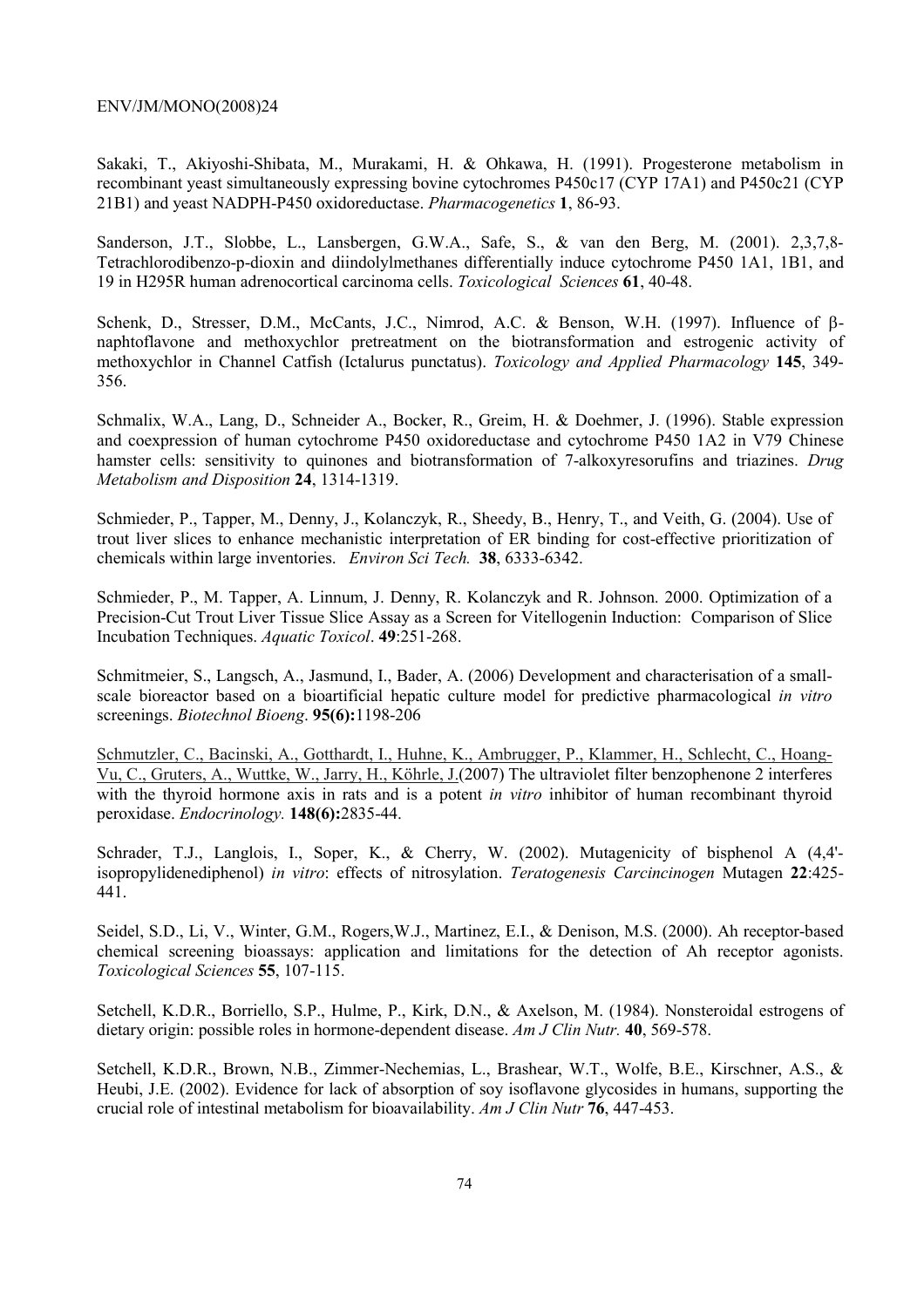Setchell, K.D.R., Clerici, C., Lephart, D., Cole, S.J., Heenan, C., Castellani, D., Wolfe, B.E., Nechemias-Zimmer, L., Brown, N.M., Lund, T.D., Handa, R.J., & Heubi, J.E. (2005). S-Equol, a potent ligand for estrogen receptor ß, is the exclusive enantiomeric form of the soy isoflavone metabolite produced by human intestinal bacterial flora. *Am J Clin Nutr*. **81**,1072-1079.

Shelby, M.D., Newbold, R.R., Tully, D.B., Chae, K. & Davis, V.L. (1996). Assessing environmental chemicals for estrogenicity using a combination of *in vitro* and *in vivo* assays. *Environmental Health Perspectives* **104**, 1296-1300.

Sheets, P.L., Yost, G.S. and Carlson, G.P. (2004). Benzene metabolism in human lung cell lines BEAS-2B and A549 and cells overexpressing CYP2F1. *J. Biochem Mol Toxicol* **18**, 92-99.

Shevtsov, S., Petrotchenko, V., Pedersen, L.C. & Negishi, M. (2003). Crystallographic analysis of a hydoxylated polychlorinated biphenyl (OH-PCB) bound to catalytic estrogen binding site of human estrogen sulfotransferase. *Environmental Health Perspectives* 7, 884-888.

Shilling, A., & Williams, D. (2000). Determining relative estrogenicity by quantifying vitellogenin induction in rainbow trout liver slices. *Toxicl Applied Pharmacol* **164**, 330-335.

Shipley, J.M., & Waxman, D.J. (2006) Aryl hydrocarbon receptor-independent activation of estrogen receptor-dependent transcription by 3-methylcholanthrene. *Toxicol Appl Pharmacol.* **1;213(2):**87-97.

Shou, M., Korzekwa, K.R., Brooks, E.N., Krausz, K.W., Gonzalez, F.J. & Gelboin, H.V. (1997). Role of human hepatic cytochrome P450 1A2 and 3A4 in the metabolic activation of estrone. *Carcinogenesis* **18**, 207-214.

Sievernich A., Wildt, L., Lichtenberg-Fraté H. (2004) *In vitro* bioactivity of 17α-estradiol. *Journal of Steroid Biochemistry and Molecular Biology.* **92,** 455-463.

Sivaraman A., Leach J.K., Townsend S., Iida T., Hogan B.J., Stolz D.B., Fry R., Samson L.D., Tannenbaum S.R., Griffith L.G. (2005) A microscale *in vitro* physiological model of the liver: predictive screens for drug metabolism and enzyme induction. *Curr Drug Metab*. **6**:569-91.

Smith, D.J. (1998). The pharmacokinetics, metabolism, and tissue residues of β-adrenergic agonists in livestock. *J. Anim. Sci.* **76**, 173-194.

Smith G, Wolf CR, Deeni YY, Dawe RS, Evans AT, Comrie MM, Ferguson J, Ibbotson SH. (2003) Cutaneous expression of cytochrome P450 CYP2S1: individuality in regulation by therapeutic agents for psoriasis and other skin diseases.*Lancet.* **361(9366):**1336-43.

Snyder, R.W., Maness, S.C., Gaido, K.W., Welsch, F., Sumner, S.C.J. and Fenell, T.R. 2000. Metabolism and disposition of bisphenol A in female rats. Toxicol. Appl. Phrmacol. 168: 225-234.

Soprano, D.R. & Soprano, K.J. (2003). Pharmacological doses of some synthetic retinoids can modulate both the aryl hydrocarbon receptor and retinoid pathways*. J. Nutr*. **133**, 277S-281S.

Soto, A.M. & Sonnenschein, C. (2001). The two faces of Janus: sex steroids as mediators of both cell proliferation and cell death. *J. Natl. Cancer Institute* **93**, 1673-1675.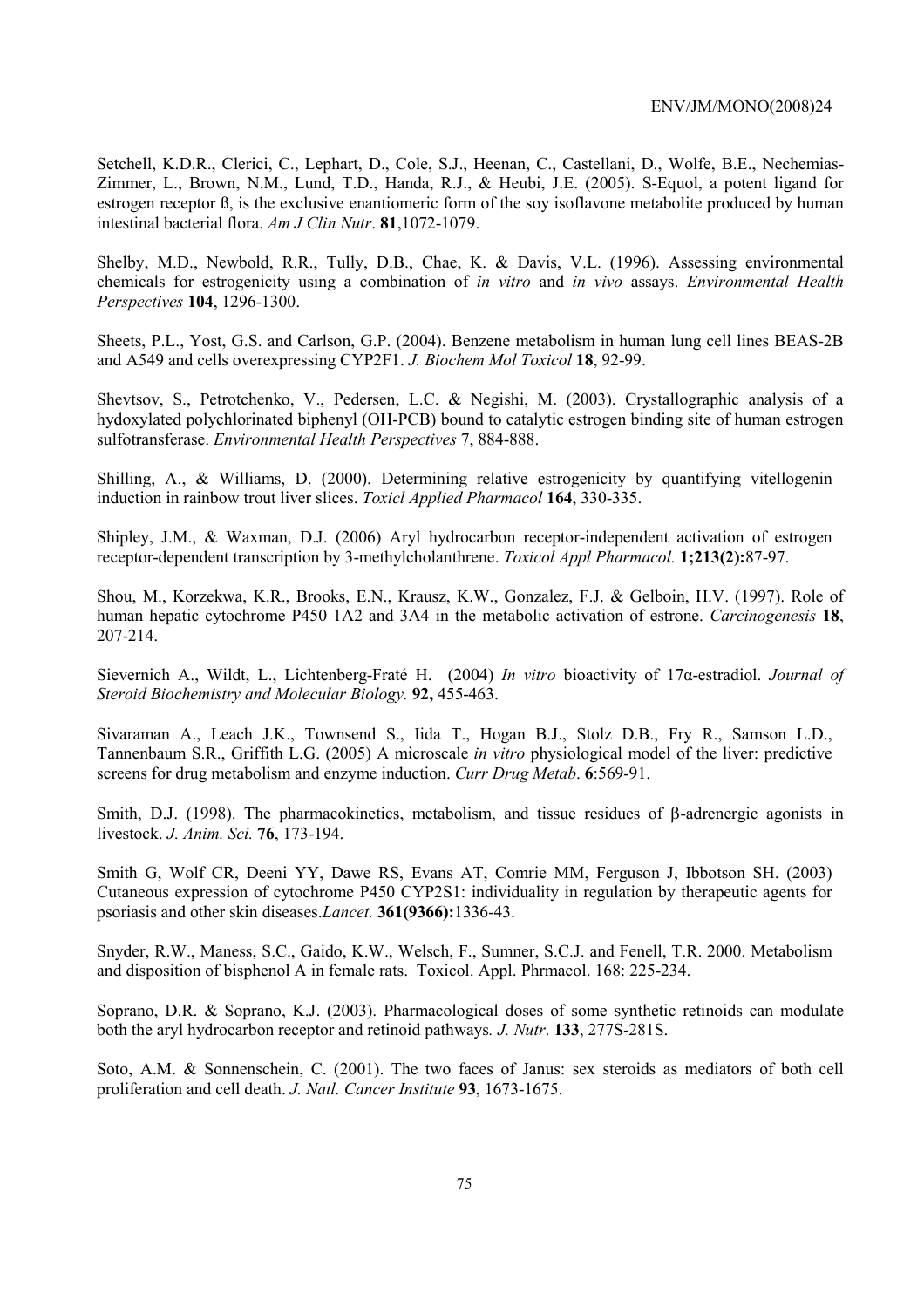Spiegelhalder, B., Eisenbrand, G. & Presussmann, R. (1976). Influence of dietary nitrate on nitrite content of human saliva: possible relevance to *in vivo* formation of N-nitroso compounds. *Food Cosmet Toxicol*.**14**,545-548.

Spink, D.C., Lincoln II, D.W., Dickerman, H.W. & Gierthy, J.F. (1990). 2,3,7,8-Tetrachlorodibenzo-pdioxin causes an extensive alteration of 17β-estradiol metabolism in MCF-7 breast tumor cells. *PNAS* **87**, 6917-6921.

Stanley LA, Skare JA, Doyle E, Powrie R, D'Angelo D, & Elcombe CR. Lack of evidence for metabolism of p-phenylenediamine by human hepatic cytochrome P450 enzymes. Toxicology. 2005; 210(2-3):147-57

Steimer, T. (2003). *Steroid Hormone Metabolism.* Geneva Foundation for Medical Research. http://www.gfmer.ch/Books/Reproductive\_health/Steroid\_hormone\_metabolism.html

Stresser, D. & Kupfer, D. (1997). Catalytic characteristics of CYP3A4**:** Requirement for phenolic function in *ortho* hydroxylation of estradiol and *O-*demethylated methoxychlor. *Biochemistry* **36**, 2203-2210.

Stresser, D.M. & Kupfer, D. (1998a). Human cytochrome P450 catalysed conversion of the prestrogenic pesticide methoxychlor into an estrogen: Role of CYP2C19 and 1A2 in O-demethylation. *Drug Metab. Dispos.* **26,** 868-874.

Stresser, D.M. & Kupfer, D. (1998b). Prosubstrates of CYP3A4, the major human hepatic cytochrome P450. *Biochem. Pharmacol*. **55**, 1861-1871.

Stromstedt, M., Warner, M., Banner, C.D., Macdonald, P.C. & Gustafsson, J.A. (1993). Role of brain cytochrome P450 in regulation of the level of anesthetic steroids in the brain. *Mol. Pharmacol*. **44**, 1077- 1083.

Suiko, M., Sakakibara, Y., and Liu, M.C. 2000. Sulfation of environmental estrogen-like chemicals by human cytosolic sulfotransferases. Biochem. Biophys. Res. Commun. 267: 80-84.

Swales, K. (2002) An investigation of host cell effects on the xenobiotic induction of cytochrome P450 3A. PhD thesis. University of Surrey, UK

Talafous, J., Sayre, L.M., Mieyal, J.J. et al. (1994). META. 2. A dictionary model of mammalian xenobiotic metabolism. *Journal of Chemical Information and Computer Sciences* **34**, 1326-1333.

Tang, M. H. Y., Helsby, N. A., Wilson, W. R., and Tingle, M. D. (2005). Aerobic 2- and 4-nitroreduction of CB 1954 by human liver. *Toxicology* **216**, 129-139.

Tannenbaum S.R., Weisman M. & Fett D. (1975). The effect of nitrate intake on nitrite formation in human saliva. *Food Cosmet Toxicol* **14**,549-552.

Tew, K.D., Manks, A., Barone, L., Rosser, D., Akerman, G., Montali, J.A., Wheatley, J.B. & Schmidt, D.E. Jr. (1996): Glutathione-associated enzymes in human cell lines of the National Cancer Institute drug screening program. *Mol. Pharmacol*. **50**, 149-159.

Tucker, G.T., Houston, J.B. & Huang, S.M. (2001). Optimizing drug development: strategies to assess drug metabolism/transporter interaction potential-towards a consensus. *Br J Clin Pharmacol*. **52**, 107-117.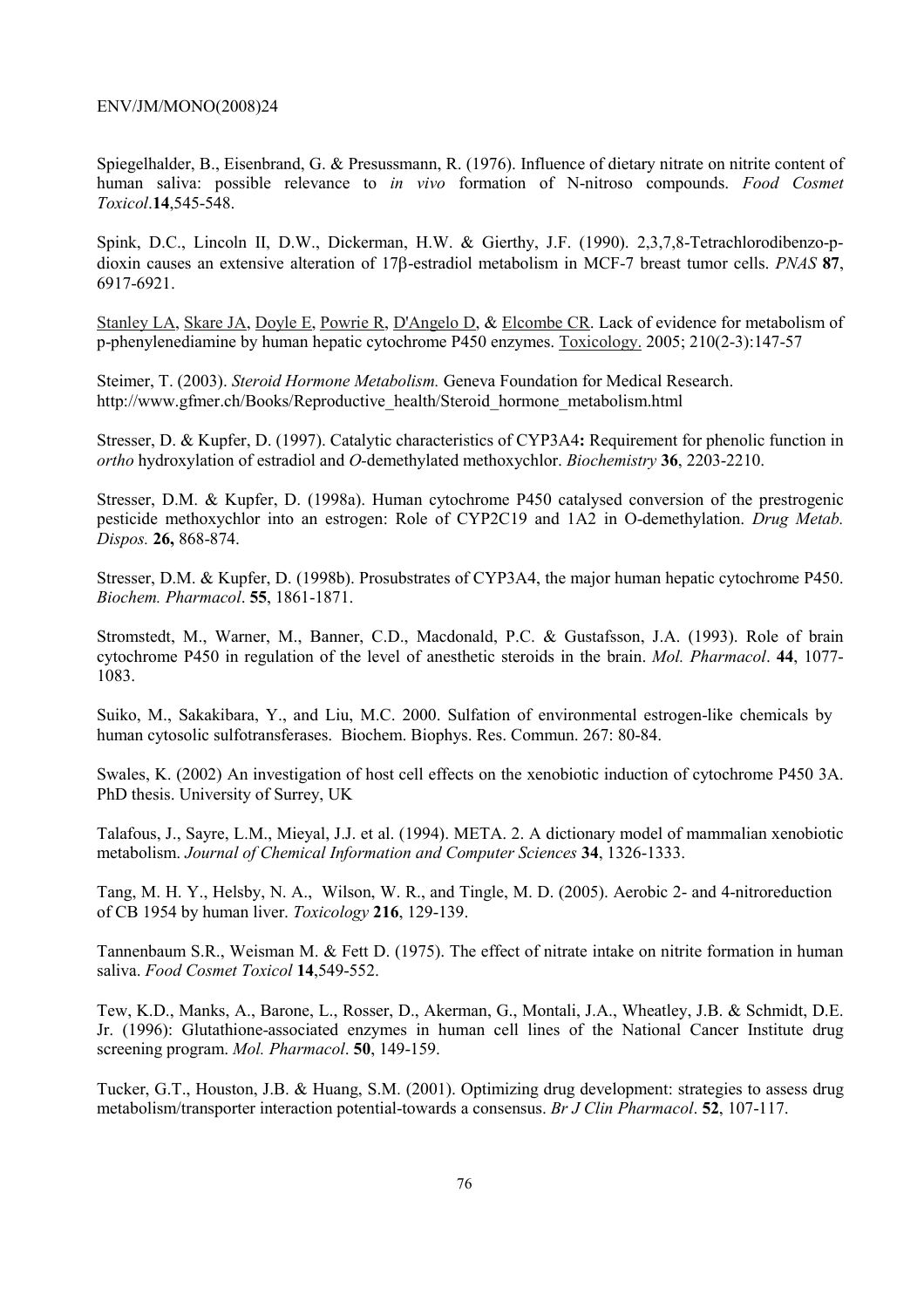Tominaga, T., Negishi, T., Hiroka, H., Miyachi, A., Inoue, A., Hayasaka, I., and Yoshikawa, Y. 2006. Toxicokinetics of bisphenol A in rats, monkeys and chimpanzees by the LC-MS/MS method. *Toxicology* 226, 208-217.

Turan, N. Waring, R.H., & Ramsden, D.B. (2005) The effect of plasticisers on "sulphate supply" enzymes. Mol Cell Endocrinol. **1;244(1-2**):15-9.

UNEP (2004) Stockholm Convention on Persistent Organic Pollutants, United Nations Environment Programme (UNEP). Available at: [http://www.pops.int/]

Vakharia, D. & Gierthy, J. (1999). Rapid assay for oestrogen receptor binding to PCB metabolites. *Toxicology in vitro* **13,** 275-282.

van Lipzig, M.M., Commandeur, J.N., de Kanter, F.J., Damsten, M.C., Vermeulen, N.P., Maat, E., Groot, E.J., Brouwer, A., Kester, M.H., Visser, T.J., Meerman, J.H. (2005). Bioactivation of dibrominated biphenyls by cytochrome P450 activity to metabolites with estrogenic activity and estrogen sulfotransferase inhibition capacity. *Chem Res Toxicol*. **18(11):**1691-700

Vedani, A., Dobler, M. & Lill, M.A. (2005). In silico prediction of harmful effects triggered by drugs and chemicals. *Toxicol. Appl. Pharmacol*. **207** suppl. 2, 398-407.

Völkel, W., Bittner, N., & Dekant, W. (2005) Quantitation of bisphenol A and bisphenol A glucuronide in biological samples by high performance liquid chromatography-tandem mass spectrometry.*Drug Metab Dispos.* **33(11):**1748-57.

Warner, M., Hellmold, H., Yoshida, S., Liao, D., Hedlund, E. & Gustafsson, J.A. (1997). Cytochrome P450 in the breast and brain: role in tissue-specific activation of xenobiotics. *Mutation Res.,* **376**, 79-85.

Warner, M., Hellmold, H., Magnusson, M., Rylander, T., Hedlund, E. & Gustafsson, J.A. (1998). Extrahepatic cytochrome P450: role in in situ toxicity and cell-specific hormone sensitivity*. Arch. Toxicol. Suppl*. **20**, 455-463.

Warner, M., Nilsson, S. & Gustafsson, J-Å. (1999). The estrogen receptor family. *Curr. Opin. Obstet. Gynecol.* **11**, 249-254.

Waters, K.M., Safe, S. & Gaido, K.W. (2001). Differential gene expression in response to methoxychlor and estradiol through ERα, ERβ, and AR in reproductive tissues of female mice. *Toxicological Sci*. **63**, 47-56.

Waxman, D.J., (1988) Interactions of hepatic cytochromes P-450 with steroid hormones. Regioselectivity and stereospecificity of steroid metabolism and hormonal regulation of rat P-450 enzyme expression. *Biochem Pharmacol.* **1;37(1):**71-84.

Waxman,. DJ., (1999) P450 gene induction by structurally diverse xenochemicals: central role of nuclear receptors CAR, PXR and PPAR. *Arch Biochem Biophys* **369:** 11-23.

Wei, P., Zhang, J., Egan-Hafley, M., Liang, S. & Moore, D.D. (2000). The nuclear receptor CAR mediates specific xenobiotic induction of drug metabolism. Nature, **407**, 920-923.

Weigel, N. (1996). Steroid hormone receptors and their regulation by phosphorylation. *Biochem. J.* **319**, 657-667.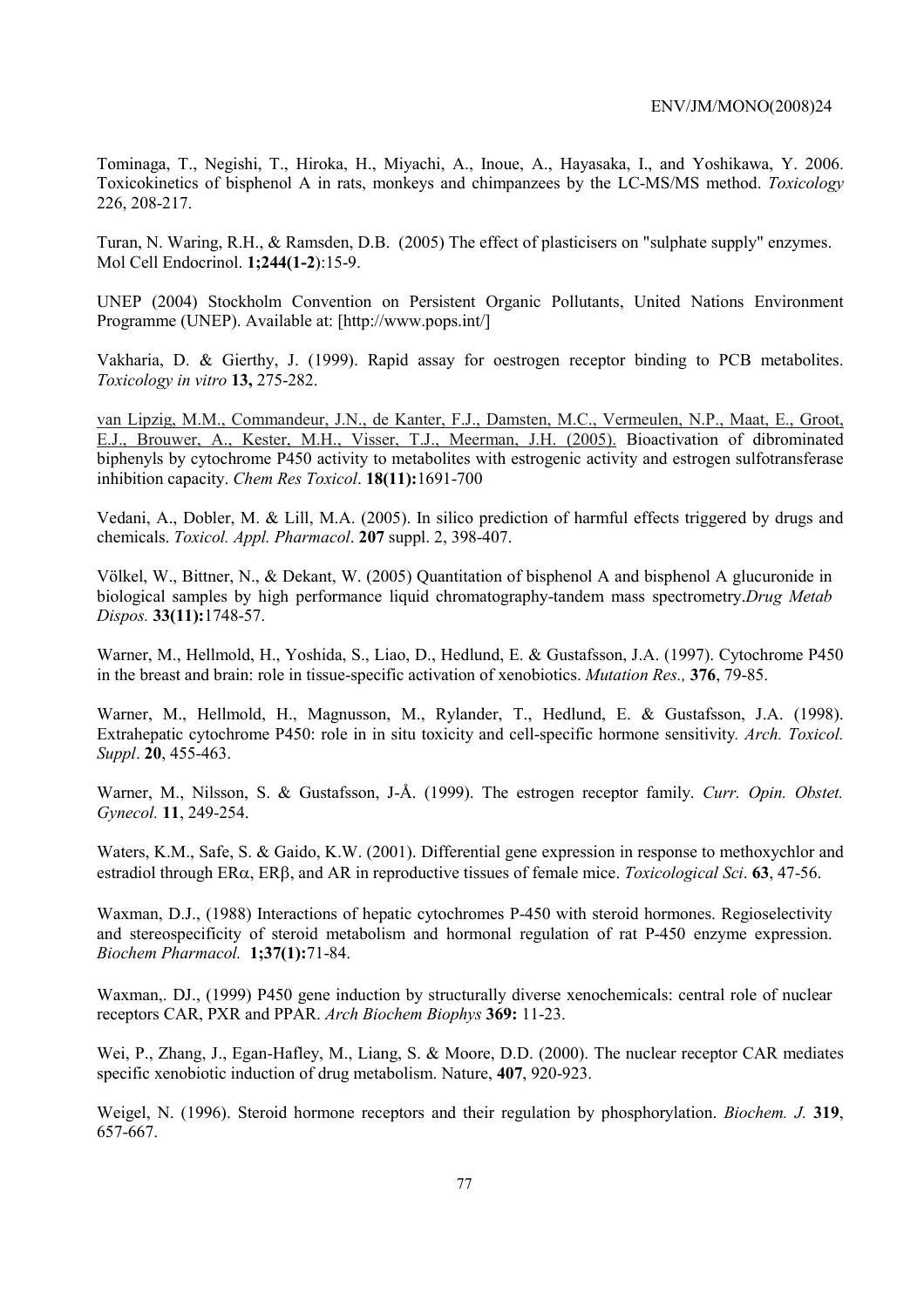Weybridge Conference (1996). European workshop on the impact of endocrine disrupters on human health and wildlife. Report of proceedings, EUR 17549, DG XII of the European Commission.

Wilson, N.K., Chuang, J.C., Lyu, C., Menton, R. and Morgan, M.K. 2003. Aggregate exposures of nine preschool children to persistent organic pollutants at day care and at home. *J. Expos. Anal. Environ. Epidemiol*. **13,** 187-202.

Wilson, N.K., Chuang, J.C., Morgan, M.K., Lordo, R.A. and Sheldon, L.S. 2007. Exposures of preschool children to pentachlorophenol, bisphenol A and nonyl- phenol at home and daycare. *Environ. Res.* **103,** 9- 20.

Wolf, C. R., Berry, P. N., Nash, J. A., Green, T., and Lock, E. A. (1984). Role of microsomal and cytosolic glutathione S-transferases in the conjugation of hexachloro-1:3-butadiene and its possible relevance to toxicity. *The Journal of Pharmacology and Experimental Therapeutics* **228**, 202-208.

Wolf, C.R. & Smith, G. (1999). Pharmacogenetics. *British Medical Bulletin* **55**, 366-368.

Wong, C., Kelce, W.R., Sar, M., & Wilson, E.M. (1995). Androgen receptor antagonist versus agonist activities of the fungicide vinclozolin relative to hydroxyflutamide. *Journal of Biological Cemistry* **270**, 19998-20003.

Woo, W-T., Arcos, J.C., & Lai, D.Y. (1988) In: P. Politzer & F.J. Martin Jr eds., *Chemical Carcinogens, Activation Mechanisms, Structural and Electronic Factors and Reactivity,* Elsevier, Amsterdam, pp. 1-31.

Wormhoudt, L.W., Commandeur, J.N. & Vermeulen, N.P. (1999). Genetic Polymorphisms of Human N-Acetyltransferase, Cytochrome P450, Glutathione-S-Transferase, and Epoxide Hydrolase Enzymes: Relevance to Xenobiotic Metabolism and Toxicity. *Crit. Rev. Toxicol*. **29** (1), 59-124.

Xu, C., Li, C.Y., & Kong, A.N. (2005). Induction of phase I, II and III drug metabolism/transport by xenobiotics. *Arch Pharm Res.,* **28**, 249-268.

Yen P.M. (2001). Physiological and molecular basis of thyroid hormone action. *Physiological Reviews*, **81**, 1097-1142.

Yengi, L.G., Xiang, Q., Pan, J., Scatina, J., Kao, J., Ball, S.E., Fruncillo, R., Ferron, G., and Wolf, C.R. (2003): Quantitation of cytochrome P450 mRNA levels in human skin. *Anal. Biochem* **316**, 103-110.

Yoshihara, S., Makishima, M., Suzuki, N. & Ohta, S. (2001). Metabolic activation of bisphenol A by rat liver S9 fraction. *Toxicological Sciences* **62**, 221-227.

Yoshihara, S., Mizutare, T., Makishima, M., Suzuki, N., Fujimoto N., Igarashi, K. & Ohta, S. (2004) Potent estrogenic metabolites of bisphenol A and Bisphenol B formed by rat liver S9 fraction: their structures and estrogenic potency. *Toxicological Sciences 78,* 50-59*.*

You, L. (2004). Steroid hormone biotransformation and xenobiotic induction of hepatic steroid metabolising enzymes. *Chem Biol Interact*. **147**, 233-246.

Zacharewski, T.R., Berhane, K., Gillesby, B.E. & Burnison, B.K. (1995). Detection of estrogen- and dioxinlike activity in pulp and paper mill black liquor and effluent using *in vitro* recombinant receptor/reporter gene assays. *Environmental Science & Technology* **29**, 2140-2146.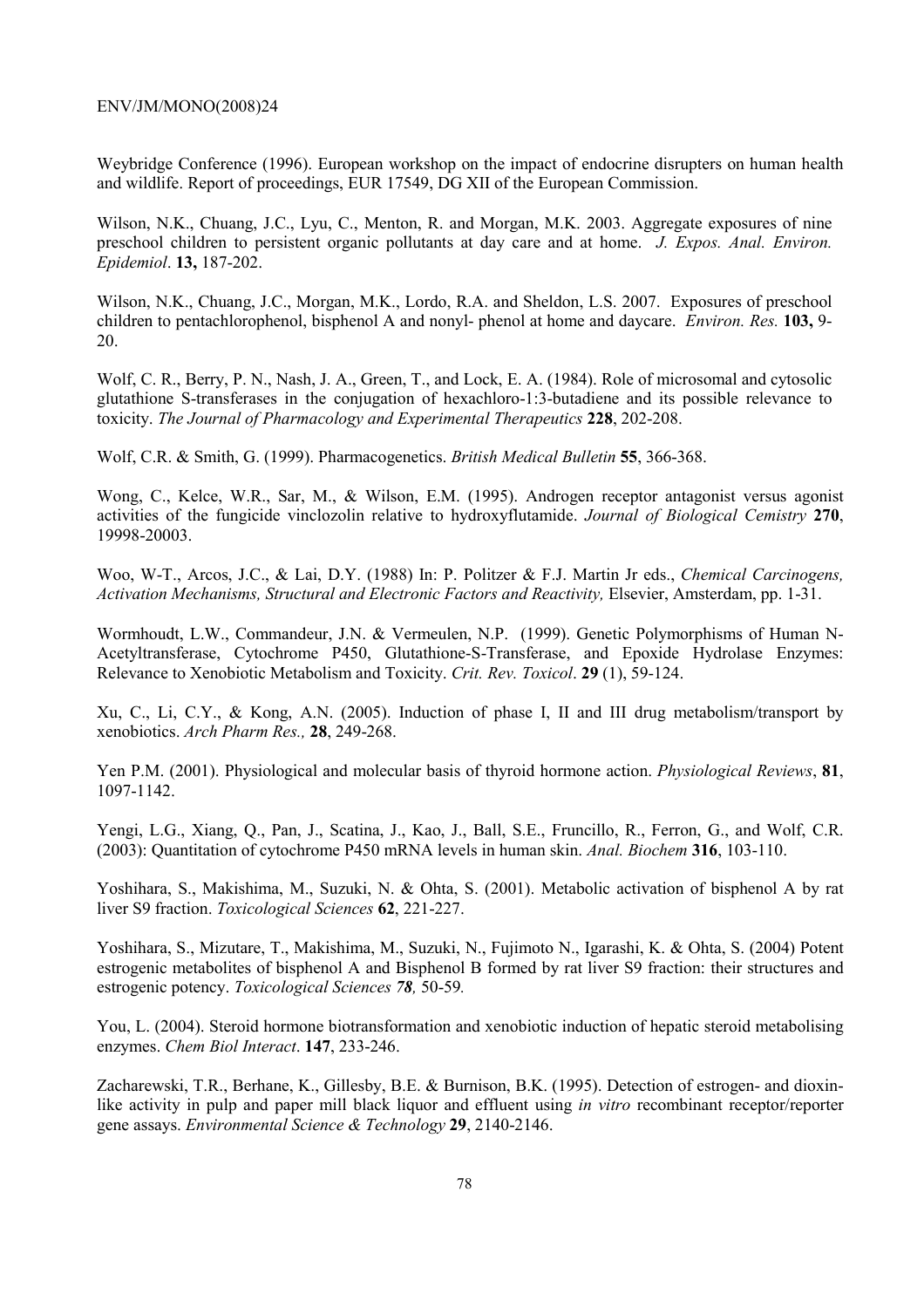Zhou, L.-X., Dehal, S.S., Kupfer, D., Morrell, S., McKenzie, B.A., Eccleston Jr., E.D. & Holtzman, J.L. (1995). Cytochrome P450 catalysed covalent binding of methoxychlor to rat hepatic, microsomal iodothyronine 5'-monodeiodinase, type I; does exposure to methoxychlor disrupt thyroid hormone metabolism? *Arch. Biochem. Biophys*. **322**, 390-394.

Zhou, T., Ross, D.G., DeVito, M.J., & Crofton, K.M. (2001). Effects of short-term *in vivo* exposure to polybrominated diphenyl ethers on thyroid hormones and hepatic enzyme activities in weanling rats. *Toxicological Sciences* **61**, 76-82.

Ziccardi, M.H., Gardner, I.A., & Denison, M.S. (2000). Development and modification of a recombinant cell bioassay to directly detect halogenated and polycyclic aromatic hydrocarbons in serum. *Toxicological Sciences* **54**, 183-193.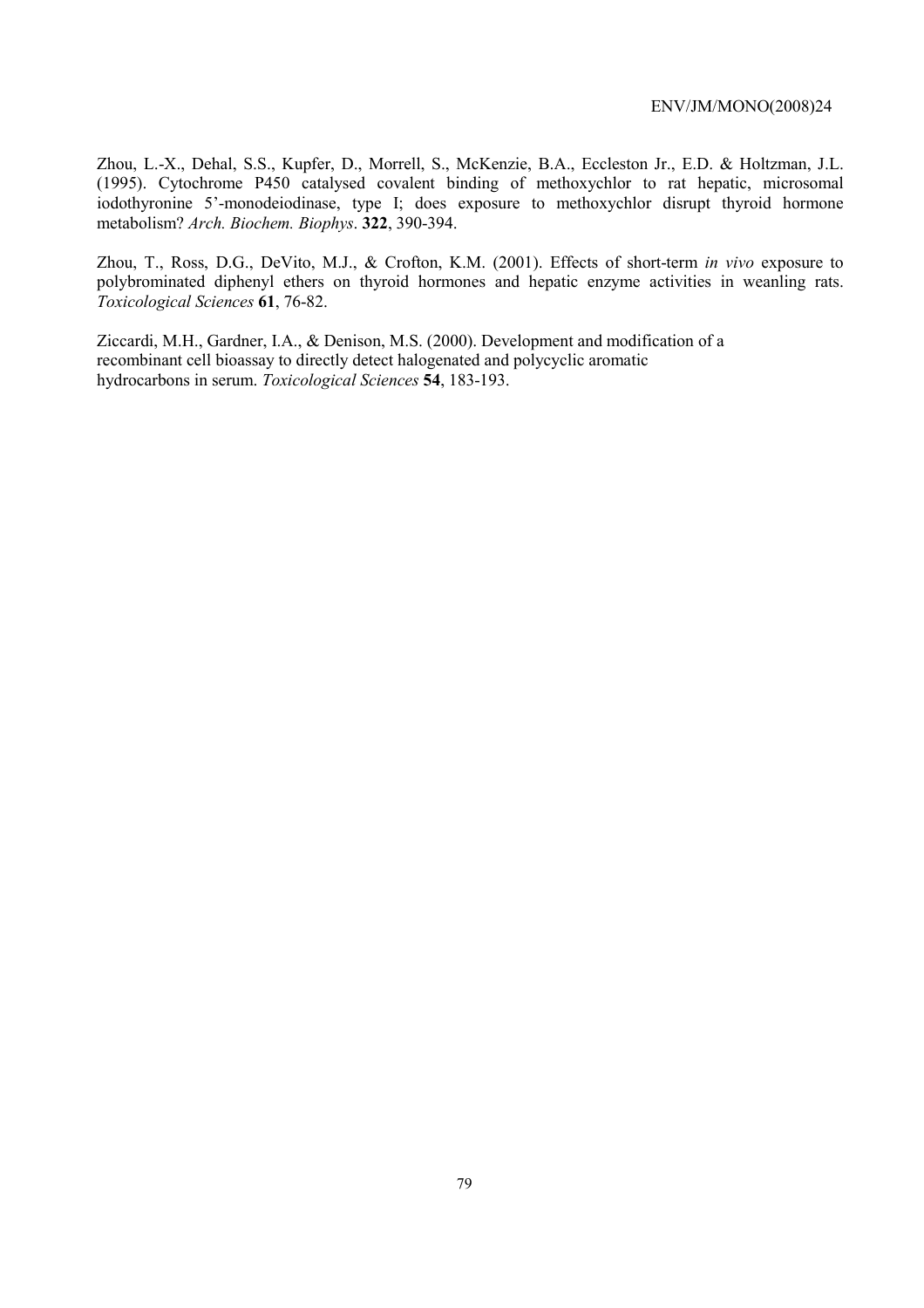## **7. TABLES**

**Table 1** 

## **EXAMPLES OF CELL LINES AND OTHER CELL TYPES USED IN CELL PROLIFERATION AND** *TRANSCRIPTIONAL ACTIVATION ASSAYS FOR TESTING ENDOCRINE DISRUPTORS (after Combes, 2000 and references therein)*

| <b>Cell line</b>   | <b>Estrogenicity</b> | <b>Androgenicity</b> | <b>Notes</b>                                                                                                                          |
|--------------------|----------------------|----------------------|---------------------------------------------------------------------------------------------------------------------------------------|
| <b>CHO</b>         | N <sub>0</sub>       | Yes                  |                                                                                                                                       |
| CHO-K1             | Yes                  | N <sub>o</sub>       | Metabolises vinclozolin                                                                                                               |
| $COS-1$            | Yes                  | N <sub>0</sub>       | Easy to transfect with recombinant CYPs                                                                                               |
| $BG-1$             | Yes                  | N <sub>o</sub>       |                                                                                                                                       |
| $CV-1$             | N <sub>0</sub>       | Yes                  | Easy to transfect. Possesses 17 $\alpha$ - oxidase and 5 $\alpha$ -<br>reductase                                                      |
| ELT-3              | Yes                  | N <sub>o</sub>       | Also possesses PR receptor                                                                                                            |
| HEC-1              | Yes                  | N <sub>o</sub>       | Also possesses PR receptor                                                                                                            |
| <b>HEK 293</b>     | Yes                  | No                   |                                                                                                                                       |
| Hep G <sub>2</sub> | Yes                  | Yes                  | Possesses some residual P450 activity and can be<br>transfected with various CYPs, but has no $ER\alpha$ or<br>$\beta$ (Swales, 2002) |
| Hep 1c1c7          | Yes                  | Yes                  | Possesses Ah receptor                                                                                                                 |
| HeLa               | Yes                  | N <sub>o</sub>       |                                                                                                                                       |
| Ishikawa           | Yes                  | N <sub>o</sub>       | Also possesses PR receptor                                                                                                            |
| MCF-7              | Yes                  | N <sub>o</sub>       | Also possesses PR receptor and metabolises a<br>range of estrogens.                                                                   |
| MDA-MB             | Yes                  | Yes                  | Very low level of $ER\beta$ ; GR receptor also present                                                                                |
| $PC-3$             | N <sub>o</sub>       | Yes                  |                                                                                                                                       |
| $PC-12$            | N <sub>o</sub>       | Yes                  |                                                                                                                                       |
| <b>PALM</b>        | No.                  | Yes                  |                                                                                                                                       |
| <b>T47D</b>        | Yes                  | N <sub>o</sub>       | Also possesses PR receptor                                                                                                            |
| ZR-75              | Yes                  | N <sub>o</sub>       | Also possesses PR receptor                                                                                                            |
| Yeast              | Yes                  | Yes                  | Residual P450 activity present.                                                                                                       |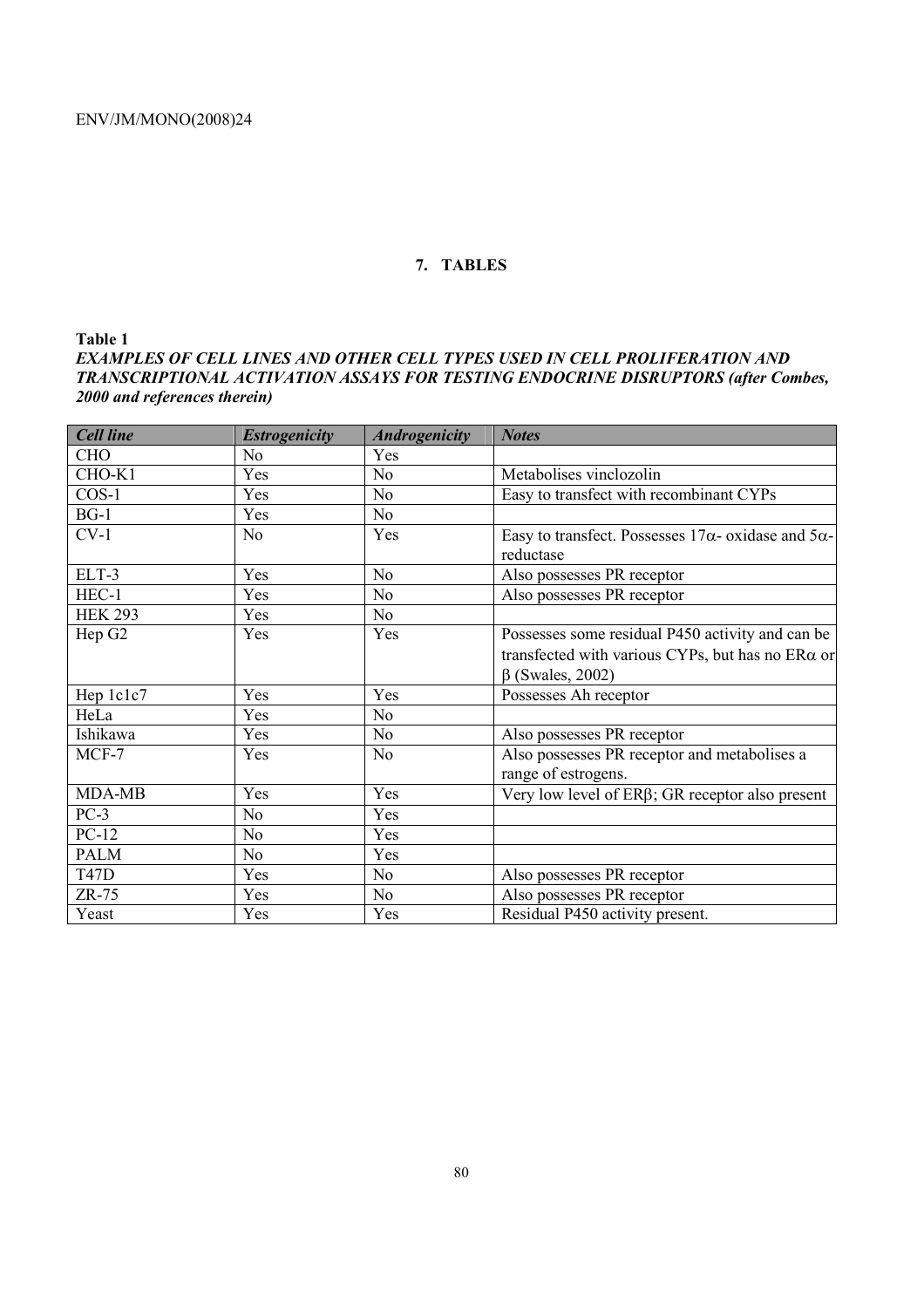### **Table 2**  *EXAMPLES OF METABOLISM CONVERTING THE ENDOCRINE ACTIVITY OF SELECTED CHEMICALS.*

| Substance      | Metabolite                  | Change in activity                    | Reference                     |
|----------------|-----------------------------|---------------------------------------|-------------------------------|
| Tamoxifen      | 4-OH derivative             | anti-estrogenic activity              | Cassidy & Milligan 1998       |
| Chlorobiphenyl | 2-chloro-4-hydroxy-biphenyl | $\uparrow$ estrogenic activity        | Rosenkranz unpublished        |
| <b>PCBs</b>    | Aryl sulfone                | ` anti-estrogenic activity            | Letcher, et al., 2002         |
|                |                             | $\uparrow$ glucocorticoid receptor    |                               |
|                | Methyl sulfonyl             | interaction                           | Johansson, et al., 1998; 2002 |
| Vinclozolin    | $2-[3,5-dichlorophenyl-$    | $\downarrow$ anti-estrogenic activity | Wong, et al., 1995            |
|                | carbamoyl]oxy]-2-methyl-    |                                       |                               |
|                | 3butenoic acid              |                                       |                               |
|                | (M1)                        | $\uparrow$ anti-estrogenic activity   |                               |
|                | 3',5'-dichloro-2-hydroxy-2- |                                       |                               |
|                | methylbut-3-enanilide (M2)  |                                       |                               |
|                |                             |                                       |                               |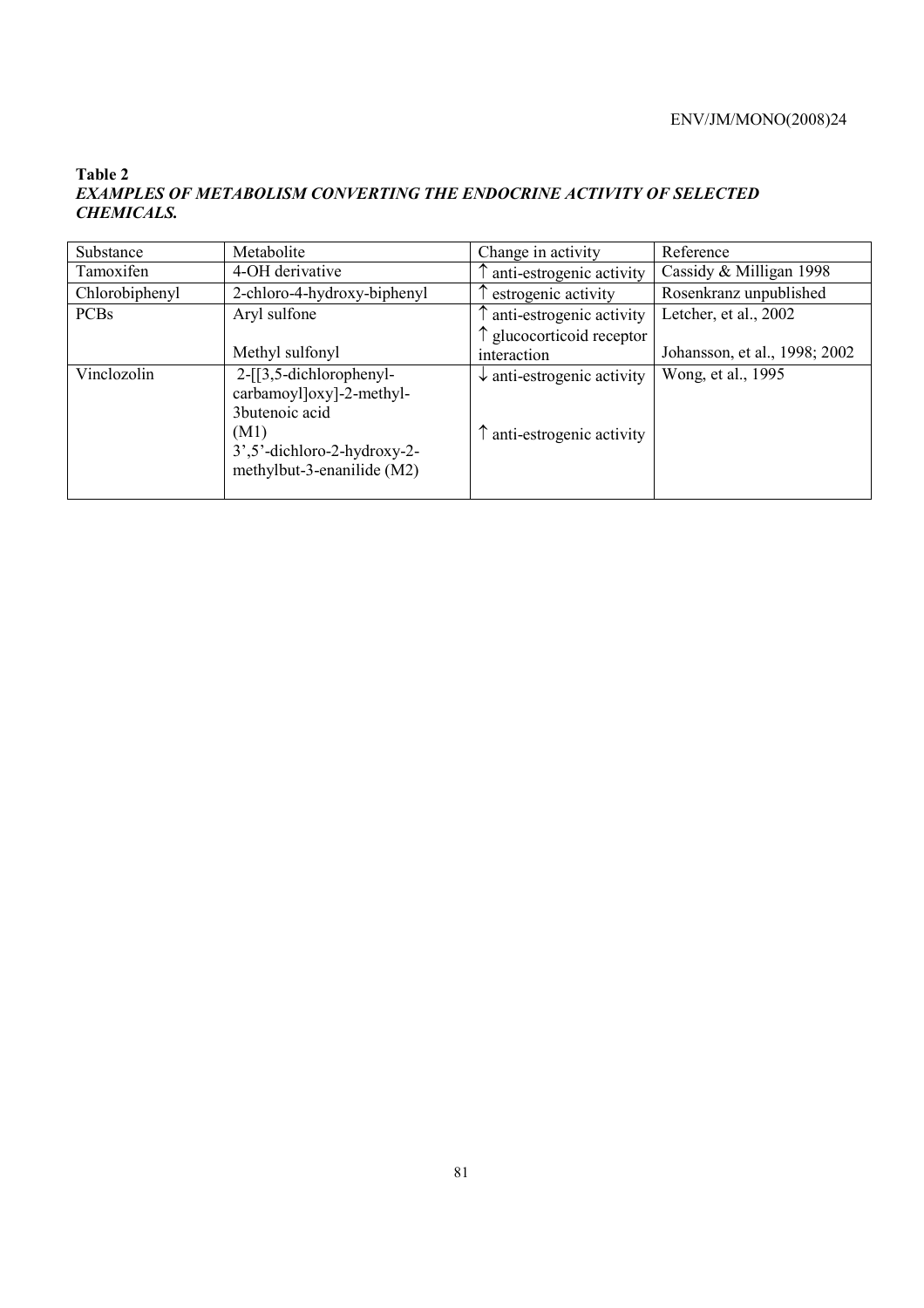**Table 3.** 

*CYP ISOZYME METABOLISM OF STEROID HORMONES & ENDOCRINE DISRUPTORS (Lewis, 1996)* 

| <b>CYP ISOZYME</b> | <b>SUBSTRATE</b>                              | <b>REACTION</b>                                                     |
|--------------------|-----------------------------------------------|---------------------------------------------------------------------|
| 1A1                | Estradiol/Estrone                             | 2- hydroxylation                                                    |
|                    | 2-hydroxyestrone                              | 2-hydroxylation                                                     |
|                    | Estradiol                                     | 14-hydroxylation                                                    |
|                    | 4-hydroxyestrone                              | 4-hydroxylation                                                     |
|                    | Testosterone                                  | 6ß-hydroxylation                                                    |
| 1A2                | Estrone                                       |                                                                     |
|                    | Testosterone                                  | 6ß-hydroxylation                                                    |
| 2A1                | Testosterone                                  | $6\alpha$ - and 7 $\alpha$ -hydroxylation                           |
| 2A2                | Testosterone                                  | 7α-, 15α-, 16α-, 6β- and 7β- hydroxylation                          |
| 3A1                | Testosterone                                  | $6\beta$ -hydroxylation                                             |
| 3A2                | Testosterone                                  | $2\beta$ - and 6 $\beta$ - hydroxylation                            |
| 3A4/5 (human)      | Dexamethasone, Testosterone                   | 6α- and 6β- hydroxylation                                           |
| $3A4$ (rat)        | Ortho-methoxychlor                            | Further hydroxylation                                               |
| 3A7                | Testosterone                                  |                                                                     |
| 3AhPCN3            | Testosterone, progesterone and adrostenedione | $6\beta$ -hydroxylation                                             |
| 3AhPCN1            | Testosterone, progesterone and adrostenedione | $6\beta$ -hydroxylation                                             |
| 11A1               | Cholesterol                                   | Formation of pregnenolone                                           |
| 17A1               | Progesterone                                  | $17\alpha$ -hydroxylation                                           |
| 19A1               | Androgens (e.g. adrostenedione)               | 19 hydroxylation to form estrogens via aromatisation (e.g. estrone) |
| 21A1               | Progesterone                                  | 21-hydroxylation                                                    |
| 1B1                | estradiol and estrone                         | $16\alpha$ - and $16\beta$ - hydroxylation                          |
| 2B1                | Testosterone                                  | $16\alpha$ -, $17\alpha$ - and $16\beta$ - hydroxylation            |
| 2B2                | Testosterone                                  | $16\alpha$ - and $16\beta$ - hydroxylation                          |
|                    | 16-hydroxyestrone                             | $16\alpha$ - hydroxylation                                          |
| 2B6                | Methoxychlor                                  | Ortho-hydroxylation                                                 |
| 11B1               | Progesterone                                  | 11β-hydroxylation (to corticosterone)                               |
| 2C                 | Progesterone                                  | $16\alpha$ - and 6 $\beta$ - hydroxylation                          |
|                    | Tamoxifen                                     | 4- hydroxylation                                                    |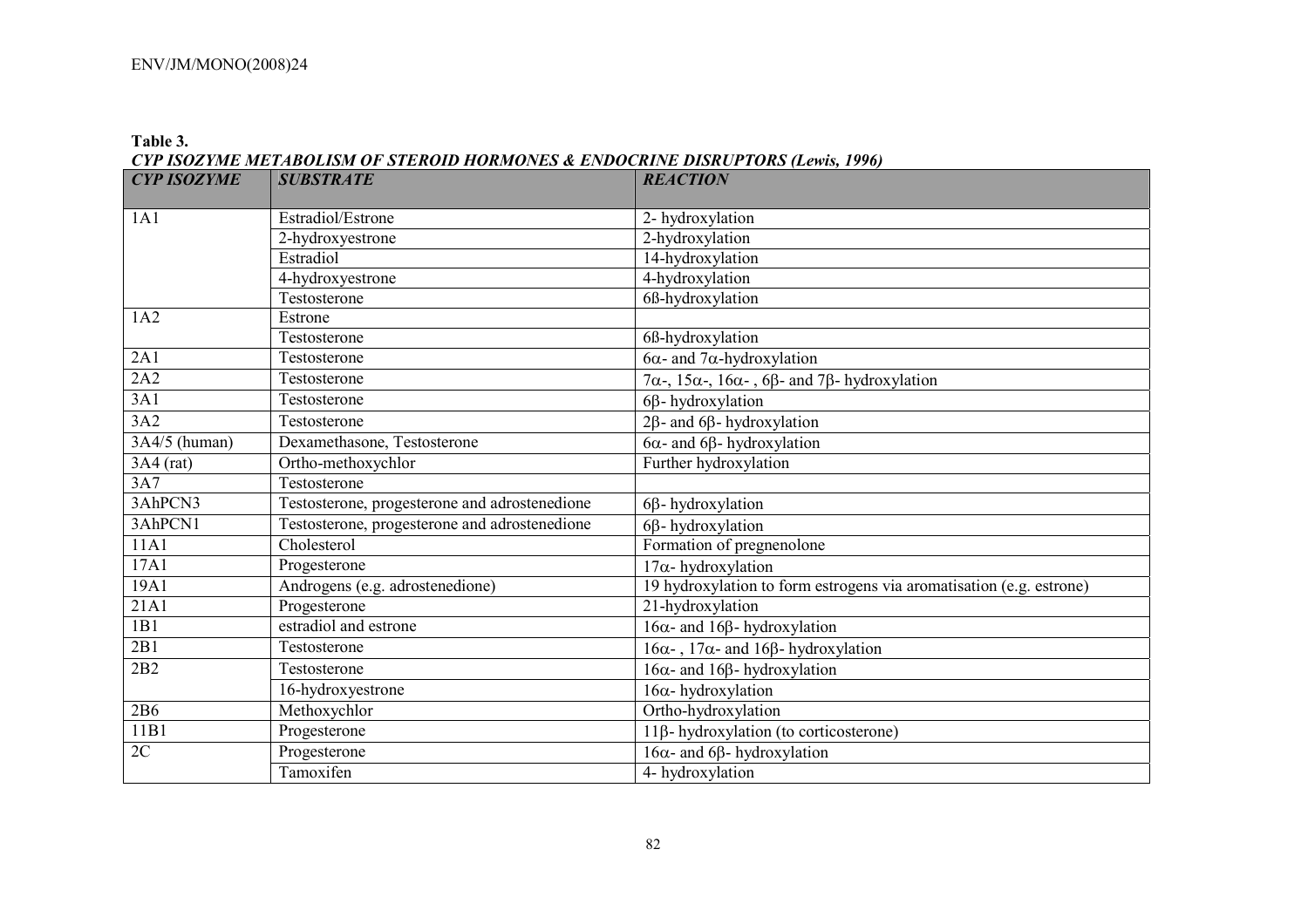| 2C6             | Testosterone                | $2\alpha$ -, 16 $\alpha$ - and 17 $\alpha$ - hydroxylation              |
|-----------------|-----------------------------|-------------------------------------------------------------------------|
| 2C7             | Testosterone                | $16\alpha$ -hydroxylation                                               |
|                 |                             |                                                                         |
| 2C11            | Testosterone                | $2\alpha$ -, 16 $\alpha$ -, 17 $\alpha$ - and 6 $\beta$ - hydroxylation |
|                 | Cholesterol                 | $11\alpha$ -hydroxylation                                               |
| 2C12            | Cholesterol                 | $12\alpha$ -hydroxylation                                               |
|                 | Testosterone                | $6\beta$ -hydroxylation                                                 |
| 2C13            | Testosterone                | $7\alpha$ -, $15\alpha$ -, $16\alpha$ - and $6\beta$ -                  |
| 2C19            | Methoxychlor                | Meta-hydroxylation (metabolised further by 3A4 and 2C19)                |
| C17             | Biosynthesis of androstenol | $3\beta$ - hydroxy dehydrogenase; 5α- reductase; 17α and 17,20- lyase   |
|                 | Cholesterol                 | $7\alpha$ -hydroxylation                                                |
| C <sub>21</sub> | Cholesterol                 | $21\alpha$ -hydroxylation                                               |
| P-450           | Steroids                    | C21-hydroxylation                                                       |
|                 | Prostaglandins              | $\overline{\omega}$ - hydroxylation                                     |
|                 | Cholesterol                 | $7\alpha$ -hydroxylation                                                |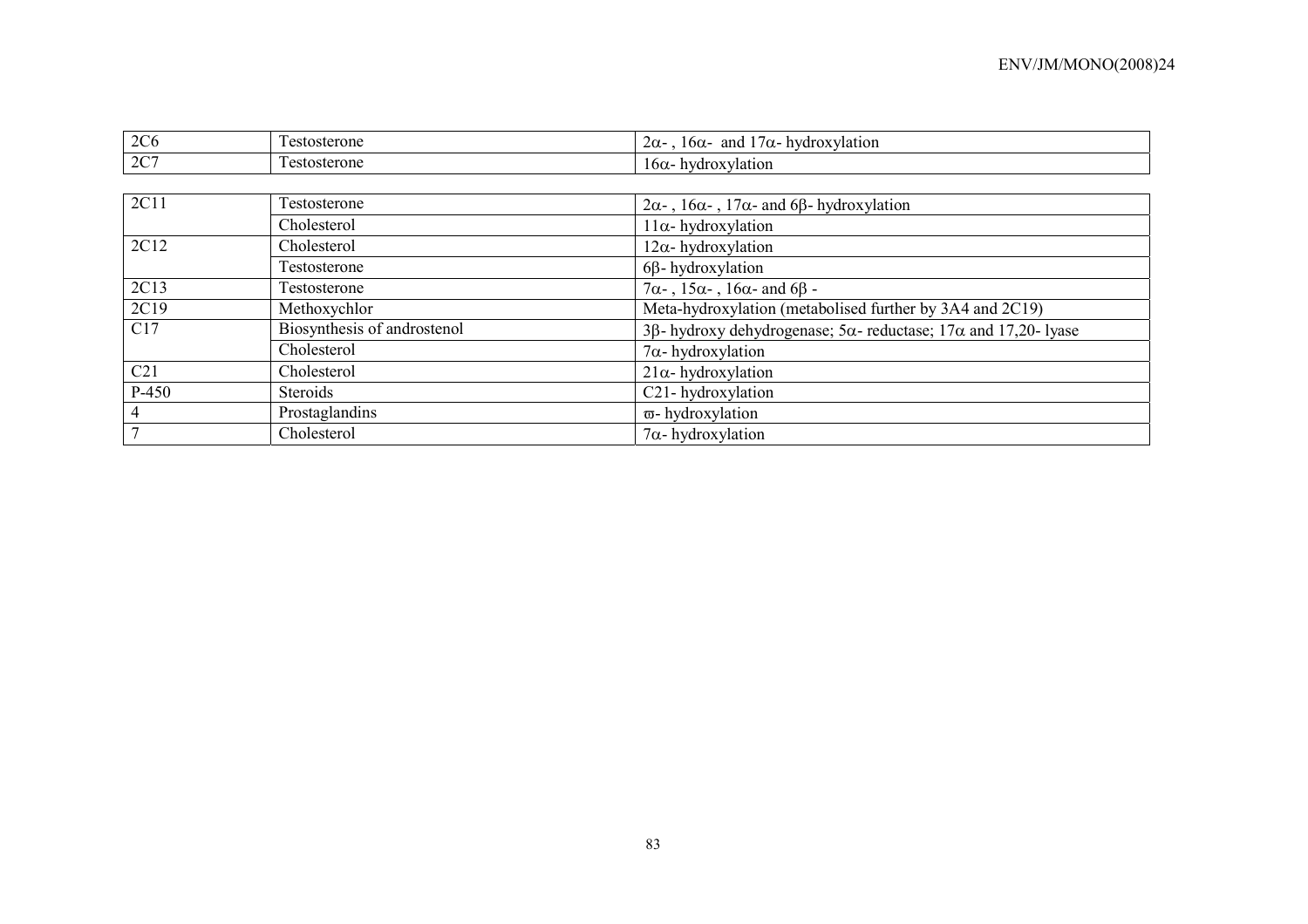#### **Table 4.**

# *THE ED/EAS TEST METHODS CURRENTLY IN (PRE )VALIDATION, UNDER THE AUSPICES OF THE OECD.*

|              | <b>Receptor Binding Assays</b>                                                                                                                                                                                      |                     |                                                                                                                                                |                                                                                     |
|--------------|---------------------------------------------------------------------------------------------------------------------------------------------------------------------------------------------------------------------|---------------------|------------------------------------------------------------------------------------------------------------------------------------------------|-------------------------------------------------------------------------------------|
| $hrER\alpha$ | The Freyburger Wilson Assay (FWA)<br>assay protocol utilises the Pan Vera<br>hrERa full length ER, and the CERI<br>protocol utilizes the CERI-ERa, which<br>contains the ligand binding domain of<br>$hrER\alpha$ . | binding             | Validation starting in<br>June 2007 in 5 labs.                                                                                                 | US lead (US EPA)<br>international collaboration<br>study<br>(EC ECVAM; CERI, Japan) |
| hrAR         | Human recombinant AR assay. Ligand<br>binding domain expressed in E. coli.                                                                                                                                          | binding             | Under<br>development.<br>Approximately<br>900<br>chemicals have been<br>tested.                                                                | METI, Japan                                                                         |
| rAR          | Rat recombinant AR assay.<br>(ligand)<br>binding domain is identical to human<br>LBD).                                                                                                                              | binding             | Some limited<br>prevalidation work has<br>been conducted in the<br>EU funded project<br>ReProTect. Options<br>are currently being<br>explored. | Lead and international<br>collaboration work under<br>discussion                    |
| hrTR         | Human recombinant TR assay. Full-<br>length expressed in E. coli. TRs $\alpha$ 1 and<br>$\beta$ 1 binding assays.                                                                                                   | binding             | Under<br>development.<br>Approximately<br>60<br>chemicals have<br>been<br>tested<br>using<br>both<br>receptors.                                | METI, Japan                                                                         |
|              | <b>Transcriptional Activation Assays</b>                                                                                                                                                                            |                     |                                                                                                                                                |                                                                                     |
|              | cells<br>HeLa-9903<br>with<br>plasmids<br>containing hERa cDNA driven by SV40<br>promotor and luciferase reporter plasmid.                                                                                          | Stable,<br>ag/antag | The agonist assay was<br>reviewed<br>peer<br>in<br>March-07.<br>International validation                                                       | CERI/MHLW, Japan                                                                    |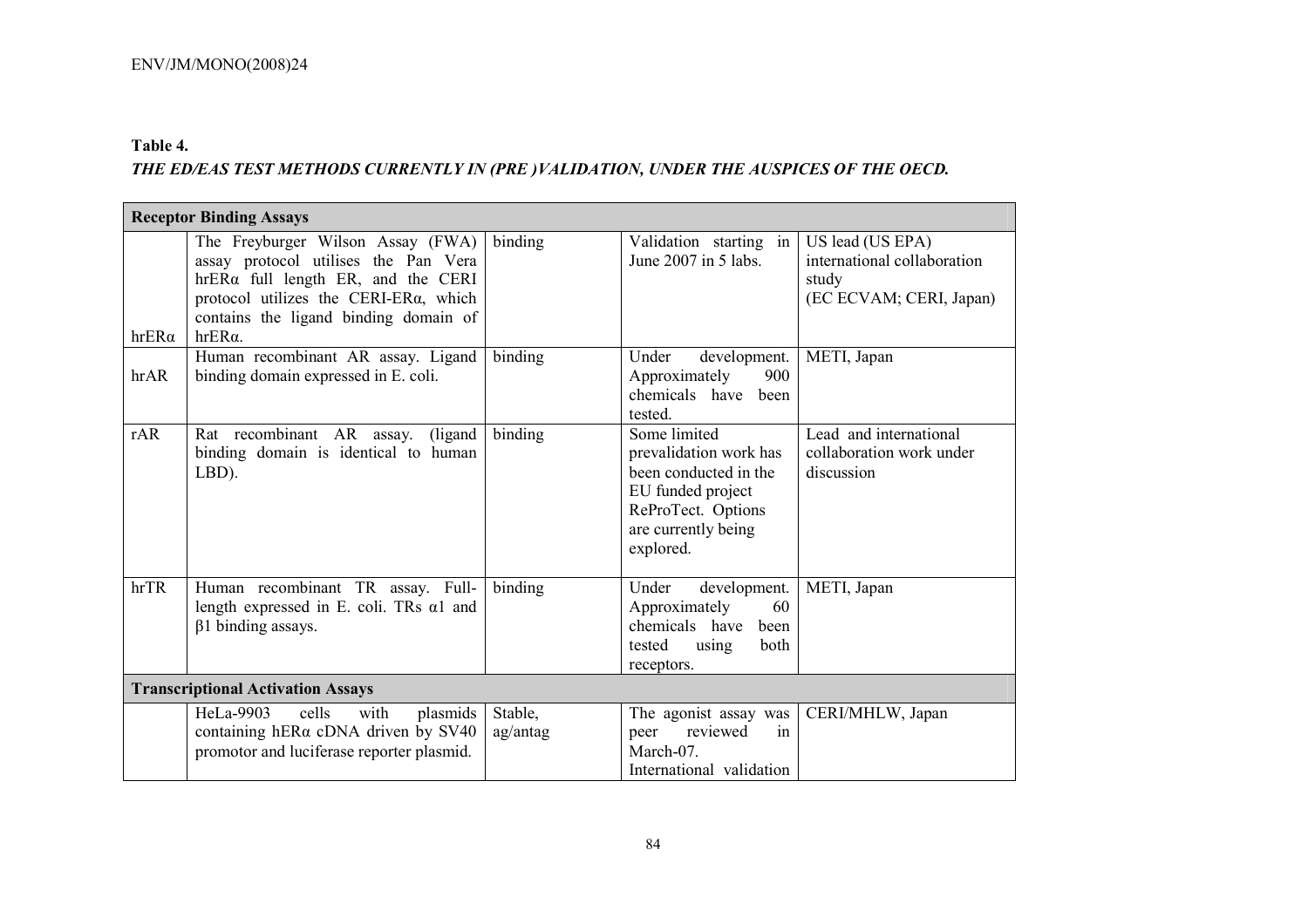|            |                                                                                                              |                        | of the antagonist assay                                                                                                                                                                                                            |                                                                                             |
|------------|--------------------------------------------------------------------------------------------------------------|------------------------|------------------------------------------------------------------------------------------------------------------------------------------------------------------------------------------------------------------------------------|---------------------------------------------------------------------------------------------|
| $ER\alpha$ | HeLa-9903<br>cells:<br>hERa/pcDNA3.1<br>receptor expressing plasmid and ERE-<br>AUG-Luc+ reporter plasmid    | Transient, ag          | is planned for 2007.<br>Peer reviewed April<br>2007. The agonist assay<br>draft<br>TG<br>will<br>be<br>proposed to WNT20 for<br>adoption.<br><b>SPSF</b><br>submitted.<br>Antagonist<br>assay<br>validation will start in<br>2008. | CERI/MHLW, Japan                                                                            |
|            | MELN. MCF-7 cells with endogenous<br>$ER\alpha$ + luciferase stably transfected                              | ag/antag               | Prevalidation in 2007.<br>Report early 2008.                                                                                                                                                                                       | <b>EC/ECVAM</b>                                                                             |
|            | ER-CALUX. T47 D (human breast<br>cancer) cells with endogenous $ER\alpha$ +<br>luciferase stably transfected | ag/antag               | Going<br>through<br>optimisation.<br>Validation planned for<br>2008.                                                                                                                                                               | <b>EC/ECVAM</b>                                                                             |
|            | LUMI cell, BG1 cells with endogenous<br>$ER\alpha$ + luciferase stably transfected (XDS<br>Inc)              | ag/antag               | Validation initiated in<br>late 2007, completed by<br>late 2008.                                                                                                                                                                   | <b>US</b> lead<br>international<br>(ICCVAM)<br>collaboration study<br>with ECVAM and JaCVAM |
| $ER\beta$  | HeLa, hERß/pcDNA3.1,<br>ERE-AUG-Luc+                                                                         | Transient, ag          | Completed<br>data<br>collection<br>for<br>250<br>compounds                                                                                                                                                                         | CERI/MHLW, Japan                                                                            |
| <b>AR</b>  | CV-1 cells<br>hAR/pcDNA3.1<br>receptor<br>expressing<br>plasmid and ARE-AUG-Luc+ reporter<br>plasmid         | Transient,<br>ag/antag | Prevalidated<br>and<br>validated in Japan in 4<br>labs, with 5 chemicals.<br>Should be considered<br>for (preliminary) Peer<br>review.                                                                                             | CERI/MHLW, Japan                                                                            |
|            | AR-Ecoscreen™ stable CHO clone                                                                               | Stable,<br>ag/antag    | Prevalidated<br>and<br>validated in Japan in 4                                                                                                                                                                                     | CERI/MHLW, Japan                                                                            |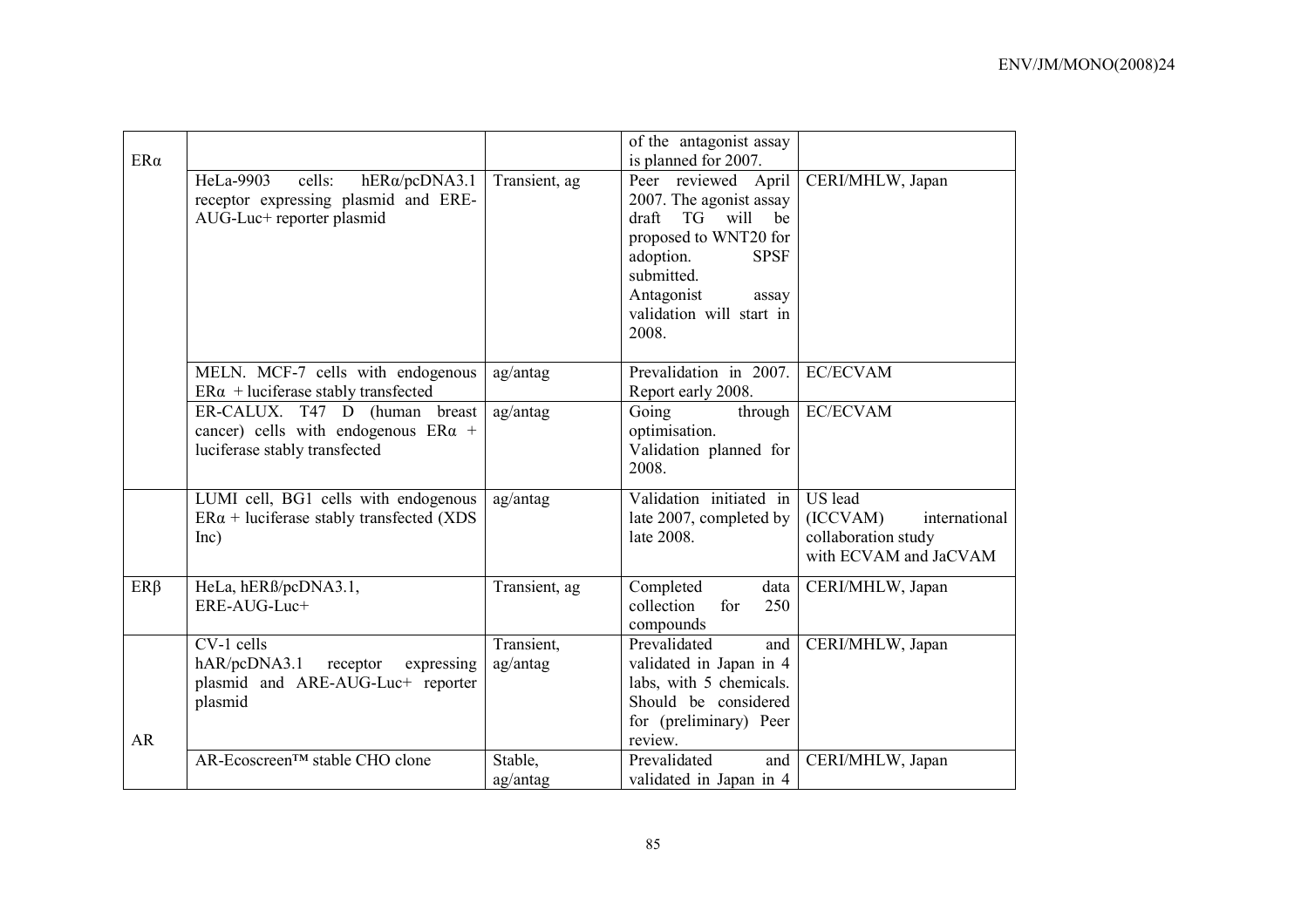|           | PALM. PC-3 (prostate adenocarcinoma)<br>cells stably transfected with hAR and<br>luciferase reporter gene | $a\alpha/antag$        | labs, with 5 chemicals.<br>Peer reviewed early<br>2007.<br>Prevalidation in 2007/8 | <b>EC/ECVAM</b>                                           |
|-----------|-----------------------------------------------------------------------------------------------------------|------------------------|------------------------------------------------------------------------------------|-----------------------------------------------------------|
|           | CALUX. U2-OS (bone cell) cells stably<br>transfected with hAR and luciferase<br>reporter construct        | $a\alpha/antag$        | Prevalidation in 2007/8                                                            | <b>EC/ECVAM</b>                                           |
| $TR\beta$ | RXR co-transfected CHO cells are used                                                                     | Transient,<br>ag/antag | Under<br>development,<br>150 chemicals tested so<br>far.                           | MHLW, Japan                                               |
|           | Aromatase & Steroidogenesis Assays                                                                        |                        |                                                                                    |                                                           |
|           | Microsomal aromatase assay, KGN cells                                                                     |                        | Prevalidated.<br>Peer<br>review report available<br>in early 2008.                 |                                                           |
|           | Steroidogenesis, H295R cell based assay                                                                   |                        | Validation<br>and peer<br>review by December<br>2008. SPSF submitted.              | international<br><b>US</b><br>lead<br>collaboration study |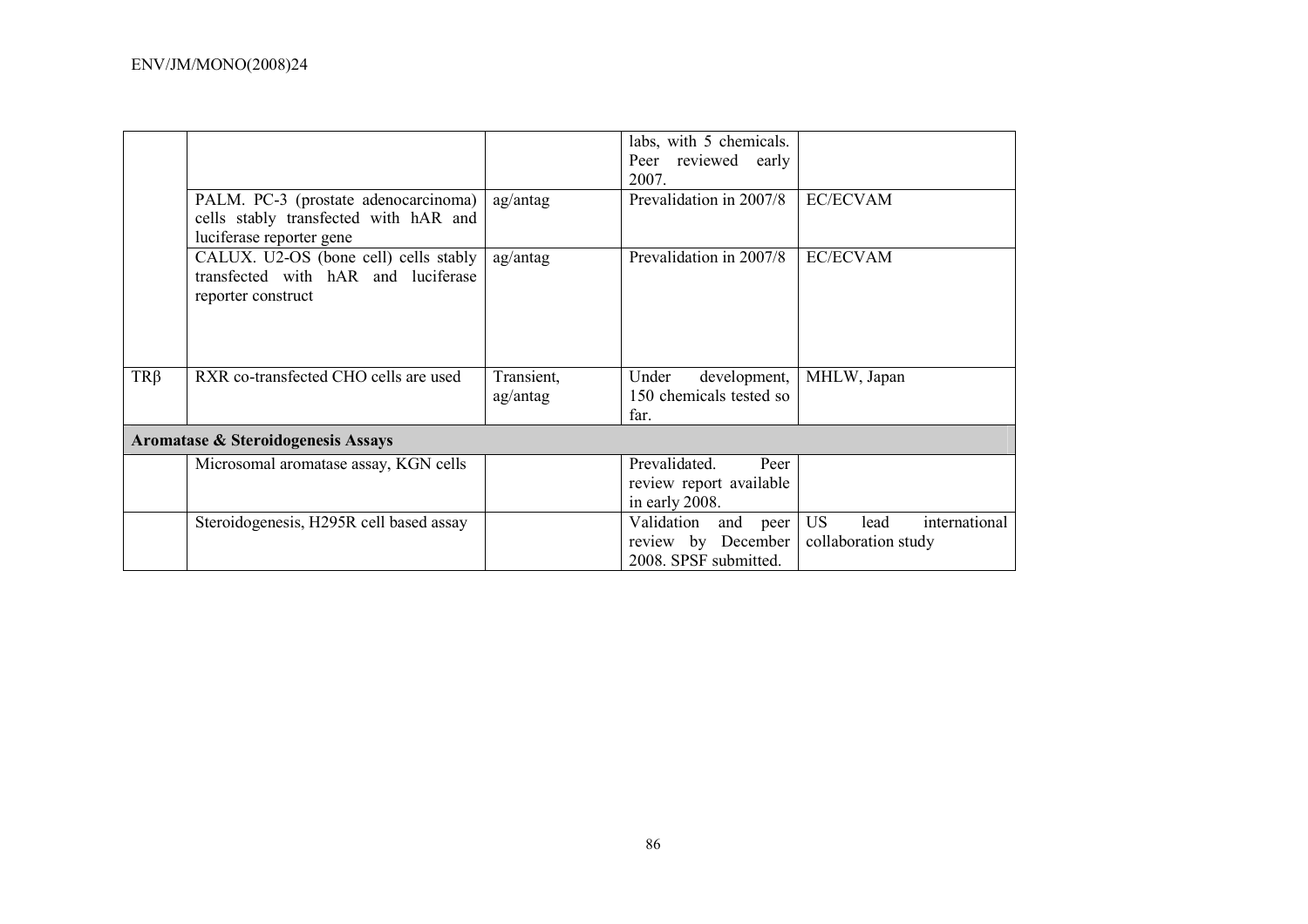## **Table 5***SELECTED EXAMPLES OF METABOLISM OF STEROID HORMONES & EAS*

| Substrate(s)                                                                                                   | <b>System</b>                                                                                                                                             | <b>Observation</b>                                                                                                                                                                                                | Reference               |
|----------------------------------------------------------------------------------------------------------------|-----------------------------------------------------------------------------------------------------------------------------------------------------------|-------------------------------------------------------------------------------------------------------------------------------------------------------------------------------------------------------------------|-------------------------|
| Progesterone                                                                                                   | Cytosolic and particulate NADPH and NADH $5\alpha$ -<br>dihydroprogesterone- $3\alpha$ -hydroxy steroid oxidoreductase<br>with female rat brain fractions | Steroid metabolism shown to be Li, et al., 1997<br>present in neural cells                                                                                                                                        |                         |
| Styrene oligomers                                                                                              | Rat liver microsomes from PB-induced rats with yeast<br>and MCF-7 cell system                                                                             | Activated to estrogenicity                                                                                                                                                                                        | Kitamura, et al., 2003  |
| Bisphenol A and B and<br>methoxychlor                                                                          | Same as above                                                                                                                                             | Activated to estrogenicity                                                                                                                                                                                        | Yoshihara, et al., 2001 |
| 2-nitrofluorene                                                                                                | Rat liver microsomes with MCF-7 assay                                                                                                                     | 7-OH-NF formed and this was<br>active whereas the parent<br>compound was not.                                                                                                                                     | Fujimoto, et al., 2003  |
| Testosterone                                                                                                   | Recombinant V79Mz cell line stably co-expressing<br>human CYP 3A4 and human NADPH oxidoreductase                                                          | $6\beta$ -hydroxylation                                                                                                                                                                                           | Gebhardt, et al., 1999  |
|                                                                                                                | Adult and foetal human brain fractions                                                                                                                    | Formation of $5\alpha$ -<br>dihydroxytestosterone; $5\alpha$ -<br>androstane- $3\alpha$ , 17 $\beta$ -diol and<br>androstenedione due to $5\alpha$ -<br>reductase and $17\beta$ -<br>hydroxysteroid dehydrogenase | Jenkins, & Hall, 1977   |
| Benzo[a]pyrene, chrysene,<br>2,2'-dichrlor-, 4,4'-dichloro-,<br>$2,2'$ -dibromo- and 4,4'-<br>dibromo-biphenyl | Rat liver microsomes with induced CYP 1A1 and 1A2                                                                                                         | Formation of estrogenic<br>metabolites that bound to the<br>ER, induced proliferation in<br>T4D cells and in a reporter gene<br>assay (ER-CALUX)                                                                  | Meerman, et al., 2003   |

| Bisphenol A | Peroxidase with covalent binding to DNA<br>exogenous ،     | Activation                     | 1995<br><b>R</b> ov<br>Atkinson |
|-------------|------------------------------------------------------------|--------------------------------|---------------------------------|
|             | svstem                                                     |                                |                                 |
| Estrone     | microsomes *<br>trom<br>human)<br>i organ donors<br>. aver | metabolised estrone<br>samples | 1997<br>et al.<br>Shou.         |
|             |                                                            |                                |                                 |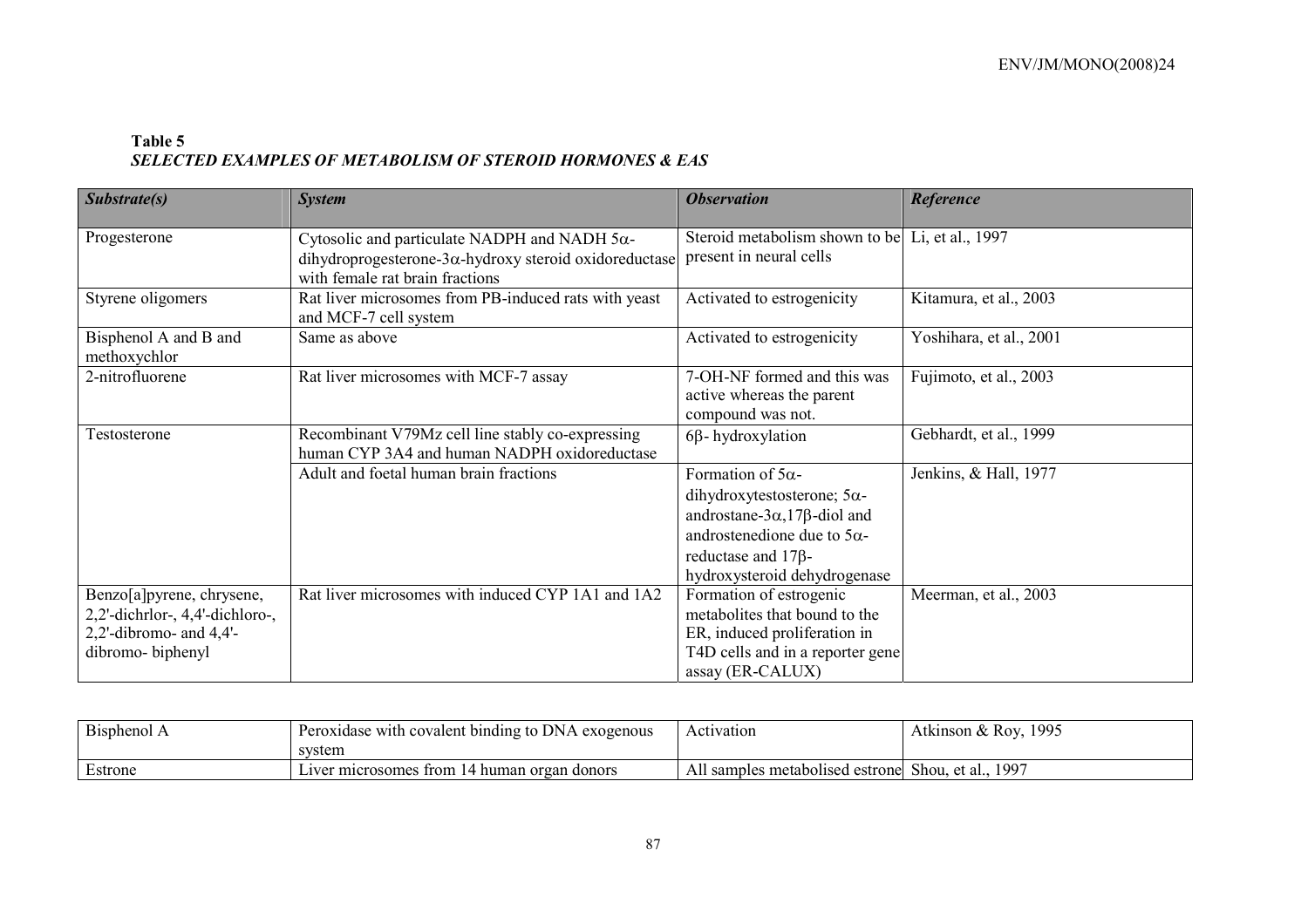|              |                                                 | with a 4-fold variation between<br>individuals in efficiency. The 2- |                        |
|--------------|-------------------------------------------------|----------------------------------------------------------------------|------------------------|
|              |                                                 | OH-metabolite was the                                                |                        |
|              |                                                 | predominant one, with the 4-OH                                       |                        |
|              |                                                 | and $16\alpha$ -OH metabolites also                                  |                        |
|              |                                                 | being formed                                                         |                        |
| Progesterone | Recombinant yeast simultaneously expressing     | Conversion to $17\alpha$ -                                           | Sakaki, et al., 1991   |
|              | CYP17A1, CYP21B1 and yeast NADPH-P-450          | hydroxyprogesterone and then                                         |                        |
|              | reductase                                       | further to 11-deoxycortisol                                          |                        |
|              | Chimeric cDNA expression of P-4502C5 and 2C4 in | CYP 2C5 had 10-fold greater                                          | Kronbach, et al., 1989 |
|              | COS-1 cells                                     | activity for generating                                              |                        |
|              |                                                 | progesterone 21-hydroxylation                                        |                        |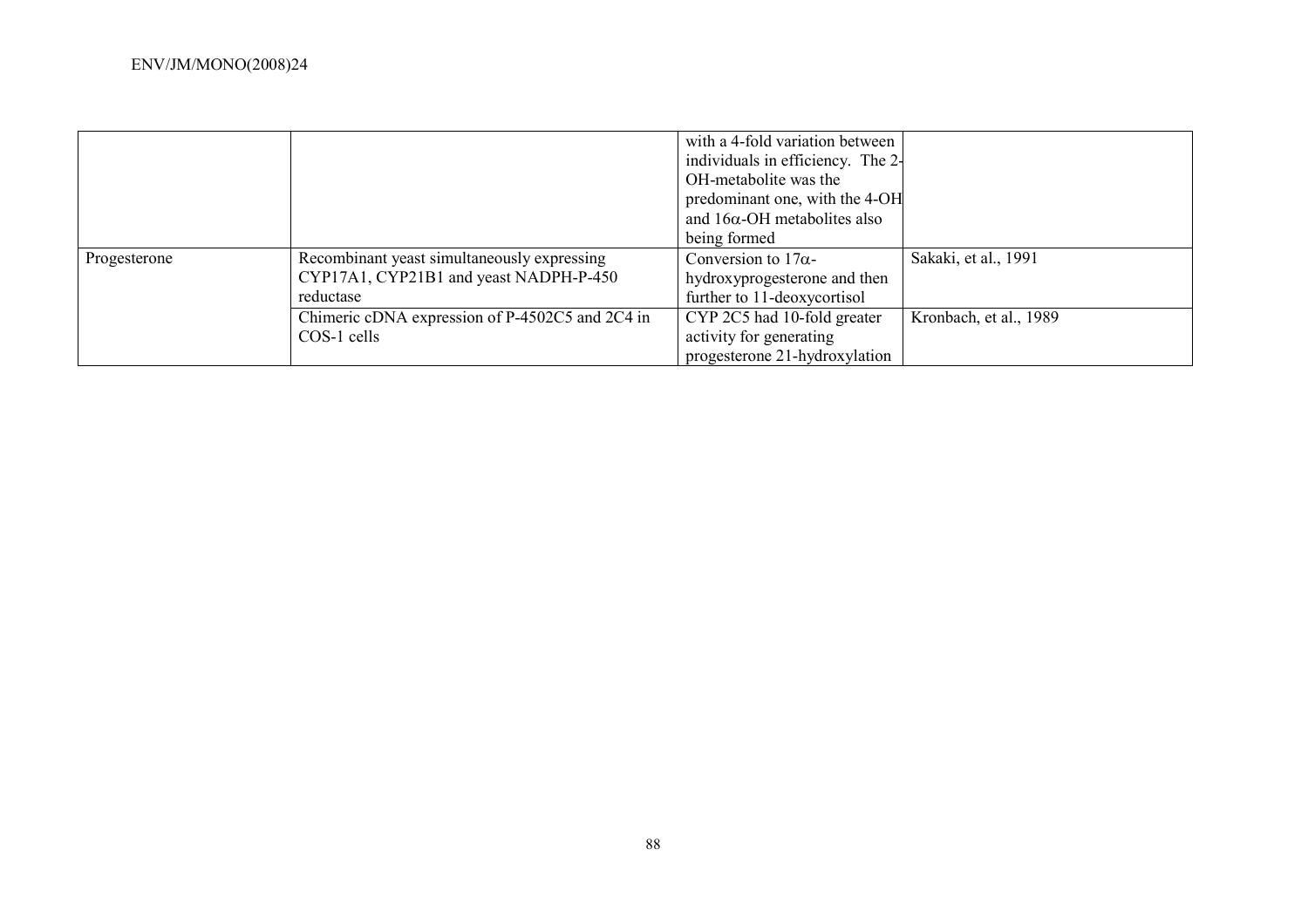### **Table 6** *SYSTEMS THAT CAN BE USED FOR THE TESTING OF METABOLISM IN VITRO: A TIERED APPROACH*

| <b>Strategies</b> | <b>Test systems</b>                                                                                                                                                                                                                                                                                         | <b>Endpoints</b>                                                                                                                                                                                                                                                                                                                                                         | <b>Applicability</b>                     | <b>Formal Status</b>                     |
|-------------------|-------------------------------------------------------------------------------------------------------------------------------------------------------------------------------------------------------------------------------------------------------------------------------------------------------------|--------------------------------------------------------------------------------------------------------------------------------------------------------------------------------------------------------------------------------------------------------------------------------------------------------------------------------------------------------------------------|------------------------------------------|------------------------------------------|
| First tier        | Microsomes from human hepatocytes or from<br>genetically engineered cell lines expressing<br>human genes                                                                                                                                                                                                    | Identification<br>of<br>metabolite<br>formation by LC-MS/MS                                                                                                                                                                                                                                                                                                              | Most important<br>metabolic<br>pathways  | Prevalidation studies<br>to be initiated |
|                   | Cell<br>lines,<br>primary<br>monolayer<br>cultures,<br>cell lines expressing<br>genetically engineered<br>human genes                                                                                                                                                                                       | Cell<br>morphology,<br>viability,<br>membrane damage, liver-specific<br>endpoints, genotoxic endpoints                                                                                                                                                                                                                                                                   | Metabolism-<br>mediated toxic<br>effects |                                          |
|                   | Microsomes, human hepatocytes, genetically<br>engineered cell lines expressing human genes                                                                                                                                                                                                                  | Quantification by LC-MS of the<br>amount of the parent compound that<br>remains after metabolism                                                                                                                                                                                                                                                                         | Metabolic<br>stability                   |                                          |
|                   | Microsomes, human hepatocytes, genetically<br>engineered cell lines expressing human genes                                                                                                                                                                                                                  | Quantification by LC-MS, HPLC or<br>fluorescense                                                                                                                                                                                                                                                                                                                         | Inhibition                               |                                          |
| Second tier       | Short-term and long-term hepatocyte cultures (e.g.<br>human hepatocyte sandwich cultures), hepatocytes<br>generated by stem cell technology, precision-cut<br>liver slices and liver-derived cell lines expressing<br>or re-expressing biotransformation enzymes,<br>highly differentiated human cell lines | the activity of the<br>Assaying<br>biotransformation enzymes (and, if<br>appropriate,<br>their<br>individual<br>isoenzymes); quantifying the protein<br>level by using techniques such as<br>immunoblotting or HPLC; and<br>quantifying the mRNA levels by<br>blotting,<br>using Northern<br>the<br>nuclease protection assay or the<br>reverse transcriptase polymerase | Induction                                | Prevalidation study<br>to be initiated   |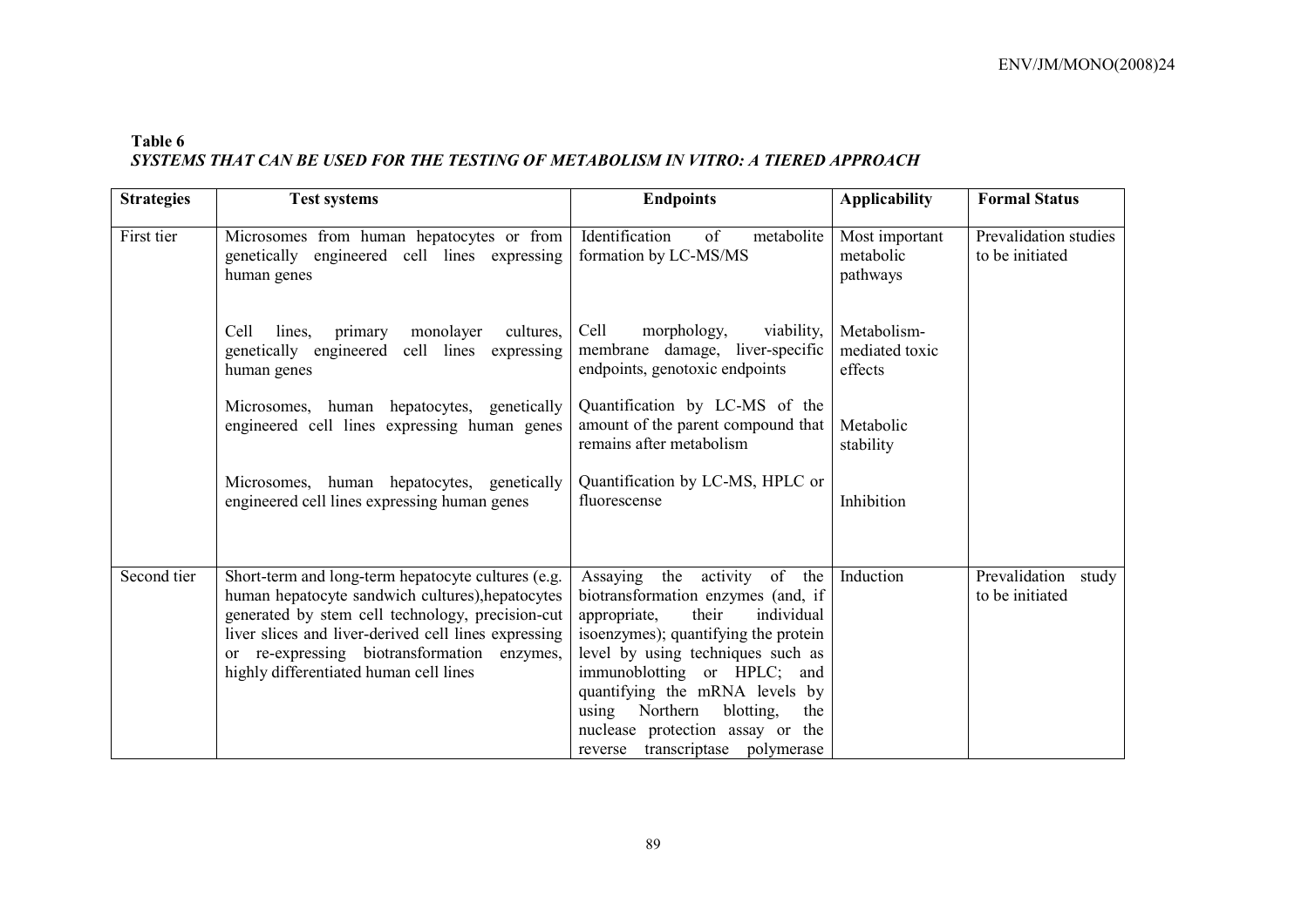|            |                                                             | chain reaction          |              |                                        |  |
|------------|-------------------------------------------------------------|-------------------------|--------------|----------------------------------------|--|
| Third tier | Genetically engineered cell lines expressing<br>human genes | Quantification by LC-MS | Polymorphism | Prevalidation study<br>to be initiated |  |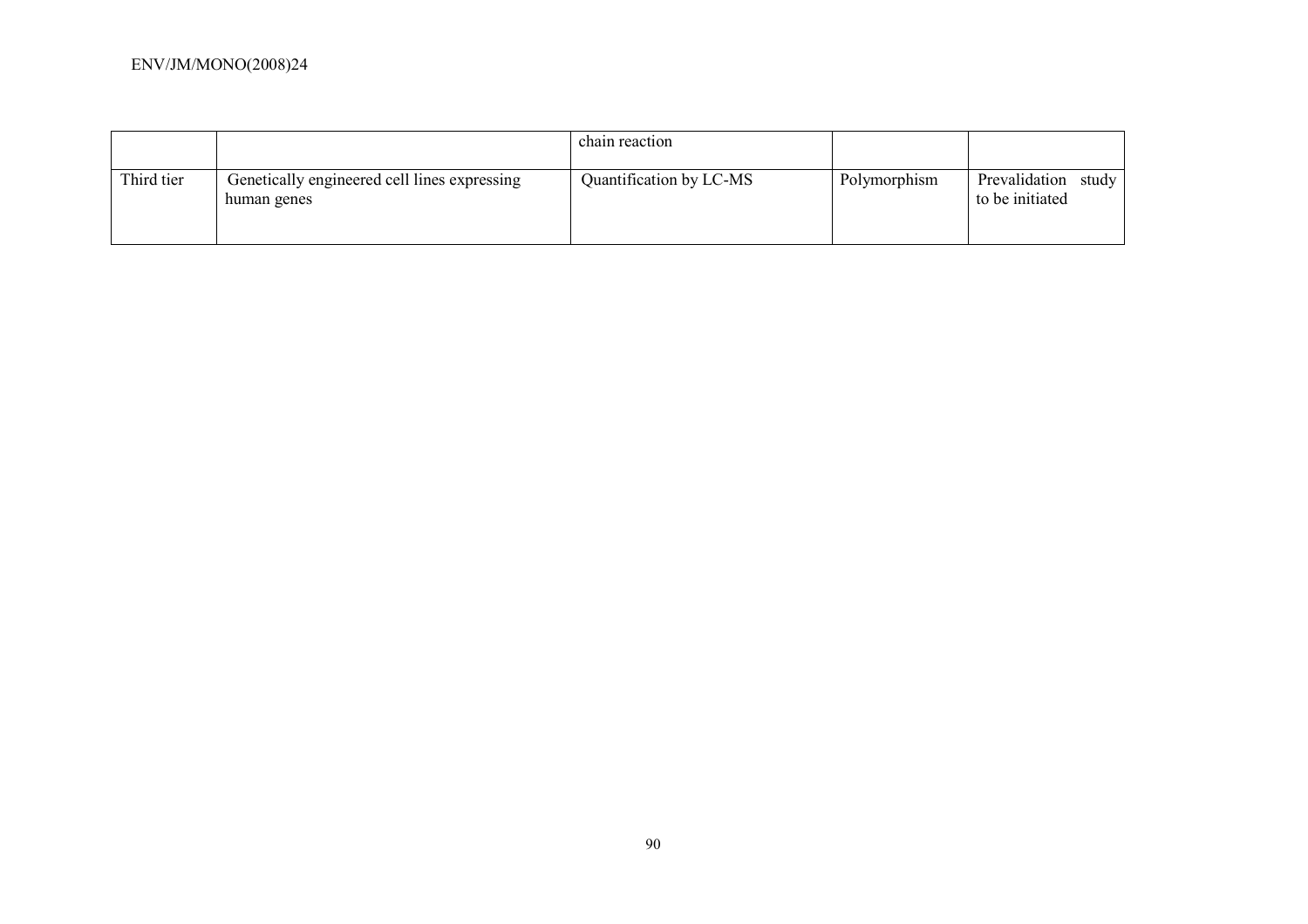**Table 7** 

*EXAMPLES OF TYPICAL ACTIVITY ASSAYS AND AVAILABILITY OF COMMERCIALLY AVAILABLE ANTIBODIES IN ORDER TO ANALYSE XENOBIOTIC-METABOLISING CYP ENZYMES.* 

|         | <b>Activity Assay</b>                                                                                                                 | <b>Commercial availability of antibody</b> |
|---------|---------------------------------------------------------------------------------------------------------------------------------------|--------------------------------------------|
| CYP1A1  | 7-Ethoxyresorufin O-deethylase                                                                                                        | Yes                                        |
| CYP1A2  | 7-Methoxyresorufin O-demethylase;<br>Phenacetin O                                                                                     | <b>Yes</b>                                 |
| CYP1B1  | 7-Ethoxyresorufin O-deethylase;<br>Phenacetin O-Deethylase                                                                            | Yes                                        |
| CYP2A6  | Coumarin 7-Hydroxylase                                                                                                                | Yes                                        |
| CYP2B6  | (S)-Mephenytoin N-Demethylase;<br>Cyclophosphamid 4-hydroxylase<br>Pentoxyresorufin O-depentylase<br>Benzyloxyresorufin O-debenzylase | Yes                                        |
| CYP2C9  | Tolbutamidhydroxylase<br>Diclofenac 4'-Hydroxylase                                                                                    | Yes                                        |
| CYP2C19 | Mephenytoin 4'-hydroxylase                                                                                                            | Yes                                        |
| CYP2D6  | Debrisoquinhydroxylase<br>Dextromethorphan<br>Bufuralol 1'-hydroxylase                                                                | Yes                                        |
| CYP2E1  | Chlorzoxazon 6-hydroxylase                                                                                                            | Yes                                        |
| CYP3A4  | Testosteron 6ß-hydroxylase<br>Midazolam hydroxylase                                                                                   | Yes                                        |
| CYP3A5  | Testosteron 6ß-hydroxylase                                                                                                            | Yes                                        |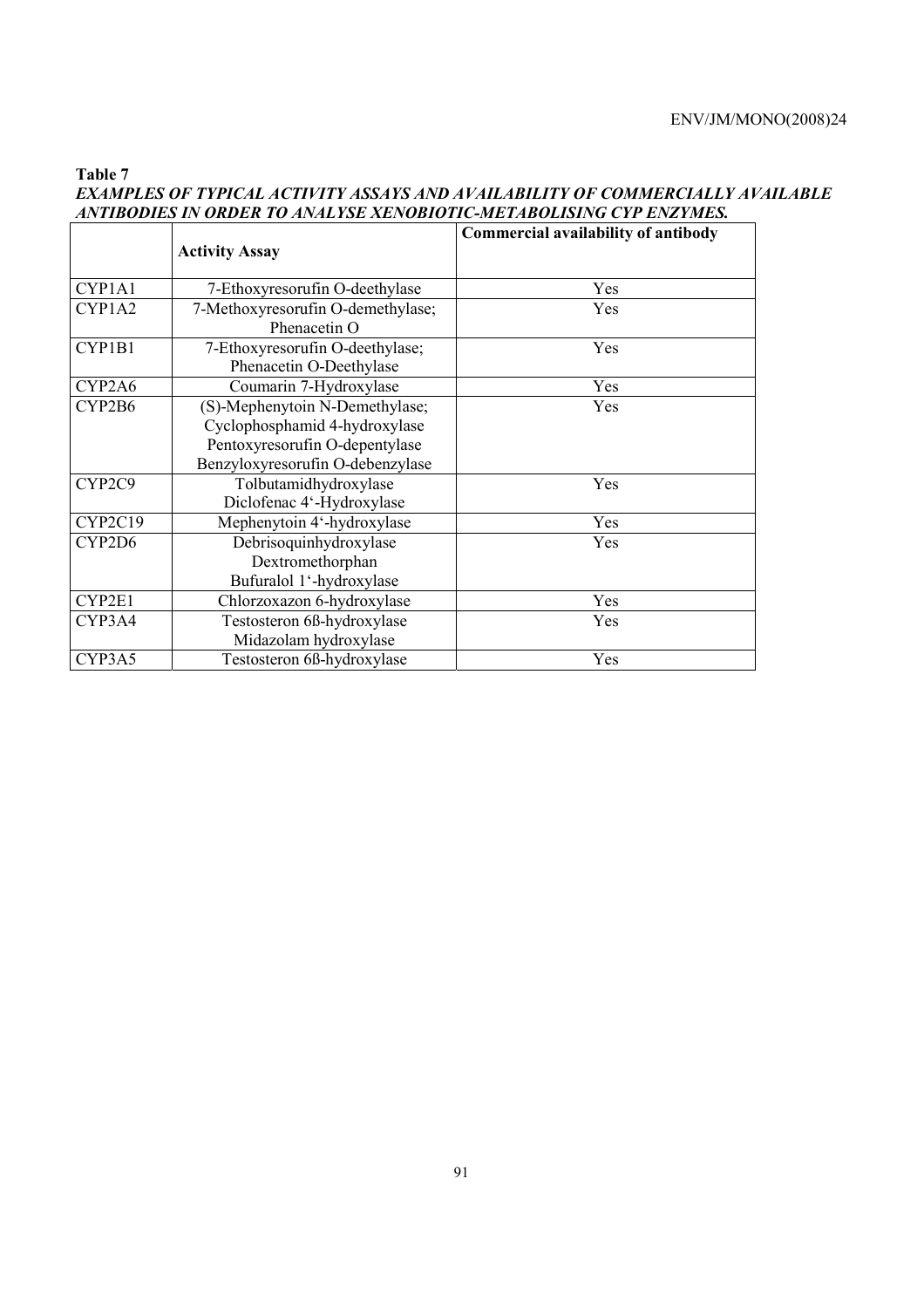### **8. FIGURES**

### **Figure 1. P450 Transcription factors** (Jacobs, 2004, reprinted from Toxicology with permission from Elsevier.)

# P450 Transcription Factors CYP4A Fatty acid metabolism **PPAR**ٛ **RXR** Steroids, Xenobiotics **CAR RXR CAR CAR COVE COVER COVER** *Steroid metabolism* Fatty acids, Fibrates CYP3A Xenobiotic, Steroid metabolism Steroids, Xenobiotics **PXR RXR** CYP1A Steroids, Xenobiotics **AhR ARNT CYP1A** *Xenobiotic metabolism*

#### 92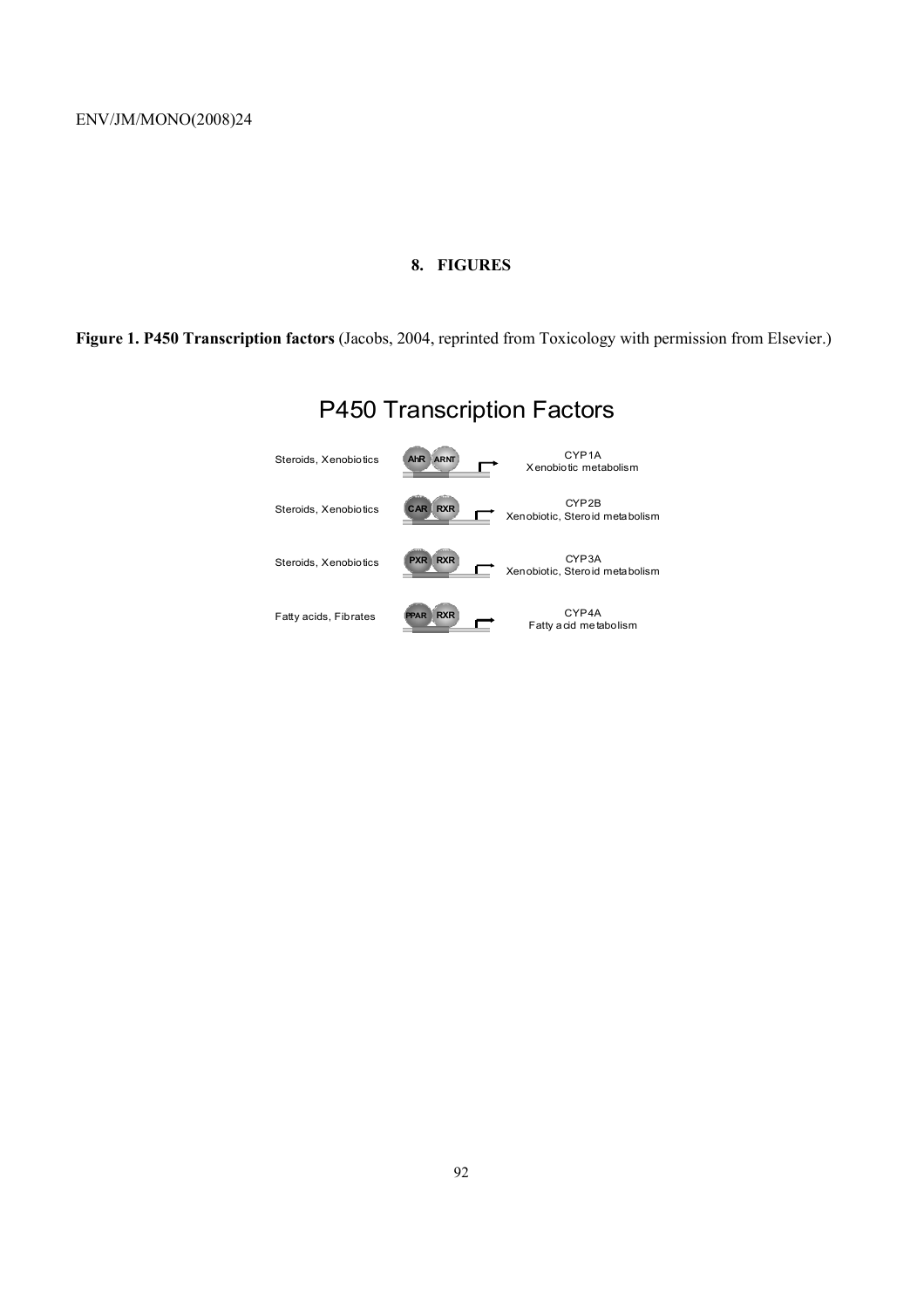**Figure 2. Key receptors and P450 in the steroidogenic pathway** (Jacobs, 2004 reprinted from Toxicology with permission from Elsevier.)

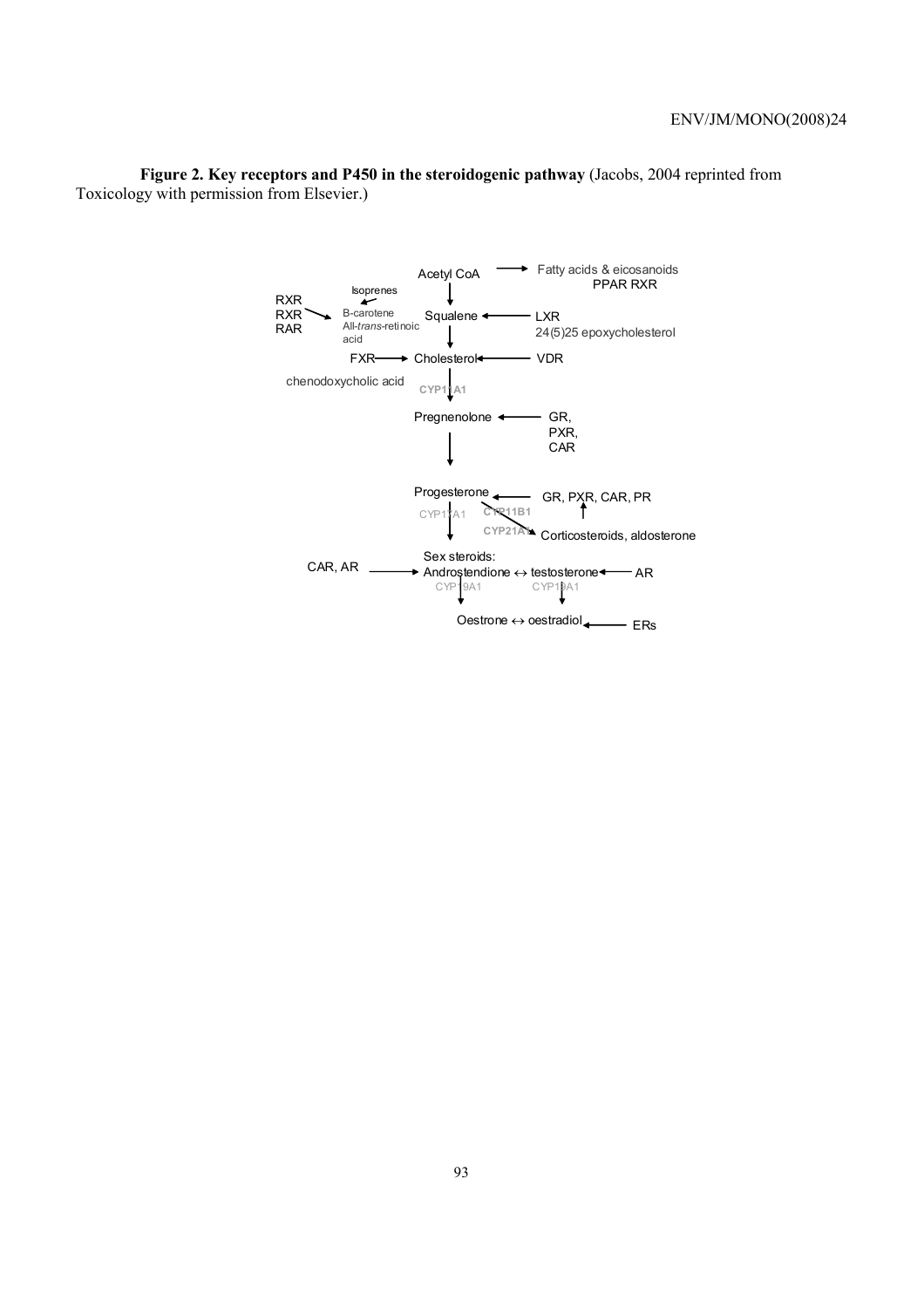**Figure 3. The synthesis of different steroid hormones with indications of the roles played by some P450s** (Mensah-Nyagan et al., 1999 reprinted from Pharmacological Reviews with permission from the American Society for Pharmacology and Experimental Therapeutics.)



94